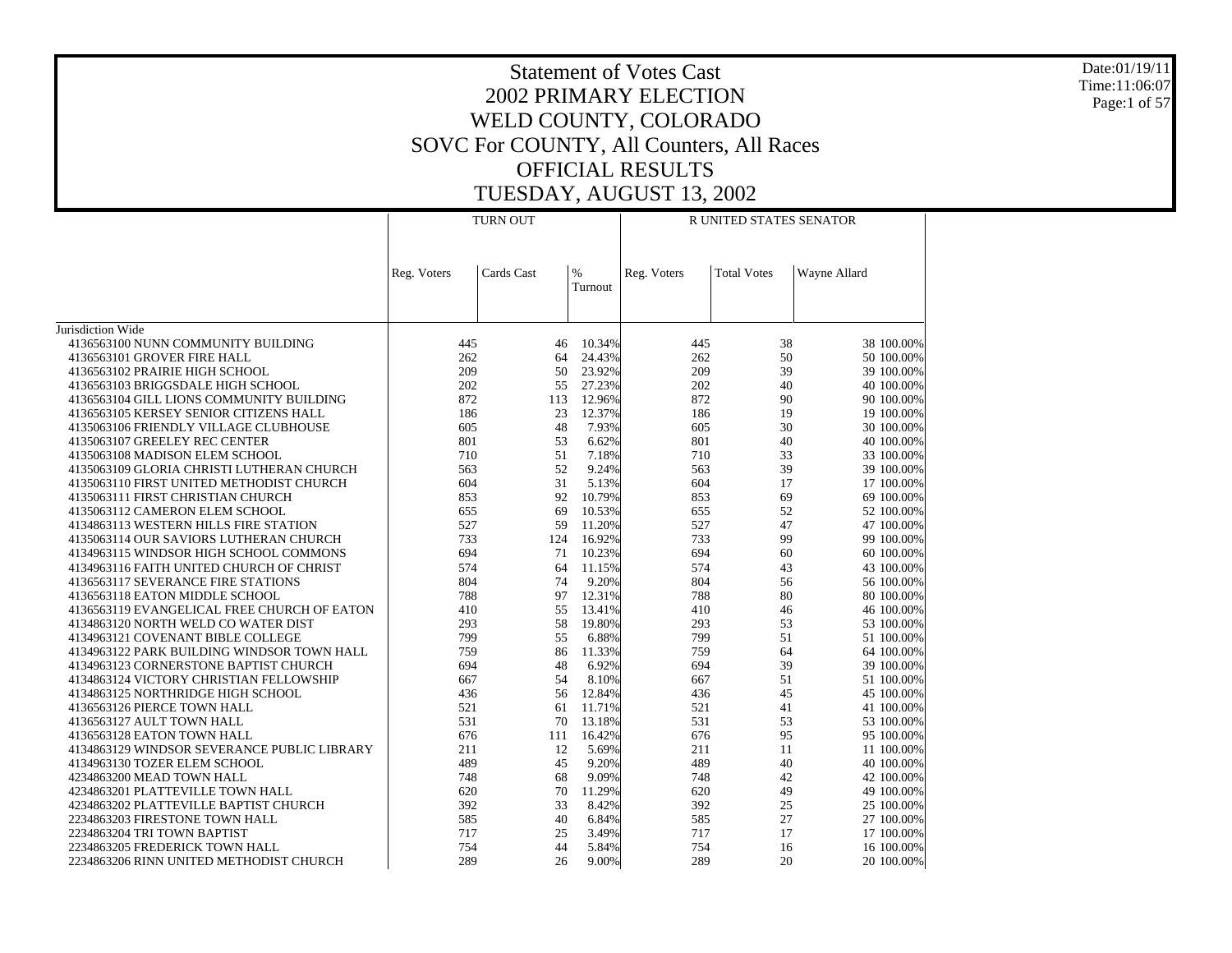Date:01/19/11 Time:11:06:07 Page:2 of 57

|                                                                               |             | <b>TURN OUT</b> |                 | R UNITED STATES SENATOR |                    |                           |  |  |
|-------------------------------------------------------------------------------|-------------|-----------------|-----------------|-------------------------|--------------------|---------------------------|--|--|
|                                                                               | Reg. Voters | Cards Cast      | $\%$<br>Turnout | Reg. Voters             | <b>Total Votes</b> | Wayne Allard              |  |  |
|                                                                               |             |                 |                 |                         |                    |                           |  |  |
| 2234863207 DEL CAMINO FIRE STATION                                            | 1289        | 35              | 2.72%           | 1289                    | 27                 | 27 100.00%                |  |  |
| 4234863208 MEAD ELEM SCHOOL                                                   | 437         | 27              | 6.18%           | 437                     | 21                 | 21 100.00%                |  |  |
| 4134863209 SHEPHERD OF THE HILLS LUTHERAN                                     | 576         | 41              | 7.12%           | 576                     | 39                 | 39 100.00%                |  |  |
| 4134863210 SHAWSHEEN ELEMENTARY SCHOOL                                        | 462         | 36              | 7.79%           | 462                     | 25                 | 25 100.00%                |  |  |
| 4134863211 ASSEMBLY OF GOD CHURCH                                             | 747         | 63              | 8.43%           | 747                     | 47                 | 47 100.00%                |  |  |
| 4134863212 AIMS COLLEGE CENTER                                                | 776         | 88              | 11.34%          | 776                     | 71                 | 71 100.00%                |  |  |
| 4134863213 MOUNTAIN VIEW ACADEMY<br>4134863214 ST PAULS CONGREGATIONAL CHURCH | 583<br>1034 | 48<br>205       | 8.23%<br>19.83% | 583<br>1034             | 33<br>170          | 33 100.00%<br>170 100.00% |  |  |
| 4134863215 ST JOHNS UNITED CHURCH                                             | 778         | 152             | 19.54%          | 778                     | 124                | 124 100.00%               |  |  |
| 4135063216 SCOTT ELEM SCHOOL                                                  | 280         | 25              | 8.93%           | 280                     | 20                 | 20 100.00%                |  |  |
| 4135063217 FIRST ASSEMBLY OF GOD                                              | 644         | 69              | 10.71%          | 644                     | 54                 | 54 100.00%                |  |  |
| 4135063218 TWO RIVERS FELLOWSHIP                                              | 588         | 91              | 15.48%          | 588                     | 65                 | 65 100.00%                |  |  |
| 4135063219 WEST GREELEY BAPTIST CHURCH                                        | 341         | 36              | 10.56%          | 341                     | 30                 | 30 100.00%                |  |  |
| 4135063220 CALVARY CHAPEL                                                     | 506         | 43              | 8.50%           | 506                     | 34                 | 34 100.00%                |  |  |
| 4135063221 MEEKER ELEM SCHOOL                                                 | 782         | 105             | 13.43%          | 782                     | 78                 | 78 100.00%                |  |  |
| 4134863222 TRINITY EPISCOPAL CHURCH                                           | 876         | 123             | 14.04%          | 876                     | 100                | 100 100.00%               |  |  |
| 4134863223 MONFORT ELEMENTARY SCHOOL                                          | 890         | 113             | 12.70%          | 890                     | 93                 | 93 100.00%                |  |  |
| 4234863224 MILLIKEN FIRE STATION                                              | 387         | 30              | 7.75%           | 387                     | 19                 | 19 100.00%                |  |  |
| 4135063225 TRINITY LUTHERAN CHURCH                                            | 476         | 23              | 4.83%           | 476                     | 20                 | 20 100.00%                |  |  |
| 4134863226 GATEWAY PLACE APT CLUBHOUSE                                        | 785         | 49              | 6.24%           | 785                     | 36                 | 36 100.00%                |  |  |
| 4234863227 RE-1 EDUCATION SERVICE CENTER                                      | 762         | 73              | 9.58%           | 762                     | 60                 | 60 100.00%                |  |  |
| 4234863228 MILLIKEN COMMUNITY COMPLEX                                         | 485<br>590  | 51<br>29        | 10.52%<br>4.92% | 485<br>590              | 34                 | 34 100.00%                |  |  |
| 4234863229 JOHNSTOWN FIRE HALL<br>4234863230 MEMORIAL LIBRARY                 | 729         | 65              | 8.92%           | 729                     | 25<br>52           | 25 100.00%<br>52 100.00%  |  |  |
| 4234863231 HILL-N-PARK SENIOR CENTER                                          | 444         | 47              | 10.59%          | 444                     | 35                 | 35 100.00%                |  |  |
| 4234863232 JOHNSTOWN TOWN HALL                                                | 696         | 63              | 9.05%           | 696                     | 48                 | 48 100.00%                |  |  |
| 4134863233 NEW LIFE COMMUNITY CHURCH                                          | 339         | 23              | 6.78%           | 339                     | 23                 | 23 100.00%                |  |  |
| 4134863234 CHRISTA MCAULIFFE ELEM SCHOOL                                      | 720         | 83              | 11.53%          | 720                     | 68                 | 68 100.00%                |  |  |
| 4134863235 GRACE BAPTIST CHURCH                                               | 624         | 82              | 13.14%          | 624                     | 72                 | 72 100.00%                |  |  |
| 4235063236 MTN VIEW EVANGELICAL CHURCH                                        | 273         | 14              | 5.13%           | 273                     | 10                 | 10 100.00%                |  |  |
| 4234863237 LONGVIEW CLUBHOUSE                                                 | 530         | 39              | 7.36%           | 530                     | 34                 | 34 100.00%                |  |  |
| 4234863300 FT LUPTON FIRE STATION                                             | 598         | 52              | 8.70%           | 598                     | 36                 | 36 100.00%                |  |  |
| 4236563301 ST WILLIAMS CATHOLIC CHURCH                                        | 547         | 38              | 6.95%           | 547                     | 26                 | 26 100.00%                |  |  |
| 4236563302 FORT LUPTON CITY HALL                                              | 622         | 27              | 4.34%           | 622                     | 16                 | 16 100.00%                |  |  |
| 4236563303 CRANE COURT COMMUNITY BLDG                                         | 518         | 38              | 7.34%           | 518                     | 22                 | 22 100.00%                |  |  |
| 4236563304 BUTLER ELEMENTARY SCHOOL                                           | 619         | 37              | 5.98%           | 619                     | 26                 | 26 100.00%                |  |  |
| 2234863305 DACONO TOWN HALL                                                   | 449         | 41              | 9.13%           | 449                     | 22                 | 22 100.00%                |  |  |
| 2234863306 ERIE TOWN HALL                                                     | 526<br>667  | 44<br>31        | 8.37%<br>4.65%  | 526                     | 20<br>24           | 20 100.00%<br>24 100.00%  |  |  |
| 2234863307 ERIE JR/SR HIGH SCHOOL                                             |             |                 |                 | 667                     |                    |                           |  |  |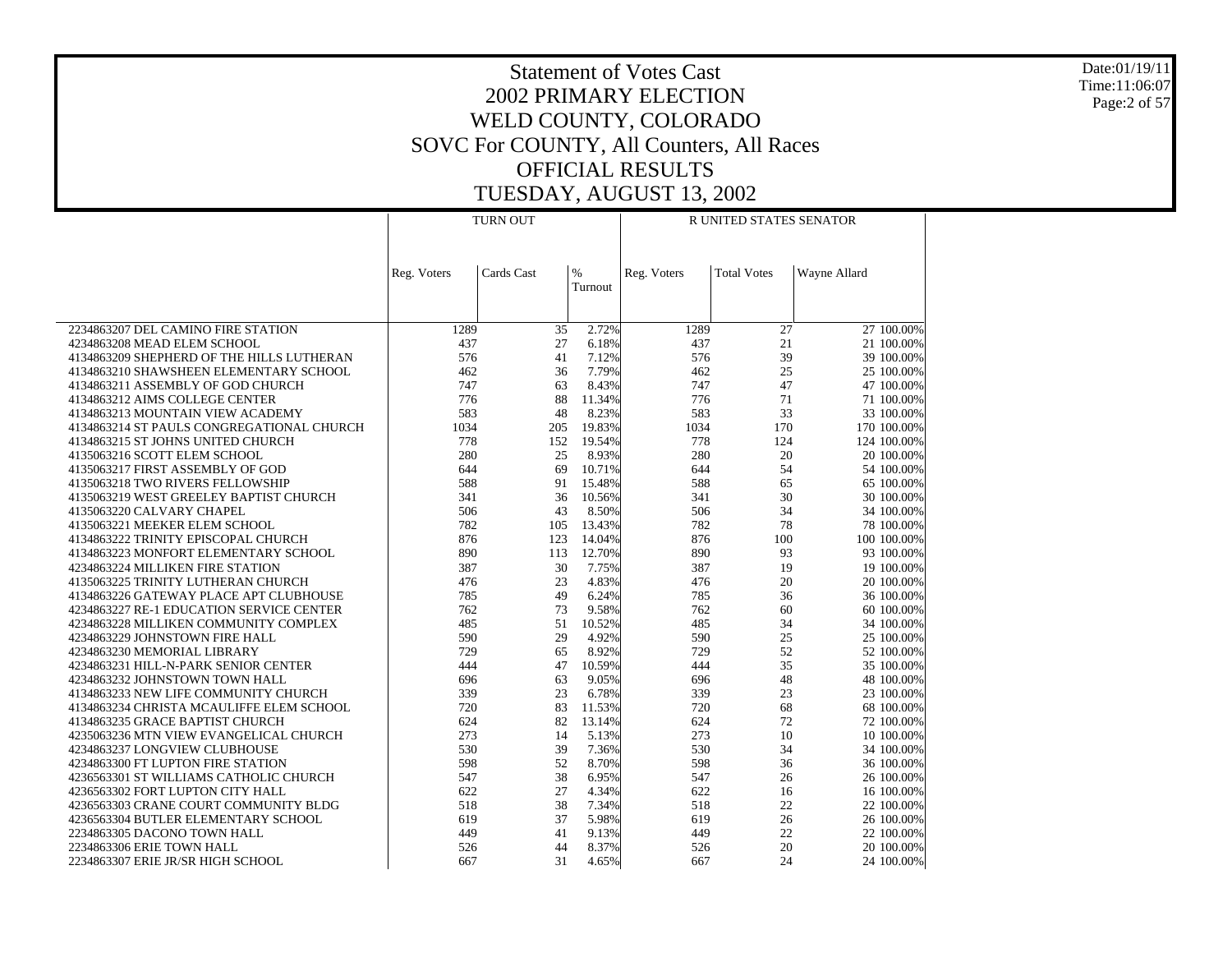Date:01/19/11 Time:11:06:07 Page:3 of 57

|                                       |             | <b>TURN OUT</b> |         |             | <b>R UNITED STATES SENATOR</b> |              |
|---------------------------------------|-------------|-----------------|---------|-------------|--------------------------------|--------------|
|                                       |             |                 |         |             |                                |              |
|                                       |             |                 |         |             |                                |              |
|                                       | Reg. Voters | Cards Cast      | $\%$    | Reg. Voters | <b>Total Votes</b>             | Wayne Allard |
|                                       |             |                 | Turnout |             |                                |              |
|                                       |             |                 |         |             |                                |              |
|                                       |             |                 |         |             |                                |              |
| 4136563308 KERSEY TOWN HALL           | 700         | 105             | 15.00%  | 700         | 88                             | 88 100.00%   |
| 4236563309 PELICAN LAKES SALES OFFICE | 255         | 17              | 6.67%   | 255         | 15                             | 15 100.00%   |
| 4236563310 HUDSON TOWN HALL           | 622         | 45              | 7.23%   | 622         | 37                             | 37 100.00%   |
| 4136563311 KEENESBURG FIRE HALL       | 737         | 67              | 9.09%   | 737         | 54                             | 54 100.00%   |
| 4136563312 ROGGEN FIRE HOUSE          | 242         | 47              | 19.42%  | 242         | 35                             | 35 100.00%   |
| 4236563313 LOCHBUIE ELEMENTARY SCHOOL | 333         | 26              | 7.81%   | 333         | 19                             | 19 100.00%   |
| 4236563314 AFTER GLOWS SENIOR CENTER  | 599         | 45              | 7.51%   | 599         | 15                             | 15 100.00%   |
| 4135063315 UNC CENTER                 | 391         | 9               | 2.30%   | 391         | 8                              | 8 100,00%    |
| 4135063316 EAST MEMORIAL ELEM SCHOOL  | 671         | 22              | 3.28%   | 671         | 13                             | 13 100.00%   |
| 4135063317 BETHEL BAPTIST CHURCH      | 544         | 80              | 14.71%  | 544         | 66                             | 66 100.00%   |
| 4135063318 JACKSON ELEM SCHOOL        | 543         | 73              | 13.44%  | 543         | 56                             | 56 100.00%   |
| 4135063319 GARDEN CITY TOWN HALL      | 351         | 44              | 12.54%  | 351         | 34                             | 34 100,00%   |
| 4135063320 BONELL TOWER               | 312         | 61              | 19.55%  | 312         | 45                             | 45 100.00%   |
| 4135063321 GREELEY MALL               | 574         | 24              | 4.18%   | 574         | 18                             | 18 100.00%   |
| 4135063322 DOS RIOS ELEM SCHOOL       | 686         | 40              | 5.83%   | 686         | 33                             | 33 100.00%   |
| 4135063323 CENTENNIAL ELEM SCHOOL     | 650         | 46              | 7.08%   | 650         | 36                             | 36 100.00%   |
| 4135063324 CAVE CREEK CLUBHOUSE       | 538         | 33              | 6.13%   | 538         | 26                             | 26 100.00%   |
| 4135063325 EVANS COMMUNITY COMPLEX    | 421         | 49              | 11.64%  | 421         | 34                             | 34 100.00%   |
| 4134863326 FIRST BAPTIST CHURCH       | 677         | 61              | 9.01%   | 677         | 40                             | 40 100,00%   |
| 2233363327 MAIL BALLOT PRECINCT       | 28          | 11              | 39.29%  | 28          | $\overline{c}$                 | 2 100,00%    |
| <b>ABSENTEE</b>                       | $\Omega$    | 8461            |         | $\Omega$    | 5587                           | 5587 100.00% |
| EARLY                                 | $\Omega$    | 239             |         | $\Omega$    | 178                            | 178 100.00%  |
| PROVISIONAL                           |             | $\mathbf Q$     |         | $\Omega$    | $\mathbf Q$                    | 9 100.00%    |
| Total                                 | 55527       | 14146           | 25.48%  | 55527       | 9933                           | 9933 100.00% |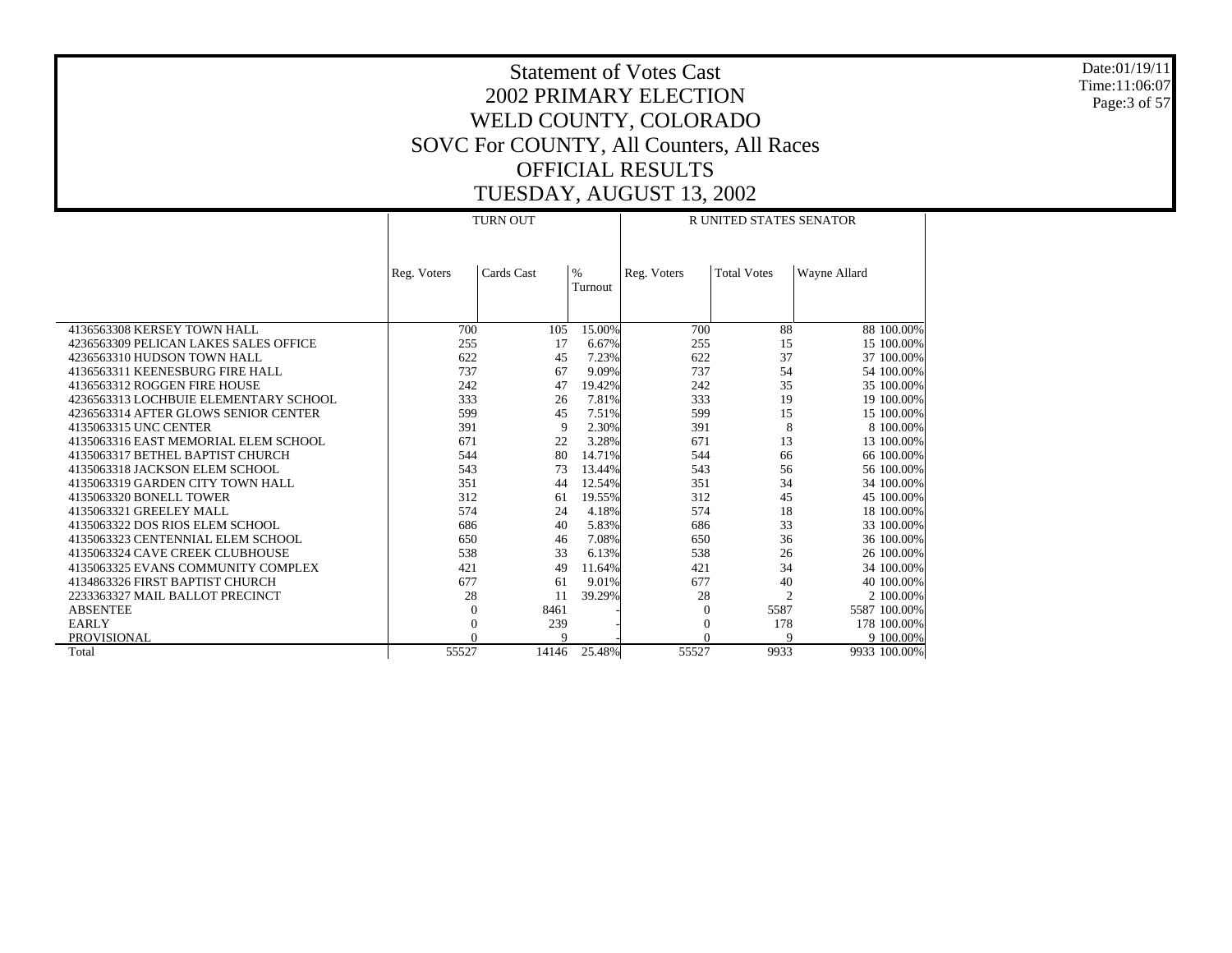# Statement of Votes Cast2002 PRIMARY ELECTIONWELD COUNTY, COLORADO SOVC For COUNTY, All Counters, All Races OFFICIAL RESULTSTUESDAY, AUGUST 13, 2002

Jurisdiction Wide 4136563100 NUNN COMMUNITY BUILDING 4136563101 GROVER FIRE HALL 4136563102 PRAIRIE HIGH SCHOOL 4136563103 BRIGGSDALE HIGH SCHOOL 4136563104 GILL LIONS COMMUNITY BUILDING 4136563105 KERSEY SENIOR CITIZENS HALL 4135063106 FRIENDLY VILLAGE CLUBHOUSE 4135063107 GREELEY REC CENTER 4135063108 MADISON ELEM SCHOOL 4135063109 GLORIA CHRISTI LUTHERAN CHURCH 4135063110 FIRST UNITED METHODIST CHURCH 4135063111 FIRST CHRISTIAN CHURCH 4135063112 CAMERON ELEM SCHOOL 4134863113 WESTERN HILLS FIRE STATION 4135063114 OUR SAVIORS LUTHERAN CHURCH 4134963115 WINDSOR HIGH SCHOOL COMMONS 4134963116 FAITH UNITED CHURCH OF CHRIST 4136563117 SEVERANCE FIRE STATIONS 4136563118 EATON MIDDLE SCHOOL 4136563119 EVANGELICAL FREE CHURCH OF EATON 4134863120 NORTH WELD CO WATER DIST 4134963121 COVENANT BIBLE COLLEGE 4134963122 PARK BUILDING WINDSOR TOWN HALL 4134963123 CORNERSTONE BAPTIST CHURCH 4134863124 VICTORY CHRISTIAN FELLOWSHIP 4134863125 NORTHRIDGE HIGH SCHOOL 4136563126 PIERCE TOWN HALL 4136563127 AULT TOWN HALL 4136563128 EATON TOWN HALL 4134863129 WINDSOR SEVERANCE PUBLIC LIBRARY 4134963130 TOZER ELEM SCHOOL 4234863200 MEAD TOWN HALL 4234863201 PLATTEVILLE TOWN HALL 4234863202 PLATTEVILLE BAPTIST CHURCH 2234863203 FIRESTONE TOWN HALL 2234863204 TRI TOWN BAPTIST 2234863205 FREDERICK TOWN HALL 2234863206 RINN UNITED METHODIST CHURCHReg. Voters | Total Votes | Tom Strickland D UNITED STATES SENATORReg. Voters | Total Votes | Sandy Hume | Bob Vehar R US CONGRESS DIST 2445 5 5 100.00% - - - - - - 262 10 10 100.00% - - - - - - 209 7 7 100.00% - - - - - - 202 7 7 100.00% - - - - - - 872 15 15 100.00% - - - - - - 186 2 2 100.00% - - - - - - 605 10 10 100.00% - - - - - - 801 9 9 100.00% - - - - - - 710 16 16 100.00% - - - - - - 563 8 8 100.00% - - - - - - 604 12 12 100.00% - - - - - - 853 13 13 100.00% - - - - - - 655 7 7 100.00% - - - - - - 527 9 9 100.00% - - - - - - 733 20 20 100.00% - - - - - - 694 6 6 100.00% - - - - - - 574 14 14 100.00% - - - - - - 804 12 12 100.00% - - - - - - 78811 100.00% - - - - - - 410 5 5 100.00% - - - - - - 293 $\begin{array}{ccccccccccc} 3 & & & 0 & & 0 & & | & & \text{---} & & \text{---} & & \text{---} & & \text{---} & & \text{---} & \text{---} & \text{---} & \text{---} & \text{---} & \text{---} & \text{---} & \text{---} & \text{---} & \text{---} & \text{---} & \text{---} & \text{---} & \text{---} & \text{---} & \text{---} & \text{---} & \text{---} & \text{---} & \text{---} & \text{---} & \text{---} & \text{---} & \text{---} & \text{---} & \text{---} & \text{---} & \text{---}$ 799 4 4 100.00% - - - - - - 759 17 17 100.00% - - - - - - 694 5 5 100.00% - - - - - - 6671 100.00% - - - - - - 436 6 6 100.00% - - - - - - 521 16 16 100.00% - - - - - - 531 10 10 100.00% - - - - - - 676 5 5 100.00% - - - - - - 211 $1$  0 0 - - - - - - - -489 2 2 100.00% - - - - - - 748 18 18 100.00% - - - - - - 620 14 14 100.00% - - - - - - 392 3 3 100.00% - - - - - - 585 10 10 100.00% 585 28 15 53.57% 13 46.43% 717 7 7 100.00% 717 17 11 64.71% 6 35.29% 754 23 23 100.00% 754 17 8 47.06% 9 52.94% 289 2 2 100.00%289 22 9 40.91% 13 59.09%

Date:01/19/11Time:11:06:07Page:4 of 57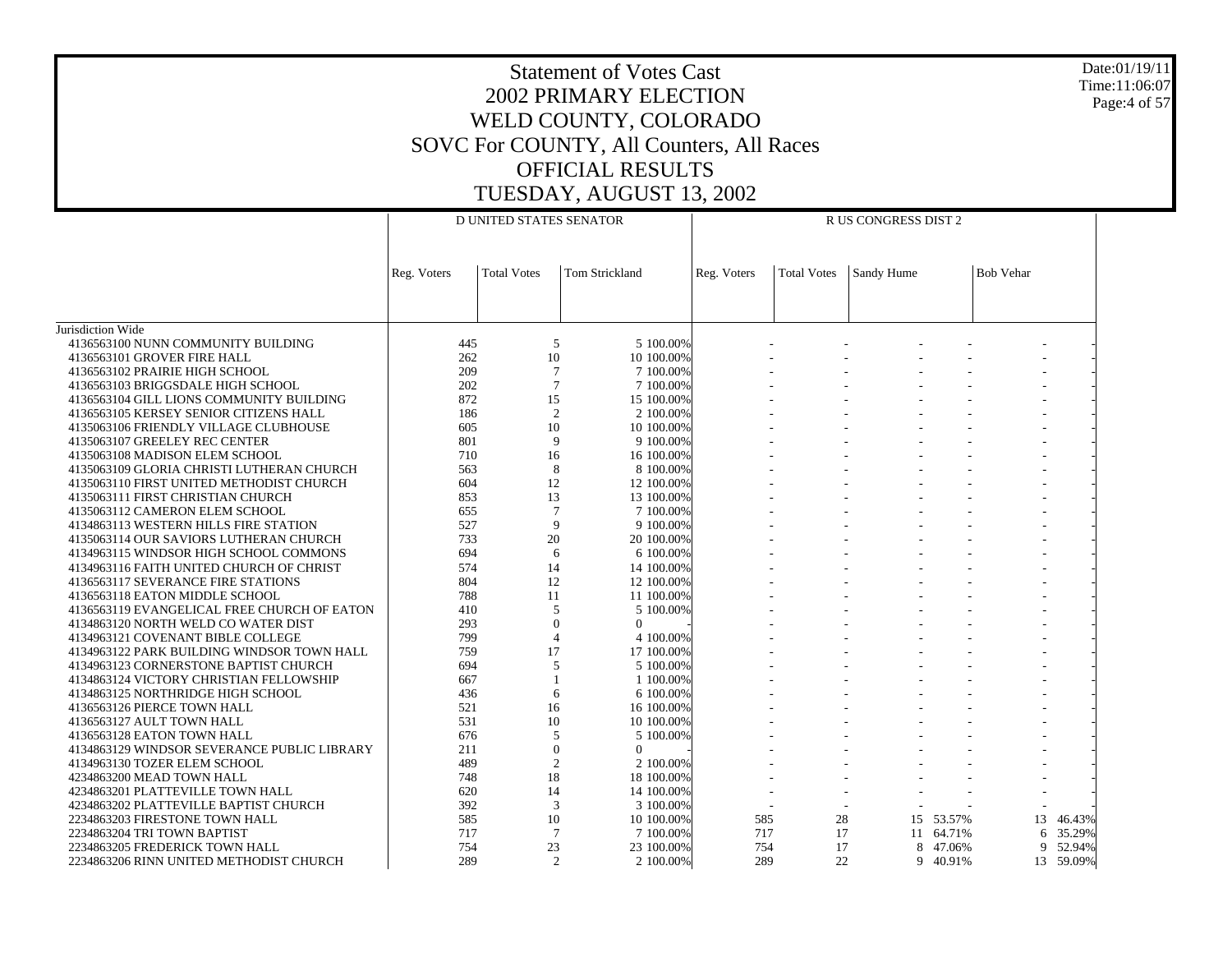Date:01/19/11 Time:11:06:07 Page:5 of 57

|                                                                                     |             | D UNITED STATES SENATOR |                        |             |                    | R US CONGRESS DIST 2 |               |                  |               |
|-------------------------------------------------------------------------------------|-------------|-------------------------|------------------------|-------------|--------------------|----------------------|---------------|------------------|---------------|
|                                                                                     |             |                         |                        |             |                    |                      |               |                  |               |
|                                                                                     |             |                         |                        |             |                    |                      |               |                  |               |
|                                                                                     | Reg. Voters | <b>Total Votes</b>      | <b>Tom Strickland</b>  | Reg. Voters | <b>Total Votes</b> | Sandy Hume           |               | <b>Bob Vehar</b> |               |
|                                                                                     |             |                         |                        |             |                    |                      |               |                  |               |
|                                                                                     |             |                         |                        |             |                    |                      |               |                  |               |
| 2234863207 DEL CAMINO FIRE STATION                                                  | 1289        | 6                       | 6 100,00%              | 1289        | 26                 |                      | $14 - 53.85%$ |                  | $12 - 46.15%$ |
| 4234863208 MEAD ELEM SCHOOL                                                         | 437<br>576  | 5<br>$\overline{c}$     | 5 100,00%              |             |                    |                      |               |                  |               |
| 4134863209 SHEPHERD OF THE HILLS LUTHERAN<br>4134863210 SHAWSHEEN ELEMENTARY SCHOOL | 462         | 8                       | 2 100.00%<br>8 100.00% |             |                    |                      |               |                  |               |
| 4134863211 ASSEMBLY OF GOD CHURCH                                                   | 747         | 7                       | 7 100,00%              |             |                    |                      |               |                  |               |
| 4134863212 AIMS COLLEGE CENTER                                                      | 776         | 6                       | 6 100,00%              |             |                    |                      |               |                  |               |
| 4134863213 MOUNTAIN VIEW ACADEMY                                                    | 583         | 7                       | 7 100,00%              |             |                    |                      |               |                  |               |
| 4134863214 ST PAULS CONGREGATIONAL CHURCH                                           | 1034        | 15                      | 15 100.00%             |             |                    |                      |               |                  |               |
| 4134863215 ST JOHNS UNITED CHURCH                                                   | 778         | 9                       | 9 100.00%              |             |                    |                      |               |                  |               |
| 4135063216 SCOTT ELEM SCHOOL                                                        | 280         | $\overline{c}$          | 2 100,00%              |             |                    |                      |               |                  |               |
| 4135063217 FIRST ASSEMBLY OF GOD                                                    | 644         | 9                       | 9 100,00%              |             |                    |                      |               |                  |               |
| 4135063218 TWO RIVERS FELLOWSHIP                                                    | 588         | 11                      | 11 100,00%             |             |                    |                      |               |                  |               |
| 4135063219 WEST GREELEY BAPTIST CHURCH                                              | 341         | $\overline{4}$          | 4 100.00%              |             |                    |                      |               |                  |               |
| 4135063220 CALVARY CHAPEL                                                           | 506         | 6                       | 6 100,00%              |             |                    |                      |               |                  |               |
| 4135063221 MEEKER ELEM SCHOOL                                                       | 782         | 14                      | 14 100,00%             |             |                    |                      |               |                  |               |
| 4134863222 TRINITY EPISCOPAL CHURCH                                                 | 876         | 15                      | 15 100,00%             |             |                    |                      |               |                  |               |
| 4134863223 MONFORT ELEMENTARY SCHOOL                                                | 890         | 11                      | 11 100.00%             |             |                    |                      |               |                  |               |
| 4234863224 MILLIKEN FIRE STATION                                                    | 387         | $\overline{7}$          | 7 100.00%              |             |                    |                      |               |                  |               |
| 4135063225 TRINITY LUTHERAN CHURCH                                                  | 476         | 3                       | 3 100,00%              |             |                    |                      |               |                  |               |
| 4134863226 GATEWAY PLACE APT CLUBHOUSE                                              | 785         | 10                      | 10 100,00%             |             |                    |                      |               |                  |               |
| 4234863227 RE-1 EDUCATION SERVICE CENTER                                            | 762         | 9                       | 9 100,00%              |             |                    |                      |               |                  |               |
| 4234863228 MILLIKEN COMMUNITY COMPLEX                                               | 485         | 13                      | 13 100.00%             |             |                    |                      |               |                  |               |
| 4234863229 JOHNSTOWN FIRE HALL                                                      | 590         | 3                       | 3 100,00%              |             |                    |                      |               |                  |               |
| 4234863230 MEMORIAL LIBRARY                                                         | 729         | 11                      | 11 100.00%             |             |                    |                      |               |                  |               |
| 4234863231 HILL-N-PARK SENIOR CENTER                                                | 444         | 12                      | 12 100,00%             |             |                    |                      |               |                  |               |
| 4234863232 JOHNSTOWN TOWN HALL<br>4134863233 NEW LIFE COMMUNITY CHURCH              | 696<br>339  | 9<br>$\mathbf{0}$       | 9 100,00%<br>$\Omega$  |             |                    |                      |               |                  |               |
| 4134863234 CHRISTA MCAULIFFE ELEM SCHOOL                                            | 720         | 12                      | 12 100,00%             |             |                    |                      |               |                  |               |
| 4134863235 GRACE BAPTIST CHURCH                                                     | 624         | 3                       | 3 100.00%              |             |                    |                      |               |                  |               |
| 4235063236 MTN VIEW EVANGELICAL CHURCH                                              | 273         | 2                       | 2 100,00%              |             |                    |                      |               |                  |               |
| 4234863237 LONGVIEW CLUBHOUSE                                                       | 530         | 5                       | 5 100.00%              |             |                    |                      |               |                  |               |
| 4234863300 FT LUPTON FIRE STATION                                                   | 598         | 11                      | 11 100,00%             |             |                    |                      |               |                  |               |
| 4236563301 ST WILLIAMS CATHOLIC CHURCH                                              | 547         | 11                      | 11 100,00%             |             |                    |                      |               |                  |               |
| 4236563302 FORT LUPTON CITY HALL                                                    | 622         | 9                       | 9 100,00%              |             |                    |                      |               |                  |               |
| 4236563303 CRANE COURT COMMUNITY BLDG                                               | 518         | 11                      | 11 100,00%             |             |                    |                      |               |                  |               |
| 4236563304 BUTLER ELEMENTARY SCHOOL                                                 | 619         | 6                       | 6 100.00%              |             |                    |                      |               |                  |               |
| 2234863305 DACONO TOWN HALL                                                         | 449         | 17                      | 17 100,00%             | 449         | 21                 | 12                   | 57.14%        | 9                | 42.86%        |
| 2234863306 ERIE TOWN HALL                                                           | 526         | 17                      | 17 100,00%             | 526         | 22                 |                      | 13 59.09%     | 9                | 40.91%        |
| 2234863307 ERIE JR/SR HIGH SCHOOL                                                   | 667         | $\overline{5}$          | 5 100.00%              | 667         | 26                 |                      | 18 69.23%     |                  | 8 30.77%      |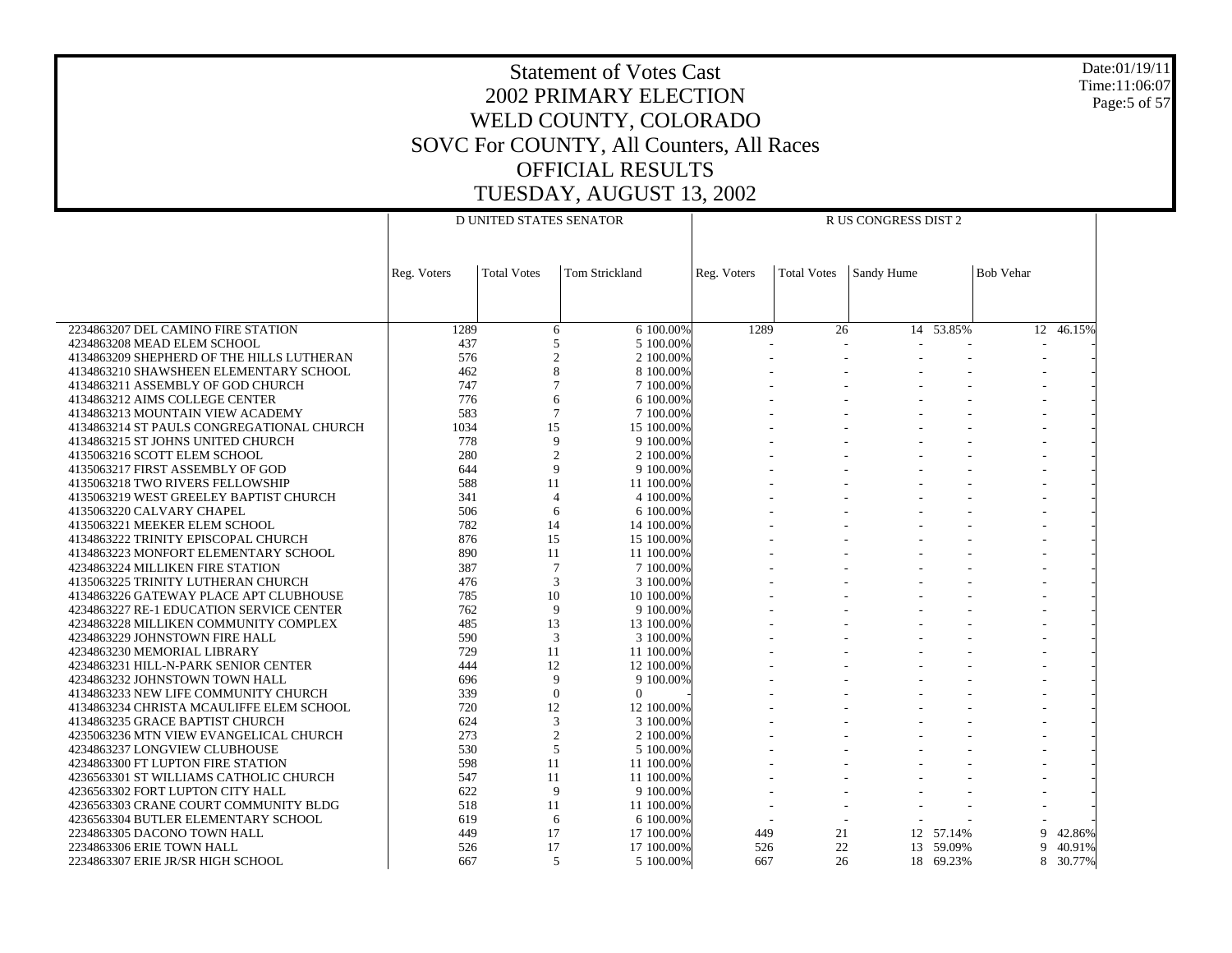Date:01/19/11 Time:11:06:07 Page:6 of 57

|                                       |             | <b>D UNITED STATES SENATOR</b> |                       |             |                    | R US CONGRESS DIST 2 |            |                  |        |
|---------------------------------------|-------------|--------------------------------|-----------------------|-------------|--------------------|----------------------|------------|------------------|--------|
|                                       |             |                                |                       |             |                    |                      |            |                  |        |
|                                       | Reg. Voters | <b>Total Votes</b>             | <b>Tom Strickland</b> | Reg. Voters | <b>Total Votes</b> | Sandy Hume           |            | <b>Bob Vehar</b> |        |
|                                       |             |                                |                       |             |                    |                      |            |                  |        |
|                                       |             |                                |                       |             |                    |                      |            |                  |        |
|                                       |             |                                |                       |             |                    |                      |            |                  |        |
| 4136563308 KERSEY TOWN HALL           | 700         | $\mathbf Q$                    | 9 100.00%             |             |                    |                      |            |                  |        |
| 4236563309 PELICAN LAKES SALES OFFICE | 255         |                                | 2 100,00%             |             |                    |                      |            |                  |        |
| 4236563310 HUDSON TOWN HALL           | 622         |                                | 4 100,00%             |             |                    |                      |            |                  |        |
| 4136563311 KEENESBURG FIRE HALL       | 737         | 12                             | 12 100,00%            |             |                    |                      |            |                  |        |
| 4136563312 ROGGEN FIRE HOUSE          | 242         | 10                             | 10 100.00%            |             |                    |                      |            |                  |        |
| 4236563313 LOCHBUIE ELEMENTARY SCHOOL | 333         | 6                              | 6 100,00%             |             |                    |                      |            |                  |        |
| 4236563314 AFTER GLOWS SENIOR CENTER  | 599         | 24                             | 24 100,00%            |             |                    |                      |            |                  |        |
| 4135063315 UNC CENTER                 | 391         |                                | 1 100,00%             |             |                    |                      |            |                  |        |
| 4135063316 EAST MEMORIAL ELEM SCHOOL  | 671         |                                | 5 100,00%             |             |                    |                      |            |                  |        |
| 4135063317 BETHEL BAPTIST CHURCH      | 544         | $\Omega$                       | $\Omega$              |             |                    |                      |            |                  |        |
| 4135063318 JACKSON ELEM SCHOOL        | 543         | 10                             | 10 100,00%            |             |                    |                      |            |                  |        |
| 4135063319 GARDEN CITY TOWN HALL      | 351         | 8                              | 8 100,00%             |             |                    |                      |            |                  |        |
| 4135063320 BONELL TOWER               | 312         | 14                             | 14 100,00%            |             |                    |                      |            |                  |        |
| 4135063321 GREELEY MALL               | 574         |                                | 5 100,00%             |             |                    |                      |            |                  |        |
| 4135063322 DOS RIOS ELEM SCHOOL       | 686         |                                | 5 100,00%             |             |                    |                      |            |                  |        |
| 4135063323 CENTENNIAL ELEM SCHOOL     | 650         |                                | 6 100,00%             |             |                    |                      |            |                  |        |
| 4135063324 CAVE CREEK CLUBHOUSE       | 538         |                                | 5 100.00%             |             |                    |                      |            |                  |        |
| 4135063325 EVANS COMMUNITY COMPLEX    | 421         |                                | 7 100,00%             |             |                    |                      |            |                  |        |
| 4134863326 FIRST BAPTIST CHURCH       | 677         | 12                             | 12 100,00%            |             |                    |                      |            |                  |        |
| 2233363327 MAIL BALLOT PRECINCT       | 28          | 6                              | 6 100,00%             | 28          | $\mathbf{3}$       | $\overline{2}$       | 66.67%     |                  | 33.33% |
| <b>ABSENTEE</b>                       | 0           | 2325                           | 2325 100.00%          |             | 328                |                      | 196 59.76% | 132              | 40.24% |
| <b>EARLY</b>                          |             | 42                             | 42 100.00%            |             | 8                  | 5                    | 62.50%     | 3                | 37.50% |
| PROVISIONAL                           |             |                                | ∩                     |             |                    | $\Omega$             |            |                  |        |
| Total                                 | 55527       | 3182                           | 3182 100.00%          | 5304        | 518                | 303                  | 58.49%     | 215              | 41.51% |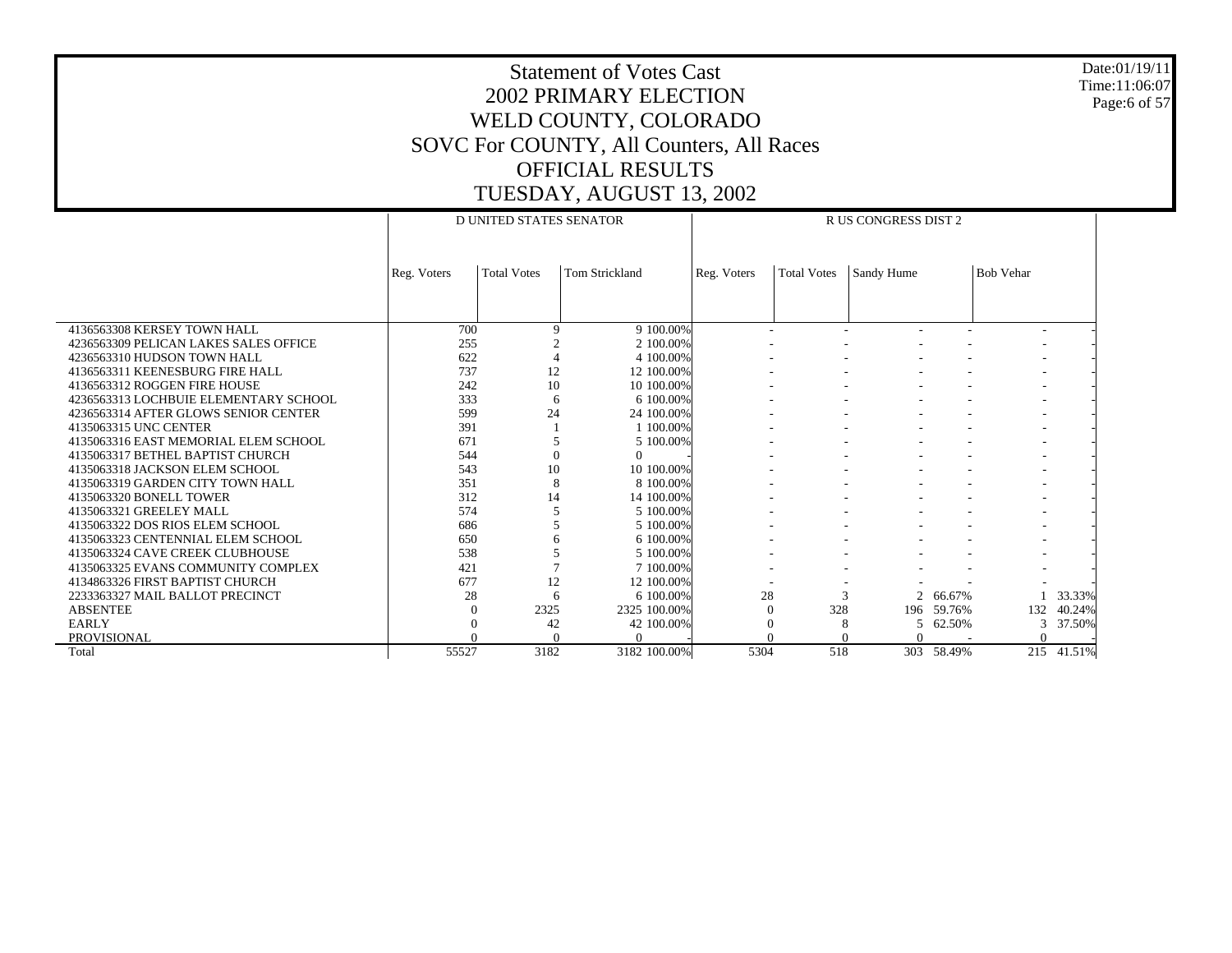Date:01/19/11 Time:11:06:07 Page:7 of 57

|                                                                                  |             | D US CONGRESS DIST 2 |                         |             |                    | R US CONGRESS DIST 4 |                  |                  |                  |
|----------------------------------------------------------------------------------|-------------|----------------------|-------------------------|-------------|--------------------|----------------------|------------------|------------------|------------------|
|                                                                                  | Reg. Voters | <b>Total Votes</b>   | Mark Udall              | Reg. Voters | <b>Total Votes</b> | Marilyn N. Musgrave  |                  | Jeff Bedingfield |                  |
|                                                                                  |             |                      |                         |             |                    |                      |                  |                  |                  |
| Jurisdiction Wide<br>4136563100 NUNN COMMUNITY BUILDING                          |             |                      |                         | 445         | 41                 | 32                   | 78.05%           |                  | 9 21.95%         |
| 4136563101 GROVER FIRE HALL                                                      |             |                      |                         | 262         | 53                 | 36                   | 67.92%           | 17               | 32.08%           |
| 4136563102 PRAIRIE HIGH SCHOOL                                                   |             |                      |                         | 209         | 42                 | 28                   | 66.67%           | 14               | 33.33%           |
| 4136563103 BRIGGSDALE HIGH SCHOOL                                                |             |                      |                         | 202         | 47                 | 25                   | 53.19%           | 22               | 46.81%           |
| 4136563104 GILL LIONS COMMUNITY BUILDING                                         |             |                      |                         | 872         | 97                 | 72                   | 74.23%           | 25               | 25.77%           |
| 4136563105 KERSEY SENIOR CITIZENS HALL                                           |             |                      |                         | 186         | 20                 | 14                   | 70.00%           | 6                | 30.00%           |
| 4135063106 FRIENDLY VILLAGE CLUBHOUSE                                            |             |                      |                         | 605         | 36                 | 20                   | 55.56%           | 16               | 44.44%           |
| 4135063107 GREELEY REC CENTER                                                    |             |                      |                         | 801         | 44                 | 31                   | 70.45%           | 13               | 29.55%           |
| 4135063108 MADISON ELEM SCHOOL                                                   |             |                      |                         | 710         | 34                 | 23                   | 67.65%           |                  | 11 32.35%        |
| 4135063109 GLORIA CHRISTI LUTHERAN CHURCH                                        |             |                      |                         | 563         | 44                 | 29                   | 65.91%           | 15               | 34.09%           |
| 4135063110 FIRST UNITED METHODIST CHURCH                                         |             |                      |                         | 604         | 18<br>78           | 8                    | 44.44%           |                  | 10 55.56%        |
| 4135063111 FIRST CHRISTIAN CHURCH<br>4135063112 CAMERON ELEM SCHOOL              |             |                      |                         | 853<br>655  | 61                 | 41<br>25             | 52.56%<br>40.98% | 37<br>36         | 47.44%<br>59.02% |
| 4134863113 WESTERN HILLS FIRE STATION                                            |             |                      |                         | 527         | 50                 | 32                   | 64.00%           | 18               | 36.00%           |
| 4135063114 OUR SAVIORS LUTHERAN CHURCH                                           |             |                      |                         | 733         | 103                | 42                   | 40.78%           | 61               | 59.22%           |
| 4134963115 WINDSOR HIGH SCHOOL COMMONS                                           |             |                      |                         | 694         | 65                 | 49                   | 75.38%           |                  | 16 24.62%        |
| 4134963116 FAITH UNITED CHURCH OF CHRIST                                         |             |                      |                         | 574         | 48                 | 40                   | 83.33%           | 8                | 16.67%           |
| 4136563117 SEVERANCE FIRE STATIONS                                               |             |                      |                         | 804         | 61                 | 45                   | 73.77%           | 16               | 26.23%           |
| 4136563118 EATON MIDDLE SCHOOL                                                   |             |                      |                         | 788         | 86                 | 58                   | 67.44%           | 28               | 32.56%           |
| 4136563119 EVANGELICAL FREE CHURCH OF EATON                                      |             |                      |                         | 410         | 49                 | 40                   | 81.63%           | 9                | 18.37%           |
| 4134863120 NORTH WELD CO WATER DIST                                              |             |                      |                         | 293         | 58                 | 42                   | 72.41%           |                  | 16 27.59%        |
| 4134963121 COVENANT BIBLE COLLEGE                                                |             |                      |                         | 799         | 50                 | 33                   | 66.00%           | 17               | 34.00%           |
| 4134963122 PARK BUILDING WINDSOR TOWN HALL                                       |             |                      |                         | 759         | 68<br>43           | 49                   | 72.06%           | 19               | 27.94%           |
| 4134963123 CORNERSTONE BAPTIST CHURCH<br>4134863124 VICTORY CHRISTIAN FELLOWSHIP |             |                      |                         | 694<br>667  | 53                 | 29<br>28             | 67.44%<br>52.83% | 14<br>25         | 32.56%<br>47.17% |
| 4134863125 NORTHRIDGE HIGH SCHOOL                                                |             |                      |                         | 436         | 50                 | 17                   | 34.00%           | 33               | 66.00%           |
| 4136563126 PIERCE TOWN HALL                                                      |             |                      |                         | 521         | 45                 | 28                   | 62.22%           | 17               | 37.78%           |
| 4136563127 AULT TOWN HALL                                                        |             |                      |                         | 531         | 56                 | 37                   | 66.07%           | 19               | 33.93%           |
| 4136563128 EATON TOWN HALL                                                       |             |                      |                         | 676         | 104                | 61                   | 58.65%           | 43               | 41.35%           |
| 4134863129 WINDSOR SEVERANCE PUBLIC LIBRARY                                      |             |                      |                         | 211         | 12                 | 9                    | 75.00%           | 3                | 25.00%           |
| 4134963130 TOZER ELEM SCHOOL                                                     |             |                      |                         | 489         | 43                 | 27                   | 62.79%           | 16               | 37.21%           |
| 4234863200 MEAD TOWN HALL                                                        |             |                      |                         | 748         | 49                 | 38                   | 77.55%           | 11               | 22.45%           |
| 4234863201 PLATTEVILLE TOWN HALL                                                 |             |                      |                         | 620         | 54                 | 34                   | 62.96%           | 20               | 37.04%           |
| 4234863202 PLATTEVILLE BAPTIST CHURCH                                            |             |                      |                         | 392         | 27                 |                      | 10 37.04%        | 17               | 62.96%           |
| 2234863203 FIRESTONE TOWN HALL                                                   | 585<br>717  | 12<br>6              | 12 100.00%              |             |                    |                      |                  |                  |                  |
| 2234863204 TRI TOWN BAPTIST<br>2234863205 FREDERICK TOWN HALL                    | 754         | 23                   | 6 100.00%<br>23 100.00% |             |                    |                      |                  |                  |                  |
| 2234863206 RINN UNITED METHODIST CHURCH                                          | 289         | $\mathcal{R}$        | 3 100.00%               |             |                    |                      |                  | ٠                |                  |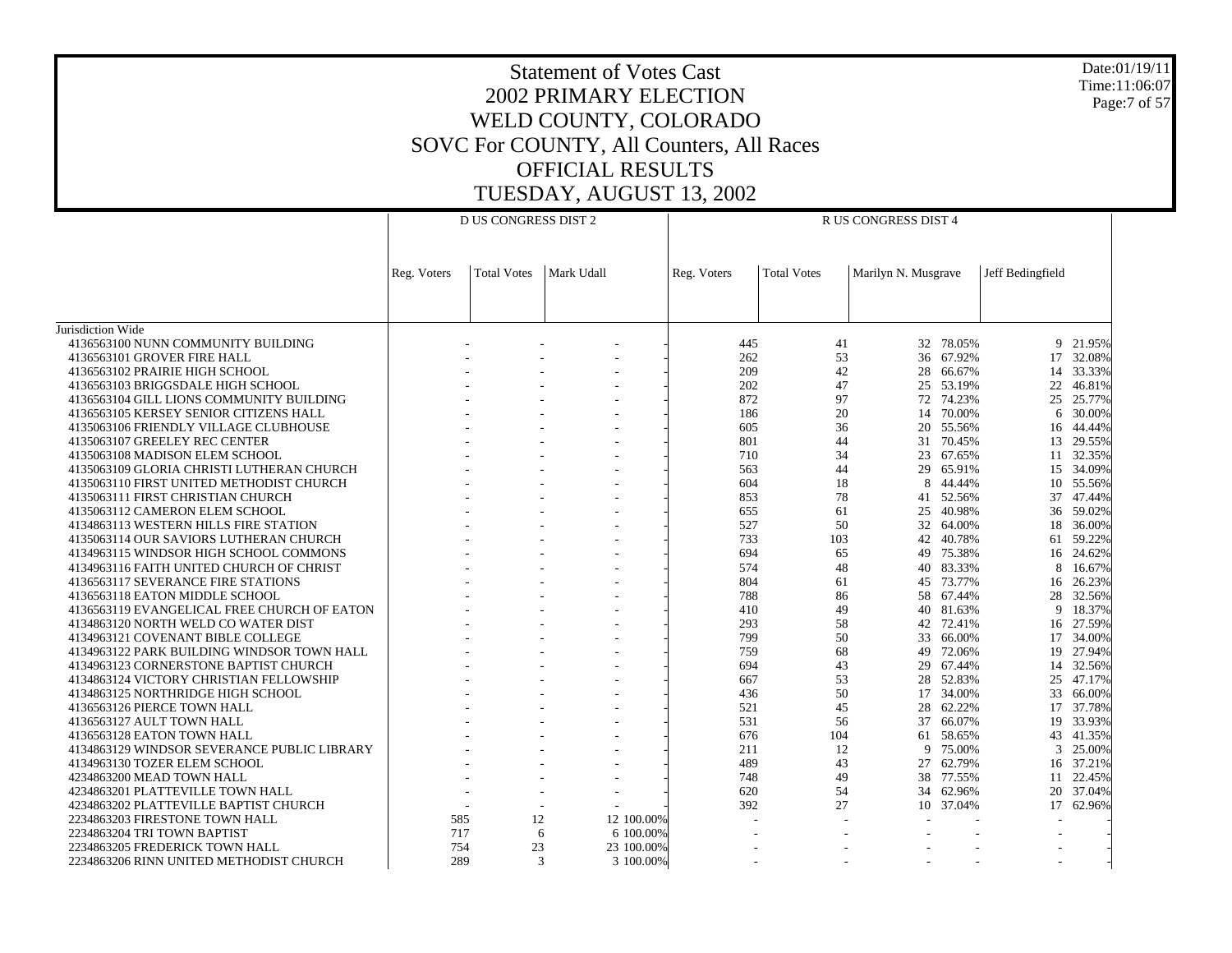Date:01/19/11 Time:11:06:07 Page:8 of 57

|                                                                        | <b>D US CONGRESS DIST 2</b> |                    |            |            |             | R US CONGRESS DIST 4     |                     |                     |                  |                  |
|------------------------------------------------------------------------|-----------------------------|--------------------|------------|------------|-------------|--------------------------|---------------------|---------------------|------------------|------------------|
|                                                                        |                             |                    |            |            |             |                          |                     |                     |                  |                  |
|                                                                        |                             |                    |            |            |             |                          |                     |                     |                  |                  |
|                                                                        | Reg. Voters                 | <b>Total Votes</b> | Mark Udall |            | Reg. Voters | <b>Total Votes</b>       | Marilyn N. Musgrave |                     | Jeff Bedingfield |                  |
|                                                                        |                             |                    |            |            |             |                          |                     |                     |                  |                  |
|                                                                        |                             |                    |            |            |             |                          |                     |                     |                  |                  |
|                                                                        |                             |                    |            |            |             |                          |                     |                     |                  |                  |
| 2234863207 DEL CAMINO FIRE STATION                                     | 1289                        |                    | 3          | 3 100.00%  |             | $\sim$                   |                     |                     |                  |                  |
| 4234863208 MEAD ELEM SCHOOL                                            |                             |                    | ÷          |            | 437         | 22                       | 16                  | 72.73%              | 6                | 27.27%           |
| 4134863209 SHEPHERD OF THE HILLS LUTHERAN                              |                             |                    |            |            | 576         | 38                       | 23                  | 60.53%              |                  | 15 39.47%        |
| 4134863210 SHAWSHEEN ELEMENTARY SCHOOL                                 |                             |                    |            |            | 462         | 27                       | 21                  | 77.78%              | 6                | 22.22%           |
| 4134863211 ASSEMBLY OF GOD CHURCH<br>4134863212 AIMS COLLEGE CENTER    |                             |                    |            |            | 747<br>776  | 52<br>82                 | 30                  | 29 55.77%<br>36.59% | 23<br>52         | 44.23%<br>63.41% |
| 4134863213 MOUNTAIN VIEW ACADEMY                                       |                             |                    |            |            | 583         | 39                       |                     | 20 51.28%           | 19               | 48.72%           |
| 4134863214 ST PAULS CONGREGATIONAL CHURCH                              |                             |                    |            |            | 1034        | 189                      | 78                  | 41.27%              |                  | 111 58.73%       |
| 4134863215 ST JOHNS UNITED CHURCH                                      |                             |                    |            |            | 778         | 141                      | 58                  | 41.13%              | 83               | 58.87%           |
| 4135063216 SCOTT ELEM SCHOOL                                           |                             |                    |            |            | 280         | 23                       | 10                  | 43.48%              | 13               | 56.52%           |
| 4135063217 FIRST ASSEMBLY OF GOD                                       |                             |                    |            |            | 644         | 59                       | 28                  | 47.46%              | 31               | 52.54%           |
| 4135063218 TWO RIVERS FELLOWSHIP                                       |                             |                    |            |            | 588         | 80                       |                     | 42 52.50%           |                  | 38 47.50%        |
| 4135063219 WEST GREELEY BAPTIST CHURCH                                 |                             |                    |            |            | 341         | 30                       | 21                  | 70.00%              | 9                | 30.00%           |
| 4135063220 CALVARY CHAPEL                                              |                             |                    |            |            | 506         | 37                       |                     | 19 51.35%           | 18               | 48.65%           |
| 4135063221 MEEKER ELEM SCHOOL                                          |                             |                    |            |            | 782         | 89                       |                     | 51 57.30%           | 38               | 42.70%           |
| 4134863222 TRINITY EPISCOPAL CHURCH                                    |                             |                    |            |            | 876         | 107                      | 49                  | 45.79%              | 58               | 54.21%           |
| 4134863223 MONFORT ELEMENTARY SCHOOL                                   |                             |                    |            |            | 890         | 102                      |                     | 53 51.96%           | 49               | 48.04%           |
| 4234863224 MILLIKEN FIRE STATION                                       |                             |                    |            |            | 387         | 21                       | 18                  | 85.71%              | 3                | 14.29%           |
| 4135063225 TRINITY LUTHERAN CHURCH                                     |                             |                    |            |            | 476         | 20                       | 12                  | 60.00%              | 8                | 40.00%           |
| 4134863226 GATEWAY PLACE APT CLUBHOUSE                                 |                             |                    |            |            | 785         | 39                       | 23                  | 58.97%              | 16               | 41.03%           |
| 4234863227 RE-1 EDUCATION SERVICE CENTER                               |                             |                    |            |            | 762         | 62                       | 43                  | 69.35%              | 19               | 30.65%           |
| 4234863228 MILLIKEN COMMUNITY COMPLEX                                  |                             |                    |            |            | 485         | 37                       | 24                  | 64.86%              |                  | 13 35.14%        |
| 4234863229 JOHNSTOWN FIRE HALL                                         |                             |                    |            |            | 590         | 26                       | 13                  | 50.00%              | 13               | 50.00%           |
| 4234863230 MEMORIAL LIBRARY                                            |                             |                    |            |            | 729         | 54                       | 33                  | 61.11%              | 21               | 38.89%           |
| 4234863231 HILL-N-PARK SENIOR CENTER<br>4234863232 JOHNSTOWN TOWN HALL |                             |                    |            |            | 444         | 35<br>51                 | 18                  | 51.43%<br>37 72.55% | 17               | 48.57%           |
| 4134863233 NEW LIFE COMMUNITY CHURCH                                   |                             |                    |            |            | 696<br>339  | 23                       | 9                   | 39.13%              | 14<br>14         | 27.45%<br>60.87% |
| 4134863234 CHRISTA MCAULIFFE ELEM SCHOOL                               |                             |                    |            |            | 720         | 71                       | 39                  | 54.93%              | 32               | 45.07%           |
| 4134863235 GRACE BAPTIST CHURCH                                        |                             |                    |            |            | 624         | 79                       | 45                  | 56.96%              | 34               | 43.04%           |
| 4235063236 MTN VIEW EVANGELICAL CHURCH                                 |                             |                    |            |            | 273         | 12                       | 8                   | 66.67%              | $\overline{4}$   | 33.33%           |
| 4234863237 LONGVIEW CLUBHOUSE                                          |                             |                    |            |            | 530         | 34                       | 22                  | 64.71%              |                  | 12 35.29%        |
| 4234863300 FT LUPTON FIRE STATION                                      |                             |                    |            |            | 598         | 40                       | 24                  | 60.00%              | 16               | 40.00%           |
| 4236563301 ST WILLIAMS CATHOLIC CHURCH                                 |                             |                    |            |            | 547         | 27                       |                     | 15 55.56%           |                  | 12 44.44%        |
| 4236563302 FORT LUPTON CITY HALL                                       |                             |                    |            |            | 622         | 18                       | 13                  | 72.22%              | 5                | 27.78%           |
| 4236563303 CRANE COURT COMMUNITY BLDG                                  |                             |                    |            |            | 518         | 26                       |                     | 16 61.54%           | 10               | 38.46%           |
| 4236563304 BUTLER ELEMENTARY SCHOOL                                    |                             |                    |            |            | 619         | 31                       | 20                  | 64.52%              |                  | 11 35.48%        |
| 2234863305 DACONO TOWN HALL                                            | 449                         | 16                 |            | 16 100,00% |             | $\overline{a}$           |                     |                     |                  |                  |
| 2234863306 ERIE TOWN HALL                                              | 526                         | 15                 |            | 15 100.00% | ٠           |                          |                     |                     |                  |                  |
| 2234863307 ERIE JR/SR HIGH SCHOOL                                      | 667                         |                    | 5          | 5 100.00%  |             | $\overline{\phantom{a}}$ |                     |                     | $\sim$           |                  |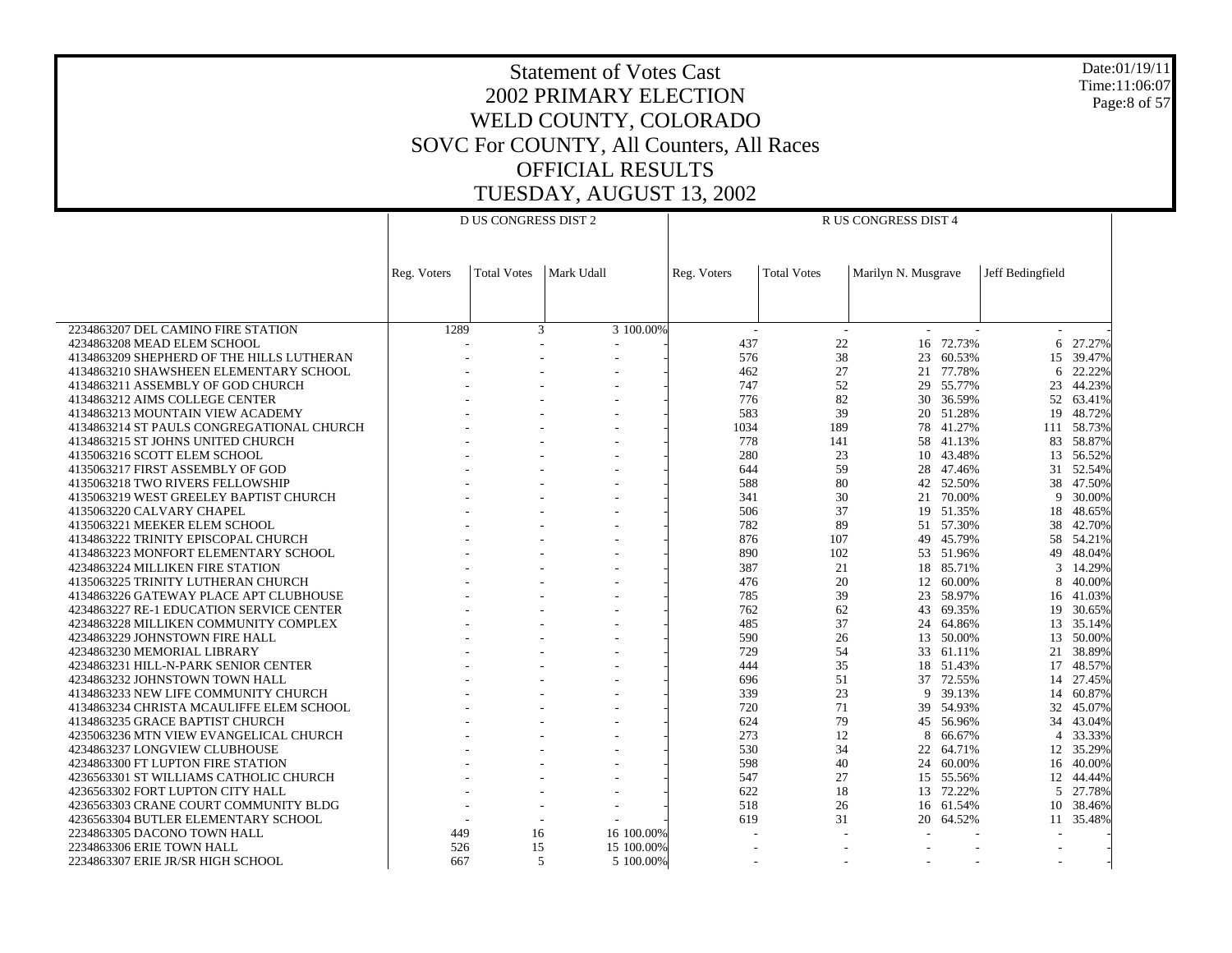Date:01/19/11 Time:11:06:07 Page:9 of 57

|                                       |             | <b>D US CONGRESS DIST 2</b> |            |             |             |                    | R US CONGRESS DIST 4 |             |                  |             |
|---------------------------------------|-------------|-----------------------------|------------|-------------|-------------|--------------------|----------------------|-------------|------------------|-------------|
|                                       | Reg. Voters | <b>Total Votes</b>          | Mark Udall |             | Reg. Voters | <b>Total Votes</b> | Marilyn N. Musgrave  |             | Jeff Bedingfield |             |
|                                       |             |                             |            |             |             |                    |                      |             |                  |             |
| 4136563308 KERSEY TOWN HALL           |             |                             |            |             | 700         | 95                 | 51                   | 53.68%      | 44               | 46.32%      |
| 4236563309 PELICAN LAKES SALES OFFICE |             |                             |            |             | 255         | 15                 | 12                   | 80.00%      | 3                | 20.00%      |
| 4236563310 HUDSON TOWN HALL           |             |                             |            |             | 622         | 40                 | 29                   | 72.50%      | 11               | 27.50%      |
| 4136563311 KEENESBURG FIRE HALL       |             |                             |            |             | 737         | 52                 | 43                   | 82.69%      | 9                | 17.31%      |
| 4136563312 ROGGEN FIRE HOUSE          |             |                             |            |             | 242         | 36                 | 35                   | 97.22%      |                  | 2.78%       |
| 4236563313 LOCHBUIE ELEMENTARY SCHOOL |             |                             |            |             | 333         | 20                 |                      | 85.00%      | 3                | 15.00%      |
| 4236563314 AFTER GLOWS SENIOR CENTER  |             |                             |            |             | 599         | 16                 |                      | 68.75%      | 5                | 31.25%      |
| 4135063315 UNC CENTER                 |             |                             |            |             | 391         | 8                  | $\overline{2}$       | 25.00%      | 6                | 75.00%      |
| 4135063316 EAST MEMORIAL ELEM SCHOOL  |             |                             |            |             | 671         | 15                 |                      | 73.33%      |                  | 26.67%      |
| 4135063317 BETHEL BAPTIST CHURCH      |             |                             |            |             | 544         | 77                 | 31                   | 40.26%      | 46               | 59.74%      |
| 4135063318 JACKSON ELEM SCHOOL        |             |                             |            |             | 543         | 60                 | 41                   | 68.33%      | 19               | 31.67%      |
| 4135063319 GARDEN CITY TOWN HALL      |             |                             |            |             | 351         | 36                 | 23                   | 63.89%      | 13               | 36.11%      |
| 4135063320 BONELL TOWER               |             |                             |            |             | 312         | 47                 | 25                   | 53.19%      | 22               | 46.81%      |
| 4135063321 GREELEY MALL               |             |                             |            |             | 574         | 19                 | 11                   | 57.89%      | 8                | 42.11%      |
| 4135063322 DOS RIOS ELEM SCHOOL       |             |                             |            |             | 686         | 35                 | 27                   | 77.14%      | 8                | 22.86%      |
| 4135063323 CENTENNIAL ELEM SCHOOL     |             |                             |            |             | 650         | 38                 | 28                   | 73.68%      | 10               | 26.32%      |
| 4135063324 CAVE CREEK CLUBHOUSE       |             |                             |            |             | 538         | 28                 | 22                   | 78.57%      | 6                | 21.43%      |
| 4135063325 EVANS COMMUNITY COMPLEX    |             |                             |            |             | 421         | 41                 | 21                   | 51.22%      | 20               | 48.78%      |
| 4134863326 FIRST BAPTIST CHURCH       |             |                             |            |             | 677         | 46                 | 34                   | 73.91%      | 12               | 26.09%      |
| 2233363327 MAIL BALLOT PRECINCT       |             | 28                          | 6          | 6 100,00%   |             |                    |                      |             |                  |             |
| <b>ABSENTEE</b>                       |             | 230<br>$\overline{0}$       |            | 230 100.00% | 0           | 5589               | 2805                 | 50.19%      | 2784             | 49.81%      |
| <b>EARLY</b>                          |             | $\theta$                    |            | 4 100.00%   |             | 185                | 112                  | 60.54%      | 73               | 39.46%      |
| <b>PROVISIONAL</b>                    |             |                             |            | $\Omega$    |             |                    |                      | 6 66.67%    | 3                | 33.33%      |
| Total                                 | 5304        | 323                         |            | 323 100.00% | 50223       | 10119              |                      | 5509 54.44% |                  | 4610 45.56% |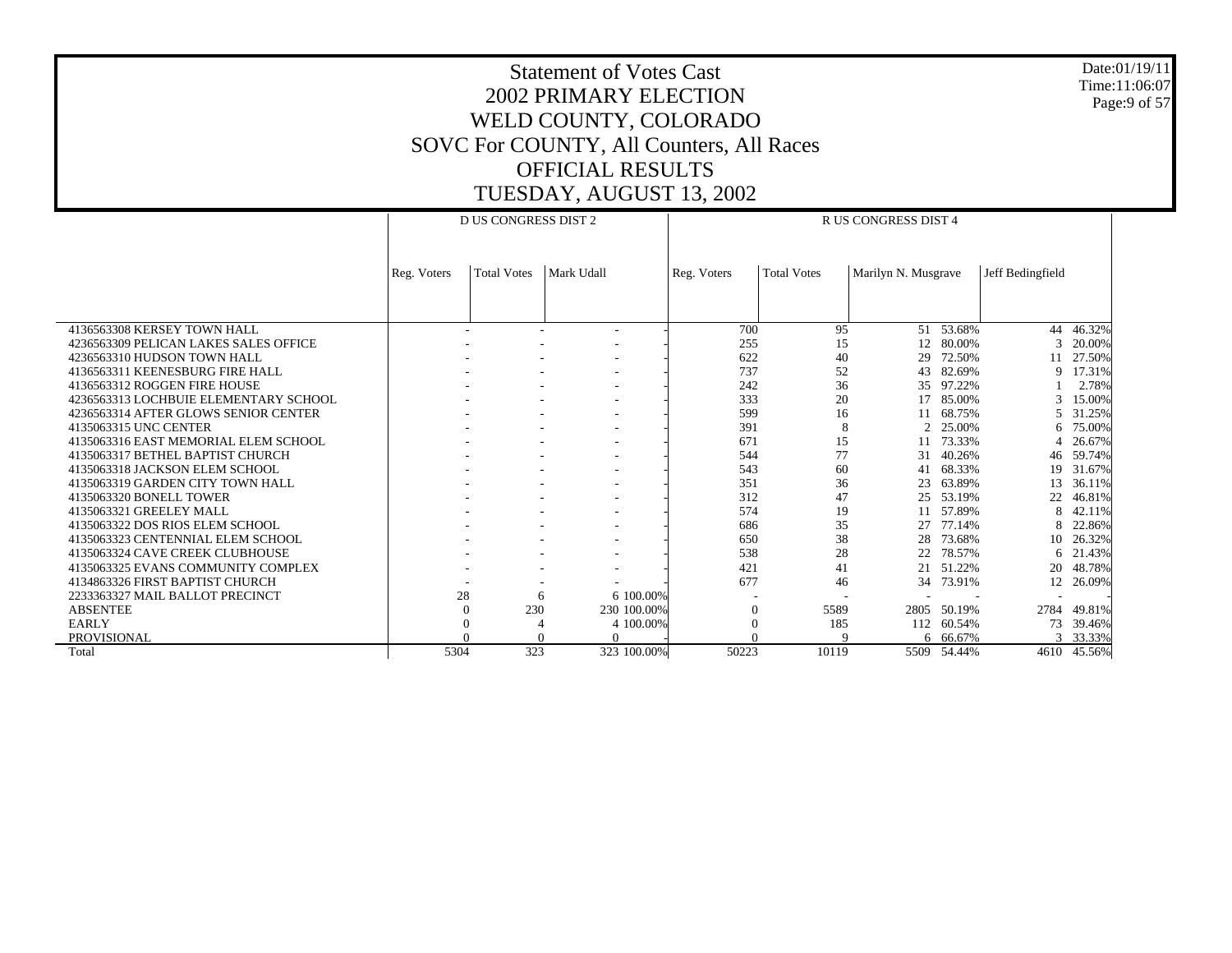Date:01/19/11 Time:11:06:07 Page:10 of 57

|                                                                                     |             | <b>D US CONGRESS DIST 4</b> |                         |             | R COLO GOVERNOR    |                          |
|-------------------------------------------------------------------------------------|-------------|-----------------------------|-------------------------|-------------|--------------------|--------------------------|
|                                                                                     |             |                             |                         |             |                    |                          |
|                                                                                     | Reg. Voters | <b>Total Votes</b>          | Stan Matsunaka          | Reg. Voters | <b>Total Votes</b> | <b>Bill Owens</b>        |
|                                                                                     |             |                             |                         |             |                    |                          |
| Jurisdiction Wide                                                                   |             |                             |                         |             |                    |                          |
| 4136563100 NUNN COMMUNITY BUILDING                                                  | 445         | 5                           | 5 100.00%               | 445         | 39                 | 39 100.00%               |
| 4136563101 GROVER FIRE HALL                                                         | 262<br>209  | 10                          | 10 100.00%              | 262<br>209  | 53<br>37           | 53 100.00%               |
| 4136563102 PRAIRIE HIGH SCHOOL<br>4136563103 BRIGGSDALE HIGH SCHOOL                 | 202         | 6<br>$\overline{7}$         | 6 100,00%<br>7 100,00%  | 202         | 41                 | 37 100.00%<br>41 100,00% |
| 4136563104 GILL LIONS COMMUNITY BUILDING                                            | 872         | 14                          | 14 100.00%              | 872         | 88                 | 88 100.00%               |
| 4136563105 KERSEY SENIOR CITIZENS HALL                                              | 186         | 3                           | 3 100.00%               | 186         | 19                 | 19 100.00%               |
| 4135063106 FRIENDLY VILLAGE CLUBHOUSE                                               | 605         | 11                          | 11 100.00%              | 605         | 35                 | 35 100.00%               |
| 4135063107 GREELEY REC CENTER                                                       | 801         | 8                           | 8 100.00%               | 801         | 40                 | 40 100.00%               |
| 4135063108 MADISON ELEM SCHOOL                                                      | 710         | 13                          | 13 100.00%              | 710         | 34                 | 34 100.00%               |
| 4135063109 GLORIA CHRISTI LUTHERAN CHURCH                                           | 563         | $\overline{7}$              | 7 100.00%               | 563         | 40                 | 40 100.00%               |
| 4135063110 FIRST UNITED METHODIST CHURCH                                            | 604         | 11                          | 11 100,00%              | 604         | 17                 | 17 100.00%               |
| 4135063111 FIRST CHRISTIAN CHURCH<br>4135063112 CAMERON ELEM SCHOOL                 | 853<br>655  | 13<br>6                     | 13 100.00%<br>6 100.00% | 853<br>655  | 71<br>54           | 71 100.00%<br>54 100.00% |
| 4134863113 WESTERN HILLS FIRE STATION                                               | 527         | 8                           | 8 100.00%               | 527         | 46                 | 46 100.00%               |
| 4135063114 OUR SAVIORS LUTHERAN CHURCH                                              | 733         | 20                          | 20 100.00%              | 733         | 98                 | 98 100.00%               |
| 4134963115 WINDSOR HIGH SCHOOL COMMONS                                              | 694         | 5                           | 5 100.00%               | 694         | 60                 | 60 100.00%               |
| 4134963116 FAITH UNITED CHURCH OF CHRIST                                            | 574         | 13                          | 13 100.00%              | 574         | 47                 | 47 100.00%               |
| 4136563117 SEVERANCE FIRE STATIONS                                                  | 804         | 13                          | 13 100,00%              | 804         | 56                 | 56 100.00%               |
| 4136563118 EATON MIDDLE SCHOOL                                                      | 788         | 10                          | 10 100.00%              | 788         | 84                 | 84 100.00%               |
| 4136563119 EVANGELICAL FREE CHURCH OF EATON                                         | 410         | 5                           | 5 100,00%               | 410         | 44                 | 44 100.00%               |
| 4134863120 NORTH WELD CO WATER DIST                                                 | 293         | $\overline{0}$              | $\theta$                | 293         | 55                 | 55 100.00%               |
| 4134963121 COVENANT BIBLE COLLEGE                                                   | 799         | 3<br>17                     | 3 100.00%               | 799         | 50                 | 50 100.00%               |
| 4134963122 PARK BUILDING WINDSOR TOWN HALL<br>4134963123 CORNERSTONE BAPTIST CHURCH | 759<br>694  | $\overline{4}$              | 17 100.00%<br>4 100.00% | 759<br>694  | 61<br>36           | 61 100.00%<br>36 100.00% |
| 4134863124 VICTORY CHRISTIAN FELLOWSHIP                                             | 667         | $\overline{1}$              | 1 100.00%               | 667         | 49                 | 49 100.00%               |
| 4134863125 NORTHRIDGE HIGH SCHOOL                                                   | 436         | 5                           | 5 100.00%               | 436         | 44                 | 44 100.00%               |
| 4136563126 PIERCE TOWN HALL                                                         | 521         | 15                          | 15 100,00%              | 521         | 40                 | 40 100.00%               |
| 4136563127 AULT TOWN HALL                                                           | 531         | $\overline{7}$              | 7 100.00%               | 531         | 50                 | 50 100.00%               |
| 4136563128 EATON TOWN HALL                                                          | 676         | 6                           | 6 100.00%               | 676         | 91                 | 91 100.00%               |
| 4134863129 WINDSOR SEVERANCE PUBLIC LIBRARY                                         | 211         | $\overline{0}$              | $\Omega$                | 211         | 8                  | 8 100.00%                |
| 4134963130 TOZER ELEM SCHOOL                                                        | 489         | $\overline{2}$              | 2 100.00%               | 489         | 40                 | 40 100.00%               |
| 4234863200 MEAD TOWN HALL                                                           | 748         | 17                          | 17 100.00%              | 748         | 44                 | 44 100.00%               |
| 4234863201 PLATTEVILLE TOWN HALL                                                    | 620         | 14<br>$\overline{4}$        | 14 100.00%              | 620         | 50                 | 50 100.00%               |
| 4234863202 PLATTEVILLE BAPTIST CHURCH<br>2234863203 FIRESTONE TOWN HALL             | 392         |                             | 4 100.00%               | 392<br>585  | 25<br>28           | 25 100.00%<br>28 100.00% |
| 2234863204 TRI TOWN BAPTIST                                                         |             |                             |                         | 717         | 17                 | 17 100.00%               |
| 2234863205 FREDERICK TOWN HALL                                                      |             |                             |                         | 754         | 17                 | 17 100.00%               |
| 2234863206 RINN UNITED METHODIST CHURCH                                             |             |                             |                         | 289         | 20                 | 20 100.00%               |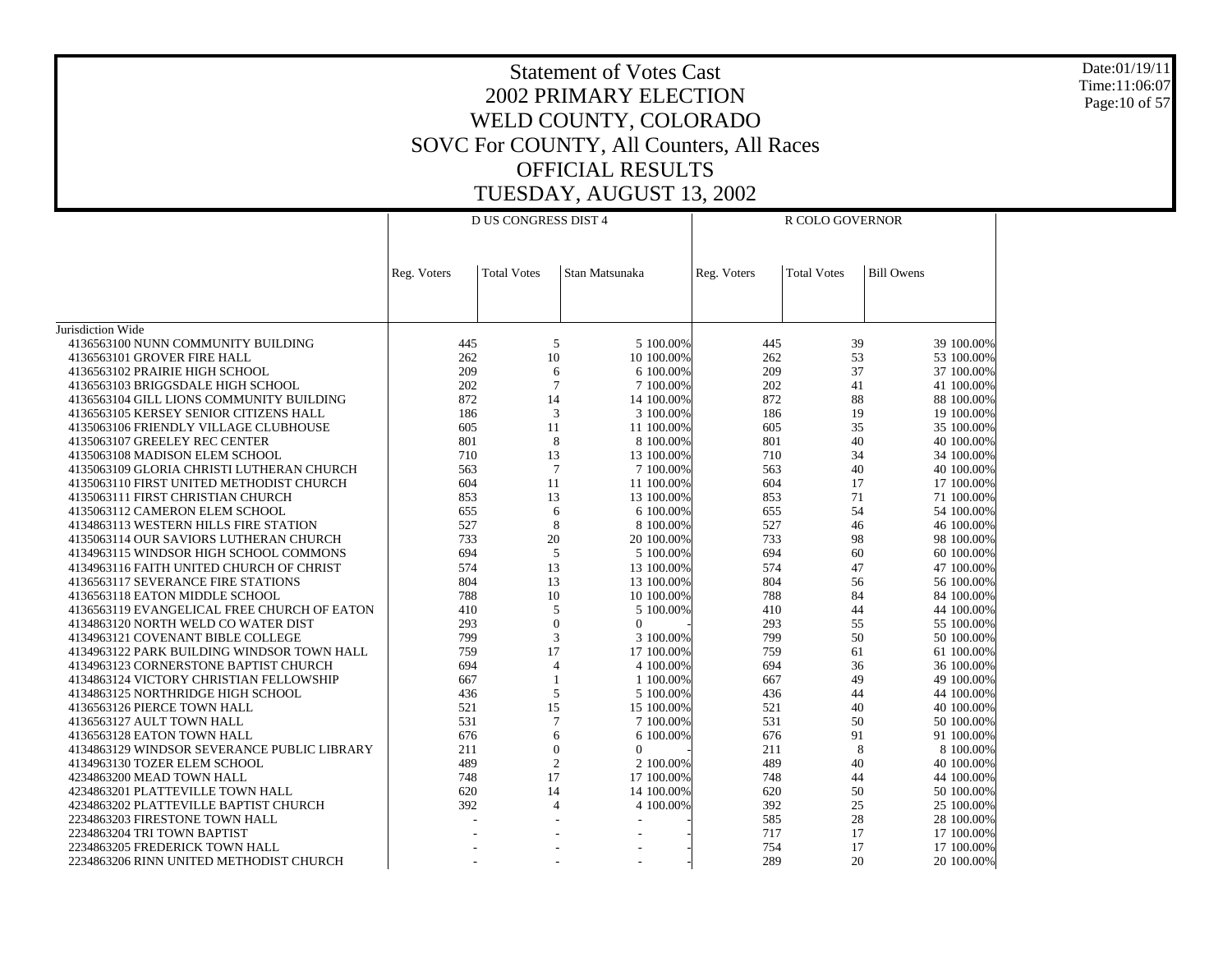Date:01/19/11 Time:11:06:07 Page:11 of 57

|                                                                             |                | <b>D US CONGRESS DIST 4</b> |                          |             | R COLO GOVERNOR    |                          |
|-----------------------------------------------------------------------------|----------------|-----------------------------|--------------------------|-------------|--------------------|--------------------------|
|                                                                             |                |                             |                          |             |                    |                          |
|                                                                             |                |                             |                          |             |                    |                          |
|                                                                             | Reg. Voters    | <b>Total Votes</b>          | Stan Matsunaka           | Reg. Voters | <b>Total Votes</b> | <b>Bill Owens</b>        |
|                                                                             |                |                             |                          |             |                    |                          |
|                                                                             |                |                             |                          |             |                    |                          |
| 2234863207 DEL CAMINO FIRE STATION                                          | $\overline{a}$ |                             | $\overline{\phantom{a}}$ | 1289        | 26                 | 26 100.00%               |
| 4234863208 MEAD ELEM SCHOOL                                                 | 437            | $\overline{4}$              | 4 100,00%                | 437         | 19                 | 19 100.00%               |
| 4134863209 SHEPHERD OF THE HILLS LUTHERAN                                   | 576            | $\overline{c}$              | 2 100,00%                | 576         | 38                 | 38 100.00%               |
| 4134863210 SHAWSHEEN ELEMENTARY SCHOOL                                      | 462            | 8                           | 8 100,00%                | 462         | 23                 | 23 100.00%               |
| 4134863211 ASSEMBLY OF GOD CHURCH                                           | 747            | 10                          | 10 100.00%               | 747         | 51                 | 51 100.00%               |
| 4134863212 AIMS COLLEGE CENTER                                              | 776            | 6                           | 6 100.00%                | 776         | 67                 | 67 100.00%               |
| 4134863213 MOUNTAIN VIEW ACADEMY                                            | 583            | 6                           | 6 100.00%                | 583         | 29                 | 29 100.00%               |
| 4134863214 ST PAULS CONGREGATIONAL CHURCH                                   | 1034           | 13                          | 13 100.00%               | 1034        | 165                | 165 100.00%              |
| 4134863215 ST JOHNS UNITED CHURCH                                           | 778            | 6                           | 6 100,00%                | 778         | 128                | 128 100.00%              |
| 4135063216 SCOTT ELEM SCHOOL                                                | 280            | $\overline{2}$              | 2 100,00%                | 280         | 21                 | 21 100,00%               |
| 4135063217 FIRST ASSEMBLY OF GOD                                            | 644            | 8                           | 8 100.00%                | 644         | 53                 | 53 100.00%               |
| 4135063218 TWO RIVERS FELLOWSHIP                                            | 588            | 10                          | 10 100.00%               | 588         | 70<br>29           | 70 100.00%               |
| 4135063219 WEST GREELEY BAPTIST CHURCH<br>4135063220 CALVARY CHAPEL         | 341<br>506     | 6<br>6                      | 6 100.00%<br>6 100.00%   | 341<br>506  | 35                 | 29 100.00%<br>35 100.00% |
| 4135063221 MEEKER ELEM SCHOOL                                               | 782            | 13                          | 13 100.00%               | 782         | 79                 | 79 100.00%               |
| 4134863222 TRINITY EPISCOPAL CHURCH                                         | 876            | 15                          | 15 100,00%               | 876         | 101                | 101 100.00%              |
| 4134863223 MONFORT ELEMENTARY SCHOOL                                        | 890            | 9                           | 9 100,00%                | 890         | 87                 | 87 100,00%               |
| 4234863224 MILLIKEN FIRE STATION                                            | 387            | 6                           | 6 100.00%                | 387         | 18                 | 18 100.00%               |
| 4135063225 TRINITY LUTHERAN CHURCH                                          | 476            | 3                           | 3 100.00%                | 476         | 20                 | 20 100.00%               |
| 4134863226 GATEWAY PLACE APT CLUBHOUSE                                      | 785            | 10                          | 10 100.00%               | 785         | 38                 | 38 100.00%               |
| 4234863227 RE-1 EDUCATION SERVICE CENTER                                    | 762            | 6                           | 6 100.00%                | 762         | 61                 | 61 100.00%               |
| 4234863228 MILLIKEN COMMUNITY COMPLEX                                       | 485            | 13                          | 13 100.00%               | 485         | 31                 | 31 100.00%               |
| 4234863229 JOHNSTOWN FIRE HALL                                              | 590            | $\overline{2}$              | 2 100,00%                | 590         | 26                 | 26 100.00%               |
| 4234863230 MEMORIAL LIBRARY                                                 | 729            | 11                          | 11 100,00%               | 729         | 49                 | 49 100,00%               |
| 4234863231 HILL-N-PARK SENIOR CENTER                                        | 444            | 11                          | 11 100.00%               | 444         | 32                 | 32 100.00%               |
| 4234863232 JOHNSTOWN TOWN HALL                                              | 696            | 10                          | 10 100.00%               | 696         | 50                 | 50 100.00%               |
| 4134863233 NEW LIFE COMMUNITY CHURCH                                        | 339<br>720     | $\mathbf{0}$<br>11          | $\overline{0}$           | 339<br>720  | 21<br>67           | 21 100.00%               |
| 4134863234 CHRISTA MCAULIFFE ELEM SCHOOL<br>4134863235 GRACE BAPTIST CHURCH | 624            | $\overline{2}$              | 11 100.00%<br>2 100.00%  | 624         | 71                 | 67 100.00%<br>71 100.00% |
| 4235063236 MTN VIEW EVANGELICAL CHURCH                                      | 273            | $\overline{c}$              | 2 100,00%                | 273         | 10                 | 10 100.00%               |
| 4234863237 LONGVIEW CLUBHOUSE                                               | 530            | 5                           | 5 100,00%                | 530         | 31                 | 31 100,00%               |
| 4234863300 FT LUPTON FIRE STATION                                           | 598            | 12                          | 12 100.00%               | 598         | 34                 | 34 100.00%               |
| 4236563301 ST WILLIAMS CATHOLIC CHURCH                                      | 547            | 11                          | 11 100.00%               | 547         | 26                 | 26 100.00%               |
| 4236563302 FORT LUPTON CITY HALL                                            | 622            | 9                           | 9 100.00%                | 622         | 17                 | 17 100.00%               |
| 4236563303 CRANE COURT COMMUNITY BLDG                                       | 518            | 11                          | 11 100.00%               | 518         | 21                 | 21 100.00%               |
| 4236563304 BUTLER ELEMENTARY SCHOOL                                         | 619            | 6                           | 6 100.00%                | 619         | 28                 | 28 100.00%               |
| 2234863305 DACONO TOWN HALL                                                 |                |                             |                          | 449         | 18                 | 18 100.00%               |
| 2234863306 ERIE TOWN HALL                                                   |                |                             |                          | 526         | 22                 | 22 100.00%               |
| 2234863307 ERIE JR/SR HIGH SCHOOL                                           |                |                             | $\overline{a}$           | 667         | 24                 | 24 100.00%               |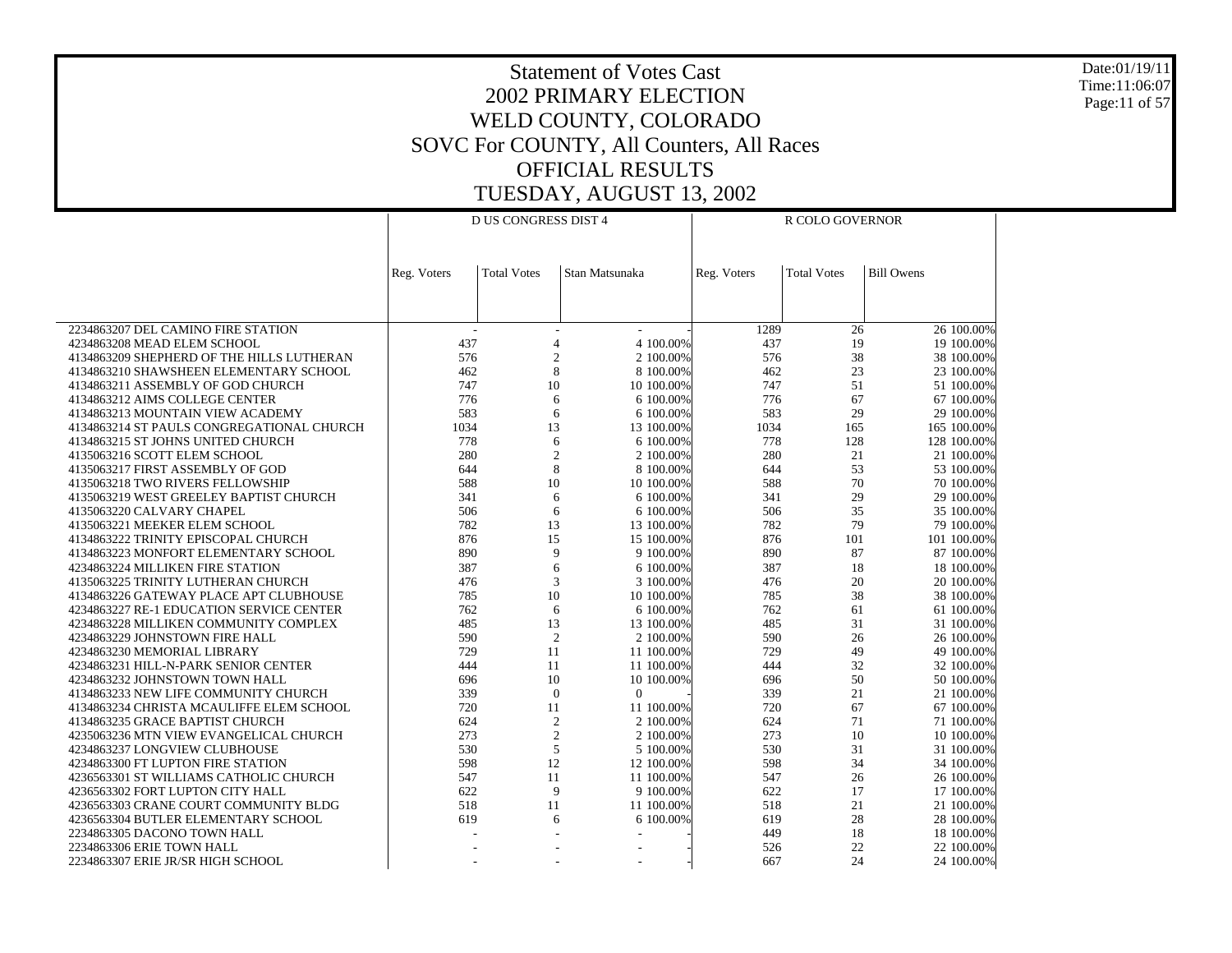Date:01/19/11 Time:11:06:07 Page:12 of 57

|                                       |             | <b>D US CONGRESS DIST 4</b> |                |             | <b>R COLO GOVERNOR</b> |                   |
|---------------------------------------|-------------|-----------------------------|----------------|-------------|------------------------|-------------------|
|                                       |             |                             |                |             |                        |                   |
|                                       | Reg. Voters | <b>Total Votes</b>          | Stan Matsunaka | Reg. Voters | <b>Total Votes</b>     | <b>Bill Owens</b> |
|                                       |             |                             |                |             |                        |                   |
|                                       |             |                             |                |             |                        |                   |
| 4136563308 KERSEY TOWN HALL           | 700         | 7                           | 7 100,00%      | 700         | 92                     | 92 100.00%        |
| 4236563309 PELICAN LAKES SALES OFFICE | 255         | $\mathfrak{D}$              | 2 100,00%      | 255         | 13                     | 13 100.00%        |
| 4236563310 HUDSON TOWN HALL           | 622         | 5                           | 5 100,00%      | 622         | 38                     | 38 100.00%        |
| 4136563311 KEENESBURG FIRE HALL       | 737         | 9                           | 9 100.00%      | 737         | 50                     | 50 100.00%        |
| 4136563312 ROGGEN FIRE HOUSE          | 242         | 8                           | 8 100,00%      | 242         | 33                     | 33 100.00%        |
| 4236563313 LOCHBUIE ELEMENTARY SCHOOL | 333         | 6                           | 6 100,00%      | 333         | 19                     | 19 100.00%        |
| 4236563314 AFTER GLOWS SENIOR CENTER  | 599         | 24                          | 24 100,00%     | 599         | 16                     | 16 100.00%        |
| 4135063315 UNC CENTER                 | 391         |                             | 1 100,00%      | 391         | 8                      | 8 100.00%         |
| 4135063316 EAST MEMORIAL ELEM SCHOOL  | 671         | 5                           | 5 100,00%      | 671         | 14                     | 14 100.00%        |
| 4135063317 BETHEL BAPTIST CHURCH      | 544         | $\overline{c}$              | 2 100.00%      | 544         | 67                     | 67 100.00%        |
| 4135063318 JACKSON ELEM SCHOOL        | 543         | 13                          | 13 100.00%     | 543         | 55                     | 55 100.00%        |
| 4135063319 GARDEN CITY TOWN HALL      | 351         | 5                           | 5 100,00%      | 351         | 32                     | 32 100.00%        |
| 4135063320 BONELL TOWER               | 312         | 13                          | 13 100.00%     | 312         | 46                     | 46 100.00%        |
| 4135063321 GREELEY MALL               | 574         | 5                           | 5 100,00%      | 574         | 17                     | 17 100.00%        |
| 4135063322 DOS RIOS ELEM SCHOOL       | 686         |                             | 4 100.00%      | 686         | 30                     | 30 100.00%        |
| 4135063323 CENTENNIAL ELEM SCHOOL     | 650         | 6                           | 6 100.00%      | 650         | 34                     | 34 100.00%        |
| 4135063324 CAVE CREEK CLUBHOUSE       | 538         | $\overline{\phantom{0}}$    | 5 100,00%      | 538         | 25                     | 25 100,00%        |
| 4135063325 EVANS COMMUNITY COMPLEX    | 421         | 6                           | 6 100.00%      | 421         | 37                     | 37 100.00%        |
| 4134863326 FIRST BAPTIST CHURCH       | 677         | 14                          | 14 100.00%     | 677         | 40                     | 40 100.00%        |
| 2233363327 MAIL BALLOT PRECINCT       |             |                             |                | 28          | $\overline{c}$         | 2 100.00%         |
| <b>ABSENTEE</b>                       | $\Omega$    | 1978                        | 1978 100.00%   | $\Omega$    | 5467                   | 5467 100.00%      |
| <b>EARLY</b>                          |             | 37                          | 37 100.00%     | $\Omega$    | 180                    | 180 100.00%       |
| PROVISIONAL                           |             | $\Omega$                    | $\Omega$       | $\Omega$    | 8                      | 8 100,00%         |
| Total                                 | 50223       | 2703                        | 2703 100.00%   | 55527       | 9787                   | 9787 100.00%      |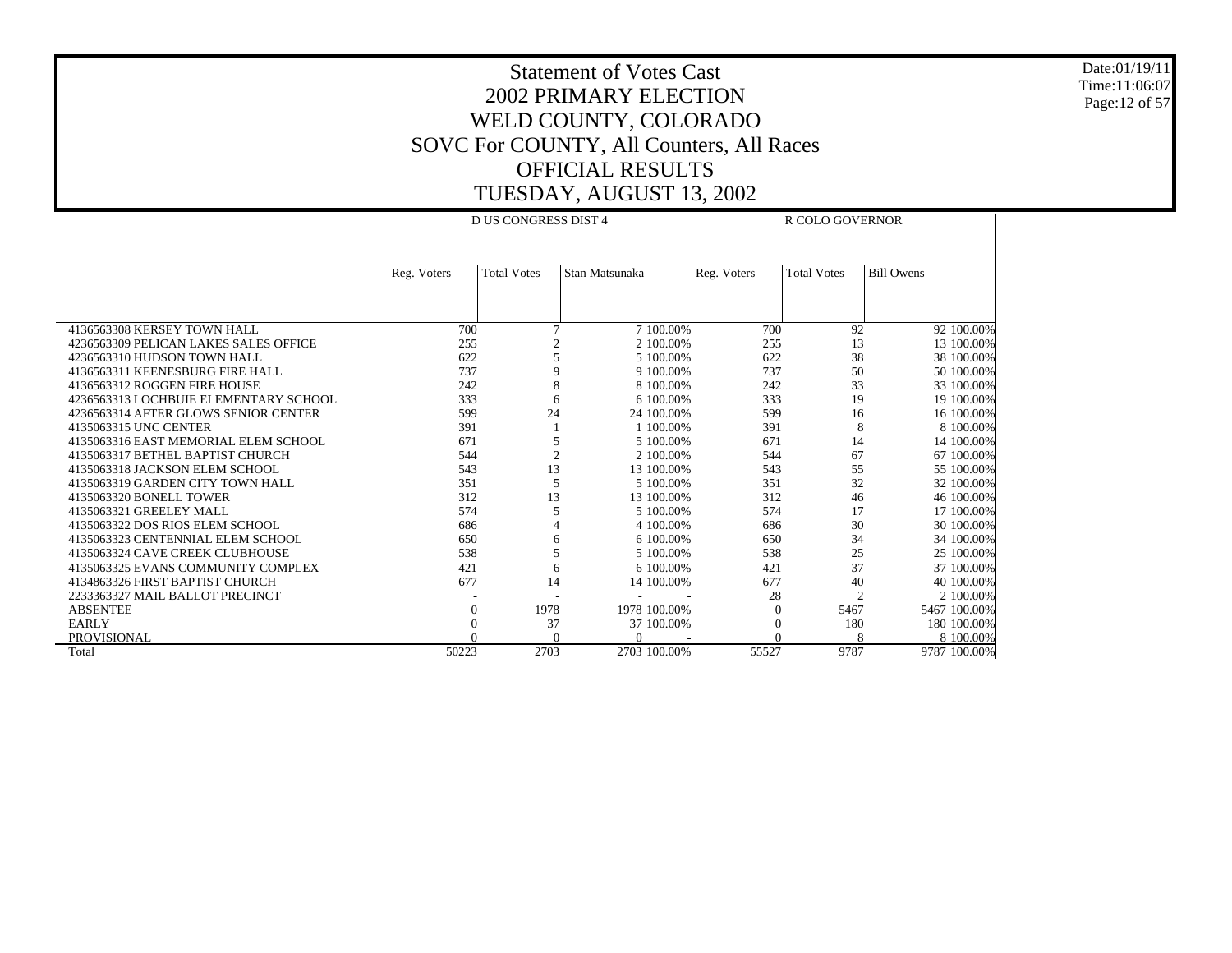Date:01/19/11 Time:11:06:07 Page:13 of 57

|                                                                               |             | D COLO GOVERNOR    |                         |             | R SECRETARY OF STATE |                          |
|-------------------------------------------------------------------------------|-------------|--------------------|-------------------------|-------------|----------------------|--------------------------|
|                                                                               |             |                    |                         |             |                      |                          |
|                                                                               |             |                    |                         |             |                      |                          |
|                                                                               | Reg. Voters | <b>Total Votes</b> | Rollie Heath            | Reg. Voters | <b>Total Votes</b>   | Donetta Davidson         |
|                                                                               |             |                    |                         |             |                      |                          |
|                                                                               |             |                    |                         |             |                      |                          |
| Jurisdiction Wide                                                             |             |                    |                         |             |                      |                          |
| 4136563100 NUNN COMMUNITY BUILDING                                            | 445         | 5                  | 5 100,00%               | 445         | 36                   | 36 100.00%               |
| 4136563101 GROVER FIRE HALL                                                   | 262         | 11                 | 11 100,00%              | 262         | 43                   | 43 100.00%               |
| 4136563102 PRAIRIE HIGH SCHOOL                                                | 209         | $\tau$             | 7 100.00%               | 209         | 35                   | 35 100.00%               |
| 4136563103 BRIGGSDALE HIGH SCHOOL                                             | 202         | $\overline{7}$     | 7 100,00%               | 202         | 39                   | 39 100.00%               |
| 4136563104 GILL LIONS COMMUNITY BUILDING                                      | 872         | 12                 | 12 100.00%              | 872         | 85                   | 85 100.00%               |
| 4136563105 KERSEY SENIOR CITIZENS HALL                                        | 186         | 3                  | 3 100.00%               | 186         | 17                   | 17 100.00%               |
| 4135063106 FRIENDLY VILLAGE CLUBHOUSE                                         | 605         | 11                 | 11 100.00%              | 605         | 30                   | 30 100.00%               |
| 4135063107 GREELEY REC CENTER                                                 | 801         | 8                  | 8 100,00%               | 801         | 39                   | 39 100.00%               |
| 4135063108 MADISON ELEM SCHOOL                                                | 710         | 13                 | 13 100,00%              | 710         | 31                   | 31 100.00%               |
| 4135063109 GLORIA CHRISTI LUTHERAN CHURCH                                     | 563<br>604  | 8<br>9             | 8 100.00%<br>9 100.00%  | 563<br>604  | 33<br>16             | 33 100.00%<br>16 100.00% |
| 4135063110 FIRST UNITED METHODIST CHURCH<br>4135063111 FIRST CHRISTIAN CHURCH | 853         | 14                 | 14 100.00%              | 853         | 70                   | 70 100.00%               |
| 4135063112 CAMERON ELEM SCHOOL                                                | 655         | $\tau$             | 7 100.00%               | 655         | 55                   | 55 100.00%               |
| 4134863113 WESTERN HILLS FIRE STATION                                         | 527         | $\overline{7}$     | 7 100.00%               | 527         | 40                   | 40 100.00%               |
| 4135063114 OUR SAVIORS LUTHERAN CHURCH                                        | 733         | 18                 | 18 100,00%              | 733         | 94                   | 94 100.00%               |
| 4134963115 WINDSOR HIGH SCHOOL COMMONS                                        | 694         | 5                  | 5 100.00%               | 694         | 56                   | 56 100.00%               |
| 4134963116 FAITH UNITED CHURCH OF CHRIST                                      | 574         | 12                 | 12 100.00%              | 574         | 46                   | 46 100.00%               |
| 4136563117 SEVERANCE FIRE STATIONS                                            | 804         | 13                 | 13 100.00%              | 804         | 53                   | 53 100.00%               |
| 4136563118 EATON MIDDLE SCHOOL                                                | 788         | 5                  | 5 100.00%               | 788         | 75                   | 75 100.00%               |
| 4136563119 EVANGELICAL FREE CHURCH OF EATON                                   | 410         | $\overline{4}$     | 4 100.00%               | 410         | 43                   | 43 100.00%               |
| 4134863120 NORTH WELD CO WATER DIST                                           | 293         | $\overline{0}$     | $\Omega$                | 293         | 50                   | 50 100.00%               |
| 4134963121 COVENANT BIBLE COLLEGE                                             | 799         | 3                  | 3 100,00%               | 799         | 46                   | 46 100.00%               |
| 4134963122 PARK BUILDING WINDSOR TOWN HALL                                    | 759         | 16                 | 16 100.00%              | 759         | 53                   | 53 100.00%               |
| 4134963123 CORNERSTONE BAPTIST CHURCH                                         | 694         | 5                  | 5 100.00%               | 694         | 34                   | 34 100.00%               |
| 4134863124 VICTORY CHRISTIAN FELLOWSHIP                                       | 667         | 1<br>6             | 1 100.00%               | 667<br>436  | 47<br>42             | 47 100.00%               |
| 4134863125 NORTHRIDGE HIGH SCHOOL<br>4136563126 PIERCE TOWN HALL              | 436<br>521  | 14                 | 6 100.00%<br>14 100.00% | 521         | 40                   | 42 100.00%<br>40 100.00% |
| 4136563127 AULT TOWN HALL                                                     | 531         | 8                  | 8 100.00%               | 531         | 47                   | 47 100.00%               |
| 4136563128 EATON TOWN HALL                                                    | 676         | $\overline{7}$     | 7 100.00%               | 676         | 88                   | 88 100.00%               |
| 4134863129 WINDSOR SEVERANCE PUBLIC LIBRARY                                   | 211         | $\overline{0}$     | $\Omega$                | 211         | 10                   | 10 100.00%               |
| 4134963130 TOZER ELEM SCHOOL                                                  | 489         | $\overline{c}$     | 2 100.00%               | 489         | 39                   | 39 100.00%               |
| 4234863200 MEAD TOWN HALL                                                     | 748         | 18                 | 18 100.00%              | 748         | 40                   | 40 100.00%               |
| 4234863201 PLATTEVILLE TOWN HALL                                              | 620         | 12                 | 12 100.00%              | 620         | 48                   | 48 100.00%               |
| 4234863202 PLATTEVILLE BAPTIST CHURCH                                         | 392         | 5                  | 5 100,00%               | 392         | 23                   | 23 100.00%               |
| 2234863203 FIRESTONE TOWN HALL                                                | 585         | 9                  | 9 100.00%               | 585         | 27                   | 27 100.00%               |
| 2234863204 TRI TOWN BAPTIST                                                   | 717         | 6                  | 6 100,00%               | 717         | 16                   | 16 100.00%               |
| 2234863205 FREDERICK TOWN HALL                                                | 754         | 23                 | 23 100.00%              | 754         | 15                   | 15 100.00%               |
| 2234863206 RINN UNITED METHODIST CHURCH                                       | 289         | 3                  | 3 100.00%               | 289         | 19                   | 19 100.00%               |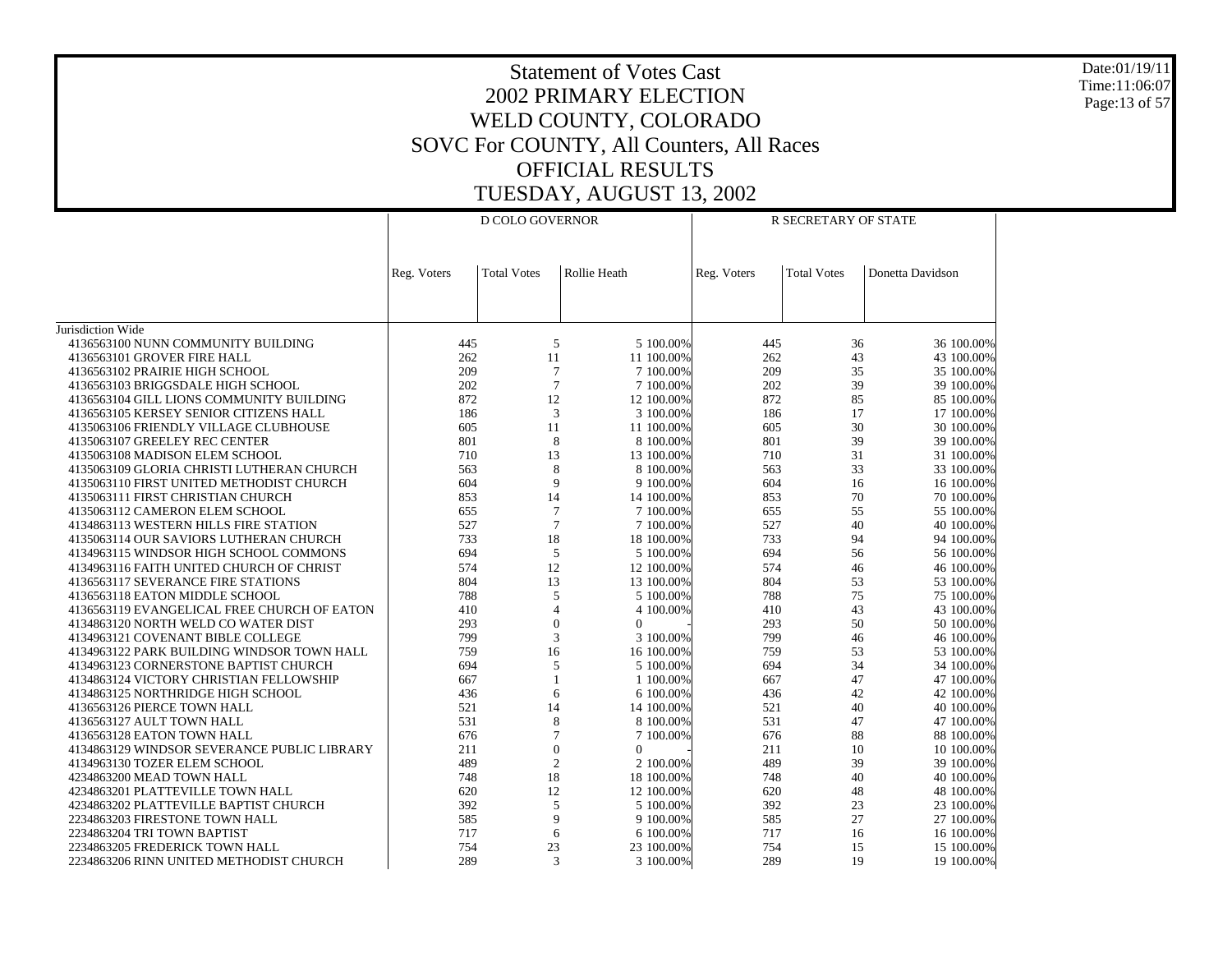Date:01/19/11 Time:11:06:07 Page:14 of 57

|                                                                        |             | D COLO GOVERNOR     |              | R SECRETARY OF STATE     |             |                    |                          |
|------------------------------------------------------------------------|-------------|---------------------|--------------|--------------------------|-------------|--------------------|--------------------------|
|                                                                        |             |                     |              |                          |             |                    |                          |
|                                                                        | Reg. Voters | <b>Total Votes</b>  | Rollie Heath |                          | Reg. Voters | <b>Total Votes</b> | Donetta Davidson         |
|                                                                        |             |                     |              |                          |             |                    |                          |
| 2234863207 DEL CAMINO FIRE STATION                                     | 1289        |                     |              | 5 100.00%                | 1289        | 25                 | 25 100.00%               |
| 4234863208 MEAD ELEM SCHOOL                                            | 437         | 5<br>$\overline{4}$ |              | 4 100.00%                | 437         | 20                 | 20 100.00%               |
| 4134863209 SHEPHERD OF THE HILLS LUTHERAN                              | 576         | 1                   |              | 1 100.00%                | 576         | 31                 | 31 100.00%               |
| 4134863210 SHAWSHEEN ELEMENTARY SCHOOL                                 | 462         | 8                   |              | 8 100,00%                | 462         | 22                 | 22 100.00%               |
| 4134863211 ASSEMBLY OF GOD CHURCH                                      | 747         | $\overline{7}$      |              | 7 100,00%                | 747         | 46                 | 46 100.00%               |
| 4134863212 AIMS COLLEGE CENTER                                         | 776         | 6                   |              | 6 100.00%                | 776         | 63                 | 63 100.00%               |
| 4134863213 MOUNTAIN VIEW ACADEMY                                       | 583         | 6                   |              | 6 100.00%                | 583         | 31                 | 31 100.00%               |
| 4134863214 ST PAULS CONGREGATIONAL CHURCH                              | 1034        | 12                  |              | 12 100.00%               | 1034        | 154                | 154 100.00%              |
| 4134863215 ST JOHNS UNITED CHURCH                                      | 778         | 9                   |              | 9 100.00%                | 778         | 120                | 120 100.00%              |
| 4135063216 SCOTT ELEM SCHOOL<br>4135063217 FIRST ASSEMBLY OF GOD       | 280         | $\overline{c}$<br>8 |              | 2 100.00%                | 280         | 20<br>53           | 20 100.00%               |
| 4135063218 TWO RIVERS FELLOWSHIP                                       | 644<br>588  | 10                  |              | 8 100.00%<br>10 100,00%  | 644<br>588  | 63                 | 53 100.00%<br>63 100.00% |
| 4135063219 WEST GREELEY BAPTIST CHURCH                                 | 341         | 5                   |              | 5 100.00%                | 341         | 24                 | 24 100.00%               |
| 4135063220 CALVARY CHAPEL                                              | 506         | 6                   |              | 6 100.00%                | 506         | 27                 | 27 100.00%               |
| 4135063221 MEEKER ELEM SCHOOL                                          | 782         | 15                  |              | 15 100.00%               | 782         | 72                 | 72 100.00%               |
| 4134863222 TRINITY EPISCOPAL CHURCH                                    | 876         | 11                  |              | 11 100.00%               | 876         | 94                 | 94 100.00%               |
| 4134863223 MONFORT ELEMENTARY SCHOOL                                   | 890         | 11                  |              | 11 100.00%               | 890         | 85                 | 85 100.00%               |
| 4234863224 MILLIKEN FIRE STATION                                       | 387         | 5                   |              | 5 100.00%                | 387         | 17                 | 17 100.00%               |
| 4135063225 TRINITY LUTHERAN CHURCH                                     | 476         | 3                   |              | 3 100,00%                | 476         | 19                 | 19 100.00%               |
| 4134863226 GATEWAY PLACE APT CLUBHOUSE                                 | 785         | 10                  |              | 10 100,00%               | 785         | 34                 | 34 100.00%               |
| 4234863227 RE-1 EDUCATION SERVICE CENTER                               | 762         | 6                   |              | 6 100.00%                | 762         | 56                 | 56 100.00%               |
| 4234863228 MILLIKEN COMMUNITY COMPLEX                                  | 485         | 14                  |              | 14 100.00%               | 485         | 29                 | 29 100.00%               |
| 4234863229 JOHNSTOWN FIRE HALL                                         | 590         | $\overline{2}$      |              | 2 100.00%                | 590         | 23                 | 23 100.00%               |
| 4234863230 MEMORIAL LIBRARY                                            | 729<br>444  | 11<br>11            |              | 11 100.00%<br>11 100.00% | 729<br>444  | 46<br>31           | 46 100.00%<br>31 100.00% |
| 4234863231 HILL-N-PARK SENIOR CENTER<br>4234863232 JOHNSTOWN TOWN HALL | 696         | 9                   |              | 9 100.00%                | 696         | 46                 | 46 100.00%               |
| 4134863233 NEW LIFE COMMUNITY CHURCH                                   | 339         | $\overline{0}$      | $\Omega$     |                          | 339         | 21                 | 21 100.00%               |
| 4134863234 CHRISTA MCAULIFFE ELEM SCHOOL                               | 720         | 11                  |              | 11 100.00%               | 720         | 63                 | 63 100.00%               |
| 4134863235 GRACE BAPTIST CHURCH                                        | 624         | 3                   |              | 3 100.00%                | 624         | 61                 | 61 100.00%               |
| 4235063236 MTN VIEW EVANGELICAL CHURCH                                 | 273         | $\mathfrak{2}$      |              | 2 100.00%                | 273         | 10                 | 10 100.00%               |
| 4234863237 LONGVIEW CLUBHOUSE                                          | 530         | 5                   |              | 5 100.00%                | 530         | 30                 | 30 100.00%               |
| 4234863300 FT LUPTON FIRE STATION                                      | 598         | 12                  |              | 12 100.00%               | 598         | 34                 | 34 100.00%               |
| 4236563301 ST WILLIAMS CATHOLIC CHURCH                                 | 547         | 11                  |              | 11 100.00%               | 547         | 25                 | 25 100.00%               |
| 4236563302 FORT LUPTON CITY HALL                                       | 622         | 9                   |              | 9 100.00%                | 622         | 16                 | 16 100.00%               |
| 4236563303 CRANE COURT COMMUNITY BLDG                                  | 518         | 11                  |              | 11 100,00%               | 518         | 22                 | 22 100.00%               |
| 4236563304 BUTLER ELEMENTARY SCHOOL                                    | 619         | 6                   |              | 6 100.00%                | 619         | 26                 | 26 100.00%               |
| 2234863305 DACONO TOWN HALL<br>2234863306 ERIE TOWN HALL               | 449<br>526  | 16<br>17            |              | 16 100.00%<br>17 100.00% | 449<br>526  | 22<br>16           | 22 100.00%<br>16 100.00% |
| 2234863307 ERIE JR/SR HIGH SCHOOL                                      | 667         | $\overline{4}$      |              | 4 100.00%                | 667         | 23                 | 23 100.00%               |
|                                                                        |             |                     |              |                          |             |                    |                          |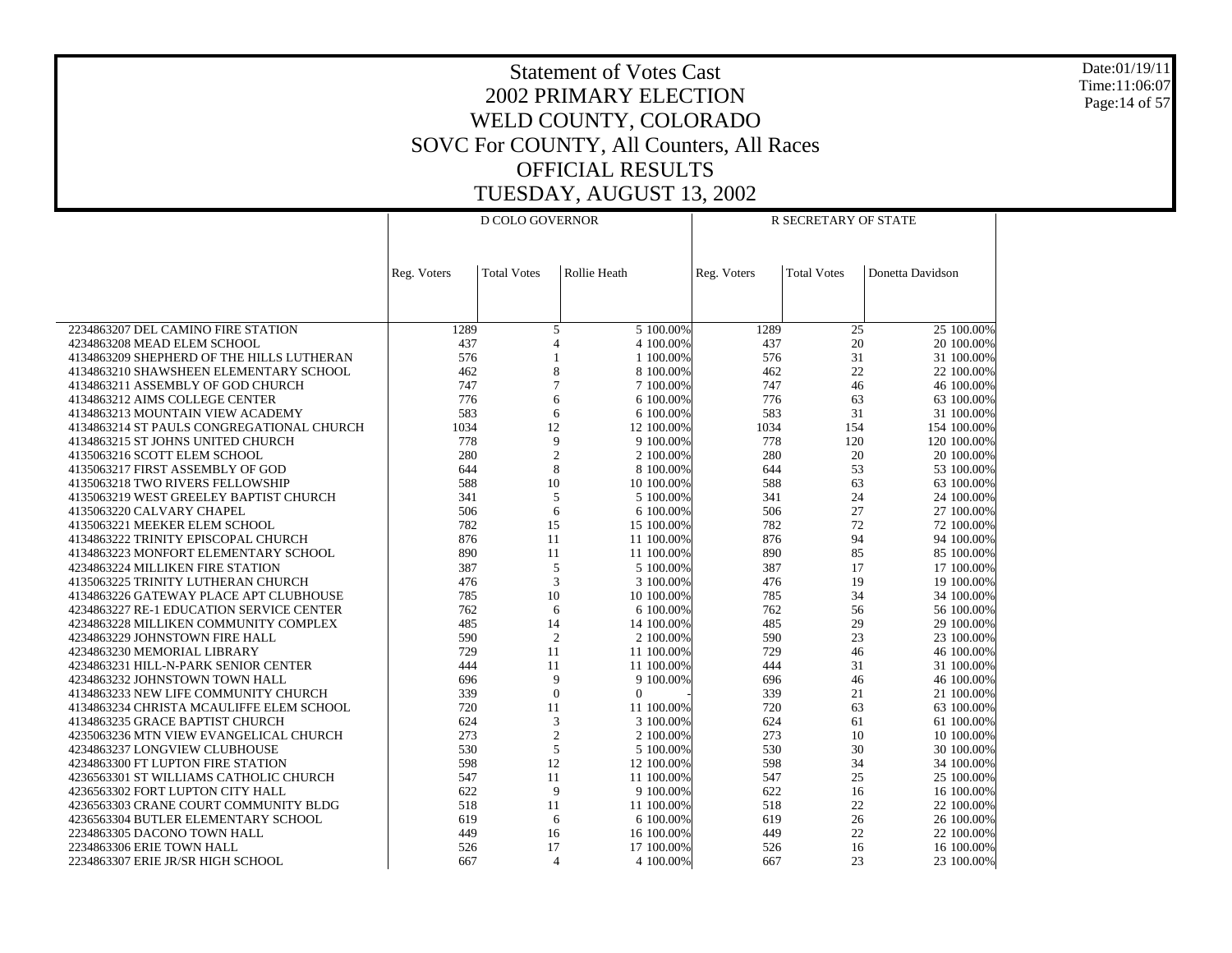Date:01/19/11 Time:11:06:07 Page:15 of 57

|                                       |             | <b>D COLO GOVERNOR</b> |              |             | R SECRETARY OF STATE |                  |
|---------------------------------------|-------------|------------------------|--------------|-------------|----------------------|------------------|
|                                       |             |                        |              |             |                      |                  |
|                                       | Reg. Voters | <b>Total Votes</b>     | Rollie Heath | Reg. Voters | <b>Total Votes</b>   | Donetta Davidson |
|                                       |             |                        |              |             |                      |                  |
|                                       |             |                        |              |             |                      |                  |
| 4136563308 KERSEY TOWN HALL           | 700         | 5                      | 5 100,00%    | 700         | 85                   | 85 100.00%       |
| 4236563309 PELICAN LAKES SALES OFFICE | 255         |                        | 2 100.00%    | 255         | 14                   | 14 100.00%       |
| 4236563310 HUDSON TOWN HALL           | 622         |                        | 4 100,00%    | 622         | 35                   | 35 100.00%       |
| 4136563311 KEENESBURG FIRE HALL       | 737         | 9                      | 9 100.00%    | 737         | 52                   | 52 100.00%       |
| 4136563312 ROGGEN FIRE HOUSE          | 242         |                        | 7 100,00%    | 242         | 32                   | 32 100.00%       |
| 4236563313 LOCHBUIE ELEMENTARY SCHOOL | 333         | 6                      | 6 100,00%    | 333         | 19                   | 19 100.00%       |
| 4236563314 AFTER GLOWS SENIOR CENTER  | 599         | 22                     | 22 100.00%   | 599         | 13                   | 13 100.00%       |
| 4135063315 UNC CENTER                 | 391         | $\theta$               | $\Omega$     | 391         | 8                    | 8 100,00%        |
| 4135063316 EAST MEMORIAL ELEM SCHOOL  | 671         | 5                      | 5 100.00%    | 671         | 14                   | 14 100.00%       |
| 4135063317 BETHEL BAPTIST CHURCH      | 544         |                        | 1 100,00%    | 544         | 62                   | 62 100.00%       |
| 4135063318 JACKSON ELEM SCHOOL        | 543         | 11                     | 11 100.00%   | 543         | 56                   | 56 100.00%       |
| 4135063319 GARDEN CITY TOWN HALL      | 351         | 7                      | 7 100,00%    | 351         | 31                   | 31 100.00%       |
| 4135063320 BONELL TOWER               | 312         | 12                     | 12 100.00%   | 312         | 41                   | 41 100.00%       |
| 4135063321 GREELEY MALL               | 574         | 3                      | 3 100,00%    | 574         | 15                   | 15 100.00%       |
| 4135063322 DOS RIOS ELEM SCHOOL       | 686         |                        | 4 100,00%    | 686         | 30                   | 30 100.00%       |
| 4135063323 CENTENNIAL ELEM SCHOOL     | 650         |                        | 5 100.00%    | 650         | 35                   | 35 100.00%       |
| 4135063324 CAVE CREEK CLUBHOUSE       | 538         | 5                      | 5 100,00%    | 538         | 25                   | 25 100.00%       |
| 4135063325 EVANS COMMUNITY COMPLEX    | 421         |                        | 7 100,00%    | 421         | 35                   | 35 100.00%       |
| 4134863326 FIRST BAPTIST CHURCH       | 677         | 13                     | 13 100.00%   | 677         | 34                   | 34 100.00%       |
| 2233363327 MAIL BALLOT PRECINCT       | 28          | 6                      | 6 100,00%    | 28          | $\overline{c}$       | 2 100.00%        |
| <b>ABSENTEE</b>                       | $\Omega$    | 2098                   | 2098 100,00% | $\Omega$    | 5169                 | 5169 100.00%     |
| <b>EARLY</b>                          |             | 31                     | 31 100.00%   | $\Omega$    | 169                  | 169 100.00%      |
| PROVISIONAL                           |             | $\Omega$               | $\Omega$     | $\Omega$    | 8                    | 8 100,00%        |
| Total                                 | 55527       | 2884                   | 2884 100.00% | 55527       | 9224                 | 9224 100.00%     |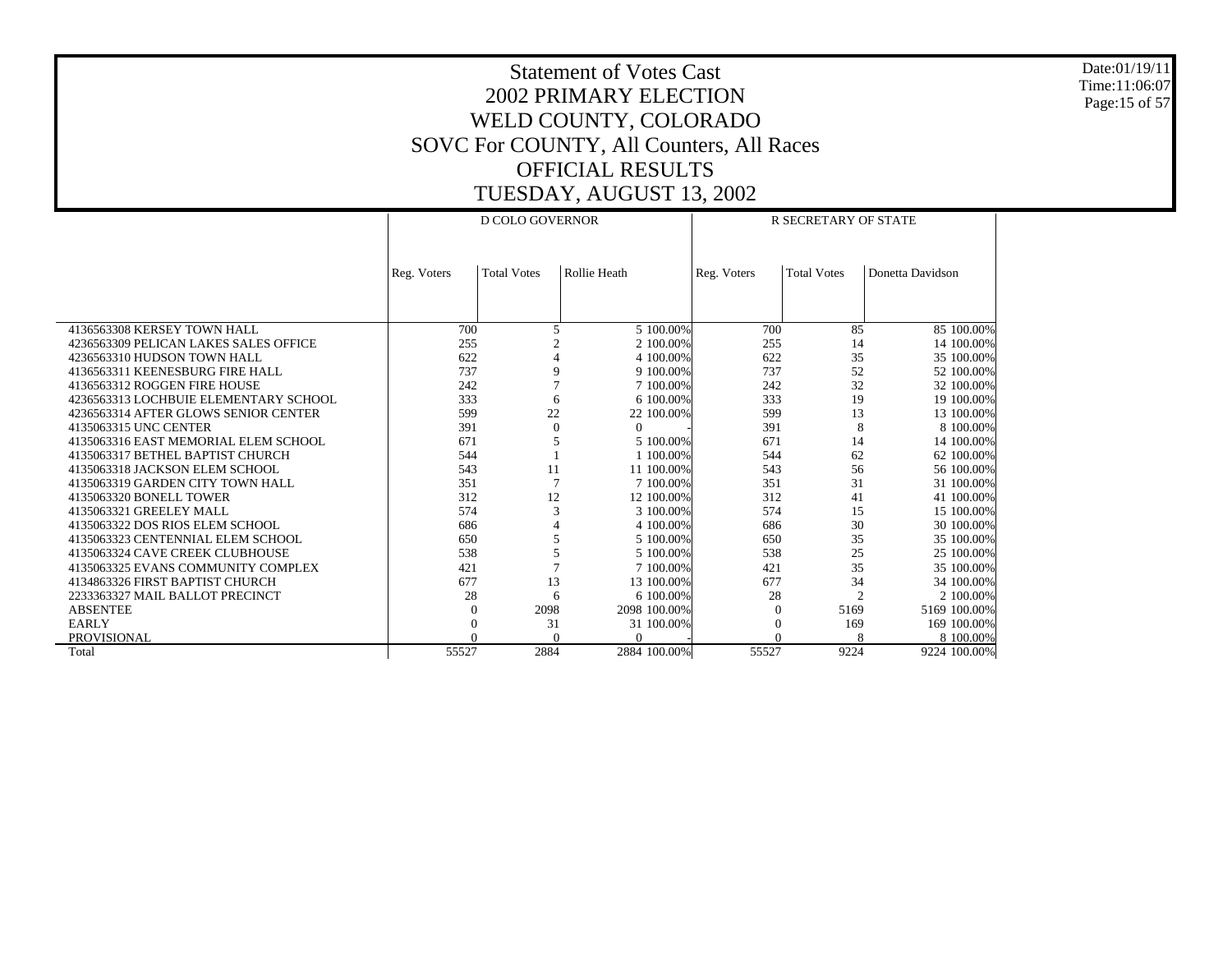Date:01/19/11 Time:11:06:07 Page:16 of 57

| <b>D SECRETARY OF STATE</b><br><b>R STATE TREASURER</b>                                                                                                                                        |            |
|------------------------------------------------------------------------------------------------------------------------------------------------------------------------------------------------|------------|
|                                                                                                                                                                                                |            |
|                                                                                                                                                                                                |            |
| <b>Total Votes</b><br><b>Total Votes</b><br>Mike Coffman                                                                                                                                       |            |
| <b>Anthony Martinez</b><br>Reg. Voters<br>Reg. Voters                                                                                                                                          |            |
|                                                                                                                                                                                                |            |
|                                                                                                                                                                                                |            |
| Jurisdiction Wide                                                                                                                                                                              |            |
| 4136563100 NUNN COMMUNITY BUILDING<br>5<br>5 100.00%<br>37<br>37 100.00%<br>445<br>445                                                                                                         |            |
| 262<br>10<br>4136563101 GROVER FIRE HALL<br>10 100.00%<br>262<br>46                                                                                                                            | 46 100.00% |
| 209<br>209<br>4136563102 PRAIRIE HIGH SCHOOL<br>6<br>6 100,00%<br>36<br>36 100.00%                                                                                                             |            |
| $\overline{4}$<br>4136563103 BRIGGSDALE HIGH SCHOOL<br>202<br>4 100,00%<br>202<br>40<br>40 100.00%                                                                                             |            |
| 872<br>872<br>85<br>14<br>85 100.00%<br>4136563104 GILL LIONS COMMUNITY BUILDING<br>14 100.00%                                                                                                 |            |
| 3<br>19<br>186<br>186<br>4136563105 KERSEY SENIOR CITIZENS HALL<br>3 100,00%                                                                                                                   | 19 100.00% |
| 9<br>31<br>605<br>605<br>4135063106 FRIENDLY VILLAGE CLUBHOUSE<br>9 100.00%                                                                                                                    | 31 100.00% |
| 9<br>801<br>801<br>39<br>4135063107 GREELEY REC CENTER<br>9 100.00%                                                                                                                            | 39 100.00% |
| 710<br>14<br>30<br>4135063108 MADISON ELEM SCHOOL<br>14 100.00%<br>710                                                                                                                         | 30 100.00% |
| $\overline{7}$<br>563<br>35<br>4135063109 GLORIA CHRISTI LUTHERAN CHURCH<br>563<br>7 100,00%<br>604<br>10<br>604<br>17<br>4135063110 FIRST UNITED METHODIST CHURCH<br>10 100,00%<br>17 100.00% | 35 100.00% |
| 13<br>70<br>4135063111 FIRST CHRISTIAN CHURCH<br>853<br>853<br>70 100.00%<br>13 100.00%                                                                                                        |            |
| 6<br>52<br>4135063112 CAMERON ELEM SCHOOL<br>655<br>655<br>52 100.00%<br>6 100.00%                                                                                                             |            |
| 8<br>43<br>527<br>527<br>4134863113 WESTERN HILLS FIRE STATION<br>8 100.00%                                                                                                                    | 43 100.00% |
| 17<br>733<br>733<br>90<br>4135063114 OUR SAVIORS LUTHERAN CHURCH<br>17 100.00%                                                                                                                 | 90 100.00% |
| 694<br>5<br>694<br>4134963115 WINDSOR HIGH SCHOOL COMMONS<br>5 100.00%<br>56                                                                                                                   | 56 100.00% |
| 574<br>14<br>574<br>46<br>4134963116 FAITH UNITED CHURCH OF CHRIST<br>14 100.00%                                                                                                               | 46 100.00% |
| 804<br>13<br>804<br>52<br>4136563117 SEVERANCE FIRE STATIONS<br>13 100,00%                                                                                                                     | 52 100.00% |
| $\overline{7}$<br>76<br>788<br>7 100,00%<br>788<br>76 100.00%<br>4136563118 EATON MIDDLE SCHOOL                                                                                                |            |
| $\overline{4}$<br>44<br>4136563119 EVANGELICAL FREE CHURCH OF EATON<br>410<br>4 100.00%<br>410<br>44 100.00%                                                                                   |            |
| $\overline{0}$<br>50<br>293<br>$\mathbf{0}$<br>293<br>4134863120 NORTH WELD CO WATER DIST                                                                                                      | 50 100.00% |
| 3<br>799<br>3 100,00%<br>799<br>46<br>4134963121 COVENANT BIBLE COLLEGE                                                                                                                        | 46 100.00% |
| 15<br>759<br>759<br>54<br>4134963122 PARK BUILDING WINDSOR TOWN HALL<br>15 100.00%                                                                                                             | 54 100.00% |
| $\overline{4}$<br>694<br>35<br>35 100.00%<br>4134963123 CORNERSTONE BAPTIST CHURCH<br>694<br>4 100.00%                                                                                         |            |
| 49<br>4134863124 VICTORY CHRISTIAN FELLOWSHIP<br>667<br>$\mathbf{1}$<br>1 100.00%<br>667                                                                                                       | 49 100.00% |
| 5<br>4134863125 NORTHRIDGE HIGH SCHOOL<br>436<br>5 100,00%<br>436<br>41<br>41 100.00%                                                                                                          |            |
| 13<br>41<br>4136563126 PIERCE TOWN HALL<br>521<br>13 100.00%<br>521                                                                                                                            | 41 100.00% |
| $\overline{7}$<br>45<br>531<br>531<br>4136563127 AULT TOWN HALL<br>7 100.00%                                                                                                                   | 45 100.00% |
| 6<br>676<br>676<br>89<br>4136563128 EATON TOWN HALL<br>6 100.00%                                                                                                                               | 89 100.00% |
| 211<br>$\mathbf{0}$<br>211<br>10<br>10 100.00%<br>4134863129 WINDSOR SEVERANCE PUBLIC LIBRARY<br>$\Omega$                                                                                      |            |
| $\mathfrak{2}$<br>489<br>2 100.00%<br>489<br>40<br>40 100.00%<br>4134963130 TOZER ELEM SCHOOL                                                                                                  |            |
| 16<br>38<br>4234863200 MEAD TOWN HALL<br>748<br>16 100.00%<br>748<br>47                                                                                                                        | 38 100.00% |
| 4234863201 PLATTEVILLE TOWN HALL<br>620<br>11<br>11 100.00%<br>620<br>47 100.00%<br>392<br>$\overline{4}$<br>392<br>23<br>4234863202 PLATTEVILLE BAPTIST CHURCH<br>23 100.00%                  |            |
| 4 100,00%<br>9<br>26<br>585<br>585<br>2234863203 FIRESTONE TOWN HALL<br>9 100.00%                                                                                                              | 26 100.00% |
| 717<br>6<br>717<br>15<br>2234863204 TRI TOWN BAPTIST<br>6 100,00%<br>15 100,00%                                                                                                                |            |
| 754<br>23<br>754<br>14<br>2234863205 FREDERICK TOWN HALL<br>23 100.00%                                                                                                                         | 14 100.00% |
| 289<br>$\mathbf{1}$<br>289<br>18<br>2234863206 RINN UNITED METHODIST CHURCH<br>1 100.00%                                                                                                       | 18 100.00% |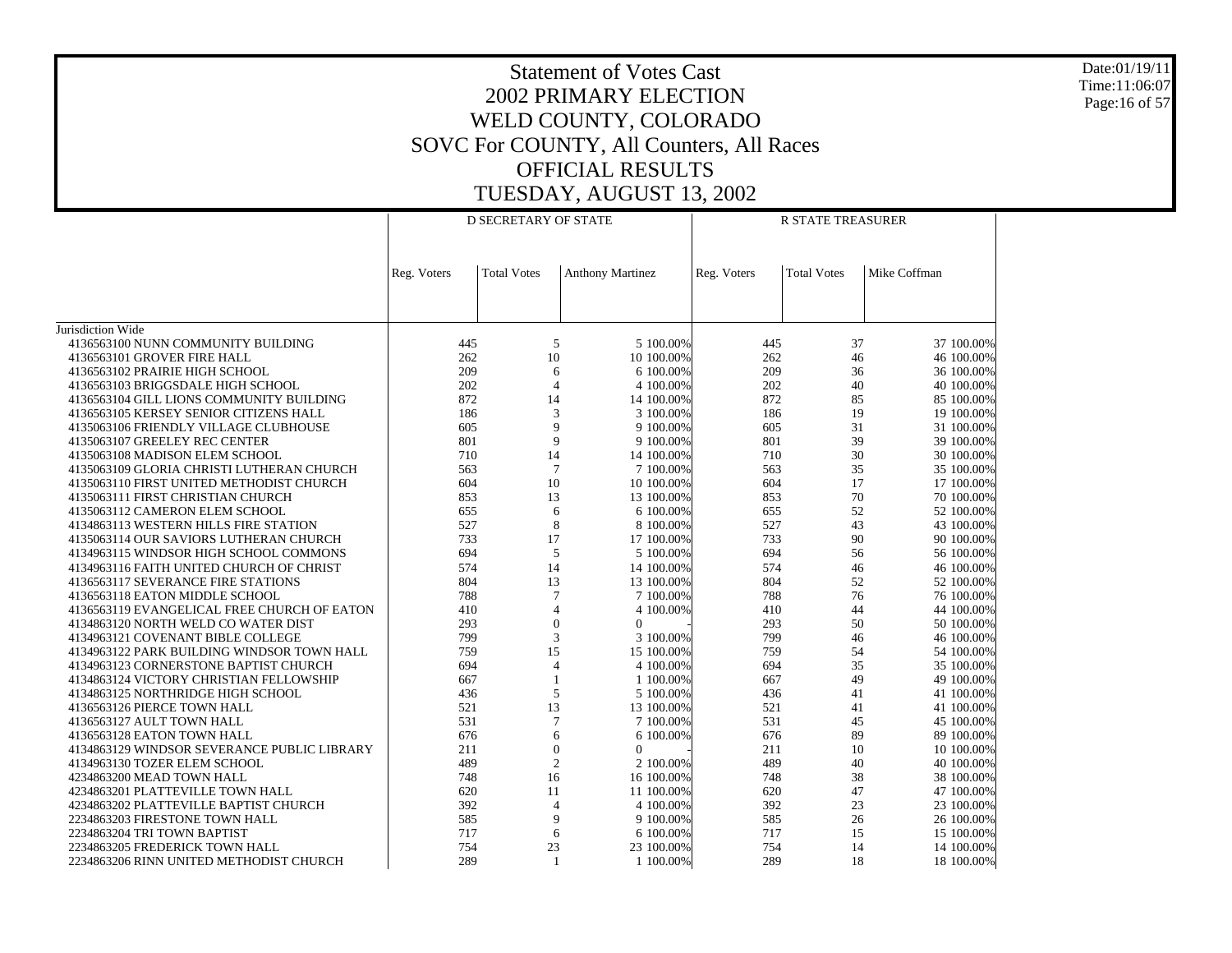Date:01/19/11 Time:11:06:08 Page:17 of 57

|                                                                     |             | <b>D SECRETARY OF STATE</b> |                          | <b>R STATE TREASURER</b> |                    |                          |  |  |
|---------------------------------------------------------------------|-------------|-----------------------------|--------------------------|--------------------------|--------------------|--------------------------|--|--|
|                                                                     |             |                             |                          |                          |                    |                          |  |  |
|                                                                     |             |                             |                          |                          |                    |                          |  |  |
|                                                                     | Reg. Voters | <b>Total Votes</b>          | <b>Anthony Martinez</b>  | Reg. Voters              | <b>Total Votes</b> | Mike Coffman             |  |  |
|                                                                     |             |                             |                          |                          |                    |                          |  |  |
|                                                                     |             |                             |                          |                          |                    |                          |  |  |
| 2234863207 DEL CAMINO FIRE STATION                                  | 1289        | 5                           | 5 100.00%                | 1289                     | 25                 | 25 100.00%               |  |  |
| 4234863208 MEAD ELEM SCHOOL                                         | 437         | 4                           | 4 100.00%                | 437                      | 20                 | 20 100.00%               |  |  |
| 4134863209 SHEPHERD OF THE HILLS LUTHERAN                           | 576         |                             | 1 100.00%                | 576                      | 32                 | 32 100.00%               |  |  |
| 4134863210 SHAWSHEEN ELEMENTARY SCHOOL                              | 462         | 8                           | 8 100.00%                | 462                      | 22                 | 22 100.00%               |  |  |
| 4134863211 ASSEMBLY OF GOD CHURCH                                   | 747         | $\overline{7}$              | 7 100,00%                | 747                      | 46                 | 46 100.00%               |  |  |
| 4134863212 AIMS COLLEGE CENTER<br>4134863213 MOUNTAIN VIEW ACADEMY  | 776<br>583  | 6<br>6                      | 6 100.00%<br>6 100.00%   | 776<br>583               | 64<br>31           | 64 100.00%<br>31 100.00% |  |  |
| 4134863214 ST PAULS CONGREGATIONAL CHURCH                           | 1034        | 9                           | 9 100.00%                | 1034                     | 151                | 151 100.00%              |  |  |
| 4134863215 ST JOHNS UNITED CHURCH                                   | 778         | 8                           | 8 100.00%                | 778                      | 119                | 119 100,00%              |  |  |
| 4135063216 SCOTT ELEM SCHOOL                                        | 280         | $\overline{c}$              | 2 100.00%                | 280                      | 21                 | 21 100.00%               |  |  |
| 4135063217 FIRST ASSEMBLY OF GOD                                    | 644         | $\overline{7}$              | 7 100,00%                | 644                      | 55                 | 55 100.00%               |  |  |
| 4135063218 TWO RIVERS FELLOWSHIP                                    | 588         | 10                          | 10 100,00%               | 588                      | 63                 | 63 100.00%               |  |  |
| 4135063219 WEST GREELEY BAPTIST CHURCH                              | 341         | 5                           | 5 100.00%                | 341                      | 25                 | 25 100.00%               |  |  |
| 4135063220 CALVARY CHAPEL                                           | 506         | 6                           | 6 100,00%                | 506                      | 29                 | 29 100.00%               |  |  |
| 4135063221 MEEKER ELEM SCHOOL                                       | 782         | 15                          | 15 100.00%               | 782                      | 68                 | 68 100.00%               |  |  |
| 4134863222 TRINITY EPISCOPAL CHURCH                                 | 876         | 12                          | 12 100,00%               | 876                      | 94                 | 94 100.00%               |  |  |
| 4134863223 MONFORT ELEMENTARY SCHOOL                                | 890         | 8                           | 8 100.00%                | 890                      | 85                 | 85 100.00%               |  |  |
| 4234863224 MILLIKEN FIRE STATION                                    | 387         | 5                           | 5 100.00%                | 387                      | 17                 | 17 100.00%               |  |  |
| 4135063225 TRINITY LUTHERAN CHURCH                                  | 476         | 3                           | 3 100,00%                | 476                      | 19                 | 19 100.00%               |  |  |
| 4134863226 GATEWAY PLACE APT CLUBHOUSE                              | 785         | 9                           | 9 100.00%                | 785                      | 34                 | 34 100.00%               |  |  |
| 4234863227 RE-1 EDUCATION SERVICE CENTER                            | 762         | 8                           | 8 100,00%                | 762                      | 54                 | 54 100,00%               |  |  |
| 4234863228 MILLIKEN COMMUNITY COMPLEX                               | 485         | 14                          | 14 100.00%               | 485                      | 28                 | 28 100.00%               |  |  |
| 4234863229 JOHNSTOWN FIRE HALL                                      | 590         | $\overline{2}$              | 2 100,00%                | 590                      | 23                 | 23 100.00%               |  |  |
| 4234863230 MEMORIAL LIBRARY<br>4234863231 HILL-N-PARK SENIOR CENTER | 729<br>444  | 11<br>11                    | 11 100.00%<br>11 100.00% | 729<br>444               | 48<br>32           | 48 100.00%<br>32 100.00% |  |  |
| 4234863232 JOHNSTOWN TOWN HALL                                      | 696         | 10                          | 10 100.00%               | 696                      | 44                 | 44 100.00%               |  |  |
| 4134863233 NEW LIFE COMMUNITY CHURCH                                | 339         | $\mathbf{0}$                | $\Omega$                 | 339                      | 21                 | 21 100.00%               |  |  |
| 4134863234 CHRISTA MCAULIFFE ELEM SCHOOL                            | 720         | 11                          | 11 100,00%               | 720                      | 56                 | 56 100.00%               |  |  |
| 4134863235 GRACE BAPTIST CHURCH                                     | 624         | 3                           | 3 100.00%                | 624                      | 62                 | 62 100.00%               |  |  |
| 4235063236 MTN VIEW EVANGELICAL CHURCH                              | 273         | $\overline{2}$              | 2 100,00%                | 273                      | 10                 | 10 100,00%               |  |  |
| 4234863237 LONGVIEW CLUBHOUSE                                       | 530         | 5                           | 5 100.00%                | 530                      | 29                 | 29 100.00%               |  |  |
| 4234863300 FT LUPTON FIRE STATION                                   | 598         | 11                          | 11 100.00%               | 598                      | 34                 | 34 100.00%               |  |  |
| 4236563301 ST WILLIAMS CATHOLIC CHURCH                              | 547         | 10                          | 10 100.00%               | 547                      | 25                 | 25 100.00%               |  |  |
| 4236563302 FORT LUPTON CITY HALL                                    | 622         | 9                           | 9 100.00%                | 622                      | 17                 | 17 100.00%               |  |  |
| 4236563303 CRANE COURT COMMUNITY BLDG                               | 518         | 11                          | 11 100.00%               | 518                      | 21                 | 21 100.00%               |  |  |
| 4236563304 BUTLER ELEMENTARY SCHOOL                                 | 619         | 6                           | 6 100.00%                | 619                      | 26                 | 26 100.00%               |  |  |
| 2234863305 DACONO TOWN HALL                                         | 449         | 14                          | 14 100,00%               | 449                      | 20                 | 20 100,00%               |  |  |
| 2234863306 ERIE TOWN HALL                                           | 526         | 16                          | 16 100.00%               | 526                      | 21                 | 21 100.00%               |  |  |
| 2234863307 ERIE JR/SR HIGH SCHOOL                                   | 667         | 5                           | 5 100.00%                | 667                      | 23                 | 23 100.00%               |  |  |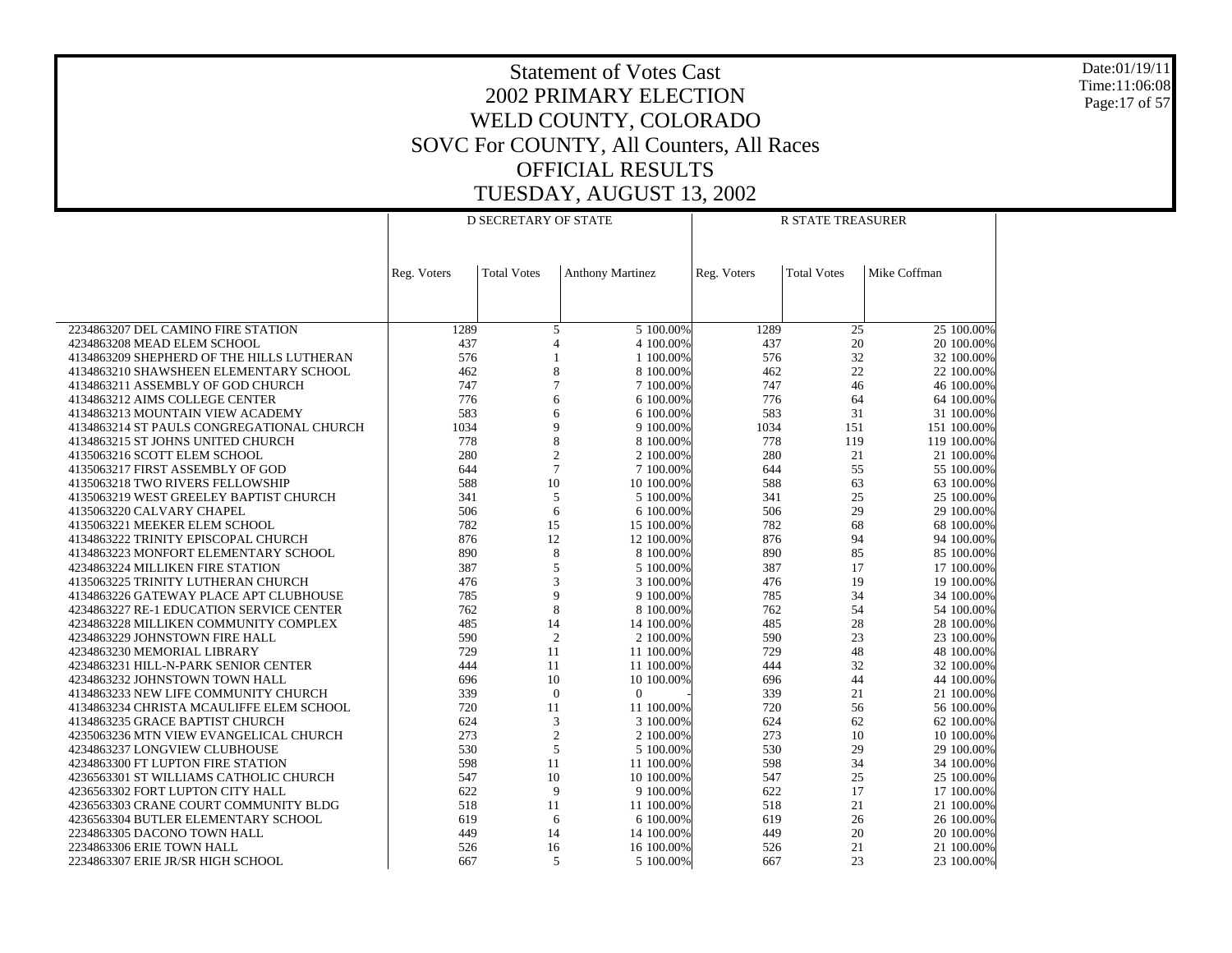Date:01/19/11 Time:11:06:08 Page:18 of 57

|                                       |             | <b>D SECRETARY OF STATE</b> |                         | <b>R STATE TREASURER</b> |                    |              |  |
|---------------------------------------|-------------|-----------------------------|-------------------------|--------------------------|--------------------|--------------|--|
|                                       |             |                             |                         |                          |                    |              |  |
|                                       | Reg. Voters | <b>Total Votes</b>          | <b>Anthony Martinez</b> | Reg. Voters              | <b>Total Votes</b> | Mike Coffman |  |
|                                       |             |                             |                         |                          |                    |              |  |
|                                       |             |                             |                         |                          |                    |              |  |
| 4136563308 KERSEY TOWN HALL           | 700         | 3                           | 3 100.00%               | 700                      | 85                 | 85 100.00%   |  |
| 4236563309 PELICAN LAKES SALES OFFICE | 255         |                             | 2 100,00%               | 255                      | 14                 | 14 100.00%   |  |
| 4236563310 HUDSON TOWN HALL           | 622         | 3                           | 3 100,00%               | 622                      | 34                 | 34 100.00%   |  |
| 4136563311 KEENESBURG FIRE HALL       | 737         | 9                           | 9 100.00%               | 737                      | 52                 | 52 100.00%   |  |
| 4136563312 ROGGEN FIRE HOUSE          | 242         | 8                           | 8 100,00%               | 242                      | 31                 | 31 100.00%   |  |
| 4236563313 LOCHBUIE ELEMENTARY SCHOOL | 333         | 6                           | 6 100.00%               | 333                      | 18                 | 18 100.00%   |  |
| 4236563314 AFTER GLOWS SENIOR CENTER  | 599         | 24                          | 24 100.00%              | 599                      | 16                 | 16 100.00%   |  |
| 4135063315 UNC CENTER                 | 391         | $\Omega$                    | $\Omega$                | 391                      | $\overline{7}$     | 7 100.00%    |  |
| 4135063316 EAST MEMORIAL ELEM SCHOOL  | 671         | 3                           | 3 100.00%               | 671                      | 13                 | 13 100.00%   |  |
| 4135063317 BETHEL BAPTIST CHURCH      | 544         |                             | 1 100,00%               | 544                      | 62                 | 62 100.00%   |  |
| 4135063318 JACKSON ELEM SCHOOL        | 543         | 9                           | 9 100.00%               | 543                      | 55                 | 55 100.00%   |  |
| 4135063319 GARDEN CITY TOWN HALL      | 351         | 5                           | 5 100,00%               | 351                      | 31                 | 31 100.00%   |  |
| 4135063320 BONELL TOWER               | 312         | 13                          | 13 100.00%              | 312                      | 41                 | 41 100,00%   |  |
| 4135063321 GREELEY MALL               | 574         | 5                           | 5 100,00%               | 574                      | 15                 | 15 100.00%   |  |
| 4135063322 DOS RIOS ELEM SCHOOL       | 686         |                             | 4 100,00%               | 686                      | 30                 | 30 100.00%   |  |
| 4135063323 CENTENNIAL ELEM SCHOOL     | 650         | 3                           | 3 100,00%               | 650                      | 36                 | 36 100.00%   |  |
| 4135063324 CAVE CREEK CLUBHOUSE       | 538         | 5                           | 5 100,00%               | 538                      | 26                 | 26 100.00%   |  |
| 4135063325 EVANS COMMUNITY COMPLEX    | 421         | 6                           | 6 100,00%               | 421                      | 34                 | 34 100.00%   |  |
| 4134863326 FIRST BAPTIST CHURCH       | 677         | 12                          | 12 100.00%              | 677                      | 35                 | 35 100.00%   |  |
| 2233363327 MAIL BALLOT PRECINCT       | 28          | 6                           | 6 100.00%               | 28                       | $\overline{2}$     | 2 100.00%    |  |
| <b>ABSENTEE</b>                       | $\Omega$    | 2064                        | 2064 100,00%            | $\Omega$                 | 5204               | 5204 100,00% |  |
| <b>EARLY</b>                          |             | 34                          | 34 100.00%              |                          | 167                | 167 100.00%  |  |
| PROVISIONAL                           |             | $\Omega$                    | $\Omega$                | $\Omega$                 |                    | 8 100.00%    |  |
| Total                                 | 55527       | 2824                        | 2824 100.00%            | 55527                    | 9255               | 9255 100.00% |  |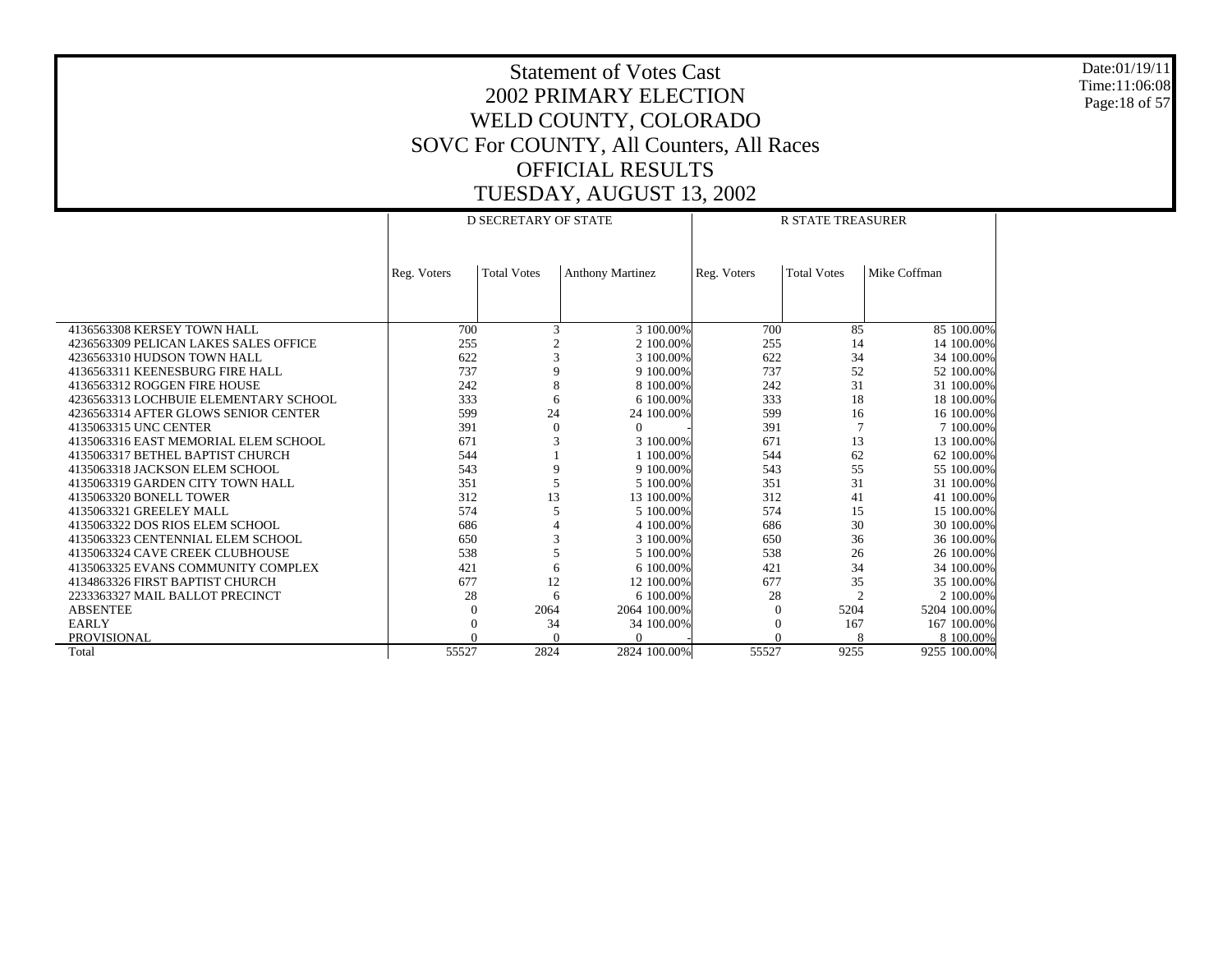Date:01/19/11 Time:11:06:08 Page:19 of 57

|                                                                                    |             | <b>D STATE TREASURER</b>         |                         |             | R ATTORNEY GENERAL |                          |
|------------------------------------------------------------------------------------|-------------|----------------------------------|-------------------------|-------------|--------------------|--------------------------|
|                                                                                    |             |                                  |                         |             |                    |                          |
|                                                                                    | Reg. Voters | <b>Total Votes</b>               | Terry L. Phillips       | Reg. Voters | <b>Total Votes</b> | Marti Allbright          |
|                                                                                    |             |                                  |                         |             |                    |                          |
|                                                                                    |             |                                  |                         |             |                    |                          |
| Jurisdiction Wide<br>4136563100 NUNN COMMUNITY BUILDING                            | 445         | 5                                | 5 100.00%               | 445         | 37                 | 37 100.00%               |
| 4136563101 GROVER FIRE HALL                                                        | 262         | 11                               | 11 100,00%              | 262         | 47                 | 47 100.00%               |
| 4136563102 PRAIRIE HIGH SCHOOL                                                     | 209         | $\tau$                           | 7 100,00%               | 209         | 36                 | 36 100.00%               |
| 4136563103 BRIGGSDALE HIGH SCHOOL                                                  | 202         | 5                                | 5 100,00%               | 202         | 38                 | 38 100.00%               |
| 4136563104 GILL LIONS COMMUNITY BUILDING                                           | 872         | 15                               | 15 100.00%              | 872         | 86                 | 86 100.00%               |
| 4136563105 KERSEY SENIOR CITIZENS HALL                                             | 186         | 3                                | 3 100.00%               | 186         | 19                 | 19 100.00%               |
| 4135063106 FRIENDLY VILLAGE CLUBHOUSE                                              | 605         | 11                               | 11 100.00%              | 605         | 30                 | 30 100.00%               |
| 4135063107 GREELEY REC CENTER                                                      | 801         | 8                                | 8 100,00%               | 801         | 38                 | 38 100.00%               |
| 4135063108 MADISON ELEM SCHOOL                                                     | 710         | 12                               | 12 100.00%              | 710         | 31                 | 31 100.00%               |
| 4135063109 GLORIA CHRISTI LUTHERAN CHURCH                                          | 563         | $7\phantom{.0}$                  | 7 100,00%               | 563         | 33                 | 33 100.00%               |
| 4135063110 FIRST UNITED METHODIST CHURCH                                           | 604         | 11                               | 11 100.00%              | 604         | 15                 | 15 100.00%               |
| 4135063111 FIRST CHRISTIAN CHURCH                                                  | 853         | 14                               | 14 100.00%              | 853         | 69                 | 69 100.00%               |
| 4135063112 CAMERON ELEM SCHOOL                                                     | 655         | 6                                | 6 100.00%               | 655         | 52                 | 52 100.00%               |
| 4134863113 WESTERN HILLS FIRE STATION                                              | 527         | $\overline{7}$                   | 7 100.00%               | 527<br>733  | 39                 | 39 100.00%               |
| 4135063114 OUR SAVIORS LUTHERAN CHURCH                                             | 733<br>694  | 18<br>5                          | 18 100,00%              | 694         | 92<br>53           | 92 100.00%               |
| 4134963115 WINDSOR HIGH SCHOOL COMMONS<br>4134963116 FAITH UNITED CHURCH OF CHRIST | 574         | 12                               | 5 100.00%<br>12 100,00% | 574         | 45                 | 53 100.00%<br>45 100.00% |
| 4136563117 SEVERANCE FIRE STATIONS                                                 | 804         | 13                               | 13 100.00%              | 804         | 51                 | 51 100.00%               |
| 4136563118 EATON MIDDLE SCHOOL                                                     | 788         | 9                                | 9 100.00%               | 788         | 76                 | 76 100.00%               |
| 4136563119 EVANGELICAL FREE CHURCH OF EATON                                        | 410         | 5                                | 5 100.00%               | 410         | 44                 | 44 100.00%               |
| 4134863120 NORTH WELD CO WATER DIST                                                | 293         | $\overline{0}$                   | $\mathbf{0}$            | 293         | 50                 | 50 100.00%               |
| 4134963121 COVENANT BIBLE COLLEGE                                                  | 799         | $\overline{4}$                   | 4 100,00%               | 799         | 46                 | 46 100.00%               |
| 4134963122 PARK BUILDING WINDSOR TOWN HALL                                         | 759         | 16                               | 16 100.00%              | 759         | 51                 | 51 100.00%               |
| 4134963123 CORNERSTONE BAPTIST CHURCH                                              | 694         | 5                                | 5 100.00%               | 694         | 35                 | 35 100.00%               |
| 4134863124 VICTORY CHRISTIAN FELLOWSHIP                                            | 667         | $\mathbf{1}$                     | 1 100.00%               | 667         | 48                 | 48 100.00%               |
| 4134863125 NORTHRIDGE HIGH SCHOOL                                                  | 436         | 5                                | 5 100.00%               | 436         | 41                 | 41 100.00%               |
| 4136563126 PIERCE TOWN HALL                                                        | 521         | 14                               | 14 100.00%              | 521         | 38                 | 38 100.00%               |
| 4136563127 AULT TOWN HALL                                                          | 531         | $\overline{7}$                   | 7 100.00%               | 531         | 46                 | 46 100.00%               |
| 4136563128 EATON TOWN HALL                                                         | 676         | 6                                | 6 100,00%               | 676         | 87                 | 87 100.00%               |
| 4134863129 WINDSOR SEVERANCE PUBLIC LIBRARY                                        | 211<br>489  | $\overline{0}$<br>$\overline{c}$ | $\Omega$<br>2 100,00%   | 211<br>489  | 9<br>40            | 9 100.00%<br>40 100.00%  |
| 4134963130 TOZER ELEM SCHOOL<br>4234863200 MEAD TOWN HALL                          | 748         | 16                               | 16 100.00%              | 748         | 39                 | 39 100.00%               |
| 4234863201 PLATTEVILLE TOWN HALL                                                   | 620         | 13                               | 13 100.00%              | 620         | 46                 | 46 100.00%               |
| 4234863202 PLATTEVILLE BAPTIST CHURCH                                              | 392         | 5                                | 5 100,00%               | 392         | 21                 | 21 100.00%               |
| 2234863203 FIRESTONE TOWN HALL                                                     | 585         | 10                               | 10 100.00%              | 585         | 25                 | 25 100.00%               |
| 2234863204 TRI TOWN BAPTIST                                                        | 717         | 6                                | 6 100.00%               | 717         | 15                 | 15 100,00%               |
| 2234863205 FREDERICK TOWN HALL                                                     | 754         | 21                               | 21 100.00%              | 754         | 15                 | 15 100.00%               |
| 2234863206 RINN UNITED METHODIST CHURCH                                            | 289         | $\overline{2}$                   | 2 100.00%               | 289         | 18                 | 18 100.00%               |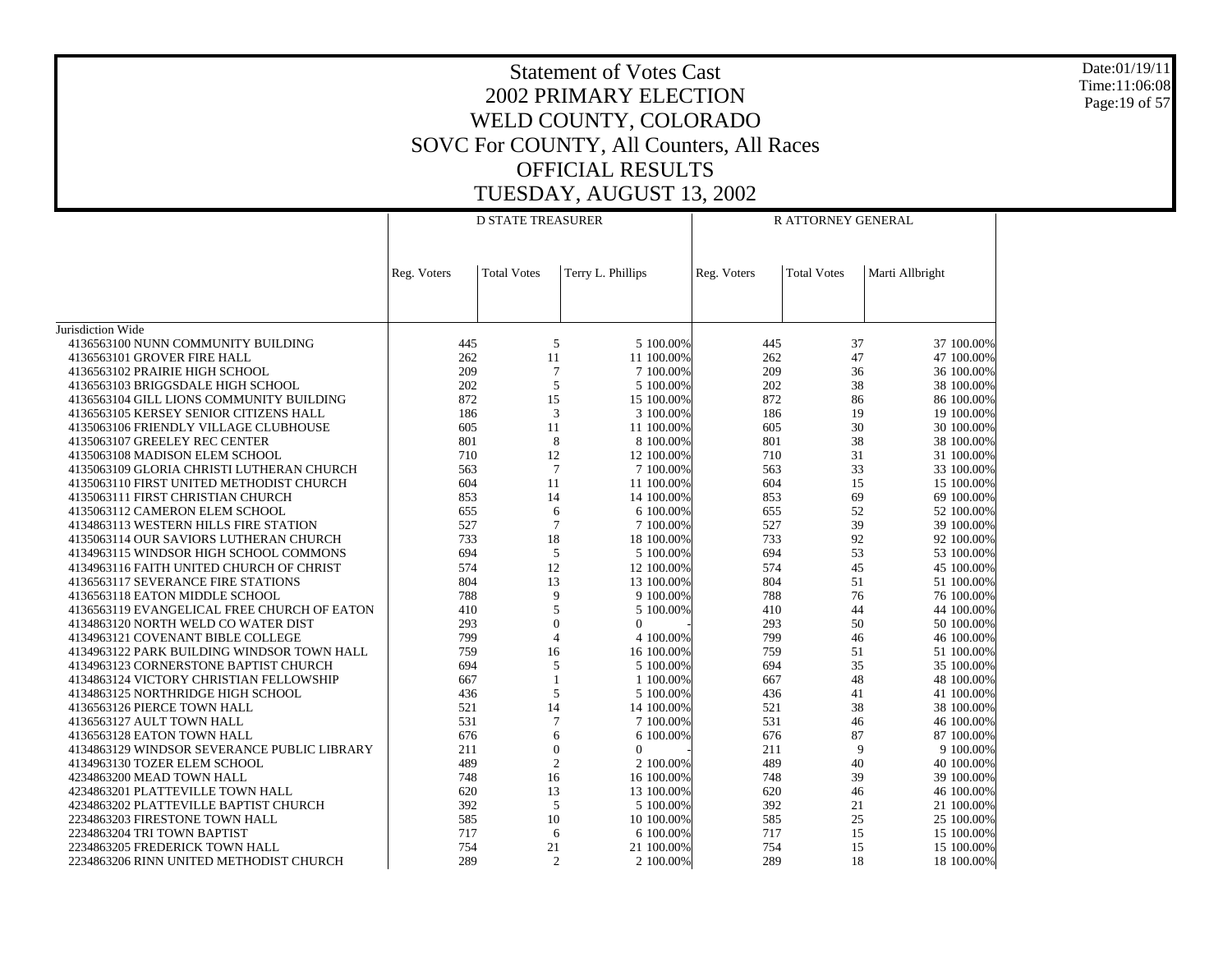Date:01/19/11 Time:11:06:08 Page:20 of 57

|                                                                             |             | <b>D STATE TREASURER</b> |                   |                         |             | R ATTORNEY GENERAL |                 |                          |
|-----------------------------------------------------------------------------|-------------|--------------------------|-------------------|-------------------------|-------------|--------------------|-----------------|--------------------------|
|                                                                             |             |                          |                   |                         |             |                    |                 |                          |
|                                                                             | Reg. Voters | <b>Total Votes</b>       | Terry L. Phillips |                         | Reg. Voters | <b>Total Votes</b> | Marti Allbright |                          |
|                                                                             |             |                          |                   |                         |             |                    |                 |                          |
|                                                                             |             |                          |                   |                         |             |                    |                 |                          |
| 2234863207 DEL CAMINO FIRE STATION                                          | 1289        | 5                        |                   | 5 100.00%               | 1289        | $\overline{23}$    |                 | $23$ 100.00%             |
| 4234863208 MEAD ELEM SCHOOL                                                 | 437         | 3                        |                   | 3 100,00%               | 437         | 19                 |                 | 19 100.00%               |
| 4134863209 SHEPHERD OF THE HILLS LUTHERAN                                   | 576         | $\boldsymbol{2}$         |                   | 2 100.00%               | 576         | 30                 |                 | 30 100.00%               |
| 4134863210 SHAWSHEEN ELEMENTARY SCHOOL<br>4134863211 ASSEMBLY OF GOD CHURCH | 462<br>747  | 9<br>$\overline{7}$      |                   | 9 100.00%               | 462<br>747  | 22<br>47           |                 | 22 100.00%               |
| 4134863212 AIMS COLLEGE CENTER                                              | 776         | 6                        |                   | 7 100.00%<br>6 100.00%  | 776         | 64                 |                 | 47 100.00%<br>64 100.00% |
| 4134863213 MOUNTAIN VIEW ACADEMY                                            | 583         | 5                        |                   | 5 100,00%               | 583         | 31                 |                 | 31 100.00%               |
| 4134863214 ST PAULS CONGREGATIONAL CHURCH                                   | 1034        | 12                       |                   | 12 100.00%              | 1034        | 153                |                 | 153 100.00%              |
| 4134863215 ST JOHNS UNITED CHURCH                                           | 778         | 8                        |                   | 8 100.00%               | 778         | 119                |                 | 119 100.00%              |
| 4135063216 SCOTT ELEM SCHOOL                                                | 280         | $\mathfrak{2}$           |                   | 2 100.00%               | 280         | 20                 |                 | 20 100.00%               |
| 4135063217 FIRST ASSEMBLY OF GOD                                            | 644         | 8                        |                   | 8 100.00%               | 644         | 53                 |                 | 53 100.00%               |
| 4135063218 TWO RIVERS FELLOWSHIP                                            | 588         | 10                       |                   | 10 100.00%              | 588         | 58                 |                 | 58 100.00%               |
| 4135063219 WEST GREELEY BAPTIST CHURCH                                      | 341         | 5                        |                   | 5 100.00%               | 341         | 25                 |                 | 25 100.00%               |
| 4135063220 CALVARY CHAPEL                                                   | 506         | 6                        |                   | 6 100.00%               | 506         | 30                 |                 | 30 100.00%               |
| 4135063221 MEEKER ELEM SCHOOL                                               | 782         | 15                       |                   | 15 100.00%              | 782         | 69                 |                 | 69 100.00%               |
| 4134863222 TRINITY EPISCOPAL CHURCH                                         | 876         | 13                       |                   | 13 100.00%              | 876         | 93                 |                 | 93 100.00%               |
| 4134863223 MONFORT ELEMENTARY SCHOOL                                        | 890         | 9                        |                   | 9 100.00%               | 890         | 83                 |                 | 83 100.00%               |
| 4234863224 MILLIKEN FIRE STATION                                            | 387         | 5                        |                   | 5 100.00%               | 387         | 17                 |                 | 17 100.00%               |
| 4135063225 TRINITY LUTHERAN CHURCH                                          | 476         | 3                        |                   | 3 100,00%               | 476         | 19                 |                 | 19 100.00%               |
| 4134863226 GATEWAY PLACE APT CLUBHOUSE                                      | 785         | 10                       |                   | 10 100.00%              | 785         | 33                 |                 | 33 100.00%               |
| 4234863227 RE-1 EDUCATION SERVICE CENTER                                    | 762         | $7\phantom{.0}$          |                   | 7 100.00%               | 762         | 54                 |                 | 54 100.00%               |
| 4234863228 MILLIKEN COMMUNITY COMPLEX                                       | 485         | 13                       |                   | 13 100.00%              | 485         | 30<br>22           |                 | 30 100.00%               |
| 4234863229 JOHNSTOWN FIRE HALL<br>4234863230 MEMORIAL LIBRARY               | 590<br>729  | $\overline{2}$<br>11     |                   | 2 100.00%<br>11 100,00% | 590<br>729  | 45                 |                 | 22 100.00%<br>45 100.00% |
| 4234863231 HILL-N-PARK SENIOR CENTER                                        | 444         | 11                       |                   | 11 100,00%              | 444         | 32                 |                 | 32 100.00%               |
| 4234863232 JOHNSTOWN TOWN HALL                                              | 696         | 10                       |                   | 10 100.00%              | 696         | 47                 |                 | 47 100.00%               |
| 4134863233 NEW LIFE COMMUNITY CHURCH                                        | 339         | $\theta$                 | $\theta$          |                         | 339         | 21                 |                 | 21 100.00%               |
| 4134863234 CHRISTA MCAULIFFE ELEM SCHOOL                                    | 720         | 11                       |                   | 11 100.00%              | 720         | 57                 |                 | 57 100.00%               |
| 4134863235 GRACE BAPTIST CHURCH                                             | 624         | $\mathfrak{Z}$           |                   | 3 100.00%               | 624         | 63                 |                 | 63 100.00%               |
| 4235063236 MTN VIEW EVANGELICAL CHURCH                                      | 273         | $\mathfrak{2}$           |                   | 2 100,00%               | 273         | 10                 |                 | 10 100.00%               |
| 4234863237 LONGVIEW CLUBHOUSE                                               | 530         | 5                        |                   | 5 100,00%               | 530         | 29                 |                 | 29 100.00%               |
| 4234863300 FT LUPTON FIRE STATION                                           | 598         | 12                       |                   | 12 100.00%              | 598         | 32                 |                 | 32 100.00%               |
| 4236563301 ST WILLIAMS CATHOLIC CHURCH                                      | 547         | 10                       |                   | 10 100.00%              | 547         | 24                 |                 | 24 100.00%               |
| 4236563302 FORT LUPTON CITY HALL                                            | 622         | 9                        |                   | 9 100.00%               | 622         | 17                 |                 | 17 100.00%               |
| 4236563303 CRANE COURT COMMUNITY BLDG                                       | 518         | 11                       |                   | 11 100.00%              | 518         | 22                 |                 | 22 100.00%               |
| 4236563304 BUTLER ELEMENTARY SCHOOL                                         | 619         | 6                        |                   | 6 100.00%               | 619         | 25                 |                 | 25 100.00%               |
| 2234863305 DACONO TOWN HALL                                                 | 449         | 15                       |                   | 15 100,00%              | 449         | 19                 |                 | 19 100.00%               |
| 2234863306 ERIE TOWN HALL                                                   | 526         | 15                       |                   | 15 100.00%              | 526         | 17                 |                 | 17 100.00%               |
| 2234863307 ERIE JR/SR HIGH SCHOOL                                           | 667         | 5                        |                   | 5 100.00%               | 667         | 22                 |                 | 22 100.00%               |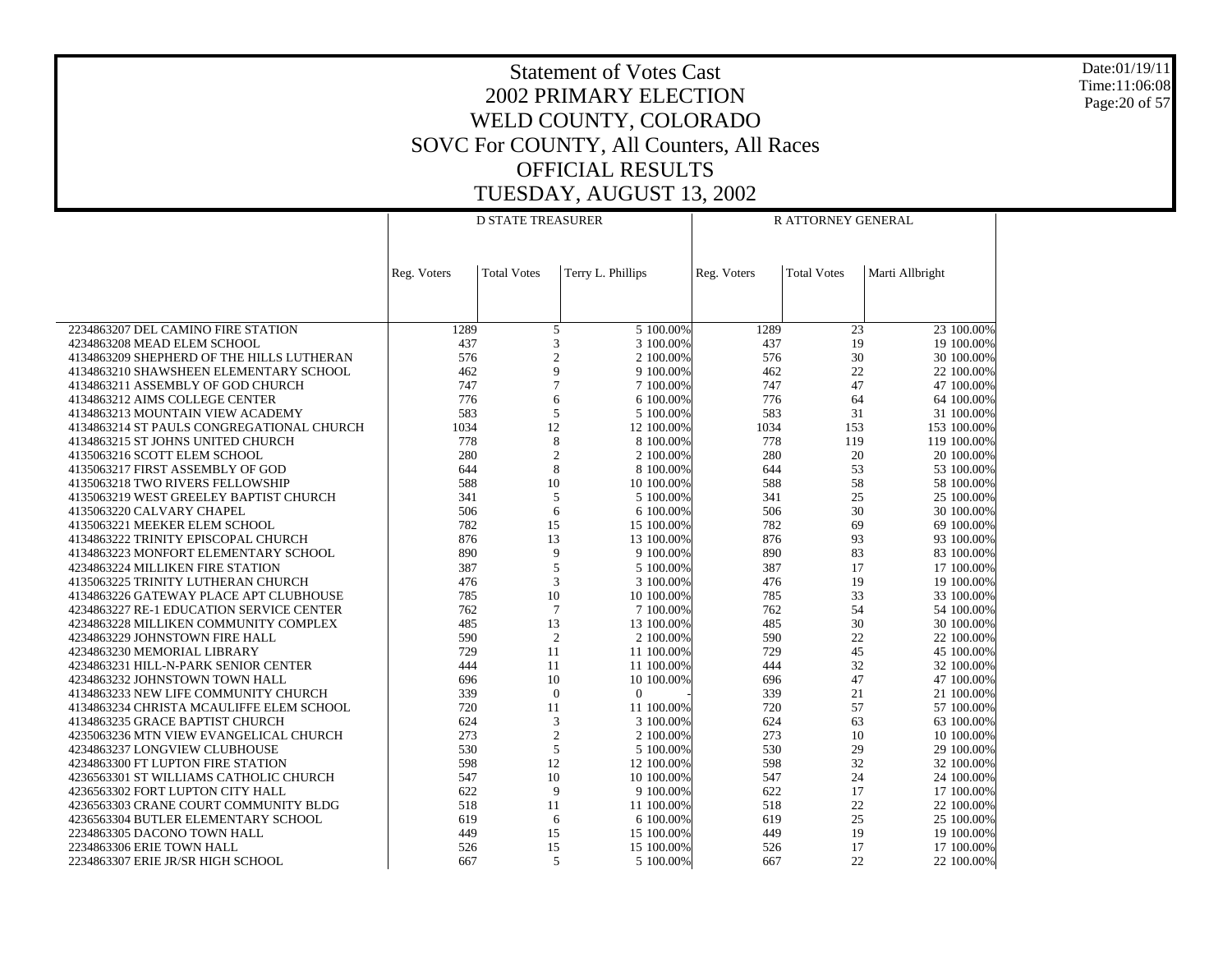Date:01/19/11 Time:11:06:08 Page:21 of 57

|                                       |             | <b>D STATE TREASURER</b> |                   | <b>R ATTORNEY GENERAL</b> |                    |                 |  |
|---------------------------------------|-------------|--------------------------|-------------------|---------------------------|--------------------|-----------------|--|
|                                       |             |                          |                   |                           |                    |                 |  |
|                                       | Reg. Voters | <b>Total Votes</b>       | Terry L. Phillips | Reg. Voters               | <b>Total Votes</b> | Marti Allbright |  |
|                                       |             |                          |                   |                           |                    |                 |  |
|                                       |             |                          |                   |                           |                    |                 |  |
| 4136563308 KERSEY TOWN HALL           | 700         | 5                        | 5 100,00%         | 700                       | 86                 | 86 100.00%      |  |
| 4236563309 PELICAN LAKES SALES OFFICE | 255         |                          | 2 100,00%         | 255                       | 13                 | 13 100.00%      |  |
| 4236563310 HUDSON TOWN HALL           | 622         | 5                        | 5 100,00%         | 622                       | 32                 | 32 100.00%      |  |
| 4136563311 KEENESBURG FIRE HALL       | 737         | 11                       | 11 100.00%        | 737                       | 52                 | 52 100.00%      |  |
| 4136563312 ROGGEN FIRE HOUSE          | 242         | 8                        | 8 100.00%         | 242                       | 32                 | 32 100.00%      |  |
| 4236563313 LOCHBUIE ELEMENTARY SCHOOL | 333         | 6                        | 6 100.00%         | 333                       | 18                 | 18 100.00%      |  |
| 4236563314 AFTER GLOWS SENIOR CENTER  | 599         | 23                       | 23 100,00%        | 599                       | 13                 | 13 100.00%      |  |
| 4135063315 UNC CENTER                 | 391         |                          | 1 100,00%         | 391                       | 8                  | 8 100,00%       |  |
| 4135063316 EAST MEMORIAL ELEM SCHOOL  | 671         | 3                        | 3 100,00%         | 671                       | 13                 | 13 100.00%      |  |
| 4135063317 BETHEL BAPTIST CHURCH      | 544         |                          | 1 100,00%         | 544                       | 57                 | 57 100.00%      |  |
| 4135063318 JACKSON ELEM SCHOOL        | 543         | 12                       | 12 100.00%        | 543                       | 56                 | 56 100.00%      |  |
| 4135063319 GARDEN CITY TOWN HALL      | 351         | 5                        | 5 100,00%         | 351                       | 31                 | 31 100.00%      |  |
| 4135063320 BONELL TOWER               | 312         | 13                       | 13 100.00%        | 312                       | 39                 | 39 100.00%      |  |
| 4135063321 GREELEY MALL               | 574         | 4                        | 4 100.00%         | 574                       | 14                 | 14 100.00%      |  |
| 4135063322 DOS RIOS ELEM SCHOOL       | 686         |                          | 5 100,00%         | 686                       | 28                 | 28 100.00%      |  |
| 4135063323 CENTENNIAL ELEM SCHOOL     | 650         |                          | 5 100.00%         | 650                       | 36                 | 36 100.00%      |  |
| 4135063324 CAVE CREEK CLUBHOUSE       | 538         | 5                        | 5 100,00%         | 538                       | 25                 | 25 100,00%      |  |
| 4135063325 EVANS COMMUNITY COMPLEX    | 421         |                          | 7 100,00%         | 421                       | 37                 | 37 100.00%      |  |
| 4134863326 FIRST BAPTIST CHURCH       | 677         | 13                       | 13 100.00%        | 677                       | 35                 | 35 100.00%      |  |
| 2233363327 MAIL BALLOT PRECINCT       | 28          |                          | 7 100,00%         | 28                        | $\overline{c}$     | 2 100,00%       |  |
| <b>ABSENTEE</b>                       | $\Omega$    | 2113                     | 2113 100.00%      | $\Omega$                  | 5149               | 5149 100.00%    |  |
| <b>EARLY</b>                          |             | 35                       | 35 100.00%        | $\theta$                  | 163                | 163 100.00%     |  |
| PROVISIONAL                           |             | $\theta$                 | $\Omega$          | $\Omega$                  |                    | 7 100.00%       |  |
| Total                                 | 55527       | 2907                     | 2907 100.00%      | 55527                     | 9143               | 9143 100.00%    |  |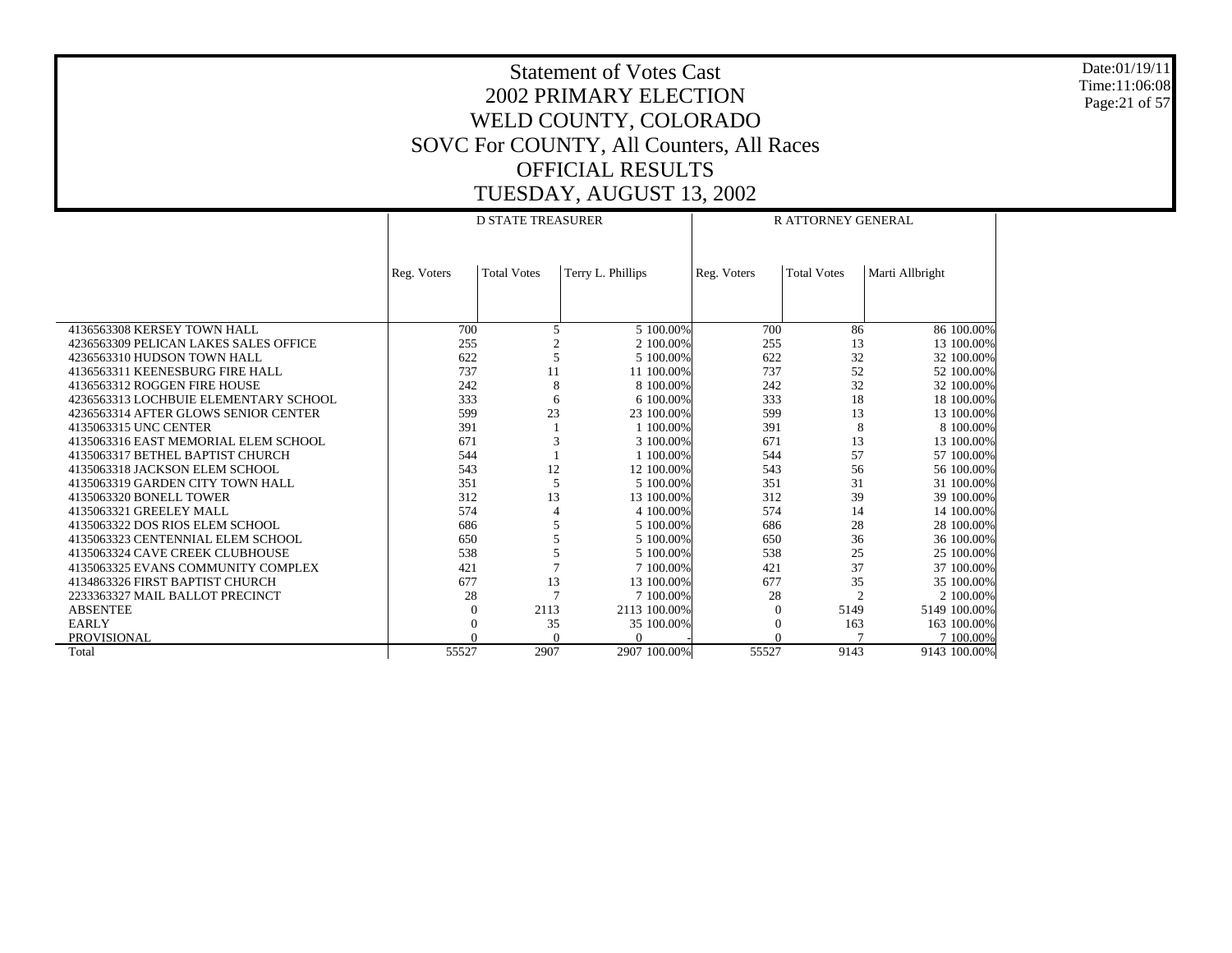# Statement of Votes Cast2002 PRIMARY ELECTIONWELD COUNTY, COLORADO SOVC For COUNTY, All Counters, All Races OFFICIAL RESULTSTUESDAY, AUGUST 13, 2002

Jurisdiction Wide 4136563100 NUNN COMMUNITY BUILDING 4136563101 GROVER FIRE HALL 4136563102 PRAIRIE HIGH SCHOOL 4136563103 BRIGGSDALE HIGH SCHOOL 4136563104 GILL LIONS COMMUNITY BUILDING 4136563105 KERSEY SENIOR CITIZENS HALL 4135063106 FRIENDLY VILLAGE CLUBHOUSE 4135063107 GREELEY REC CENTER 4135063108 MADISON ELEM SCHOOL 4135063109 GLORIA CHRISTI LUTHERAN CHURCH 4135063110 FIRST UNITED METHODIST CHURCH 4135063111 FIRST CHRISTIAN CHURCH 4135063112 CAMERON ELEM SCHOOL 4134863113 WESTERN HILLS FIRE STATION 4135063114 OUR SAVIORS LUTHERAN CHURCH 4134963115 WINDSOR HIGH SCHOOL COMMONS 4134963116 FAITH UNITED CHURCH OF CHRIST 4136563117 SEVERANCE FIRE STATIONS 4136563118 EATON MIDDLE SCHOOL 4136563119 EVANGELICAL FREE CHURCH OF EATON 4134863120 NORTH WELD CO WATER DIST 4134963121 COVENANT BIBLE COLLEGE 4134963122 PARK BUILDING WINDSOR TOWN HALL 4134963123 CORNERSTONE BAPTIST CHURCH 4134863124 VICTORY CHRISTIAN FELLOWSHIP 4134863125 NORTHRIDGE HIGH SCHOOL 4136563126 PIERCE TOWN HALL 4136563127 AULT TOWN HALL 4136563128 EATON TOWN HALL 4134863129 WINDSOR SEVERANCE PUBLIC LIBRARY 4134963130 TOZER ELEM SCHOOL 4234863200 MEAD TOWN HALL 4234863201 PLATTEVILLE TOWN HALL 4234863202 PLATTEVILLE BAPTIST CHURCH 2234863203 FIRESTONE TOWN HALL 2234863204 TRI TOWN BAPTIST 2234863205 FREDERICK TOWN HALL 2234863206 RINN UNITED METHODIST CHURCHReg. Voters | Total Votes | Ken Salazar D ATTORNEY GENERALReg. Voters | Total Votes | Howard Wachtel | Jim Martin R CU REGENT DIST 2445 5 5 100.00% - - - - - - 26211 100.00% - - - - - - 209 7 7 100.00% - - - - - - 202 6 6 100.00% - - - - - - 872 15 15 100.00% - - - - - - 186 3 3 100.00% - - - - - - 605 11 11 100.00% - - - - - - 801 9 9 100.00% - - - - - - 710 17 17 100.00% - - - - - - 563 7 7 100.00% - - - - - - 604 12 12 100.00% - - - - - - 853 14 14 100.00% - - - - - - 655 6 6 100.00% - - - - - - 527 9 9 100.00% - - - - - - 733 19 19 100.00% - - - - - - 694 5 5 100.00% - - - - - - 574 14 14 100.00% - - - - - - 804 13 13 100.00% - - - - - - 788 10 10 100.00% - - - - - - 410 5 5 100.00% - - - - - - 293 $\begin{array}{ccccccccccc} 3 & & & 0 & & 0 & & | & & \text{---} & & \text{---} & & \text{---} & & \text{---} & & \text{---} & \text{---} & \text{---} & \text{---} & \text{---} & \text{---} & \text{---} & \text{---} & \text{---} & \text{---} & \text{---} & \text{---} & \text{---} & \text{---} & \text{---} & \text{---} & \text{---} & \text{---} & \text{---} & \text{---} & \text{---} & \text{---} & \text{---} & \text{---} & \text{---} & \text{---} & \text{---} & \text{---}$ 799 3 3 100.00% - - - - - - 759 17 17 100.00% - - - - - - 694 4 4 100.00% - - - - - - 6671 100.00% - - - - - - 436 5 5 100.00% - - - - - - 521 15 15 100.00% - - - - - - 531 6 6 100.00% - - - - - - 676 7 7 100.00% - - - - - - 211 $1$  0 0 - - - - - - - -489 2 2 100.00% - - - - - - 748 18 18 100.00% - - - - - - 620 15 15 100.00% - - - - - - 392 4 4 100.00% - - - - - - 585 10 10 100.00% 585 25 5 20.00% 20 80.00% 717 7 7 100.00% 717 16 2 12.50% 14 87.50% 754 25 25 100.00% 754 18 6 33.33% 12 66.67% 289 2 2 100.00%289 22 7 31.82% 15 68.18%

Date:01/19/11Time:11:06:08Page:22 of 57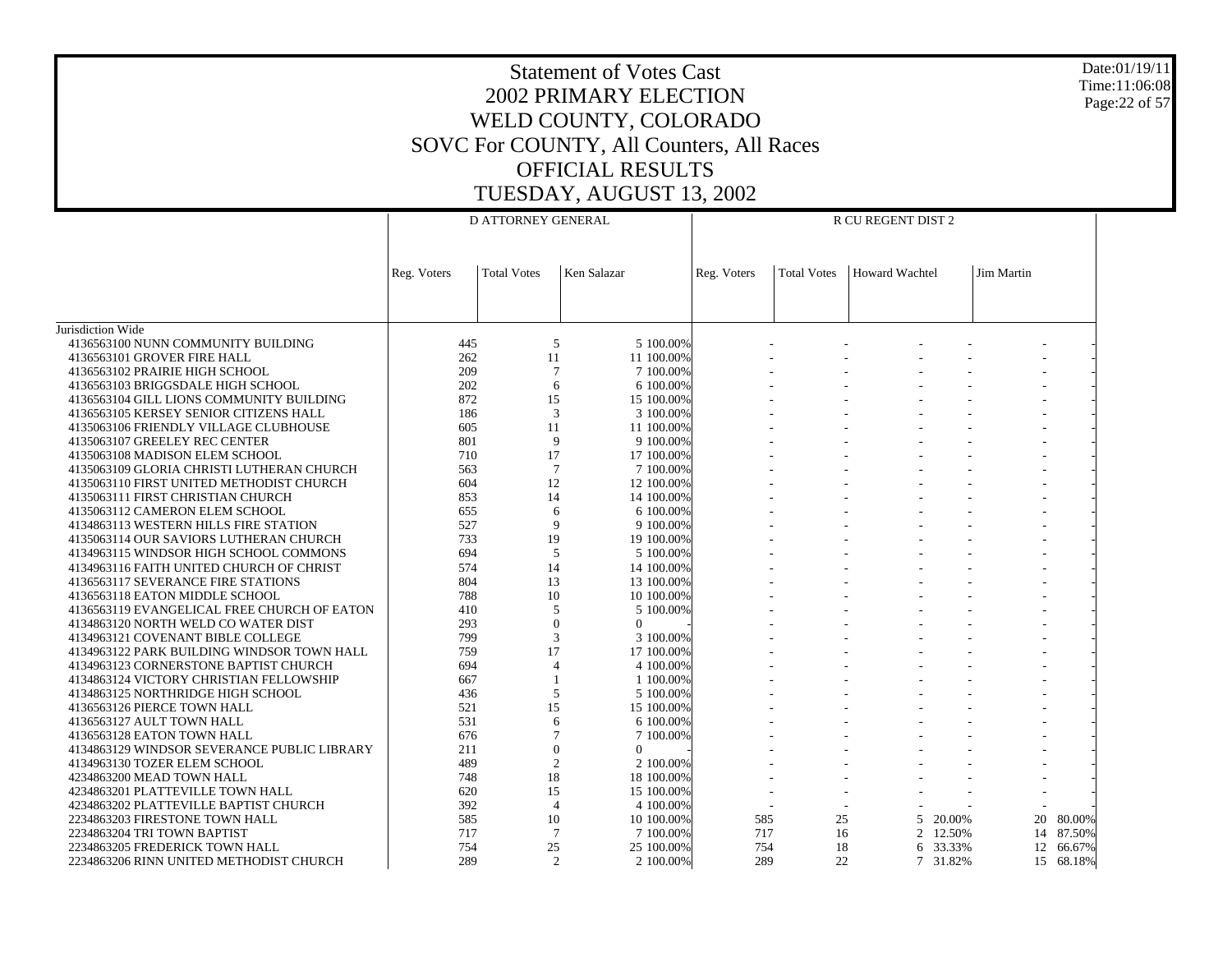Date:01/19/11 Time:11:06:08 Page:23 of 57

|                                                                    |             | D ATTORNEY GENERAL             |             |                         | R CU REGENT DIST 2 |                    |                       |                   |               |
|--------------------------------------------------------------------|-------------|--------------------------------|-------------|-------------------------|--------------------|--------------------|-----------------------|-------------------|---------------|
|                                                                    |             |                                |             |                         |                    |                    |                       |                   |               |
|                                                                    |             |                                |             |                         |                    |                    |                       |                   |               |
|                                                                    | Reg. Voters | <b>Total Votes</b>             | Ken Salazar |                         | Reg. Voters        | <b>Total Votes</b> | <b>Howard Wachtel</b> | <b>Jim Martin</b> |               |
|                                                                    |             |                                |             |                         |                    |                    |                       |                   |               |
|                                                                    |             |                                |             |                         |                    |                    |                       |                   |               |
| 2234863207 DEL CAMINO FIRE STATION                                 | 1289        | 6                              |             | 6 100.00%               | 1289               | 22                 | 5 22.73%              |                   | $17 - 77.27%$ |
| 4234863208 MEAD ELEM SCHOOL                                        | 437         | $\overline{4}$                 |             | 4 100,00%               |                    |                    |                       |                   |               |
| 4134863209 SHEPHERD OF THE HILLS LUTHERAN                          | 576         | $\overline{c}$                 |             | 2 100.00%               |                    |                    |                       |                   |               |
| 4134863210 SHAWSHEEN ELEMENTARY SCHOOL                             | 462         | 8                              |             | 8 100,00%               |                    |                    |                       |                   |               |
| 4134863211 ASSEMBLY OF GOD CHURCH                                  | 747         | 9                              |             | 9 100,00%               |                    |                    |                       |                   |               |
| 4134863212 AIMS COLLEGE CENTER                                     | 776         | 6                              |             | 6 100.00%               |                    |                    |                       |                   |               |
| 4134863213 MOUNTAIN VIEW ACADEMY                                   | 583         | $\overline{7}$                 |             | 7 100,00%               |                    |                    |                       |                   |               |
| 4134863214 ST PAULS CONGREGATIONAL CHURCH                          | 1034        | 10                             |             | 10 100,00%              |                    |                    |                       |                   |               |
| 4134863215 ST JOHNS UNITED CHURCH                                  | 778         | 8                              |             | 8 100,00%               |                    |                    |                       |                   |               |
| 4135063216 SCOTT ELEM SCHOOL<br>4135063217 FIRST ASSEMBLY OF GOD   | 280<br>644  | $\overline{c}$<br>$\mathbf{Q}$ |             | 2 100.00%<br>9 100,00%  |                    |                    |                       |                   |               |
| 4135063218 TWO RIVERS FELLOWSHIP                                   | 588         | 11                             |             | 11 100,00%              |                    |                    |                       |                   |               |
| 4135063219 WEST GREELEY BAPTIST CHURCH                             | 341         | 6                              |             | 6 100,00%               |                    |                    |                       |                   |               |
| 4135063220 CALVARY CHAPEL                                          | 506         | 6                              |             | 6 100,00%               |                    |                    |                       |                   |               |
| 4135063221 MEEKER ELEM SCHOOL                                      | 782         | 15                             |             | 15 100.00%              |                    |                    |                       |                   |               |
| 4134863222 TRINITY EPISCOPAL CHURCH                                | 876         | 13                             |             | 13 100,00%              |                    |                    |                       |                   |               |
| 4134863223 MONFORT ELEMENTARY SCHOOL                               | 890         | 10                             |             | 10 100.00%              |                    |                    |                       |                   |               |
| 4234863224 MILLIKEN FIRE STATION                                   | 387         | 6                              |             | 6 100.00%               |                    |                    |                       |                   |               |
| 4135063225 TRINITY LUTHERAN CHURCH                                 | 476         | 3                              |             | 3 100,00%               |                    |                    |                       |                   |               |
| 4134863226 GATEWAY PLACE APT CLUBHOUSE                             | 785         | $\mathbf{Q}$                   |             | 9 100.00%               |                    |                    |                       |                   |               |
| 4234863227 RE-1 EDUCATION SERVICE CENTER                           | 762         | $\mathbf Q$                    |             | 9 100,00%               |                    |                    |                       |                   |               |
| 4234863228 MILLIKEN COMMUNITY COMPLEX                              | 485         | 14                             |             | 14 100.00%              |                    |                    |                       |                   |               |
| 4234863229 JOHNSTOWN FIRE HALL                                     | 590         | 2                              |             | 2 100.00%               |                    |                    |                       |                   |               |
| 4234863230 MEMORIAL LIBRARY                                        | 729         | 11                             |             | 11 100.00%              |                    |                    |                       |                   |               |
| 4234863231 HILL-N-PARK SENIOR CENTER                               | 444         | 12                             |             | 12 100,00%              |                    |                    |                       |                   |               |
| 4234863232 JOHNSTOWN TOWN HALL                                     | 696         | 9                              |             | 9 100.00%               |                    |                    |                       |                   |               |
| 4134863233 NEW LIFE COMMUNITY CHURCH                               | 339         | $\mathbf{0}$                   | $\Omega$    |                         |                    |                    |                       |                   |               |
| 4134863234 CHRISTA MCAULIFFE ELEM SCHOOL                           | 720         | 11                             |             | 11 100,00%              |                    |                    |                       |                   |               |
| 4134863235 GRACE BAPTIST CHURCH                                    | 624         | $\mathfrak{Z}$                 |             | 3 100.00%               |                    |                    |                       |                   |               |
| 4235063236 MTN VIEW EVANGELICAL CHURCH                             | 273         | $\overline{2}$<br>5            |             | 2 100,00%               |                    |                    |                       |                   |               |
| 4234863237 LONGVIEW CLUBHOUSE<br>4234863300 FT LUPTON FIRE STATION | 530<br>598  | 11                             |             | 5 100,00%<br>11 100,00% |                    |                    |                       |                   |               |
| 4236563301 ST WILLIAMS CATHOLIC CHURCH                             | 547         | 10                             |             | 10 100,00%              |                    |                    |                       |                   |               |
| 4236563302 FORT LUPTON CITY HALL                                   | 622         | 9                              |             | 9 100.00%               |                    |                    |                       |                   |               |
| 4236563303 CRANE COURT COMMUNITY BLDG                              | 518         | 11                             |             | 11 100.00%              |                    |                    |                       |                   |               |
| 4236563304 BUTLER ELEMENTARY SCHOOL                                | 619         | 6                              |             | 6 100.00%               |                    |                    |                       |                   |               |
| 2234863305 DACONO TOWN HALL                                        | 449         | 15                             |             | 15 100,00%              | 449                | 21                 | 7<br>33.33%           | 14                | 66.67%        |
| 2234863306 ERIE TOWN HALL                                          | 526         | 16                             |             | 16 100,00%              | 526                | 22                 | 40.91%<br>9.          | 13                | 59.09%        |
| 2234863307 ERIE JR/SR HIGH SCHOOL                                  | 667         | 5                              |             | 5 100.00%               | 667                | 23                 | 8 34.78%              |                   | 15 65.22%     |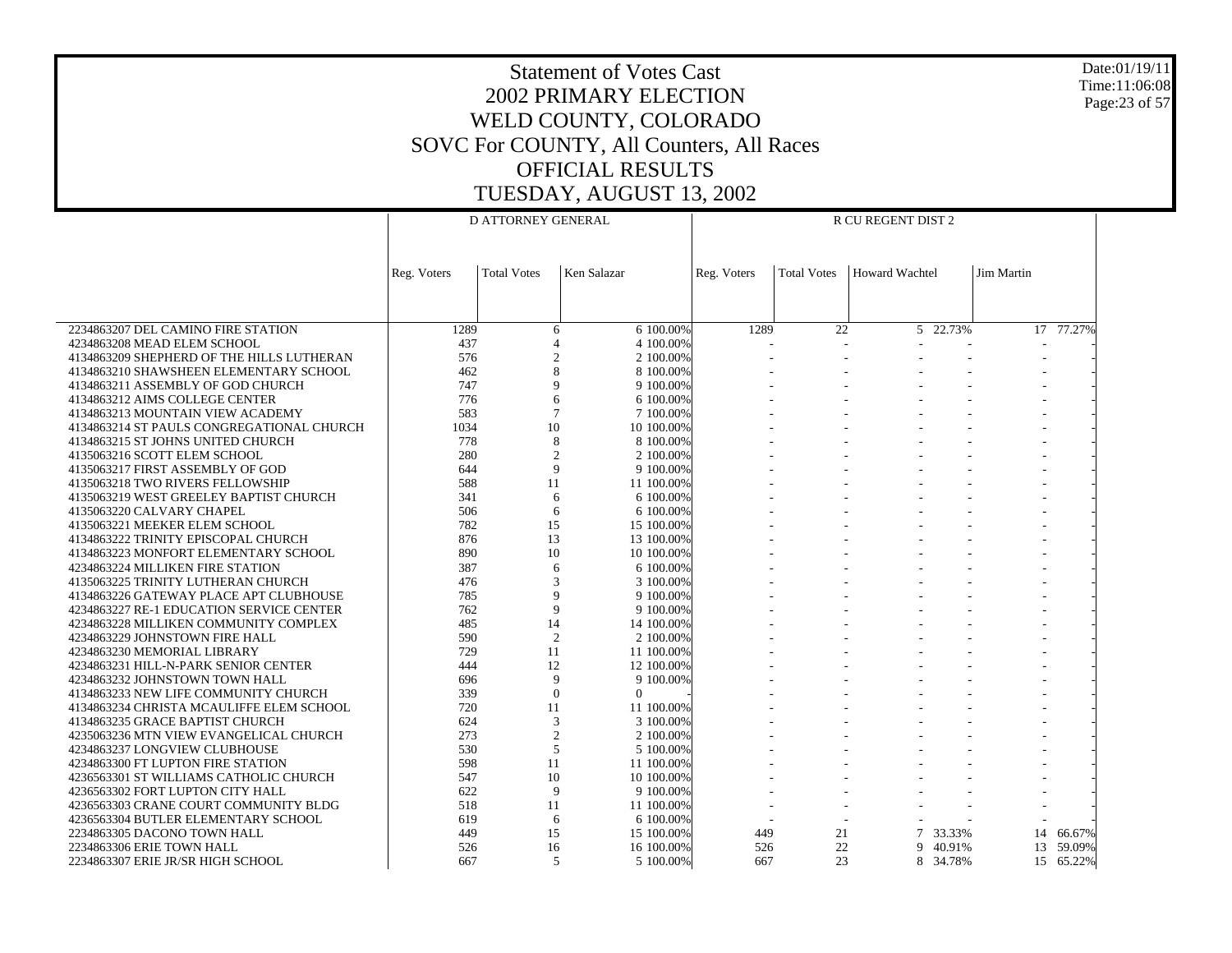Date:01/19/11 Time:11:06:08 Page:24 of 57

|                                       |             | <b>D ATTORNEY GENERAL</b> |              |             |                    | <b>R CU REGENT DIST 2</b> |        |            |            |
|---------------------------------------|-------------|---------------------------|--------------|-------------|--------------------|---------------------------|--------|------------|------------|
|                                       |             |                           |              |             |                    |                           |        |            |            |
|                                       | Reg. Voters | <b>Total Votes</b>        | Ken Salazar  | Reg. Voters | <b>Total Votes</b> | <b>Howard Wachtel</b>     |        | Jim Martin |            |
|                                       |             |                           |              |             |                    |                           |        |            |            |
|                                       |             |                           |              |             |                    |                           |        |            |            |
| 4136563308 KERSEY TOWN HALL           | 700         | 6                         | 6 100,00%    |             |                    |                           |        |            |            |
| 4236563309 PELICAN LAKES SALES OFFICE | 255         |                           | 2 100,00%    |             |                    |                           |        |            |            |
| 4236563310 HUDSON TOWN HALL           | 622         |                           | 5 100,00%    |             |                    |                           |        |            |            |
| 4136563311 KEENESBURG FIRE HALL       | 737         | 10                        | 10 100.00%   |             |                    |                           |        |            |            |
| 4136563312 ROGGEN FIRE HOUSE          | 242         | 8                         | 8 100,00%    |             |                    |                           |        |            |            |
| 4236563313 LOCHBUIE ELEMENTARY SCHOOL | 333         | 6                         | 6 100,00%    |             |                    |                           |        |            |            |
| 4236563314 AFTER GLOWS SENIOR CENTER  | 599         | 23                        | 23 100.00%   |             |                    |                           |        |            |            |
| 4135063315 UNC CENTER                 | 391         | $\Omega$                  | $\Omega$     |             |                    |                           |        |            |            |
| 4135063316 EAST MEMORIAL ELEM SCHOOL  | 671         | 6                         | 6 100,00%    |             |                    |                           |        |            |            |
| 4135063317 BETHEL BAPTIST CHURCH      | 544         |                           | 2 100,00%    |             |                    |                           |        |            |            |
| 4135063318 JACKSON ELEM SCHOOL        | 543         | 11                        | 11 100,00%   |             |                    |                           |        |            |            |
| 4135063319 GARDEN CITY TOWN HALL      | 351         | 8                         | 8 100,00%    |             |                    |                           |        |            |            |
| 4135063320 BONELL TOWER               | 312         | 13                        | 13 100,00%   |             |                    |                           |        |            |            |
| 4135063321 GREELEY MALL               | 574         |                           | 4 100,00%    |             |                    |                           |        |            |            |
| 4135063322 DOS RIOS ELEM SCHOOL       | 686         |                           | 5 100,00%    |             |                    |                           |        |            |            |
| 4135063323 CENTENNIAL ELEM SCHOOL     | 650         |                           | 5 100,00%    |             |                    |                           |        |            |            |
| 4135063324 CAVE CREEK CLUBHOUSE       | 538         |                           | 5 100,00%    |             |                    |                           |        |            |            |
| 4135063325 EVANS COMMUNITY COMPLEX    | 421         |                           | 6 100,00%    |             |                    |                           |        |            |            |
| 4134863326 FIRST BAPTIST CHURCH       | 677         | 13                        | 13 100,00%   |             |                    |                           |        |            |            |
| 2233363327 MAIL BALLOT PRECINCT       | 28          | 6                         | 6 100,00%    | 28          | $\mathcal{R}$      | 2                         | 66.67% |            | 33.33%     |
| <b>ABSENTEE</b>                       |             | 2232                      | 2232 100.00% |             | 297                | 110                       | 37.04% | 187        | 62.96%     |
| <b>EARLY</b>                          |             | 40                        | 40 100.00%   |             | 6                  |                           | 16.67% | 5.         | 83.33%     |
| PROVISIONAL                           |             |                           | U            |             |                    | $\Omega$                  |        |            |            |
| Total                                 | 55527       | 3066                      | 3066 100.00% | 5304        | 475                | 162                       | 34.11% |            | 313 65.89% |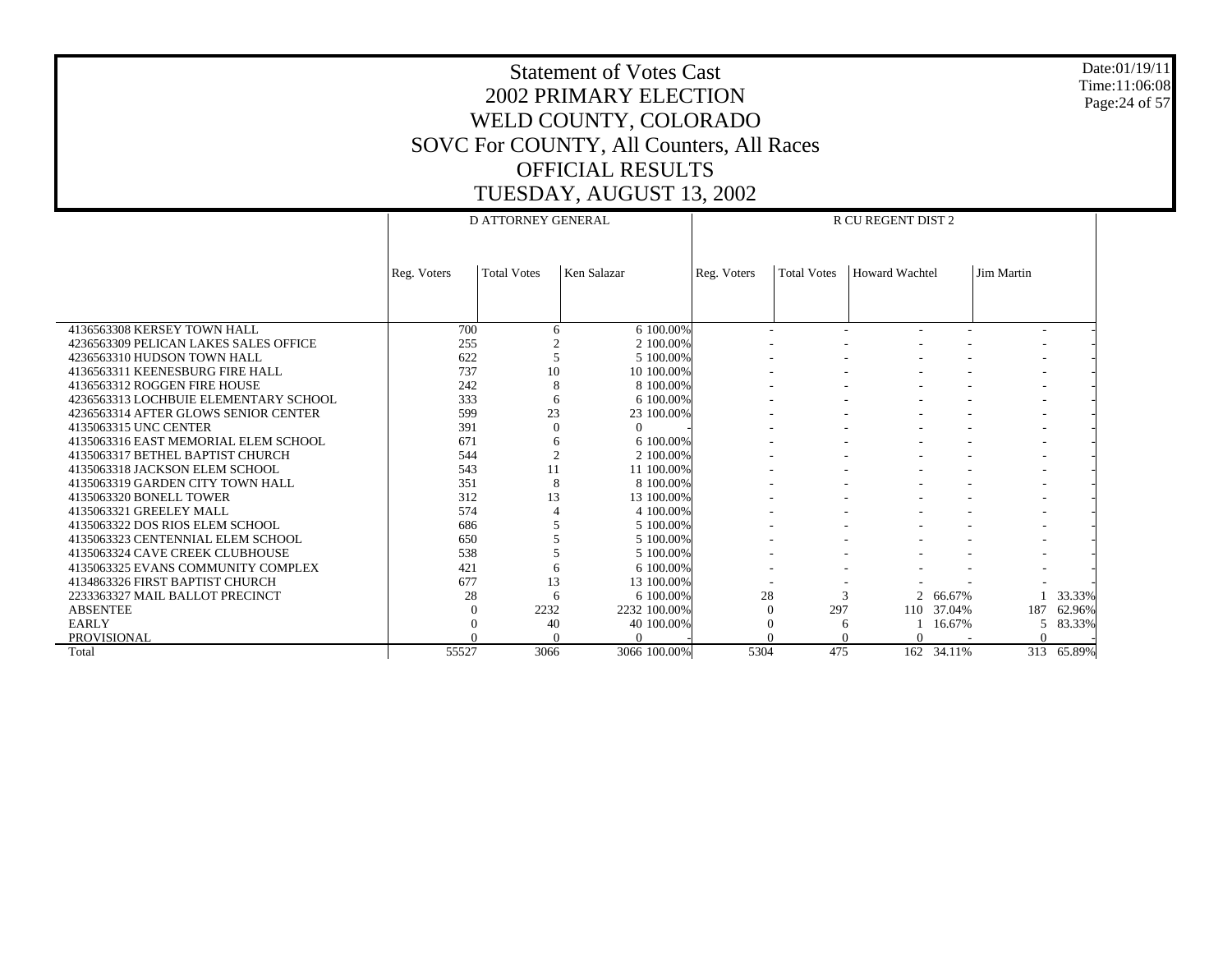Date:01/19/11 Time:11:06:08 Page:25 of 57

|                                             |             |                    | D CU REGENT DIST 2 |        |                      | R STATE SENATE DIST 13 |                    |            |  |
|---------------------------------------------|-------------|--------------------|--------------------|--------|----------------------|------------------------|--------------------|------------|--|
|                                             |             |                    |                    |        |                      |                        |                    |            |  |
|                                             |             |                    |                    |        |                      |                        |                    |            |  |
|                                             |             |                    |                    |        |                      |                        |                    |            |  |
|                                             | Reg. Voters | <b>Total Votes</b> | Cindy Carlisle     |        | Robert "Bob" Sievers | Reg. Voters            | <b>Total Votes</b> | Dave Owen  |  |
|                                             |             |                    |                    |        |                      |                        |                    |            |  |
|                                             |             |                    |                    |        |                      |                        |                    |            |  |
| Jurisdiction Wide                           |             |                    |                    |        |                      |                        |                    |            |  |
| 4136563100 NUNN COMMUNITY BUILDING          |             |                    |                    |        |                      | 445                    | 39                 | 39 100,00% |  |
| 4136563101 GROVER FIRE HALL                 |             |                    |                    |        |                      | 262                    | 47                 | 47 100,00% |  |
| 4136563102 PRAIRIE HIGH SCHOOL              |             |                    |                    |        |                      | 209                    | 36                 | 36 100,00% |  |
| 4136563103 BRIGGSDALE HIGH SCHOOL           |             |                    |                    |        |                      | 202                    | 40                 | 40 100.00% |  |
| 4136563104 GILL LIONS COMMUNITY BUILDING    |             |                    |                    |        |                      | 872                    | 89                 | 89 100.00% |  |
| 4136563105 KERSEY SENIOR CITIZENS HALL      |             |                    |                    |        |                      | 186                    | 18                 | 18 100.00% |  |
| 4135063106 FRIENDLY VILLAGE CLUBHOUSE       |             |                    |                    |        |                      | 605                    | 32                 | 32 100,00% |  |
| 4135063107 GREELEY REC CENTER               |             |                    |                    |        |                      | 801                    | 40                 | 40 100,00% |  |
| 4135063108 MADISON ELEM SCHOOL              |             |                    |                    |        |                      | 710                    | 31                 | 31 100,00% |  |
| 4135063109 GLORIA CHRISTI LUTHERAN CHURCH   |             |                    |                    |        |                      | 563                    | 36                 | 36 100,00% |  |
| 4135063110 FIRST UNITED METHODIST CHURCH    |             |                    |                    |        |                      | 604                    | 17                 | 17 100.00% |  |
| 4135063111 FIRST CHRISTIAN CHURCH           |             |                    |                    |        |                      | 853                    | 72                 | 72 100.00% |  |
| 4135063112 CAMERON ELEM SCHOOL              |             |                    |                    |        |                      | 655                    | 55                 | 55 100.00% |  |
| 4134863113 WESTERN HILLS FIRE STATION       |             |                    |                    |        |                      | 527                    | 44                 | 44 100,00% |  |
| 4135063114 OUR SAVIORS LUTHERAN CHURCH      |             |                    |                    |        |                      | 733                    | 89                 | 89 100,00% |  |
| 4134963115 WINDSOR HIGH SCHOOL COMMONS      |             |                    |                    |        |                      | 694                    | 57                 | 57 100,00% |  |
| 4134963116 FAITH UNITED CHURCH OF CHRIST    |             |                    |                    |        |                      | 574                    | 46                 | 46 100.00% |  |
| 4136563117 SEVERANCE FIRE STATIONS          |             |                    |                    |        |                      | 804                    | 54                 | 54 100.00% |  |
| 4136563118 EATON MIDDLE SCHOOL              |             |                    |                    |        |                      | 788                    | 82                 | 82 100.00% |  |
| 4136563119 EVANGELICAL FREE CHURCH OF EATON |             |                    |                    |        |                      | 410                    | 44                 | 44 100,00% |  |
| 4134863120 NORTH WELD CO WATER DIST         |             |                    |                    |        |                      | 293                    | 52                 | 52 100,00% |  |
| 4134963121 COVENANT BIBLE COLLEGE           |             |                    |                    |        |                      | 799                    | 48                 | 48 100,00% |  |
| 4134963122 PARK BUILDING WINDSOR TOWN HALL  |             |                    |                    |        |                      | 759                    | 57                 | 57 100,00% |  |
| 4134963123 CORNERSTONE BAPTIST CHURCH       |             |                    |                    |        |                      | 694                    | 36                 | 36 100.00% |  |
| 4134863124 VICTORY CHRISTIAN FELLOWSHIP     |             |                    |                    |        |                      | 667                    | 48                 | 48 100.00% |  |
| 4134863125 NORTHRIDGE HIGH SCHOOL           |             |                    |                    |        |                      | 436                    | 42                 | 42 100.00% |  |
| 4136563126 PIERCE TOWN HALL                 |             |                    |                    |        |                      | 521                    | 40                 | 40 100,00% |  |
| 4136563127 AULT TOWN HALL                   |             |                    |                    |        |                      | 531                    | 48                 | 48 100,00% |  |
| 4136563128 EATON TOWN HALL                  |             |                    |                    |        |                      | 676                    | 91                 | 91 100.00% |  |
| 4134863129 WINDSOR SEVERANCE PUBLIC LIBRARY |             |                    |                    |        |                      | 211                    | 10                 | 10 100.00% |  |
| 4134963130 TOZER ELEM SCHOOL                |             |                    |                    |        |                      | 489                    | 40                 | 40 100.00% |  |
| 4234863200 MEAD TOWN HALL                   |             |                    |                    |        |                      |                        |                    |            |  |
| 4234863201 PLATTEVILLE TOWN HALL            |             |                    |                    |        |                      |                        |                    |            |  |
| 4234863202 PLATTEVILLE BAPTIST CHURCH       |             |                    |                    |        |                      |                        |                    |            |  |
| 2234863203 FIRESTONE TOWN HALL              | 585         | 10                 | 7                  | 70.00% | 3                    | 30.00%                 |                    |            |  |
| 2234863204 TRI TOWN BAPTIST                 | 717         |                    | 6                  | 16.67% | 5                    | 83.33%                 |                    |            |  |
| 2234863205 FREDERICK TOWN HALL              | 754         | 25                 | 15                 | 60.00% | 10                   | 40.00%                 |                    |            |  |
| 2234863206 RINN UNITED METHODIST CHURCH     | 289         | 3                  | $\mathbf{1}$       | 33.33% | 2 66.67%             |                        |                    |            |  |
|                                             |             |                    |                    |        |                      |                        |                    |            |  |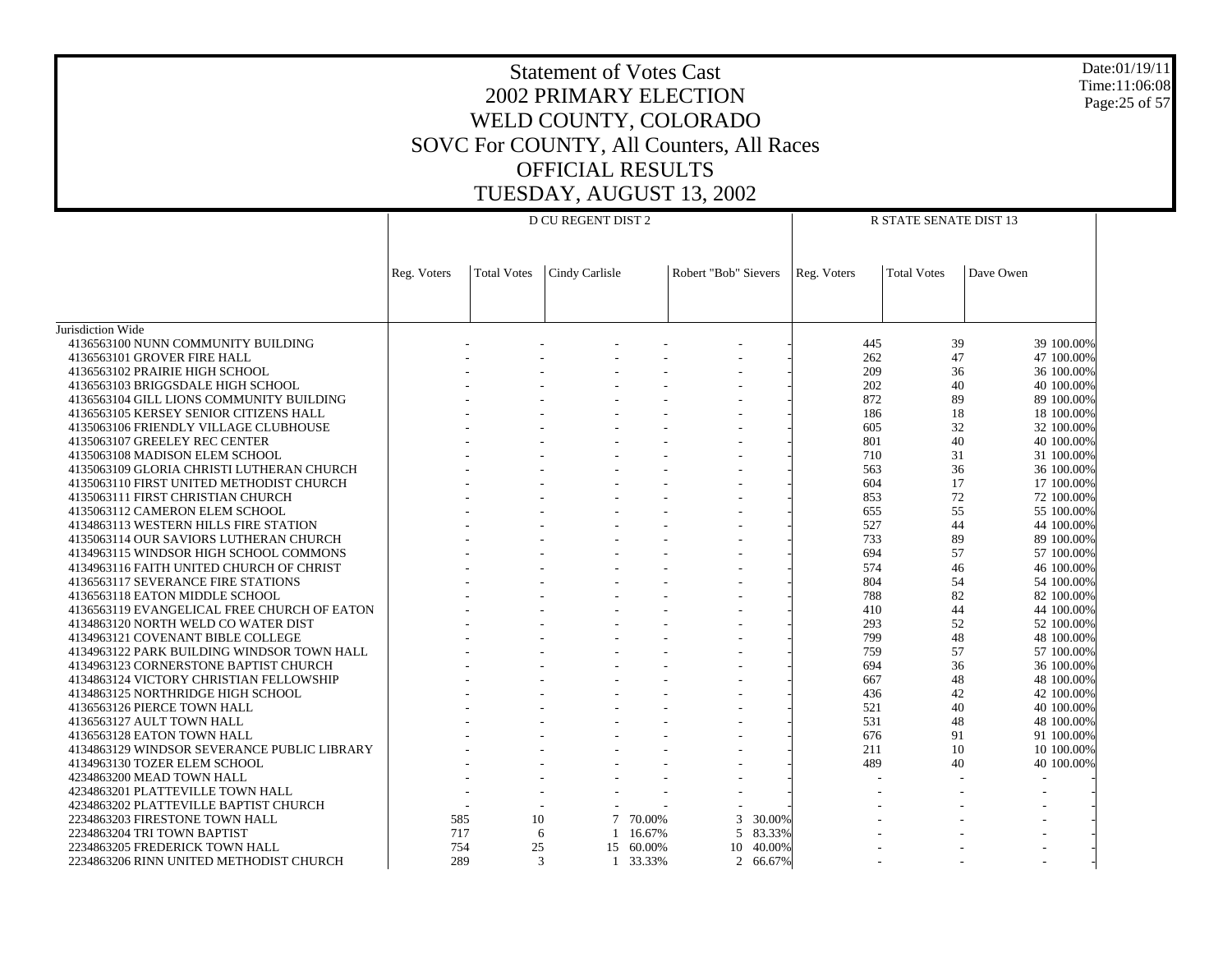Date:01/19/11 Time:11:06:08 Page:26 of 57

| <b>D CU REGENT DIST 2</b><br>R STATE SENATE DIST 13<br><b>Total Votes</b><br>Cindy Carlisle<br>Robert "Bob" Sievers<br>Reg. Voters<br><b>Total Votes</b><br>Dave Owen<br>Reg. Voters<br>2234863207 DEL CAMINO FIRE STATION<br>1289<br>5 83.33%<br>16.67%<br>6<br>$\mathbf{1}$<br>4234863208 MEAD ELEM SCHOOL<br>33<br>4134863209 SHEPHERD OF THE HILLS LUTHERAN<br>576<br>33 100.00% |  |
|--------------------------------------------------------------------------------------------------------------------------------------------------------------------------------------------------------------------------------------------------------------------------------------------------------------------------------------------------------------------------------------|--|
|                                                                                                                                                                                                                                                                                                                                                                                      |  |
|                                                                                                                                                                                                                                                                                                                                                                                      |  |
|                                                                                                                                                                                                                                                                                                                                                                                      |  |
|                                                                                                                                                                                                                                                                                                                                                                                      |  |
|                                                                                                                                                                                                                                                                                                                                                                                      |  |
|                                                                                                                                                                                                                                                                                                                                                                                      |  |
|                                                                                                                                                                                                                                                                                                                                                                                      |  |
|                                                                                                                                                                                                                                                                                                                                                                                      |  |
|                                                                                                                                                                                                                                                                                                                                                                                      |  |
| 462<br>23<br>23 100.00%<br>4134863210 SHAWSHEEN ELEMENTARY SCHOOL                                                                                                                                                                                                                                                                                                                    |  |
| 4134863211 ASSEMBLY OF GOD CHURCH<br>747<br>47<br>47 100,00%                                                                                                                                                                                                                                                                                                                         |  |
| 776<br>63<br>4134863212 AIMS COLLEGE CENTER<br>63 100.00%                                                                                                                                                                                                                                                                                                                            |  |
| 583<br>31<br>31 100,00%<br>4134863213 MOUNTAIN VIEW ACADEMY                                                                                                                                                                                                                                                                                                                          |  |
| 1034<br>150<br>4134863214 ST PAULS CONGREGATIONAL CHURCH<br>150 100.00%                                                                                                                                                                                                                                                                                                              |  |
| 778<br>120<br>120 100.00%<br>4134863215 ST JOHNS UNITED CHURCH                                                                                                                                                                                                                                                                                                                       |  |
| 280<br>4135063216 SCOTT ELEM SCHOOL<br>20<br>20 100.00%                                                                                                                                                                                                                                                                                                                              |  |
| 53<br>4135063217 FIRST ASSEMBLY OF GOD<br>644<br>53 100,00%                                                                                                                                                                                                                                                                                                                          |  |
| 4135063218 TWO RIVERS FELLOWSHIP<br>588<br>63<br>63 100.00%                                                                                                                                                                                                                                                                                                                          |  |
| 29<br>341<br>29 100.00%<br>4135063219 WEST GREELEY BAPTIST CHURCH                                                                                                                                                                                                                                                                                                                    |  |
| 506<br>31<br>31 100.00%<br>4135063220 CALVARY CHAPEL                                                                                                                                                                                                                                                                                                                                 |  |
| 782<br>73<br>4135063221 MEEKER ELEM SCHOOL<br>73 100.00%                                                                                                                                                                                                                                                                                                                             |  |
| 92<br>876<br>92 100.00%<br>4134863222 TRINITY EPISCOPAL CHURCH                                                                                                                                                                                                                                                                                                                       |  |
| 4134863223 MONFORT ELEMENTARY SCHOOL<br>890<br>83<br>83 100.00%                                                                                                                                                                                                                                                                                                                      |  |
| 4234863224 MILLIKEN FIRE STATION                                                                                                                                                                                                                                                                                                                                                     |  |
| 19 100.00%<br>4135063225 TRINITY LUTHERAN CHURCH<br>476<br>19                                                                                                                                                                                                                                                                                                                        |  |
| 34<br>4134863226 GATEWAY PLACE APT CLUBHOUSE<br>785<br>34 100.00%                                                                                                                                                                                                                                                                                                                    |  |
| 4234863227 RE-1 EDUCATION SERVICE CENTER                                                                                                                                                                                                                                                                                                                                             |  |
| 4234863228 MILLIKEN COMMUNITY COMPLEX                                                                                                                                                                                                                                                                                                                                                |  |
| 4234863229 JOHNSTOWN FIRE HALL                                                                                                                                                                                                                                                                                                                                                       |  |
| 4234863230 MEMORIAL LIBRARY                                                                                                                                                                                                                                                                                                                                                          |  |
| 4234863231 HILL-N-PARK SENIOR CENTER                                                                                                                                                                                                                                                                                                                                                 |  |
| 4234863232 JOHNSTOWN TOWN HALL                                                                                                                                                                                                                                                                                                                                                       |  |
| 339<br>21<br>21 100,00%<br>4134863233 NEW LIFE COMMUNITY CHURCH                                                                                                                                                                                                                                                                                                                      |  |
| 720<br>61<br>61 100.00%<br>4134863234 CHRISTA MCAULIFFE ELEM SCHOOL                                                                                                                                                                                                                                                                                                                  |  |
| 4134863235 GRACE BAPTIST CHURCH<br>624<br>67<br>67 100.00%                                                                                                                                                                                                                                                                                                                           |  |
| 4235063236 MTN VIEW EVANGELICAL CHURCH<br>4234863237 LONGVIEW CLUBHOUSE                                                                                                                                                                                                                                                                                                              |  |
| 4234863300 FT LUPTON FIRE STATION                                                                                                                                                                                                                                                                                                                                                    |  |
| 4236563301 ST WILLIAMS CATHOLIC CHURCH                                                                                                                                                                                                                                                                                                                                               |  |
| 4236563302 FORT LUPTON CITY HALL                                                                                                                                                                                                                                                                                                                                                     |  |
| 4236563303 CRANE COURT COMMUNITY BLDG                                                                                                                                                                                                                                                                                                                                                |  |
| 4236563304 BUTLER ELEMENTARY SCHOOL                                                                                                                                                                                                                                                                                                                                                  |  |
| 2234863305 DACONO TOWN HALL<br>449<br>17<br>10<br>58.82%<br>$\tau$<br>41.18%                                                                                                                                                                                                                                                                                                         |  |
| 2234863306 ERIE TOWN HALL<br>17<br>47.06%<br>52.94%<br>526<br>8<br>9                                                                                                                                                                                                                                                                                                                 |  |
| 5<br>60.00%<br>2234863307 ERIE JR/SR HIGH SCHOOL<br>667<br>$\overline{2}$<br>40.00%<br>3                                                                                                                                                                                                                                                                                             |  |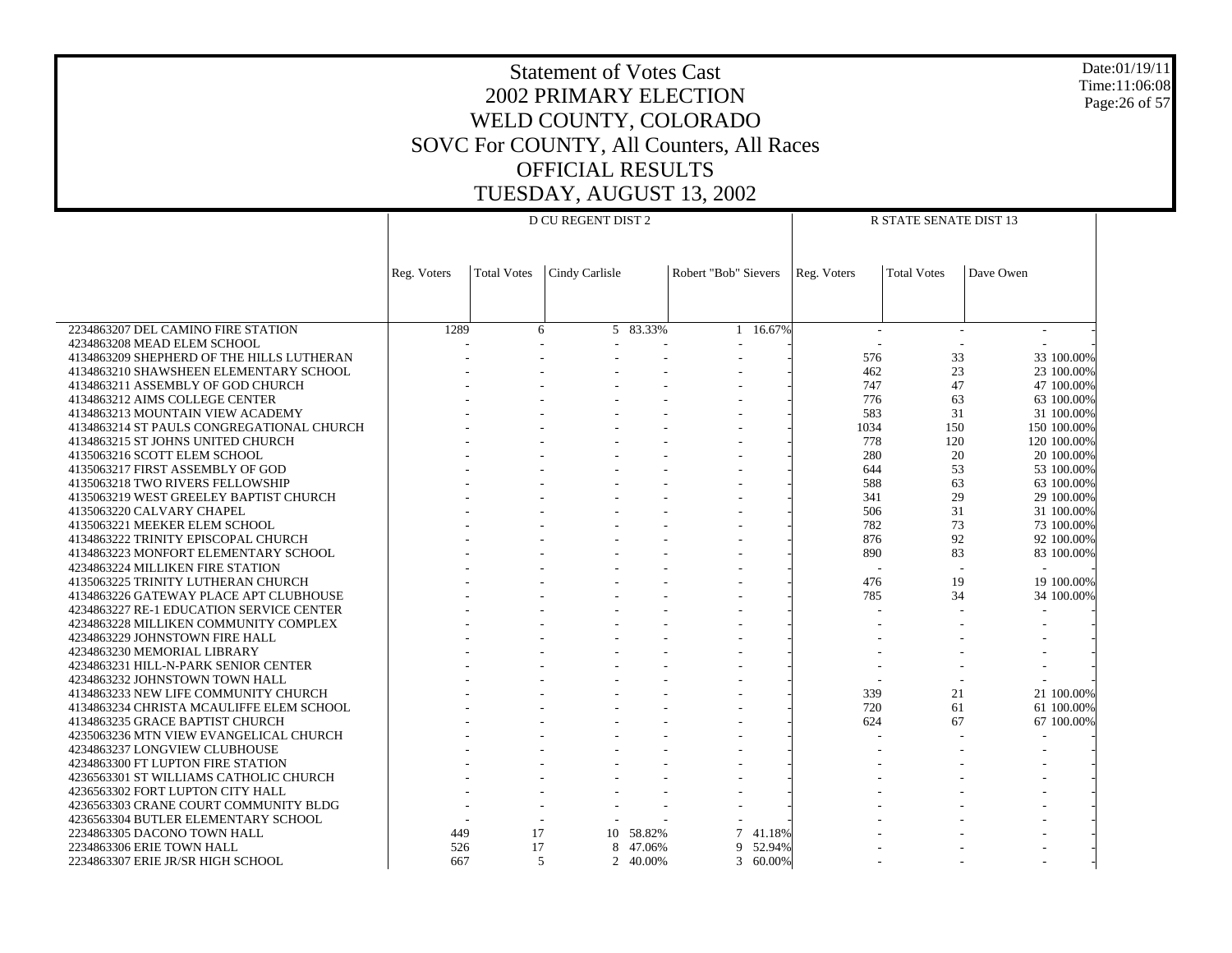Date:01/19/11 Time:11:06:08 Page:27 of 57

|                                       |             |                    | D CU REGENT DIST 2 |        |                      | <b>R STATE SENATE DIST 13</b> |             |                    |              |  |  |
|---------------------------------------|-------------|--------------------|--------------------|--------|----------------------|-------------------------------|-------------|--------------------|--------------|--|--|
|                                       |             |                    |                    |        |                      |                               |             |                    |              |  |  |
|                                       |             |                    |                    |        |                      |                               |             |                    |              |  |  |
|                                       | Reg. Voters | <b>Total Votes</b> | Cindy Carlisle     |        | Robert "Bob" Sievers |                               | Reg. Voters | <b>Total Votes</b> | Dave Owen    |  |  |
|                                       |             |                    |                    |        |                      |                               |             |                    |              |  |  |
|                                       |             |                    |                    |        |                      |                               |             |                    |              |  |  |
| 4136563308 KERSEY TOWN HALL           |             |                    |                    |        |                      |                               | 700         | 85                 | 85 100.00%   |  |  |
| 4236563309 PELICAN LAKES SALES OFFICE |             |                    |                    |        |                      |                               |             |                    |              |  |  |
| 4236563310 HUDSON TOWN HALL           |             |                    |                    |        |                      |                               |             |                    |              |  |  |
| 4136563311 KEENESBURG FIRE HALL       |             |                    |                    |        |                      |                               | 737         | 53                 | 53 100.00%   |  |  |
| 4136563312 ROGGEN FIRE HOUSE          |             |                    |                    |        |                      |                               | 242         | 32                 | 32 100.00%   |  |  |
| 4236563313 LOCHBUIE ELEMENTARY SCHOOL |             |                    |                    |        |                      |                               |             |                    |              |  |  |
| 4236563314 AFTER GLOWS SENIOR CENTER  |             |                    |                    |        |                      |                               |             |                    |              |  |  |
| 4135063315 UNC CENTER                 |             |                    |                    |        |                      |                               | 391         |                    | 7 100,00%    |  |  |
| 4135063316 EAST MEMORIAL ELEM SCHOOL  |             |                    |                    |        |                      |                               | 671         | 14                 | 14 100.00%   |  |  |
| 4135063317 BETHEL BAPTIST CHURCH      |             |                    |                    |        |                      |                               | 544         | 65                 | 65 100.00%   |  |  |
| 4135063318 JACKSON ELEM SCHOOL        |             |                    |                    |        |                      |                               | 543         | 55                 | 55 100,00%   |  |  |
| 4135063319 GARDEN CITY TOWN HALL      |             |                    |                    |        |                      |                               | 351         | 33                 | 33 100.00%   |  |  |
| 4135063320 BONELL TOWER               |             |                    |                    |        |                      |                               | 312         | 43                 | 43 100.00%   |  |  |
| 4135063321 GREELEY MALL               |             |                    |                    |        |                      |                               | 574         | 16                 | 16 100.00%   |  |  |
| 4135063322 DOS RIOS ELEM SCHOOL       |             |                    |                    |        |                      |                               | 686         | 28                 | 28 100.00%   |  |  |
| 4135063323 CENTENNIAL ELEM SCHOOL     |             |                    |                    |        |                      |                               | 650         | 35                 | 35 100.00%   |  |  |
| 4135063324 CAVE CREEK CLUBHOUSE       |             |                    |                    |        |                      |                               | 538         | 25                 | 25 100.00%   |  |  |
| 4135063325 EVANS COMMUNITY COMPLEX    |             |                    |                    |        |                      |                               | 421         | 35                 | 35 100.00%   |  |  |
| 4134863326 FIRST BAPTIST CHURCH       |             |                    |                    |        |                      |                               | 677         | 38                 | 38 100.00%   |  |  |
| 2233363327 MAIL BALLOT PRECINCT       | 28          | 8                  | $\mathfrak{D}$     | 25.00% | 6                    | 75.00%                        |             |                    |              |  |  |
| <b>ABSENTEE</b>                       | 0           | 241                | 159                | 65.98% | 82                   | 34.02%                        | $\Omega$    | 3976               | 3976 100.00% |  |  |
| <b>EARLY</b>                          |             |                    |                    | 75.00% |                      | 25.00%                        | $\Omega$    | 140                | 140 100.00%  |  |  |
| <b>PROVISIONAL</b>                    |             |                    |                    |        | $\Omega$             |                               | $\Omega$    | 6                  | 6 100.00%    |  |  |
| Total                                 | 5304        | 342                | 213                | 62.28% |                      | 129 37.72%                    | 38417       | 7279               | 7279 100.00% |  |  |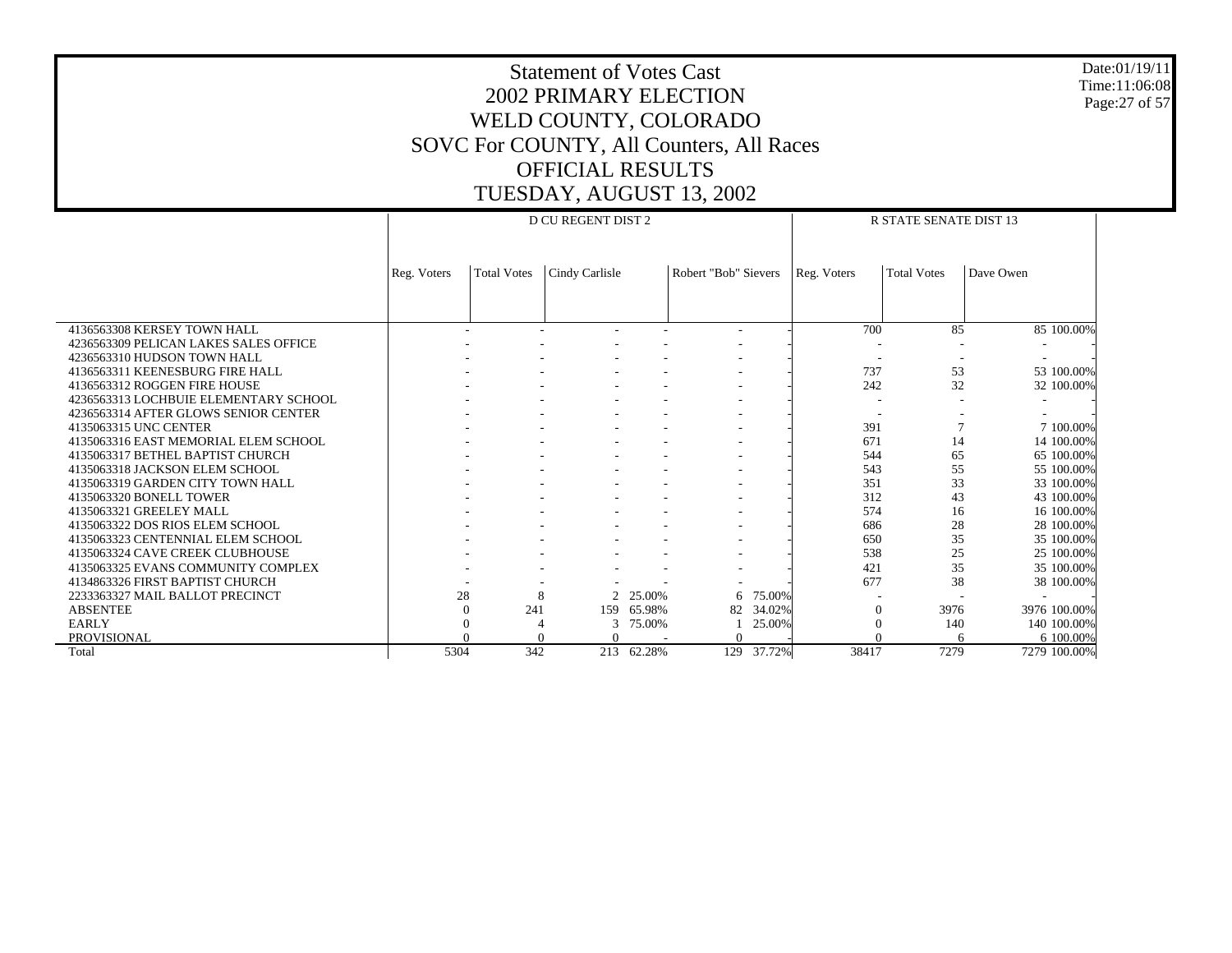Date:01/19/11 Time:11:06:08 Page:28 of 57

|                                             | <b>D STATE SENATE DIST 13</b> |                |                                | R STATE REP DIST 33 |                | <b>D STATE REP DIST 33</b> |                |                |                  |  |
|---------------------------------------------|-------------------------------|----------------|--------------------------------|---------------------|----------------|----------------------------|----------------|----------------|------------------|--|
|                                             | Reg. Voters                   | Total<br>Votes | No Candidate                   | Reg.<br>Voters      | Total<br>Votes | Shawn Mitchell             | Reg.<br>Voters | Total<br>Votes | Vincent J. Buzek |  |
| Jurisdiction Wide                           |                               |                |                                |                     |                |                            |                |                |                  |  |
| 4136563100 NUNN COMMUNITY BUILDING          |                               | 445            | $\overline{0}$<br>$\mathbf{0}$ |                     |                |                            |                |                |                  |  |
| 4136563101 GROVER FIRE HALL                 |                               | 262            | $\overline{0}$<br>$\Omega$     |                     |                |                            |                |                |                  |  |
| 4136563102 PRAIRIE HIGH SCHOOL              |                               | 209            | $\theta$<br>$\Omega$           |                     |                |                            |                |                |                  |  |
| 4136563103 BRIGGSDALE HIGH SCHOOL           |                               | 202            | $\Omega$<br>$\Omega$           |                     |                |                            |                |                |                  |  |
| 4136563104 GILL LIONS COMMUNITY BUILDING    |                               | 872            | $\Omega$<br>$\Omega$           |                     |                |                            |                |                |                  |  |
| 4136563105 KERSEY SENIOR CITIZENS HALL      |                               | 186            | $\Omega$<br>$\Omega$           |                     |                |                            |                |                |                  |  |
| 4135063106 FRIENDLY VILLAGE CLUBHOUSE       |                               | 605            | $\Omega$<br>$\overline{0}$     |                     |                |                            |                |                |                  |  |
| 4135063107 GREELEY REC CENTER               |                               | 801            | $\Omega$<br>$\Omega$           |                     |                |                            |                |                |                  |  |
| 4135063108 MADISON ELEM SCHOOL              |                               | 710            | $\theta$<br>$\Omega$           |                     |                |                            |                |                |                  |  |
| 4135063109 GLORIA CHRISTI LUTHERAN CHURCH   |                               | 563            | $\Omega$<br>$\Omega$           |                     |                |                            |                |                |                  |  |
| 4135063110 FIRST UNITED METHODIST CHURCH    |                               | 604            | $\Omega$<br>$\Omega$           |                     |                |                            |                |                |                  |  |
| 4135063111 FIRST CHRISTIAN CHURCH           |                               | 853            | $\Omega$<br>$\Omega$           |                     |                |                            |                |                |                  |  |
| 4135063112 CAMERON ELEM SCHOOL              |                               | 655            | $\Omega$<br>$\Omega$           |                     |                |                            |                |                |                  |  |
| 4134863113 WESTERN HILLS FIRE STATION       |                               | 527            | $\overline{0}$<br>$\Omega$     |                     |                |                            |                |                |                  |  |
| 4135063114 OUR SAVIORS LUTHERAN CHURCH      |                               | 733            | $\Omega$<br>$\Omega$           |                     |                |                            |                |                |                  |  |
| 4134963115 WINDSOR HIGH SCHOOL COMMONS      |                               | 694            | $\Omega$<br>$\Omega$           |                     |                |                            |                |                |                  |  |
| 4134963116 FAITH UNITED CHURCH OF CHRIST    |                               | 574            | $\Omega$<br>$\Omega$           |                     |                |                            |                |                |                  |  |
| 4136563117 SEVERANCE FIRE STATIONS          |                               | 804            | $\Omega$<br>$\Omega$           |                     |                |                            |                |                |                  |  |
| 4136563118 EATON MIDDLE SCHOOL              |                               | 788            | $\Omega$<br>$\Omega$           |                     |                |                            |                |                |                  |  |
| 4136563119 EVANGELICAL FREE CHURCH OF EATON |                               | 410            | $\Omega$<br>$\theta$           |                     |                |                            |                |                |                  |  |
| 4134863120 NORTH WELD CO WATER DIST         |                               | 293            | $\overline{0}$<br>$\Omega$     |                     |                |                            |                |                |                  |  |
| 4134963121 COVENANT BIBLE COLLEGE           |                               | 799            | $\Omega$<br>$\Omega$           |                     |                |                            |                |                |                  |  |
| 4134963122 PARK BUILDING WINDSOR TOWN HALL  |                               | 759            | $\theta$<br>$\Omega$           |                     |                |                            |                |                |                  |  |
| 4134963123 CORNERSTONE BAPTIST CHURCH       |                               | 694            | $\Omega$<br>$\Omega$           |                     |                |                            |                |                |                  |  |
| 4134863124 VICTORY CHRISTIAN FELLOWSHIP     |                               | 667            | $\Omega$<br>$\Omega$           |                     |                |                            |                |                |                  |  |
| 4134863125 NORTHRIDGE HIGH SCHOOL           |                               | 436            | $\Omega$<br>$\overline{0}$     |                     |                |                            |                |                |                  |  |
| 4136563126 PIERCE TOWN HALL                 |                               | 521            | $\Omega$<br>$\Omega$           |                     |                |                            |                |                |                  |  |
| 4136563127 AULT TOWN HALL                   |                               | 531            | $\theta$<br>$\Omega$           |                     |                |                            |                |                |                  |  |
| 4136563128 EATON TOWN HALL                  |                               | 676            | $\Omega$<br>$\Omega$           |                     |                |                            |                |                |                  |  |
| 4134863129 WINDSOR SEVERANCE PUBLIC LIBRARY |                               | 211            | $\theta$<br>$\Omega$           |                     |                |                            |                |                |                  |  |
| 4134963130 TOZER ELEM SCHOOL                |                               | 489            | $\theta$<br>$\Omega$           |                     |                |                            |                |                |                  |  |
| 4234863200 MEAD TOWN HALL                   |                               |                |                                |                     |                |                            |                |                |                  |  |
| 4234863201 PLATTEVILLE TOWN HALL            |                               |                |                                |                     |                |                            |                |                |                  |  |
| 4234863202 PLATTEVILLE BAPTIST CHURCH       |                               |                |                                |                     |                |                            |                |                |                  |  |
| 2234863203 FIRESTONE TOWN HALL              |                               |                |                                |                     |                |                            |                |                |                  |  |
| 2234863204 TRI TOWN BAPTIST                 |                               |                |                                |                     |                |                            |                |                |                  |  |
| 2234863205 FREDERICK TOWN HALL              |                               |                |                                |                     |                |                            |                |                |                  |  |
| 2234863206 RINN UNITED METHODIST CHURCH     |                               |                |                                |                     |                |                            |                |                |                  |  |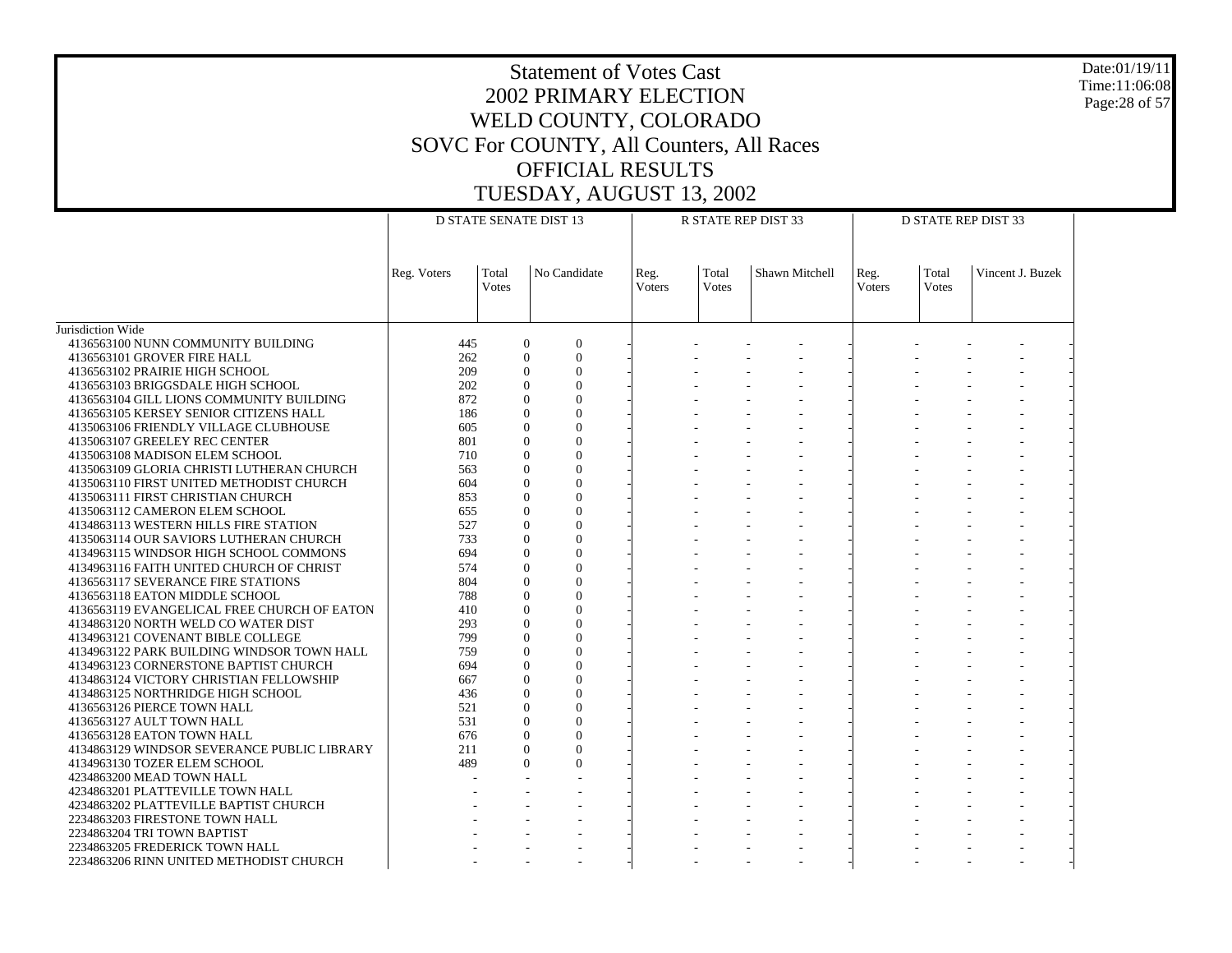Date:01/19/11 Time:11:06:08 Page:29 of 57

|                                                                    | <b>D STATE SENATE DIST 13</b> |                       |                                              |                       |                | R STATE REP DIST 33 | <b>D STATE REP DIST 33</b> |                |                  |  |
|--------------------------------------------------------------------|-------------------------------|-----------------------|----------------------------------------------|-----------------------|----------------|---------------------|----------------------------|----------------|------------------|--|
|                                                                    | Reg. Voters                   | Total<br><b>Votes</b> | No Candidate                                 | Reg.<br><b>Voters</b> | Total<br>Votes | Shawn Mitchell      | Reg.<br>Voters             | Total<br>Votes | Vincent J. Buzek |  |
| 2234863207 DEL CAMINO FIRE STATION                                 |                               | $\sim$                |                                              |                       |                |                     |                            |                |                  |  |
| 4234863208 MEAD ELEM SCHOOL                                        |                               |                       |                                              |                       |                |                     |                            |                |                  |  |
| 4134863209 SHEPHERD OF THE HILLS LUTHERAN                          | 576                           |                       | $\overline{0}$<br>$\mathbf{0}$               |                       |                |                     |                            |                |                  |  |
| 4134863210 SHAWSHEEN ELEMENTARY SCHOOL                             | 462                           |                       | $\overline{0}$<br>$\Omega$                   |                       |                |                     |                            |                |                  |  |
| 4134863211 ASSEMBLY OF GOD CHURCH                                  | 747                           |                       | $\Omega$<br>$\Omega$                         |                       |                |                     |                            |                |                  |  |
| 4134863212 AIMS COLLEGE CENTER                                     | 776                           |                       | $\theta$<br>$\Omega$                         |                       |                |                     |                            |                |                  |  |
| 4134863213 MOUNTAIN VIEW ACADEMY                                   | 583                           |                       | $\theta$<br>$\Omega$                         |                       |                |                     |                            |                |                  |  |
| 4134863214 ST PAULS CONGREGATIONAL CHURCH                          | 1034                          |                       | $\theta$<br>$\Omega$                         |                       |                |                     |                            |                |                  |  |
| 4134863215 ST JOHNS UNITED CHURCH                                  | 778<br>280                    |                       | $\Omega$<br>$\Omega$<br>$\theta$<br>$\Omega$ |                       |                |                     |                            |                |                  |  |
| 4135063216 SCOTT ELEM SCHOOL<br>4135063217 FIRST ASSEMBLY OF GOD   | 644                           |                       | $\theta$<br>$\Omega$                         |                       |                |                     |                            |                |                  |  |
| 4135063218 TWO RIVERS FELLOWSHIP                                   | 588                           |                       | $\theta$<br>$\Omega$                         |                       |                |                     |                            |                |                  |  |
| 4135063219 WEST GREELEY BAPTIST CHURCH                             | 341                           |                       | $\theta$<br>$\Omega$                         |                       |                |                     |                            |                |                  |  |
| 4135063220 CALVARY CHAPEL                                          | 506                           |                       | $\theta$<br>$\Omega$                         |                       |                |                     |                            |                |                  |  |
| 4135063221 MEEKER ELEM SCHOOL                                      | 782                           |                       | $\theta$<br>$\Omega$                         |                       |                |                     |                            |                |                  |  |
| 4134863222 TRINITY EPISCOPAL CHURCH                                | 876                           |                       | $\Omega$<br>$\Omega$                         |                       |                |                     |                            |                |                  |  |
| 4134863223 MONFORT ELEMENTARY SCHOOL                               | 890                           |                       | $\theta$<br>$\Omega$                         |                       |                |                     |                            |                |                  |  |
| 4234863224 MILLIKEN FIRE STATION                                   |                               |                       |                                              |                       |                |                     |                            |                |                  |  |
| 4135063225 TRINITY LUTHERAN CHURCH                                 | 476                           |                       | $\Omega$<br>$\Omega$                         |                       |                |                     |                            |                |                  |  |
| 4134863226 GATEWAY PLACE APT CLUBHOUSE                             | 785                           |                       | $\Omega$<br>$\Omega$                         |                       |                |                     |                            |                |                  |  |
| 4234863227 RE-1 EDUCATION SERVICE CENTER                           |                               |                       |                                              |                       |                |                     |                            |                |                  |  |
| 4234863228 MILLIKEN COMMUNITY COMPLEX                              |                               |                       |                                              |                       |                |                     |                            |                |                  |  |
| 4234863229 JOHNSTOWN FIRE HALL                                     |                               |                       |                                              |                       |                |                     |                            |                |                  |  |
| 4234863230 MEMORIAL LIBRARY                                        |                               |                       |                                              |                       |                |                     |                            |                |                  |  |
| 4234863231 HILL-N-PARK SENIOR CENTER                               |                               |                       |                                              |                       |                |                     |                            |                |                  |  |
| 4234863232 JOHNSTOWN TOWN HALL                                     |                               |                       |                                              |                       |                |                     |                            |                |                  |  |
| 4134863233 NEW LIFE COMMUNITY CHURCH                               | 339                           |                       | $\theta$<br>$\Omega$                         |                       |                |                     |                            |                |                  |  |
| 4134863234 CHRISTA MCAULIFFE ELEM SCHOOL                           | 720                           |                       | $\overline{0}$<br>$\Omega$                   |                       |                |                     |                            |                |                  |  |
| 4134863235 GRACE BAPTIST CHURCH                                    | 624                           |                       | $\theta$<br>$\theta$                         |                       |                |                     |                            |                |                  |  |
| 4235063236 MTN VIEW EVANGELICAL CHURCH                             |                               |                       |                                              |                       |                |                     |                            |                |                  |  |
| 4234863237 LONGVIEW CLUBHOUSE<br>4234863300 FT LUPTON FIRE STATION |                               |                       |                                              |                       |                |                     |                            |                |                  |  |
| 4236563301 ST WILLIAMS CATHOLIC CHURCH                             |                               |                       |                                              |                       |                |                     |                            |                |                  |  |
| 4236563302 FORT LUPTON CITY HALL                                   |                               |                       |                                              |                       |                |                     |                            |                |                  |  |
| 4236563303 CRANE COURT COMMUNITY BLDG                              |                               |                       |                                              |                       |                |                     |                            |                |                  |  |
| 4236563304 BUTLER ELEMENTARY SCHOOL                                |                               |                       |                                              |                       |                |                     |                            |                |                  |  |
| 2234863305 DACONO TOWN HALL                                        |                               |                       |                                              |                       |                |                     |                            |                |                  |  |
| 2234863306 ERIE TOWN HALL                                          |                               |                       |                                              |                       |                |                     |                            |                |                  |  |
| 2234863307 ERIE JR/SR HIGH SCHOOL                                  |                               |                       |                                              |                       |                |                     |                            |                |                  |  |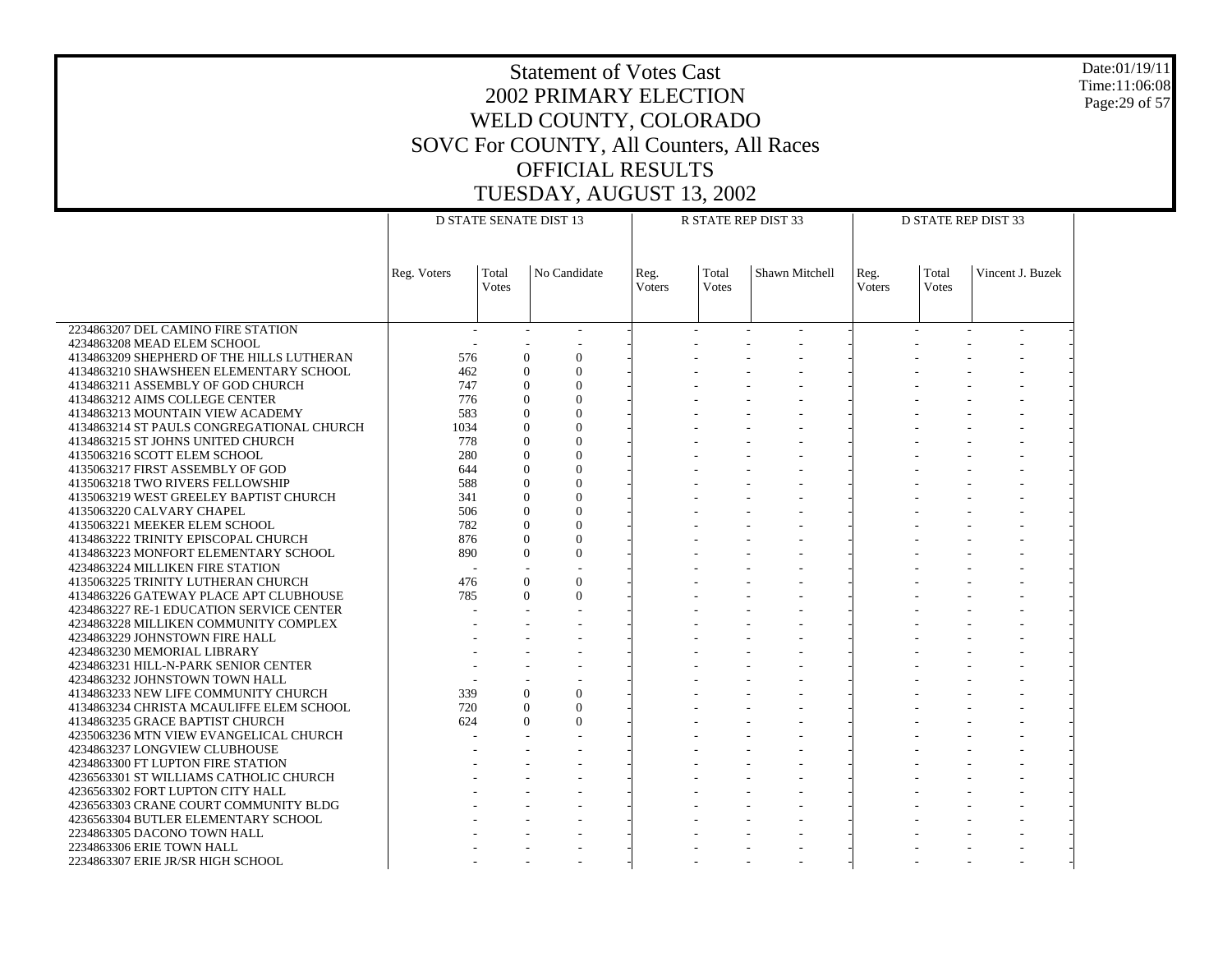Date:01/19/11 Time:11:06:08 Page:30 of 57

|                                       | <b>D STATE SENATE DIST 13</b> |                       |                |                | <b>R STATE REP DIST 33</b> |                           |                | <b>D STATE REP DIST 33</b> |                  |  |  |
|---------------------------------------|-------------------------------|-----------------------|----------------|----------------|----------------------------|---------------------------|----------------|----------------------------|------------------|--|--|
|                                       | Reg. Voters                   | Total<br><b>Votes</b> | No Candidate   | Reg.<br>Voters | Total<br>Votes             | Shawn Mitchell            | Reg.<br>Voters | Total<br><b>V</b> otes     | Vincent J. Buzek |  |  |
| 4136563308 KERSEY TOWN HALL           | 700                           | $\theta$              | $\Omega$       |                |                            | ۰                         |                |                            |                  |  |  |
| 4236563309 PELICAN LAKES SALES OFFICE |                               |                       |                |                |                            |                           |                |                            |                  |  |  |
| 4236563310 HUDSON TOWN HALL           |                               |                       |                |                |                            |                           |                |                            |                  |  |  |
| 4136563311 KEENESBURG FIRE HALL       | 737                           | $\overline{0}$        | $\overline{0}$ |                |                            |                           |                |                            |                  |  |  |
| 4136563312 ROGGEN FIRE HOUSE          | 242                           | $\overline{0}$        | $\mathbf{0}$   |                |                            |                           |                |                            |                  |  |  |
| 4236563313 LOCHBUIE ELEMENTARY SCHOOL |                               |                       |                |                |                            |                           |                |                            |                  |  |  |
| 4236563314 AFTER GLOWS SENIOR CENTER  |                               |                       |                |                |                            |                           |                |                            |                  |  |  |
| 4135063315 UNC CENTER                 | 391                           | $\theta$              | $\theta$       |                |                            |                           |                |                            |                  |  |  |
| 4135063316 EAST MEMORIAL ELEM SCHOOL  | 671                           | $\Omega$              | $\theta$       |                |                            |                           |                |                            |                  |  |  |
| 4135063317 BETHEL BAPTIST CHURCH      | 544                           | $\Omega$              | $\Omega$       |                |                            |                           |                |                            |                  |  |  |
| 4135063318 JACKSON ELEM SCHOOL        | 543                           | $\Omega$              | $\Omega$       |                |                            |                           |                |                            |                  |  |  |
| 4135063319 GARDEN CITY TOWN HALL      | 351                           | $\Omega$              | $\theta$       |                |                            |                           |                |                            |                  |  |  |
| 4135063320 BONELL TOWER               | 312                           | $\Omega$              | $\theta$       |                |                            |                           |                |                            |                  |  |  |
| 4135063321 GREELEY MALL               | 574                           | $\mathbf{0}$          | $\Omega$       |                |                            |                           |                |                            |                  |  |  |
| 4135063322 DOS RIOS ELEM SCHOOL       | 686                           | $\Omega$              | $\Omega$       |                |                            |                           |                |                            |                  |  |  |
| 4135063323 CENTENNIAL ELEM SCHOOL     | 650                           | $\mathbf{0}$          | $\theta$       |                |                            |                           |                |                            |                  |  |  |
| 4135063324 CAVE CREEK CLUBHOUSE       | 538                           | $\Omega$              | $\Omega$       |                |                            |                           |                |                            |                  |  |  |
| 4135063325 EVANS COMMUNITY COMPLEX    | 421                           | $\mathbf{0}$          | $\mathbf{0}$   |                |                            |                           |                |                            |                  |  |  |
| 4134863326 FIRST BAPTIST CHURCH       | 677                           | $\Omega$              | $\theta$       |                |                            |                           |                |                            |                  |  |  |
| 2233363327 MAIL BALLOT PRECINCT       |                               |                       |                |                | 28                         | $\mathbf{2}$<br>2 100,00% | 28             | 5                          | 5 100,00%        |  |  |
| <b>ABSENTEE</b>                       |                               | $\theta$              | $\Omega$       |                |                            |                           |                |                            |                  |  |  |
| <b>EARLY</b>                          |                               | $\Omega$              | $\theta$       |                |                            |                           |                |                            |                  |  |  |
| <b>PROVISIONAL</b>                    |                               | $\mathbf{0}$          | $\Omega$       |                |                            |                           |                |                            |                  |  |  |
| Total                                 | 38417                         | $\Omega$              | $\Omega$       |                | 28                         | 2 100.00%<br>2            | 28             | 5                          | 5 100.00%        |  |  |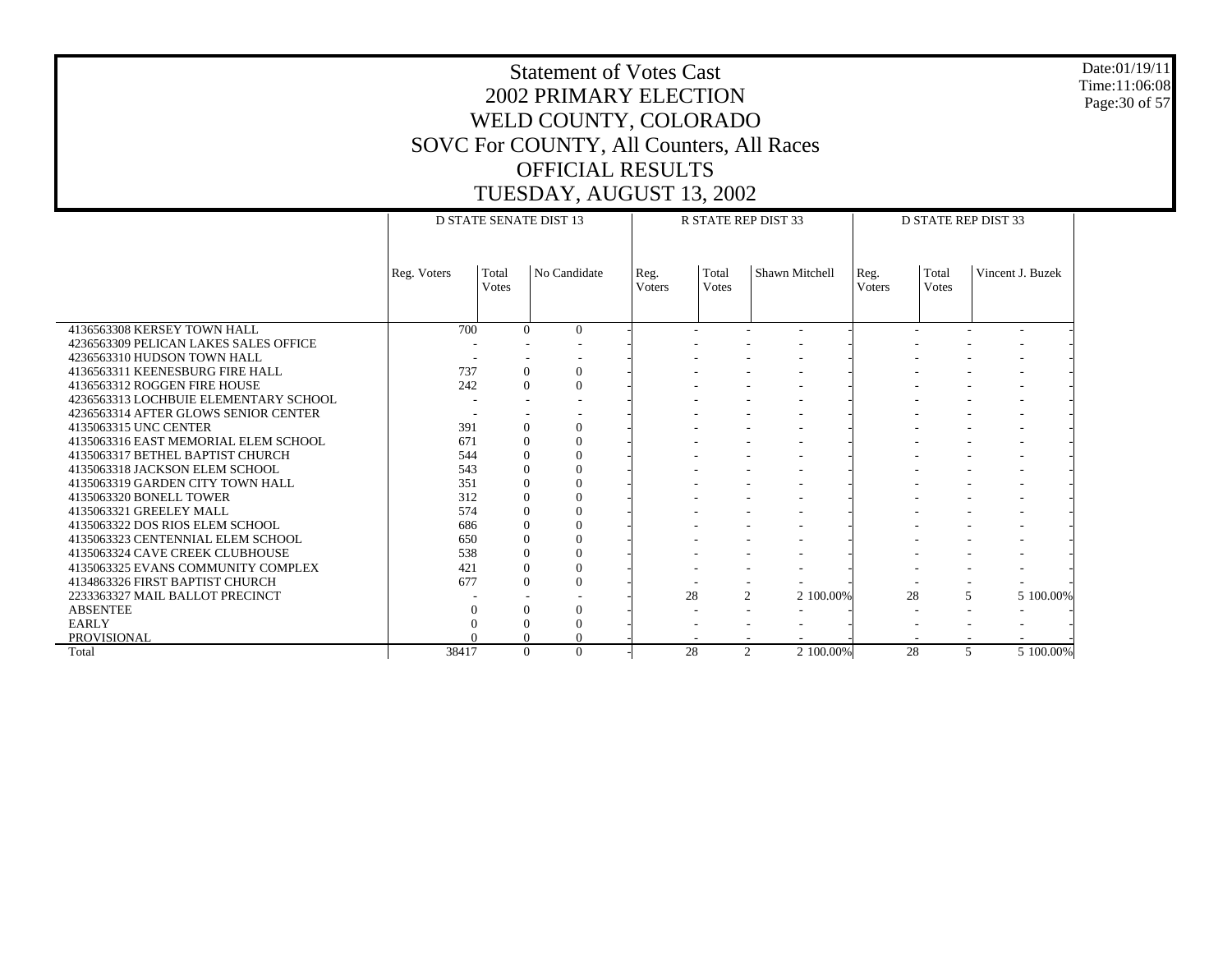Date:01/19/11 Time:11:06:08 Page:31 of 57

|                                                                                 |             | R STATE REP DIST 48      |              | <b>D STATE REP DIST 48</b> |             |                    |                    |  |
|---------------------------------------------------------------------------------|-------------|--------------------------|--------------|----------------------------|-------------|--------------------|--------------------|--|
|                                                                                 | Reg. Voters | <b>Total Votes</b>       | Dale K. Hall |                            | Reg. Voters | <b>Total Votes</b> | Pamela A. Shaddock |  |
|                                                                                 |             |                          |              |                            |             |                    |                    |  |
| Jurisdiction Wide                                                               |             |                          |              |                            |             |                    |                    |  |
| 4136563100 NUNN COMMUNITY BUILDING<br>4136563101 GROVER FIRE HALL               |             |                          |              |                            |             |                    |                    |  |
| 4136563102 PRAIRIE HIGH SCHOOL                                                  |             |                          |              |                            |             |                    |                    |  |
| 4136563103 BRIGGSDALE HIGH SCHOOL                                               |             |                          |              |                            |             |                    |                    |  |
| 4136563104 GILL LIONS COMMUNITY BUILDING                                        |             |                          |              |                            |             |                    |                    |  |
| 4136563105 KERSEY SENIOR CITIZENS HALL                                          |             |                          |              |                            |             |                    |                    |  |
| 4135063106 FRIENDLY VILLAGE CLUBHOUSE                                           |             |                          |              |                            |             |                    |                    |  |
| 4135063107 GREELEY REC CENTER                                                   |             |                          |              |                            |             |                    |                    |  |
| 4135063108 MADISON ELEM SCHOOL                                                  |             |                          |              |                            |             |                    |                    |  |
| 4135063109 GLORIA CHRISTI LUTHERAN CHURCH                                       |             |                          |              |                            |             |                    |                    |  |
| 4135063110 FIRST UNITED METHODIST CHURCH                                        |             |                          |              |                            |             |                    |                    |  |
| 4135063111 FIRST CHRISTIAN CHURCH                                               |             |                          |              |                            |             |                    |                    |  |
| 4135063112 CAMERON ELEM SCHOOL                                                  | 527         | 42                       |              | 42 100.00%                 | 527         |                    | 8 100.00%          |  |
| 4134863113 WESTERN HILLS FIRE STATION<br>4135063114 OUR SAVIORS LUTHERAN CHURCH |             |                          |              |                            |             | 8                  |                    |  |
| 4134963115 WINDSOR HIGH SCHOOL COMMONS                                          |             |                          |              |                            |             |                    |                    |  |
| 4134963116 FAITH UNITED CHURCH OF CHRIST                                        |             |                          |              |                            |             |                    |                    |  |
| 4136563117 SEVERANCE FIRE STATIONS                                              |             |                          |              |                            |             |                    |                    |  |
| 4136563118 EATON MIDDLE SCHOOL                                                  |             |                          |              |                            |             |                    |                    |  |
| 4136563119 EVANGELICAL FREE CHURCH OF EATON                                     |             |                          |              |                            |             |                    |                    |  |
| 4134863120 NORTH WELD CO WATER DIST                                             | 293         | 51                       |              | 51 100.00%                 | 293         | $\overline{0}$     | $\mathbf{0}$       |  |
| 4134963121 COVENANT BIBLE COLLEGE                                               |             | $\overline{\phantom{a}}$ |              |                            |             |                    |                    |  |
| 4134963122 PARK BUILDING WINDSOR TOWN HALL                                      |             |                          |              |                            |             |                    |                    |  |
| 4134963123 CORNERSTONE BAPTIST CHURCH                                           |             |                          |              |                            |             |                    |                    |  |
| 4134863124 VICTORY CHRISTIAN FELLOWSHIP                                         | 667         | 47                       |              | 47 100,00%                 | 667         |                    | 1 100,00%          |  |
| 4134863125 NORTHRIDGE HIGH SCHOOL                                               | 436         | 40                       |              | 40 100.00%                 | 436         | 6                  | 6 100.00%          |  |
| 4136563126 PIERCE TOWN HALL                                                     |             |                          |              |                            |             |                    |                    |  |
| 4136563127 AULT TOWN HALL                                                       |             |                          |              |                            |             |                    |                    |  |
| 4136563128 EATON TOWN HALL<br>4134863129 WINDSOR SEVERANCE PUBLIC LIBRARY       | 211         | 9                        |              | 9 100.00%                  | 211         | $\theta$           | $\Omega$           |  |
| 4134963130 TOZER ELEM SCHOOL                                                    |             |                          |              |                            |             |                    |                    |  |
| 4234863200 MEAD TOWN HALL                                                       | 748         | 41                       |              | 41 100.00%                 | 748         | 16                 | 16 100.00%         |  |
| 4234863201 PLATTEVILLE TOWN HALL                                                | 620         | 46                       |              | 46 100.00%                 | 620         | 12                 | 12 100.00%         |  |
| 4234863202 PLATTEVILLE BAPTIST CHURCH                                           | 392         | 21                       |              | 21 100.00%                 | 392         | 6                  | 6 100.00%          |  |
| 2234863203 FIRESTONE TOWN HALL                                                  | 585         | 26                       |              | 26 100.00%                 | 585         | 10                 | 10 100.00%         |  |
| 2234863204 TRI TOWN BAPTIST                                                     | 717         | 16                       |              | 16 100.00%                 | 717         | 6                  | 6 100.00%          |  |
| 2234863205 FREDERICK TOWN HALL                                                  | 754         | 16                       |              | 16 100.00%                 | 754         | 23                 | 23 100.00%         |  |
| 2234863206 RINN UNITED METHODIST CHURCH                                         | 289         | 17                       |              | 17 100.00%                 | 289         | $\overline{2}$     | 2 100.00%          |  |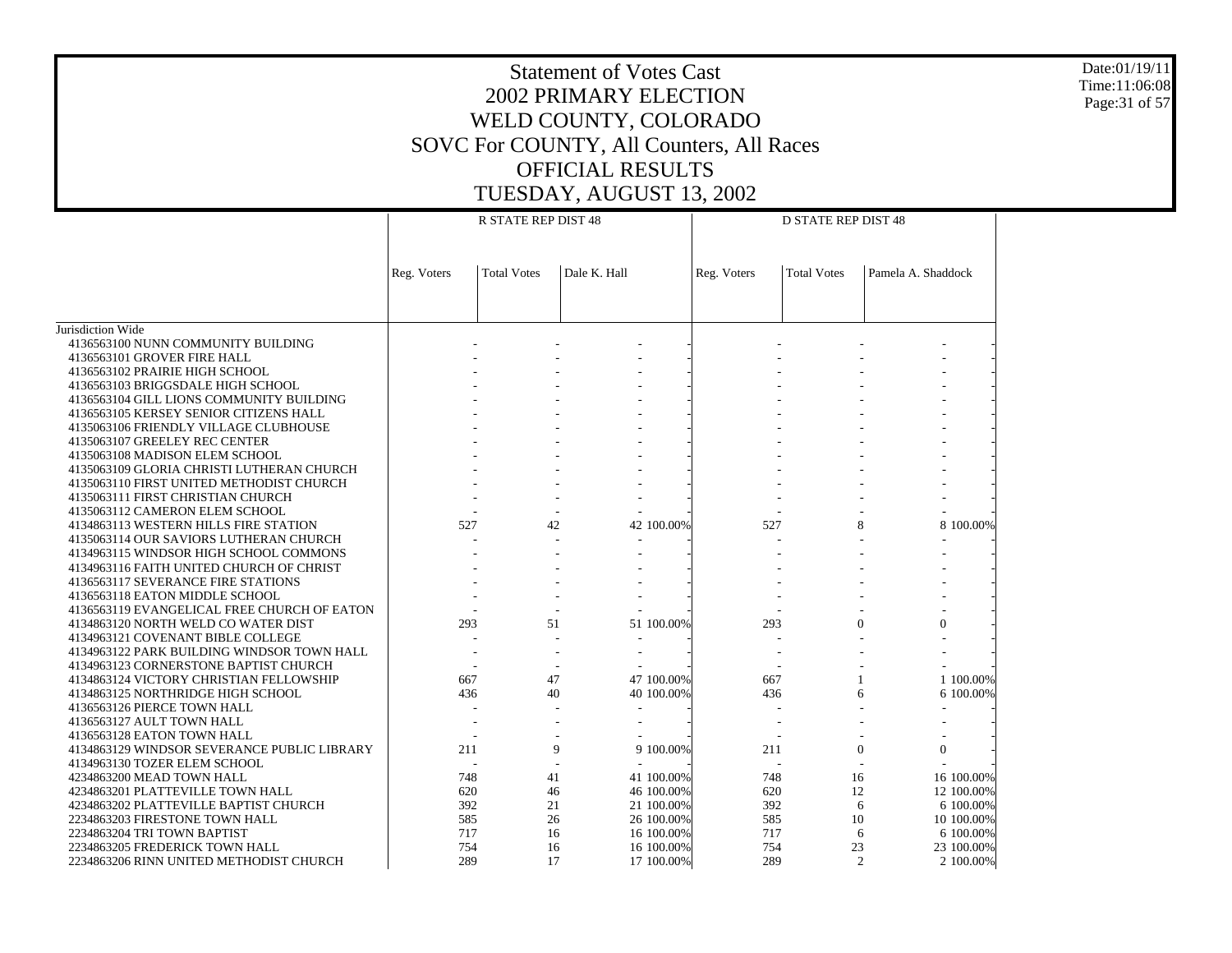Date:01/19/11 Time:11:06:08 Page:32 of 57

|                                           |             | <b>R STATE REP DIST 48</b> |                          | <b>D STATE REP DIST 48</b> |             |                          |                          |  |  |
|-------------------------------------------|-------------|----------------------------|--------------------------|----------------------------|-------------|--------------------------|--------------------------|--|--|
|                                           |             |                            |                          |                            |             |                          |                          |  |  |
|                                           | Reg. Voters | <b>Total Votes</b>         | Dale K. Hall             |                            | Reg. Voters | <b>Total Votes</b>       | Pamela A. Shaddock       |  |  |
|                                           |             |                            |                          |                            |             |                          |                          |  |  |
|                                           |             |                            |                          |                            |             |                          |                          |  |  |
| 2234863207 DEL CAMINO FIRE STATION        | 1289        | 23                         |                          | 23 100.00%                 | 1289        | 6                        | 6 100.00%                |  |  |
| 4234863208 MEAD ELEM SCHOOL               | 437         | 20                         |                          | 20 100.00%                 | 437         | 3                        | 3 100.00%                |  |  |
| 4134863209 SHEPHERD OF THE HILLS LUTHERAN | 576         | 33                         |                          | 33 100.00%                 | 576         | $\overline{c}$           | 2 100.00%                |  |  |
| 4134863210 SHAWSHEEN ELEMENTARY SCHOOL    | 462         | 24                         |                          | 24 100,00%                 | 462         | 9                        | 9 100.00%                |  |  |
| 4134863211 ASSEMBLY OF GOD CHURCH         | 747         | 48                         |                          | 48 100.00%                 | 747         | 9                        | 9 100.00%                |  |  |
| 4134863212 AIMS COLLEGE CENTER            | 776         | 62                         |                          | 62 100.00%                 | 776         | 6                        | 6 100.00%                |  |  |
| 4134863213 MOUNTAIN VIEW ACADEMY          | 583         | 31                         |                          | 31 100.00%                 | 583         | $\overline{7}$           | 7 100.00%                |  |  |
| 4134863214 ST PAULS CONGREGATIONAL CHURCH | 1034        | 162                        |                          | 162 100.00%                | 1034        | 15                       | 15 100.00%               |  |  |
| 4134863215 ST JOHNS UNITED CHURCH         | 778         | 119                        |                          | 119 100.00%                | 778         | 8                        | 8 100.00%                |  |  |
| 4135063216 SCOTT ELEM SCHOOL              |             |                            |                          |                            |             |                          |                          |  |  |
| 4135063217 FIRST ASSEMBLY OF GOD          |             |                            |                          |                            |             |                          |                          |  |  |
| 4135063218 TWO RIVERS FELLOWSHIP          |             |                            |                          |                            |             |                          |                          |  |  |
| 4135063219 WEST GREELEY BAPTIST CHURCH    |             |                            |                          |                            |             |                          |                          |  |  |
| 4135063220 CALVARY CHAPEL                 |             |                            |                          |                            |             |                          |                          |  |  |
| 4135063221 MEEKER ELEM SCHOOL             |             |                            |                          |                            |             |                          |                          |  |  |
| 4134863222 TRINITY EPISCOPAL CHURCH       | 876         | 92                         |                          | 92 100.00%                 | 876         | 11                       | 11 100.00%               |  |  |
| 4134863223 MONFORT ELEMENTARY SCHOOL      | 890         | 82                         |                          | 82 100.00%                 | 890         | 11                       | 11 100.00%               |  |  |
| 4234863224 MILLIKEN FIRE STATION          | 387         | 17                         |                          | 17 100.00%                 | 387         | $\overline{7}$           | 7 100.00%                |  |  |
| 4135063225 TRINITY LUTHERAN CHURCH        |             | $\overline{\phantom{a}}$   | $\overline{a}$           |                            | L.          | J.                       | $\overline{a}$           |  |  |
| 4134863226 GATEWAY PLACE APT CLUBHOUSE    | 785         | 35                         |                          | 35 100.00%                 | 785         | 10                       | 10 100.00%               |  |  |
| 4234863227 RE-1 EDUCATION SERVICE CENTER  | 762         | 52                         |                          | 52 100.00%                 | 762         | 6                        | 6 100,00%                |  |  |
| 4234863228 MILLIKEN COMMUNITY COMPLEX     | 485         | 28<br>21                   |                          | 28 100.00%                 | 485         | 14                       | 14 100.00%               |  |  |
| 4234863229 JOHNSTOWN FIRE HALL            | 590         |                            |                          | 21 100.00%                 | 590         | $\overline{c}$           | 2 100.00%                |  |  |
| 4234863230 MEMORIAL LIBRARY               | 729         | 47                         |                          | 47 100.00%                 | 729         | 11                       | 11 100.00%               |  |  |
| 4234863231 HILL-N-PARK SENIOR CENTER      | 444         | 32                         |                          | 32 100.00%                 | 444         | 12                       | 12 100.00%               |  |  |
| 4234863232 JOHNSTOWN TOWN HALL            | 696         | 46                         |                          | 46 100.00%                 | 696         | 10                       | 10 100.00%               |  |  |
| 4134863233 NEW LIFE COMMUNITY CHURCH      | 339         | 21                         |                          | 21 100.00%                 | 339         | $\overline{0}$           | $\overline{0}$           |  |  |
| 4134863234 CHRISTA MCAULIFFE ELEM SCHOOL  | 720         | 59                         |                          | 59 100.00%                 | 720         | 11                       | 11 100.00%               |  |  |
| 4134863235 GRACE BAPTIST CHURCH           | 624         | 61                         |                          | 61 100.00%                 | 624         | 3                        | 3 100.00%                |  |  |
| 4235063236 MTN VIEW EVANGELICAL CHURCH    |             |                            |                          |                            |             | $\overline{\phantom{a}}$ |                          |  |  |
| 4234863237 LONGVIEW CLUBHOUSE             | 530         | 29                         |                          | 29 100.00%                 | 530         | 5                        | 5 100.00%                |  |  |
| 4234863300 FT LUPTON FIRE STATION         | 598         | 35                         |                          | 35 100.00%                 | 598         | 11                       | 11 100.00%               |  |  |
| 4236563301 ST WILLIAMS CATHOLIC CHURCH    |             |                            | $\overline{\phantom{a}}$ |                            |             | ÷,                       | $\overline{\phantom{a}}$ |  |  |
| 4236563302 FORT LUPTON CITY HALL          |             |                            |                          |                            |             |                          |                          |  |  |
| 4236563303 CRANE COURT COMMUNITY BLDG     |             |                            |                          |                            |             |                          |                          |  |  |
| 4236563304 BUTLER ELEMENTARY SCHOOL       |             |                            |                          |                            |             |                          |                          |  |  |
| 2234863305 DACONO TOWN HALL               | 449         | 19                         |                          | 19 100,00%                 | 449         | 16                       | 16 100.00%               |  |  |
| 2234863306 ERIE TOWN HALL                 | 526         | 20                         |                          | 20 100.00%                 | 526         | 16                       | 16 100.00%               |  |  |
| 2234863307 ERIE JR/SR HIGH SCHOOL         | 667         | 23                         |                          | 23 100.00%                 | 667         | 5                        | 5 100.00%                |  |  |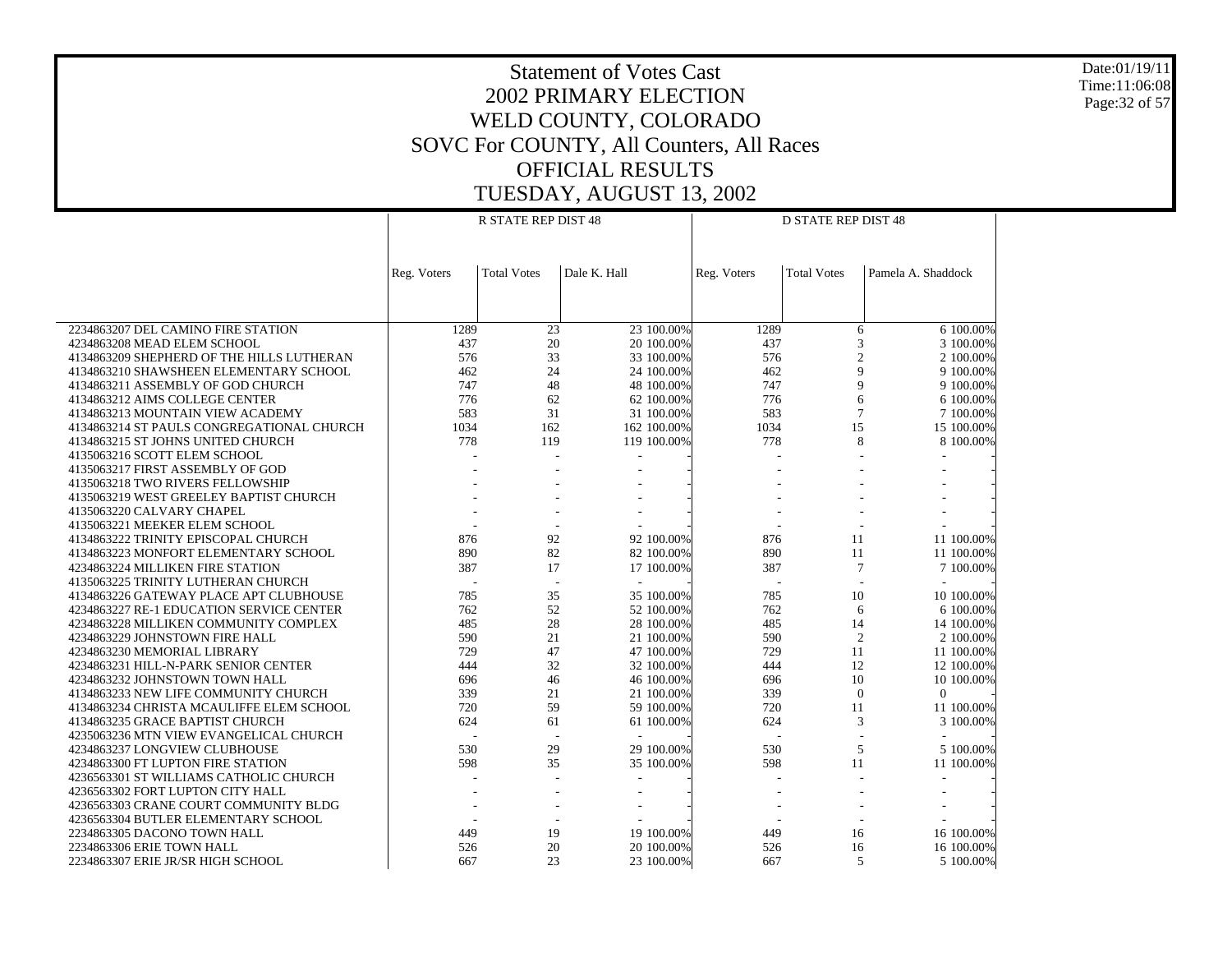Date:01/19/11 Time:11:06:08 Page:33 of 57

|                                       |             | <b>R STATE REP DIST 48</b> |              |              | <b>D STATE REP DIST 48</b> |                    |                    |  |  |  |
|---------------------------------------|-------------|----------------------------|--------------|--------------|----------------------------|--------------------|--------------------|--|--|--|
|                                       |             |                            |              |              |                            |                    |                    |  |  |  |
|                                       |             |                            |              |              |                            |                    |                    |  |  |  |
|                                       |             | <b>Total Votes</b>         | Dale K. Hall |              |                            | <b>Total Votes</b> | Pamela A. Shaddock |  |  |  |
|                                       | Reg. Voters |                            |              |              | Reg. Voters                |                    |                    |  |  |  |
|                                       |             |                            |              |              |                            |                    |                    |  |  |  |
|                                       |             |                            |              |              |                            |                    |                    |  |  |  |
| 4136563308 KERSEY TOWN HALL           |             |                            |              |              |                            |                    |                    |  |  |  |
| 4236563309 PELICAN LAKES SALES OFFICE |             |                            |              |              |                            |                    |                    |  |  |  |
| 4236563310 HUDSON TOWN HALL           |             |                            |              |              |                            |                    |                    |  |  |  |
| 4136563311 KEENESBURG FIRE HALL       |             |                            |              |              |                            |                    |                    |  |  |  |
| 4136563312 ROGGEN FIRE HOUSE          |             |                            |              |              |                            |                    |                    |  |  |  |
| 4236563313 LOCHBUIE ELEMENTARY SCHOOL |             |                            |              |              |                            |                    |                    |  |  |  |
| 4236563314 AFTER GLOWS SENIOR CENTER  |             |                            |              |              |                            |                    |                    |  |  |  |
| 4135063315 UNC CENTER                 |             |                            |              |              |                            |                    |                    |  |  |  |
| 4135063316 EAST MEMORIAL ELEM SCHOOL  |             |                            |              |              |                            |                    |                    |  |  |  |
| 4135063317 BETHEL BAPTIST CHURCH      |             |                            |              |              |                            |                    |                    |  |  |  |
| 4135063318 JACKSON ELEM SCHOOL        |             |                            |              |              |                            |                    |                    |  |  |  |
| 4135063319 GARDEN CITY TOWN HALL      |             |                            |              |              |                            |                    |                    |  |  |  |
| 4135063320 BONELL TOWER               |             |                            |              |              |                            |                    |                    |  |  |  |
| 4135063321 GREELEY MALL               |             |                            |              |              |                            |                    |                    |  |  |  |
| 4135063322 DOS RIOS ELEM SCHOOL       |             |                            |              |              |                            |                    |                    |  |  |  |
| 4135063323 CENTENNIAL ELEM SCHOOL     |             |                            |              |              |                            |                    |                    |  |  |  |
| 4135063324 CAVE CREEK CLUBHOUSE       |             |                            |              |              |                            |                    |                    |  |  |  |
| 4135063325 EVANS COMMUNITY COMPLEX    |             |                            |              |              |                            |                    |                    |  |  |  |
| 4134863326 FIRST BAPTIST CHURCH       | 677         | 36                         |              | 36 100.00%   | 677                        | 13                 | 13 100.00%         |  |  |  |
| 2233363327 MAIL BALLOT PRECINCT       |             |                            |              |              |                            |                    |                    |  |  |  |
| <b>ABSENTEE</b>                       | $\Omega$    | 2551                       |              | 2551 100.00% | $\Omega$                   | 1002               | 1002 100.00%       |  |  |  |
| <b>EARLY</b>                          | 0           | 78                         |              | 78 100.00%   | 0                          | 14                 | 14 100.00%         |  |  |  |
| <b>PROVISIONAL</b>                    |             |                            | 3            | 3 100,00%    |                            | $\Omega$           | $\Omega$           |  |  |  |
| Total                                 | 24695       | 4281                       |              | 4281 100.00% | 24695                      | 1345               | 1345 100.00%       |  |  |  |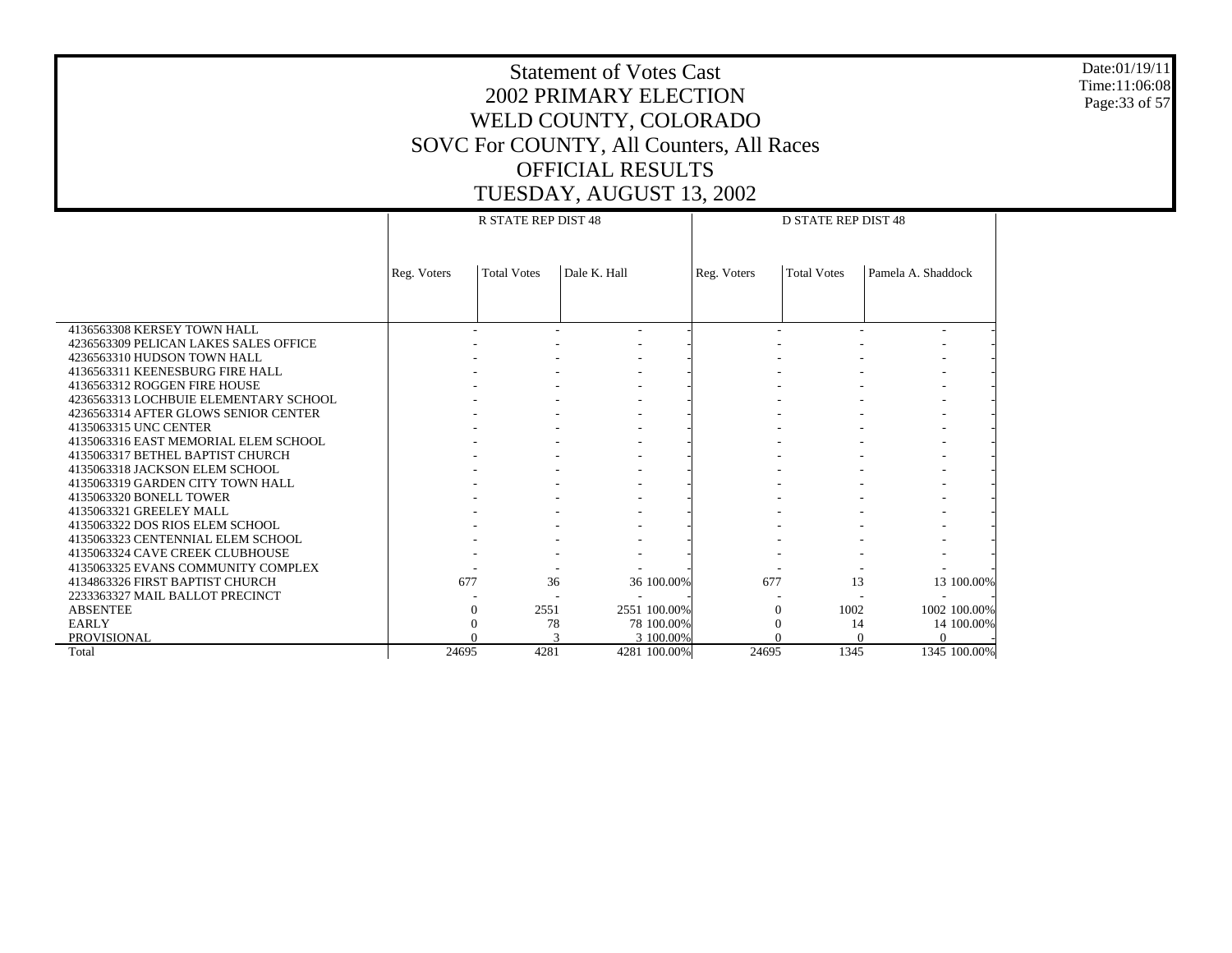Date:01/19/11 Time:11:06:08 Page:34 of 57

|                                                                                       |                          |                    | R STATE REP DIST 49 |           | <b>D STATE REP DIST 49</b> |           |             |                        |              |  |
|---------------------------------------------------------------------------------------|--------------------------|--------------------|---------------------|-----------|----------------------------|-----------|-------------|------------------------|--------------|--|
|                                                                                       | Reg. Voters              | <b>Total Votes</b> | Kevin Lundberg      |           | <b>Taylor Stephens</b>     |           | Reg. Voters | Total<br><b>V</b> otes | No Candidate |  |
| Jurisdiction Wide                                                                     |                          |                    |                     |           |                            |           |             |                        |              |  |
| 4136563100 NUNN COMMUNITY BUILDING                                                    |                          |                    |                     |           |                            |           |             |                        |              |  |
| 4136563101 GROVER FIRE HALL                                                           |                          |                    |                     |           |                            |           |             |                        |              |  |
| 4136563102 PRAIRIE HIGH SCHOOL                                                        |                          |                    |                     |           |                            |           |             |                        |              |  |
| 4136563103 BRIGGSDALE HIGH SCHOOL                                                     |                          |                    |                     |           |                            |           |             |                        |              |  |
| 4136563104 GILL LIONS COMMUNITY BUILDING                                              |                          |                    |                     |           |                            |           |             |                        |              |  |
| 4136563105 KERSEY SENIOR CITIZENS HALL                                                |                          |                    |                     |           |                            |           |             |                        |              |  |
| 4135063106 FRIENDLY VILLAGE CLUBHOUSE                                                 |                          |                    |                     |           |                            |           |             |                        |              |  |
| 4135063107 GREELEY REC CENTER                                                         |                          |                    |                     |           |                            |           |             |                        |              |  |
| 4135063108 MADISON ELEM SCHOOL                                                        |                          |                    |                     |           |                            |           |             |                        |              |  |
| 4135063109 GLORIA CHRISTI LUTHERAN CHURCH<br>4135063110 FIRST UNITED METHODIST CHURCH |                          |                    |                     |           |                            |           |             |                        |              |  |
| 4135063111 FIRST CHRISTIAN CHURCH                                                     |                          |                    |                     |           |                            |           |             |                        |              |  |
| 4135063112 CAMERON ELEM SCHOOL                                                        |                          |                    |                     |           |                            |           |             |                        |              |  |
| 4134863113 WESTERN HILLS FIRE STATION                                                 |                          |                    |                     |           |                            |           |             |                        |              |  |
| 4135063114 OUR SAVIORS LUTHERAN CHURCH                                                |                          |                    |                     |           |                            |           |             |                        |              |  |
| 4134963115 WINDSOR HIGH SCHOOL COMMONS                                                | 694                      | 60                 |                     | 44 73.33% | 16                         | 26.67%    | 694         | $\Omega$               | $\Omega$     |  |
| 4134963116 FAITH UNITED CHURCH OF CHRIST                                              | 574                      | 48                 |                     | 31 64.58% | 17                         | 35.42%    | 574         | $\Omega$               | $\mathbf{0}$ |  |
| 4136563117 SEVERANCE FIRE STATIONS                                                    |                          | $\sim$             |                     |           |                            |           |             |                        |              |  |
| 4136563118 EATON MIDDLE SCHOOL                                                        |                          |                    |                     |           |                            |           |             |                        |              |  |
| 4136563119 EVANGELICAL FREE CHURCH OF EATON                                           |                          |                    |                     |           |                            |           |             |                        |              |  |
| 4134863120 NORTH WELD CO WATER DIST                                                   | $\overline{\phantom{a}}$ |                    |                     |           |                            |           |             |                        |              |  |
| 4134963121 COVENANT BIBLE COLLEGE                                                     | 799                      | 49                 | 38                  | 77.55%    |                            | 11 22.45% | 799         | $\Omega$               | $\mathbf{0}$ |  |
| 4134963122 PARK BUILDING WINDSOR TOWN HALL                                            | 759                      | 64                 |                     | 40 62.50% |                            | 24 37.50% | 759         | $\Omega$               | $\Omega$     |  |
| 4134963123 CORNERSTONE BAPTIST CHURCH                                                 | 694                      | 40                 | 33                  | 82.50%    | $\tau$                     | 17.50%    | 694         | $\Omega$               | $\theta$     |  |
| 4134863124 VICTORY CHRISTIAN FELLOWSHIP                                               |                          | $\overline{a}$     |                     |           |                            |           |             |                        |              |  |
| 4134863125 NORTHRIDGE HIGH SCHOOL<br>4136563126 PIERCE TOWN HALL                      |                          |                    |                     |           |                            |           |             |                        |              |  |
| 4136563127 AULT TOWN HALL                                                             |                          |                    |                     |           |                            |           |             |                        |              |  |
| 4136563128 EATON TOWN HALL                                                            |                          |                    |                     |           |                            |           |             |                        |              |  |
| 4134863129 WINDSOR SEVERANCE PUBLIC LIBRARY                                           |                          | $\sim$             |                     |           |                            |           |             |                        |              |  |
| 4134963130 TOZER ELEM SCHOOL                                                          | 489                      | 39                 | 23                  | 58.97%    | 16                         | 41.03%    | 489         | $\Omega$               | $\Omega$     |  |
| 4234863200 MEAD TOWN HALL                                                             |                          |                    |                     |           |                            |           |             |                        |              |  |
| 4234863201 PLATTEVILLE TOWN HALL                                                      |                          |                    |                     |           |                            |           |             |                        |              |  |
| 4234863202 PLATTEVILLE BAPTIST CHURCH                                                 |                          |                    |                     |           |                            |           |             |                        |              |  |
| 2234863203 FIRESTONE TOWN HALL                                                        |                          |                    |                     |           |                            |           |             |                        |              |  |
| 2234863204 TRI TOWN BAPTIST                                                           |                          |                    |                     |           |                            |           |             |                        |              |  |
| 2234863205 FREDERICK TOWN HALL                                                        |                          |                    |                     |           |                            |           |             |                        |              |  |
| 2234863206 RINN UNITED METHODIST CHURCH                                               |                          |                    |                     |           |                            |           |             |                        |              |  |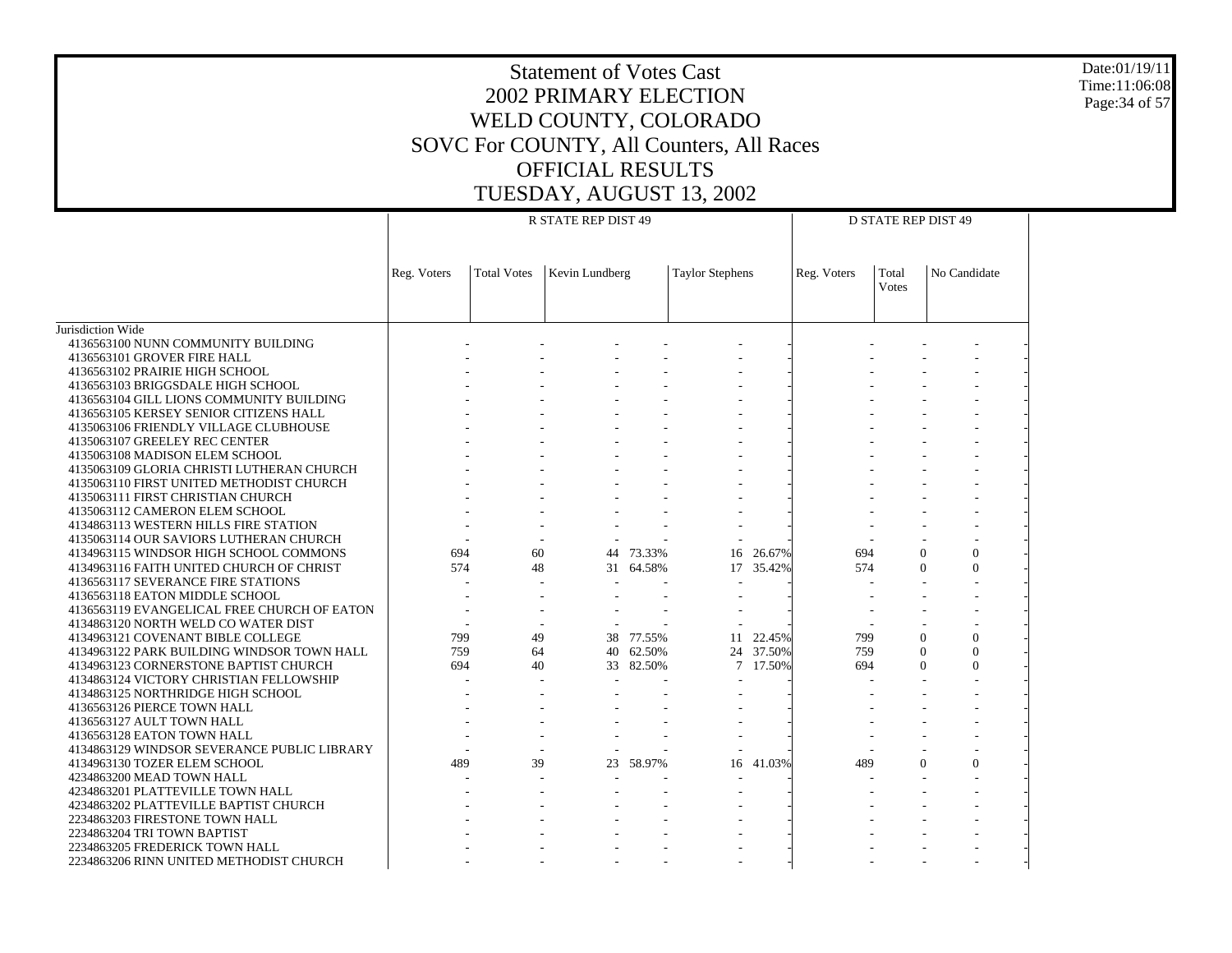Date:01/19/11 Time:11:06:08 Page:35 of 57

|                                                                             |             |                    | R STATE REP DIST 49 | <b>D STATE REP DIST 49</b> |             |                       |              |  |
|-----------------------------------------------------------------------------|-------------|--------------------|---------------------|----------------------------|-------------|-----------------------|--------------|--|
|                                                                             | Reg. Voters | <b>Total Votes</b> | Kevin Lundberg      | <b>Taylor Stephens</b>     | Reg. Voters | Total<br><b>Votes</b> | No Candidate |  |
|                                                                             |             |                    |                     |                            |             |                       |              |  |
| 2234863207 DEL CAMINO FIRE STATION                                          |             |                    |                     |                            |             |                       |              |  |
| 4234863208 MEAD ELEM SCHOOL<br>4134863209 SHEPHERD OF THE HILLS LUTHERAN    |             |                    |                     |                            |             |                       |              |  |
| 4134863210 SHAWSHEEN ELEMENTARY SCHOOL                                      |             |                    |                     |                            |             |                       |              |  |
| 4134863211 ASSEMBLY OF GOD CHURCH                                           |             |                    |                     |                            |             |                       |              |  |
| 4134863212 AIMS COLLEGE CENTER                                              |             |                    |                     |                            |             |                       |              |  |
| 4134863213 MOUNTAIN VIEW ACADEMY                                            |             |                    |                     |                            |             |                       |              |  |
| 4134863214 ST PAULS CONGREGATIONAL CHURCH                                   |             |                    |                     |                            |             |                       |              |  |
| 4134863215 ST JOHNS UNITED CHURCH<br>4135063216 SCOTT ELEM SCHOOL           |             |                    |                     |                            |             |                       |              |  |
| 4135063217 FIRST ASSEMBLY OF GOD                                            |             |                    |                     |                            |             |                       |              |  |
| 4135063218 TWO RIVERS FELLOWSHIP                                            |             |                    |                     |                            |             |                       |              |  |
| 4135063219 WEST GREELEY BAPTIST CHURCH                                      |             |                    |                     |                            |             |                       |              |  |
| 4135063220 CALVARY CHAPEL                                                   |             |                    |                     |                            |             |                       |              |  |
| 4135063221 MEEKER ELEM SCHOOL                                               |             |                    |                     |                            |             |                       |              |  |
| 4134863222 TRINITY EPISCOPAL CHURCH<br>4134863223 MONFORT ELEMENTARY SCHOOL |             |                    |                     |                            |             |                       |              |  |
| 4234863224 MILLIKEN FIRE STATION                                            |             |                    |                     |                            |             |                       |              |  |
| 4135063225 TRINITY LUTHERAN CHURCH                                          |             |                    |                     |                            |             |                       |              |  |
| 4134863226 GATEWAY PLACE APT CLUBHOUSE                                      |             |                    |                     |                            |             |                       |              |  |
| 4234863227 RE-1 EDUCATION SERVICE CENTER                                    |             |                    |                     |                            |             |                       |              |  |
| 4234863228 MILLIKEN COMMUNITY COMPLEX                                       |             |                    |                     |                            |             |                       |              |  |
| 4234863229 JOHNSTOWN FIRE HALL<br>4234863230 MEMORIAL LIBRARY               |             |                    |                     |                            |             |                       |              |  |
| 4234863231 HILL-N-PARK SENIOR CENTER                                        |             |                    |                     |                            |             |                       |              |  |
| 4234863232 JOHNSTOWN TOWN HALL                                              |             |                    |                     |                            |             |                       |              |  |
| 4134863233 NEW LIFE COMMUNITY CHURCH                                        |             |                    |                     |                            |             |                       |              |  |
| 4134863234 CHRISTA MCAULIFFE ELEM SCHOOL                                    |             |                    |                     |                            |             |                       |              |  |
| 4134863235 GRACE BAPTIST CHURCH                                             |             |                    |                     |                            |             |                       |              |  |
| 4235063236 MTN VIEW EVANGELICAL CHURCH<br>4234863237 LONGVIEW CLUBHOUSE     |             |                    |                     |                            |             |                       |              |  |
| 4234863300 FT LUPTON FIRE STATION                                           |             |                    |                     |                            |             |                       |              |  |
| 4236563301 ST WILLIAMS CATHOLIC CHURCH                                      |             |                    |                     |                            |             |                       |              |  |
| 4236563302 FORT LUPTON CITY HALL                                            |             |                    |                     |                            |             |                       |              |  |
| 4236563303 CRANE COURT COMMUNITY BLDG                                       |             |                    |                     |                            |             |                       |              |  |
| 4236563304 BUTLER ELEMENTARY SCHOOL                                         |             |                    |                     |                            |             |                       |              |  |
| 2234863305 DACONO TOWN HALL<br>2234863306 ERIE TOWN HALL                    |             |                    |                     |                            |             |                       |              |  |
|                                                                             |             |                    |                     |                            |             |                       |              |  |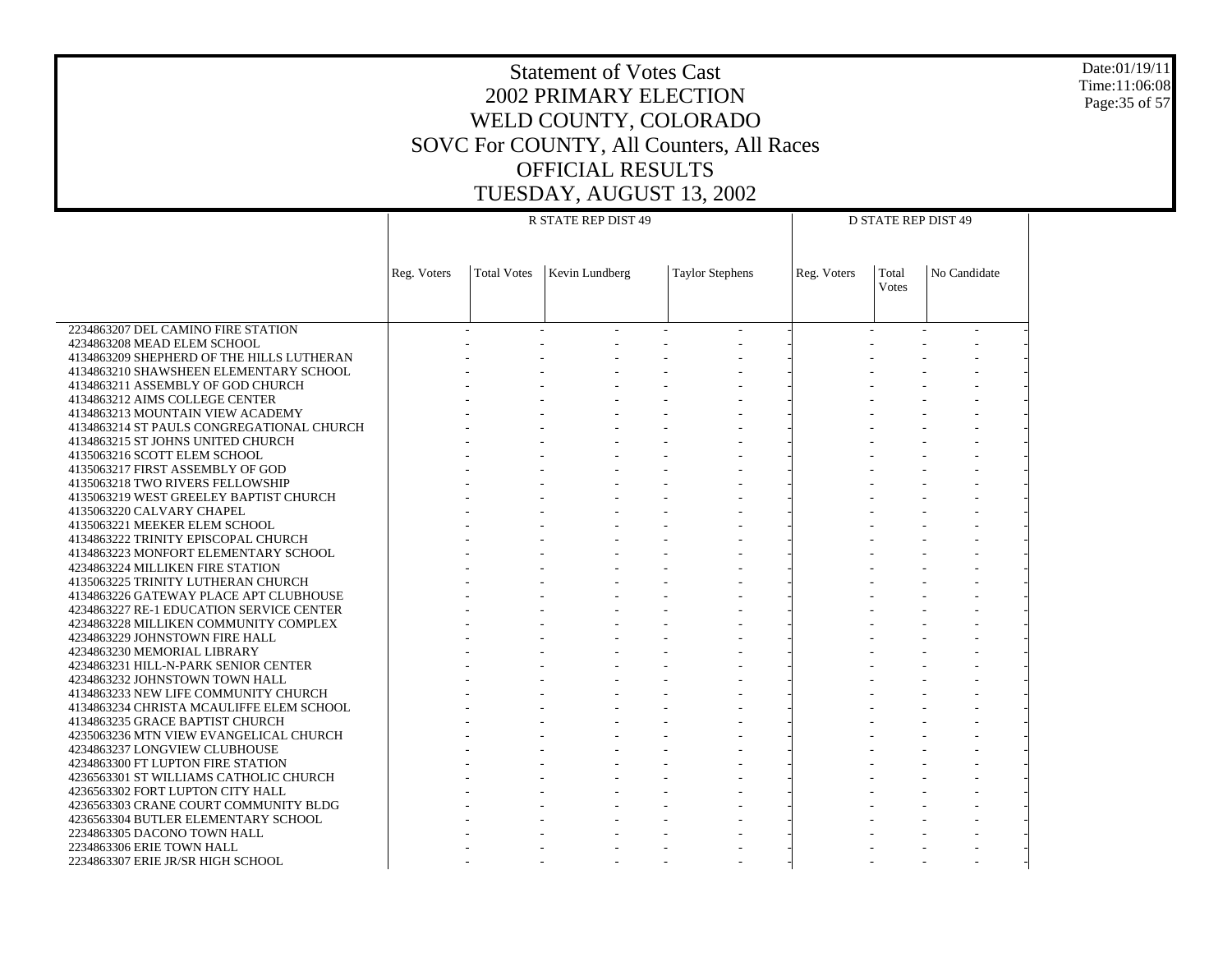Date:01/19/11 Time:11:06:08 Page:36 of 57

|                                       |             |                    | <b>R STATE REP DIST 49</b> |            | <b>D STATE REP DIST 49</b> |            |             |                       |                  |  |
|---------------------------------------|-------------|--------------------|----------------------------|------------|----------------------------|------------|-------------|-----------------------|------------------|--|
|                                       | Reg. Voters | <b>Total Votes</b> | Kevin Lundberg             |            | <b>Taylor Stephens</b>     |            | Reg. Voters | Total<br><b>Votes</b> | No Candidate     |  |
| 4136563308 KERSEY TOWN HALL           |             |                    |                            |            | $\overline{\phantom{a}}$   |            |             |                       |                  |  |
| 4236563309 PELICAN LAKES SALES OFFICE |             |                    |                            |            |                            |            |             |                       |                  |  |
| 4236563310 HUDSON TOWN HALL           |             |                    |                            |            |                            |            |             |                       |                  |  |
| 4136563311 KEENESBURG FIRE HALL       |             |                    |                            |            |                            |            |             |                       |                  |  |
| 4136563312 ROGGEN FIRE HOUSE          |             |                    |                            |            |                            |            |             |                       |                  |  |
| 4236563313 LOCHBUIE ELEMENTARY SCHOOL |             |                    |                            |            |                            |            |             |                       |                  |  |
| 4236563314 AFTER GLOWS SENIOR CENTER  |             |                    |                            |            |                            |            |             |                       |                  |  |
| 4135063315 UNC CENTER                 |             |                    |                            |            |                            |            |             |                       |                  |  |
| 4135063316 EAST MEMORIAL ELEM SCHOOL  |             |                    |                            |            |                            |            |             |                       |                  |  |
| 4135063317 BETHEL BAPTIST CHURCH      |             |                    |                            |            |                            |            |             |                       |                  |  |
| 4135063318 JACKSON ELEM SCHOOL        |             |                    |                            |            |                            |            |             |                       |                  |  |
| 4135063319 GARDEN CITY TOWN HALL      |             |                    |                            |            |                            |            |             |                       |                  |  |
| 4135063320 BONELL TOWER               |             |                    |                            |            |                            |            |             |                       |                  |  |
| 4135063321 GREELEY MALL               |             |                    |                            |            |                            |            |             |                       |                  |  |
| 4135063322 DOS RIOS ELEM SCHOOL       |             |                    |                            |            |                            |            |             |                       |                  |  |
| 4135063323 CENTENNIAL ELEM SCHOOL     |             |                    |                            |            |                            |            |             |                       |                  |  |
| 4135063324 CAVE CREEK CLUBHOUSE       |             |                    |                            |            |                            |            |             |                       |                  |  |
| 4135063325 EVANS COMMUNITY COMPLEX    |             |                    |                            |            |                            |            |             |                       |                  |  |
| 4134863326 FIRST BAPTIST CHURCH       |             |                    |                            |            |                            |            |             |                       |                  |  |
| 2233363327 MAIL BALLOT PRECINCT       |             |                    |                            |            |                            |            |             |                       |                  |  |
| <b>ABSENTEE</b>                       | 0           | 347                |                            | 212 61.10% |                            | 135 38.90% | $\Omega$    | $\Omega$              | $\mathbf{0}$     |  |
| <b>EARLY</b>                          |             |                    | $\Omega$                   | $0.00\%$   |                            | 3 100,00%  | $\Omega$    | $\overline{0}$        | $\boldsymbol{0}$ |  |
| <b>PROVISIONAL</b>                    |             |                    |                            | 100.00%    | $\Omega$                   | $0.00\%$   |             | $\Omega$              | $\Omega$         |  |
| Total                                 | 4009        | 651                |                            | 422 64.82% |                            | 229 35.18% | 4009        | $\Omega$              | $\Omega$         |  |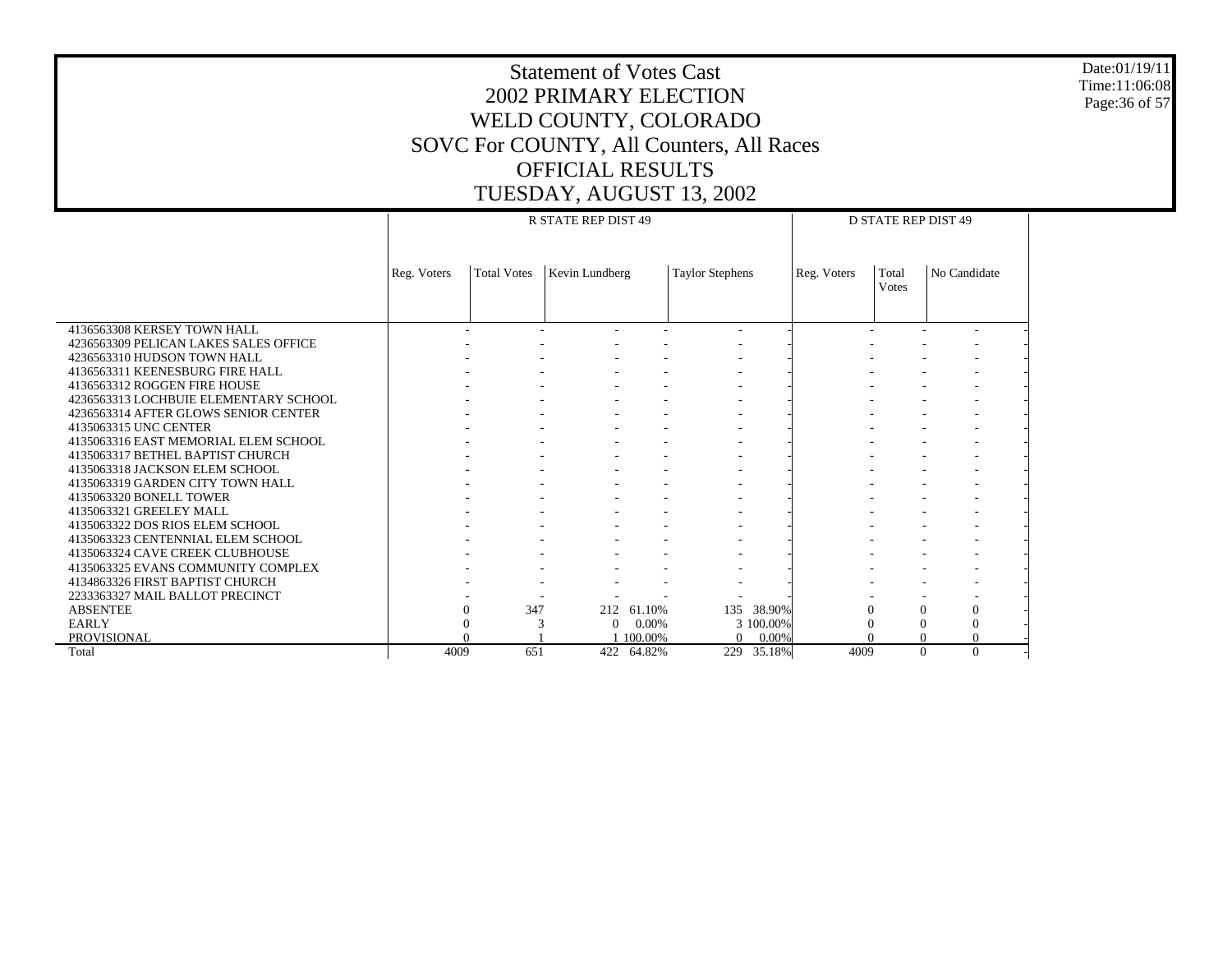Date:01/19/11 Time:11:06:08 Page:37 of 57

|                                                                                       |             | R STATE REP DIST 50 |                          | <b>D STATE REP DIST 50</b> |                       |                            |  |  |
|---------------------------------------------------------------------------------------|-------------|---------------------|--------------------------|----------------------------|-----------------------|----------------------------|--|--|
|                                                                                       | Reg. Voters | <b>Total Votes</b>  | <b>Tambor Williams</b>   | Reg. Voters                | Total<br><b>Votes</b> | No Candidate               |  |  |
| Jurisdiction Wide                                                                     |             |                     |                          |                            |                       |                            |  |  |
| 4136563100 NUNN COMMUNITY BUILDING                                                    |             |                     |                          |                            |                       |                            |  |  |
| 4136563101 GROVER FIRE HALL                                                           |             |                     |                          |                            |                       |                            |  |  |
| 4136563102 PRAIRIE HIGH SCHOOL                                                        |             |                     |                          |                            |                       |                            |  |  |
| 4136563103 BRIGGSDALE HIGH SCHOOL                                                     |             |                     |                          |                            |                       |                            |  |  |
| 4136563104 GILL LIONS COMMUNITY BUILDING                                              |             |                     |                          |                            |                       |                            |  |  |
| 4136563105 KERSEY SENIOR CITIZENS HALL                                                |             |                     |                          |                            |                       |                            |  |  |
| 4135063106 FRIENDLY VILLAGE CLUBHOUSE                                                 | 605         | 30                  | 30 100.00%               | 605                        | $\mathbf{0}$          | $\overline{0}$             |  |  |
| 4135063107 GREELEY REC CENTER                                                         | 801         | 38                  | 38 100.00%               | 801                        | $\Omega$              | $\theta$                   |  |  |
| 4135063108 MADISON ELEM SCHOOL                                                        | 710<br>563  | 30<br>34            | 30 100.00%<br>34 100.00% | 710<br>563                 | $\Omega$<br>$\Omega$  | $\Omega$<br>$\overline{0}$ |  |  |
| 4135063109 GLORIA CHRISTI LUTHERAN CHURCH<br>4135063110 FIRST UNITED METHODIST CHURCH | 604         | 16                  | 16 100.00%               | 604                        | $\Omega$              | $\theta$                   |  |  |
| 4135063111 FIRST CHRISTIAN CHURCH                                                     | 853         | 68                  | 68 100.00%               | 853                        | $\mathbf{0}$          | $\overline{0}$             |  |  |
| 4135063112 CAMERON ELEM SCHOOL                                                        | 655         | 56                  | 56 100.00%               | 655                        | $\Omega$              | $\overline{0}$             |  |  |
| 4134863113 WESTERN HILLS FIRE STATION                                                 | L.          | $\overline{a}$      | $\sim$                   |                            |                       |                            |  |  |
| 4135063114 OUR SAVIORS LUTHERAN CHURCH                                                | 733         | 93                  | 93 100.00%               | 733                        | $\Omega$              | $\mathbf{0}$               |  |  |
| 4134963115 WINDSOR HIGH SCHOOL COMMONS                                                |             |                     |                          |                            |                       |                            |  |  |
| 4134963116 FAITH UNITED CHURCH OF CHRIST                                              |             |                     |                          |                            |                       |                            |  |  |
| 4136563117 SEVERANCE FIRE STATIONS                                                    |             |                     |                          |                            |                       |                            |  |  |
| 4136563118 EATON MIDDLE SCHOOL                                                        |             |                     |                          |                            |                       |                            |  |  |
| 4136563119 EVANGELICAL FREE CHURCH OF EATON                                           |             |                     |                          |                            |                       |                            |  |  |
| 4134863120 NORTH WELD CO WATER DIST                                                   |             |                     |                          |                            |                       |                            |  |  |
| 4134963121 COVENANT BIBLE COLLEGE                                                     |             |                     |                          |                            |                       |                            |  |  |
| 4134963122 PARK BUILDING WINDSOR TOWN HALL                                            |             |                     |                          |                            |                       |                            |  |  |
| 4134963123 CORNERSTONE BAPTIST CHURCH<br>4134863124 VICTORY CHRISTIAN FELLOWSHIP      |             |                     |                          |                            |                       |                            |  |  |
| 4134863125 NORTHRIDGE HIGH SCHOOL                                                     |             |                     |                          |                            |                       |                            |  |  |
| 4136563126 PIERCE TOWN HALL                                                           |             |                     |                          |                            |                       |                            |  |  |
| 4136563127 AULT TOWN HALL                                                             |             |                     |                          |                            |                       |                            |  |  |
| 4136563128 EATON TOWN HALL                                                            |             |                     |                          |                            |                       |                            |  |  |
| 4134863129 WINDSOR SEVERANCE PUBLIC LIBRARY                                           |             |                     |                          |                            |                       |                            |  |  |
| 4134963130 TOZER ELEM SCHOOL                                                          |             |                     |                          |                            |                       |                            |  |  |
| 4234863200 MEAD TOWN HALL                                                             |             |                     |                          |                            |                       |                            |  |  |
| 4234863201 PLATTEVILLE TOWN HALL                                                      |             |                     |                          |                            |                       |                            |  |  |
| 4234863202 PLATTEVILLE BAPTIST CHURCH                                                 |             |                     |                          |                            |                       |                            |  |  |
| 2234863203 FIRESTONE TOWN HALL                                                        |             |                     |                          |                            |                       |                            |  |  |
| 2234863204 TRI TOWN BAPTIST                                                           |             |                     |                          |                            |                       |                            |  |  |
| 2234863205 FREDERICK TOWN HALL                                                        |             |                     |                          |                            |                       |                            |  |  |
| 2234863206 RINN UNITED METHODIST CHURCH                                               |             |                     |                          |                            |                       |                            |  |  |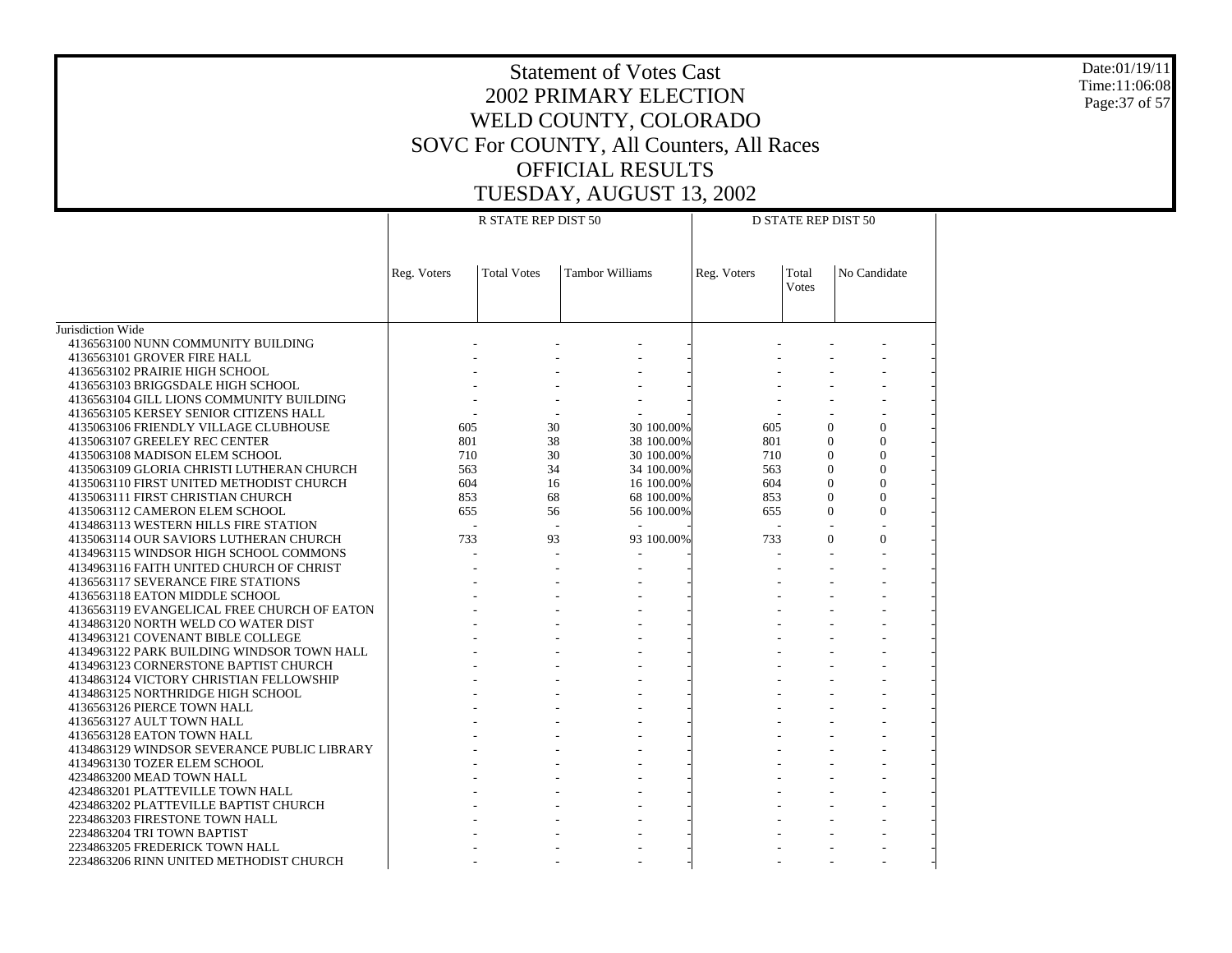Date:01/19/11 Time:11:06:09 Page:38 of 57

| No Candidate<br>Reg. Voters<br><b>Total Votes</b><br><b>Tambor Williams</b><br>Reg. Voters<br>Total<br><b>Votes</b><br>2234863207 DEL CAMINO FIRE STATION<br>4234863208 MEAD ELEM SCHOOL<br>4134863209 SHEPHERD OF THE HILLS LUTHERAN<br>4134863210 SHAWSHEEN ELEMENTARY SCHOOL<br>4134863211 ASSEMBLY OF GOD CHURCH<br>4134863212 AIMS COLLEGE CENTER<br>4134863213 MOUNTAIN VIEW ACADEMY<br>4134863214 ST PAULS CONGREGATIONAL CHURCH<br>4134863215 ST JOHNS UNITED CHURCH<br>20<br>$\overline{0}$<br>4135063216 SCOTT ELEM SCHOOL<br>280<br>20 100.00%<br>280<br>$\Omega$<br>53<br>$\Omega$<br>$\Omega$<br>4135063217 FIRST ASSEMBLY OF GOD<br>644<br>53 100.00%<br>644<br>$\Omega$<br>588<br>62<br>62 100.00%<br>588<br>$\Omega$<br>4135063218 TWO RIVERS FELLOWSHIP<br>23<br>$\Omega$<br>$\theta$<br>341<br>4135063219 WEST GREELEY BAPTIST CHURCH<br>341<br>23 100.00%<br>$\Omega$<br>$\theta$<br>506<br>31<br>506<br>4135063220 CALVARY CHAPEL<br>31 100.00%<br>782<br>69<br>782<br>$\Omega$<br>$\Omega$<br>4135063221 MEEKER ELEM SCHOOL<br>69 100.00%<br>4134863222 TRINITY EPISCOPAL CHURCH<br>4134863223 MONFORT ELEMENTARY SCHOOL<br>4234863224 MILLIKEN FIRE STATION<br>16 100.00%<br>$\Omega$<br>4135063225 TRINITY LUTHERAN CHURCH<br>476<br>476<br>$\Omega$<br>16<br>4134863226 GATEWAY PLACE APT CLUBHOUSE<br>4234863227 RE-1 EDUCATION SERVICE CENTER<br>4234863228 MILLIKEN COMMUNITY COMPLEX<br>4234863229 JOHNSTOWN FIRE HALL<br>4234863230 MEMORIAL LIBRARY<br>4234863231 HILL-N-PARK SENIOR CENTER<br>4234863232 JOHNSTOWN TOWN HALL<br>4134863233 NEW LIFE COMMUNITY CHURCH<br>4134863234 CHRISTA MCAULIFFE ELEM SCHOOL<br>4134863235 GRACE BAPTIST CHURCH<br>$\theta$<br>273<br>10<br>10 100.00%<br>273<br>$\mathbf{0}$<br>4235063236 MTN VIEW EVANGELICAL CHURCH<br>4234863237 LONGVIEW CLUBHOUSE<br>4234863300 FT LUPTON FIRE STATION<br>4236563301 ST WILLIAMS CATHOLIC CHURCH<br>4236563302 FORT LUPTON CITY HALL<br>4236563303 CRANE COURT COMMUNITY BLDG<br>4236563304 BUTLER ELEMENTARY SCHOOL<br>2234863305 DACONO TOWN HALL | R STATE REP DIST 50<br><b>D STATE REP DIST 50</b> |  |  |  |  |  |  |  |  |  |
|---------------------------------------------------------------------------------------------------------------------------------------------------------------------------------------------------------------------------------------------------------------------------------------------------------------------------------------------------------------------------------------------------------------------------------------------------------------------------------------------------------------------------------------------------------------------------------------------------------------------------------------------------------------------------------------------------------------------------------------------------------------------------------------------------------------------------------------------------------------------------------------------------------------------------------------------------------------------------------------------------------------------------------------------------------------------------------------------------------------------------------------------------------------------------------------------------------------------------------------------------------------------------------------------------------------------------------------------------------------------------------------------------------------------------------------------------------------------------------------------------------------------------------------------------------------------------------------------------------------------------------------------------------------------------------------------------------------------------------------------------------------------------------------------------------------------------------------------------------------------------------------------------------------------------------------------------------------------------------------------------------------------------------------------------------------|---------------------------------------------------|--|--|--|--|--|--|--|--|--|
|                                                                                                                                                                                                                                                                                                                                                                                                                                                                                                                                                                                                                                                                                                                                                                                                                                                                                                                                                                                                                                                                                                                                                                                                                                                                                                                                                                                                                                                                                                                                                                                                                                                                                                                                                                                                                                                                                                                                                                                                                                                               |                                                   |  |  |  |  |  |  |  |  |  |
|                                                                                                                                                                                                                                                                                                                                                                                                                                                                                                                                                                                                                                                                                                                                                                                                                                                                                                                                                                                                                                                                                                                                                                                                                                                                                                                                                                                                                                                                                                                                                                                                                                                                                                                                                                                                                                                                                                                                                                                                                                                               |                                                   |  |  |  |  |  |  |  |  |  |
|                                                                                                                                                                                                                                                                                                                                                                                                                                                                                                                                                                                                                                                                                                                                                                                                                                                                                                                                                                                                                                                                                                                                                                                                                                                                                                                                                                                                                                                                                                                                                                                                                                                                                                                                                                                                                                                                                                                                                                                                                                                               |                                                   |  |  |  |  |  |  |  |  |  |
|                                                                                                                                                                                                                                                                                                                                                                                                                                                                                                                                                                                                                                                                                                                                                                                                                                                                                                                                                                                                                                                                                                                                                                                                                                                                                                                                                                                                                                                                                                                                                                                                                                                                                                                                                                                                                                                                                                                                                                                                                                                               |                                                   |  |  |  |  |  |  |  |  |  |
|                                                                                                                                                                                                                                                                                                                                                                                                                                                                                                                                                                                                                                                                                                                                                                                                                                                                                                                                                                                                                                                                                                                                                                                                                                                                                                                                                                                                                                                                                                                                                                                                                                                                                                                                                                                                                                                                                                                                                                                                                                                               |                                                   |  |  |  |  |  |  |  |  |  |
|                                                                                                                                                                                                                                                                                                                                                                                                                                                                                                                                                                                                                                                                                                                                                                                                                                                                                                                                                                                                                                                                                                                                                                                                                                                                                                                                                                                                                                                                                                                                                                                                                                                                                                                                                                                                                                                                                                                                                                                                                                                               |                                                   |  |  |  |  |  |  |  |  |  |
|                                                                                                                                                                                                                                                                                                                                                                                                                                                                                                                                                                                                                                                                                                                                                                                                                                                                                                                                                                                                                                                                                                                                                                                                                                                                                                                                                                                                                                                                                                                                                                                                                                                                                                                                                                                                                                                                                                                                                                                                                                                               |                                                   |  |  |  |  |  |  |  |  |  |
|                                                                                                                                                                                                                                                                                                                                                                                                                                                                                                                                                                                                                                                                                                                                                                                                                                                                                                                                                                                                                                                                                                                                                                                                                                                                                                                                                                                                                                                                                                                                                                                                                                                                                                                                                                                                                                                                                                                                                                                                                                                               |                                                   |  |  |  |  |  |  |  |  |  |
|                                                                                                                                                                                                                                                                                                                                                                                                                                                                                                                                                                                                                                                                                                                                                                                                                                                                                                                                                                                                                                                                                                                                                                                                                                                                                                                                                                                                                                                                                                                                                                                                                                                                                                                                                                                                                                                                                                                                                                                                                                                               |                                                   |  |  |  |  |  |  |  |  |  |
|                                                                                                                                                                                                                                                                                                                                                                                                                                                                                                                                                                                                                                                                                                                                                                                                                                                                                                                                                                                                                                                                                                                                                                                                                                                                                                                                                                                                                                                                                                                                                                                                                                                                                                                                                                                                                                                                                                                                                                                                                                                               |                                                   |  |  |  |  |  |  |  |  |  |
|                                                                                                                                                                                                                                                                                                                                                                                                                                                                                                                                                                                                                                                                                                                                                                                                                                                                                                                                                                                                                                                                                                                                                                                                                                                                                                                                                                                                                                                                                                                                                                                                                                                                                                                                                                                                                                                                                                                                                                                                                                                               |                                                   |  |  |  |  |  |  |  |  |  |
|                                                                                                                                                                                                                                                                                                                                                                                                                                                                                                                                                                                                                                                                                                                                                                                                                                                                                                                                                                                                                                                                                                                                                                                                                                                                                                                                                                                                                                                                                                                                                                                                                                                                                                                                                                                                                                                                                                                                                                                                                                                               |                                                   |  |  |  |  |  |  |  |  |  |
|                                                                                                                                                                                                                                                                                                                                                                                                                                                                                                                                                                                                                                                                                                                                                                                                                                                                                                                                                                                                                                                                                                                                                                                                                                                                                                                                                                                                                                                                                                                                                                                                                                                                                                                                                                                                                                                                                                                                                                                                                                                               |                                                   |  |  |  |  |  |  |  |  |  |
|                                                                                                                                                                                                                                                                                                                                                                                                                                                                                                                                                                                                                                                                                                                                                                                                                                                                                                                                                                                                                                                                                                                                                                                                                                                                                                                                                                                                                                                                                                                                                                                                                                                                                                                                                                                                                                                                                                                                                                                                                                                               |                                                   |  |  |  |  |  |  |  |  |  |
|                                                                                                                                                                                                                                                                                                                                                                                                                                                                                                                                                                                                                                                                                                                                                                                                                                                                                                                                                                                                                                                                                                                                                                                                                                                                                                                                                                                                                                                                                                                                                                                                                                                                                                                                                                                                                                                                                                                                                                                                                                                               |                                                   |  |  |  |  |  |  |  |  |  |
|                                                                                                                                                                                                                                                                                                                                                                                                                                                                                                                                                                                                                                                                                                                                                                                                                                                                                                                                                                                                                                                                                                                                                                                                                                                                                                                                                                                                                                                                                                                                                                                                                                                                                                                                                                                                                                                                                                                                                                                                                                                               |                                                   |  |  |  |  |  |  |  |  |  |
|                                                                                                                                                                                                                                                                                                                                                                                                                                                                                                                                                                                                                                                                                                                                                                                                                                                                                                                                                                                                                                                                                                                                                                                                                                                                                                                                                                                                                                                                                                                                                                                                                                                                                                                                                                                                                                                                                                                                                                                                                                                               |                                                   |  |  |  |  |  |  |  |  |  |
|                                                                                                                                                                                                                                                                                                                                                                                                                                                                                                                                                                                                                                                                                                                                                                                                                                                                                                                                                                                                                                                                                                                                                                                                                                                                                                                                                                                                                                                                                                                                                                                                                                                                                                                                                                                                                                                                                                                                                                                                                                                               |                                                   |  |  |  |  |  |  |  |  |  |
|                                                                                                                                                                                                                                                                                                                                                                                                                                                                                                                                                                                                                                                                                                                                                                                                                                                                                                                                                                                                                                                                                                                                                                                                                                                                                                                                                                                                                                                                                                                                                                                                                                                                                                                                                                                                                                                                                                                                                                                                                                                               |                                                   |  |  |  |  |  |  |  |  |  |
|                                                                                                                                                                                                                                                                                                                                                                                                                                                                                                                                                                                                                                                                                                                                                                                                                                                                                                                                                                                                                                                                                                                                                                                                                                                                                                                                                                                                                                                                                                                                                                                                                                                                                                                                                                                                                                                                                                                                                                                                                                                               |                                                   |  |  |  |  |  |  |  |  |  |
|                                                                                                                                                                                                                                                                                                                                                                                                                                                                                                                                                                                                                                                                                                                                                                                                                                                                                                                                                                                                                                                                                                                                                                                                                                                                                                                                                                                                                                                                                                                                                                                                                                                                                                                                                                                                                                                                                                                                                                                                                                                               |                                                   |  |  |  |  |  |  |  |  |  |
|                                                                                                                                                                                                                                                                                                                                                                                                                                                                                                                                                                                                                                                                                                                                                                                                                                                                                                                                                                                                                                                                                                                                                                                                                                                                                                                                                                                                                                                                                                                                                                                                                                                                                                                                                                                                                                                                                                                                                                                                                                                               |                                                   |  |  |  |  |  |  |  |  |  |
|                                                                                                                                                                                                                                                                                                                                                                                                                                                                                                                                                                                                                                                                                                                                                                                                                                                                                                                                                                                                                                                                                                                                                                                                                                                                                                                                                                                                                                                                                                                                                                                                                                                                                                                                                                                                                                                                                                                                                                                                                                                               |                                                   |  |  |  |  |  |  |  |  |  |
|                                                                                                                                                                                                                                                                                                                                                                                                                                                                                                                                                                                                                                                                                                                                                                                                                                                                                                                                                                                                                                                                                                                                                                                                                                                                                                                                                                                                                                                                                                                                                                                                                                                                                                                                                                                                                                                                                                                                                                                                                                                               |                                                   |  |  |  |  |  |  |  |  |  |
|                                                                                                                                                                                                                                                                                                                                                                                                                                                                                                                                                                                                                                                                                                                                                                                                                                                                                                                                                                                                                                                                                                                                                                                                                                                                                                                                                                                                                                                                                                                                                                                                                                                                                                                                                                                                                                                                                                                                                                                                                                                               |                                                   |  |  |  |  |  |  |  |  |  |
|                                                                                                                                                                                                                                                                                                                                                                                                                                                                                                                                                                                                                                                                                                                                                                                                                                                                                                                                                                                                                                                                                                                                                                                                                                                                                                                                                                                                                                                                                                                                                                                                                                                                                                                                                                                                                                                                                                                                                                                                                                                               |                                                   |  |  |  |  |  |  |  |  |  |
|                                                                                                                                                                                                                                                                                                                                                                                                                                                                                                                                                                                                                                                                                                                                                                                                                                                                                                                                                                                                                                                                                                                                                                                                                                                                                                                                                                                                                                                                                                                                                                                                                                                                                                                                                                                                                                                                                                                                                                                                                                                               |                                                   |  |  |  |  |  |  |  |  |  |
|                                                                                                                                                                                                                                                                                                                                                                                                                                                                                                                                                                                                                                                                                                                                                                                                                                                                                                                                                                                                                                                                                                                                                                                                                                                                                                                                                                                                                                                                                                                                                                                                                                                                                                                                                                                                                                                                                                                                                                                                                                                               |                                                   |  |  |  |  |  |  |  |  |  |
|                                                                                                                                                                                                                                                                                                                                                                                                                                                                                                                                                                                                                                                                                                                                                                                                                                                                                                                                                                                                                                                                                                                                                                                                                                                                                                                                                                                                                                                                                                                                                                                                                                                                                                                                                                                                                                                                                                                                                                                                                                                               |                                                   |  |  |  |  |  |  |  |  |  |
|                                                                                                                                                                                                                                                                                                                                                                                                                                                                                                                                                                                                                                                                                                                                                                                                                                                                                                                                                                                                                                                                                                                                                                                                                                                                                                                                                                                                                                                                                                                                                                                                                                                                                                                                                                                                                                                                                                                                                                                                                                                               |                                                   |  |  |  |  |  |  |  |  |  |
|                                                                                                                                                                                                                                                                                                                                                                                                                                                                                                                                                                                                                                                                                                                                                                                                                                                                                                                                                                                                                                                                                                                                                                                                                                                                                                                                                                                                                                                                                                                                                                                                                                                                                                                                                                                                                                                                                                                                                                                                                                                               |                                                   |  |  |  |  |  |  |  |  |  |
|                                                                                                                                                                                                                                                                                                                                                                                                                                                                                                                                                                                                                                                                                                                                                                                                                                                                                                                                                                                                                                                                                                                                                                                                                                                                                                                                                                                                                                                                                                                                                                                                                                                                                                                                                                                                                                                                                                                                                                                                                                                               |                                                   |  |  |  |  |  |  |  |  |  |
|                                                                                                                                                                                                                                                                                                                                                                                                                                                                                                                                                                                                                                                                                                                                                                                                                                                                                                                                                                                                                                                                                                                                                                                                                                                                                                                                                                                                                                                                                                                                                                                                                                                                                                                                                                                                                                                                                                                                                                                                                                                               |                                                   |  |  |  |  |  |  |  |  |  |
|                                                                                                                                                                                                                                                                                                                                                                                                                                                                                                                                                                                                                                                                                                                                                                                                                                                                                                                                                                                                                                                                                                                                                                                                                                                                                                                                                                                                                                                                                                                                                                                                                                                                                                                                                                                                                                                                                                                                                                                                                                                               |                                                   |  |  |  |  |  |  |  |  |  |
|                                                                                                                                                                                                                                                                                                                                                                                                                                                                                                                                                                                                                                                                                                                                                                                                                                                                                                                                                                                                                                                                                                                                                                                                                                                                                                                                                                                                                                                                                                                                                                                                                                                                                                                                                                                                                                                                                                                                                                                                                                                               |                                                   |  |  |  |  |  |  |  |  |  |
|                                                                                                                                                                                                                                                                                                                                                                                                                                                                                                                                                                                                                                                                                                                                                                                                                                                                                                                                                                                                                                                                                                                                                                                                                                                                                                                                                                                                                                                                                                                                                                                                                                                                                                                                                                                                                                                                                                                                                                                                                                                               |                                                   |  |  |  |  |  |  |  |  |  |
|                                                                                                                                                                                                                                                                                                                                                                                                                                                                                                                                                                                                                                                                                                                                                                                                                                                                                                                                                                                                                                                                                                                                                                                                                                                                                                                                                                                                                                                                                                                                                                                                                                                                                                                                                                                                                                                                                                                                                                                                                                                               |                                                   |  |  |  |  |  |  |  |  |  |
|                                                                                                                                                                                                                                                                                                                                                                                                                                                                                                                                                                                                                                                                                                                                                                                                                                                                                                                                                                                                                                                                                                                                                                                                                                                                                                                                                                                                                                                                                                                                                                                                                                                                                                                                                                                                                                                                                                                                                                                                                                                               |                                                   |  |  |  |  |  |  |  |  |  |
|                                                                                                                                                                                                                                                                                                                                                                                                                                                                                                                                                                                                                                                                                                                                                                                                                                                                                                                                                                                                                                                                                                                                                                                                                                                                                                                                                                                                                                                                                                                                                                                                                                                                                                                                                                                                                                                                                                                                                                                                                                                               |                                                   |  |  |  |  |  |  |  |  |  |
|                                                                                                                                                                                                                                                                                                                                                                                                                                                                                                                                                                                                                                                                                                                                                                                                                                                                                                                                                                                                                                                                                                                                                                                                                                                                                                                                                                                                                                                                                                                                                                                                                                                                                                                                                                                                                                                                                                                                                                                                                                                               |                                                   |  |  |  |  |  |  |  |  |  |
|                                                                                                                                                                                                                                                                                                                                                                                                                                                                                                                                                                                                                                                                                                                                                                                                                                                                                                                                                                                                                                                                                                                                                                                                                                                                                                                                                                                                                                                                                                                                                                                                                                                                                                                                                                                                                                                                                                                                                                                                                                                               |                                                   |  |  |  |  |  |  |  |  |  |
|                                                                                                                                                                                                                                                                                                                                                                                                                                                                                                                                                                                                                                                                                                                                                                                                                                                                                                                                                                                                                                                                                                                                                                                                                                                                                                                                                                                                                                                                                                                                                                                                                                                                                                                                                                                                                                                                                                                                                                                                                                                               |                                                   |  |  |  |  |  |  |  |  |  |
| 2234863306 ERIE TOWN HALL                                                                                                                                                                                                                                                                                                                                                                                                                                                                                                                                                                                                                                                                                                                                                                                                                                                                                                                                                                                                                                                                                                                                                                                                                                                                                                                                                                                                                                                                                                                                                                                                                                                                                                                                                                                                                                                                                                                                                                                                                                     |                                                   |  |  |  |  |  |  |  |  |  |
| 2234863307 ERIE JR/SR HIGH SCHOOL                                                                                                                                                                                                                                                                                                                                                                                                                                                                                                                                                                                                                                                                                                                                                                                                                                                                                                                                                                                                                                                                                                                                                                                                                                                                                                                                                                                                                                                                                                                                                                                                                                                                                                                                                                                                                                                                                                                                                                                                                             |                                                   |  |  |  |  |  |  |  |  |  |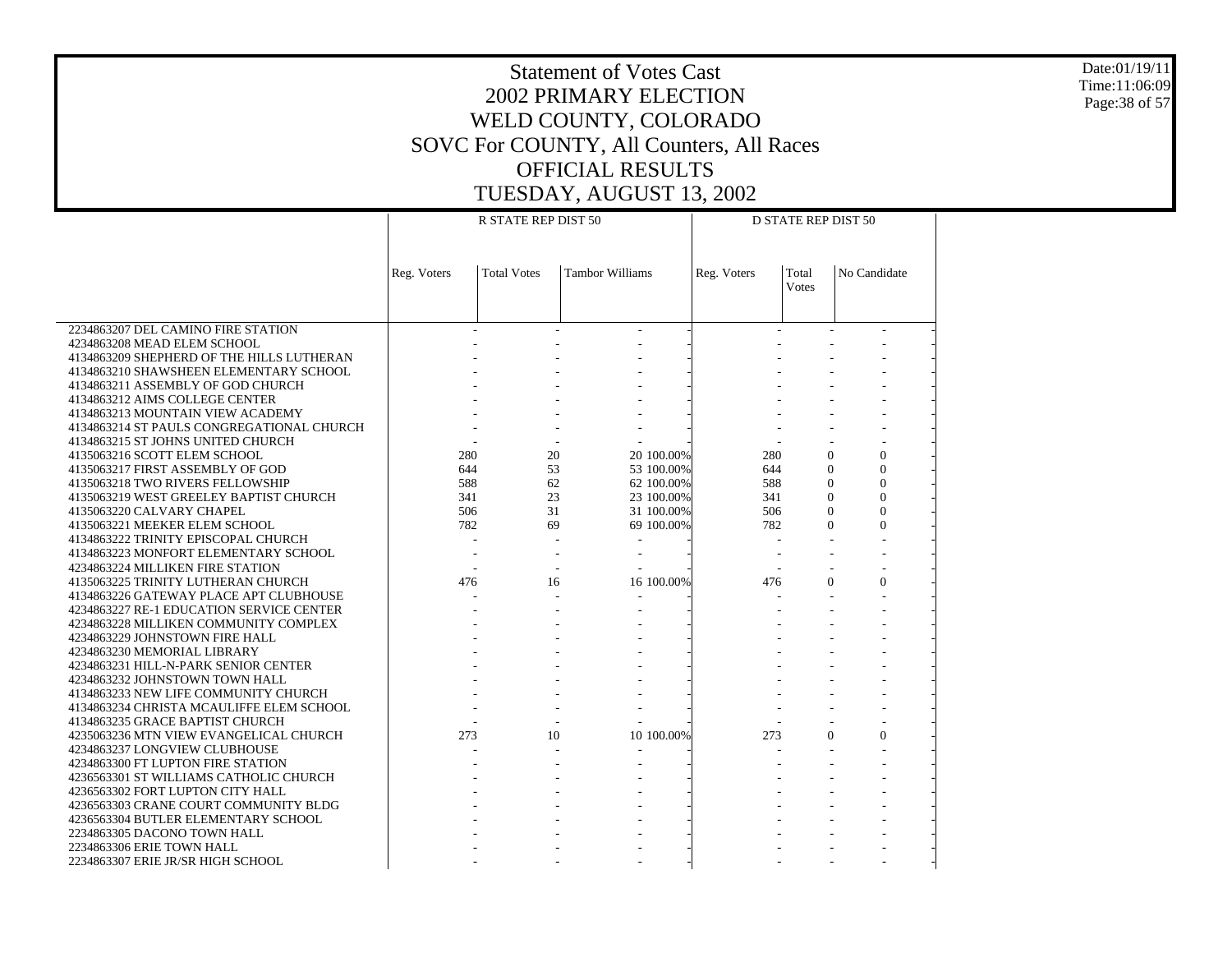Date:01/19/11 Time:11:06:09 Page:39 of 57

|                                       | R STATE REP DIST 50 |                    |                        |              |             | <b>D STATE REP DIST 50</b> |                |  |  |  |
|---------------------------------------|---------------------|--------------------|------------------------|--------------|-------------|----------------------------|----------------|--|--|--|
|                                       |                     |                    |                        |              |             |                            |                |  |  |  |
|                                       |                     |                    |                        |              |             |                            |                |  |  |  |
|                                       | Reg. Voters         | <b>Total Votes</b> | <b>Tambor Williams</b> |              | Reg. Voters | Total                      | No Candidate   |  |  |  |
|                                       |                     |                    |                        |              |             | <b>Votes</b>               |                |  |  |  |
|                                       |                     |                    |                        |              |             |                            |                |  |  |  |
|                                       |                     |                    |                        |              |             |                            |                |  |  |  |
| 4136563308 KERSEY TOWN HALL           |                     |                    | ٠                      |              |             |                            |                |  |  |  |
| 4236563309 PELICAN LAKES SALES OFFICE |                     |                    |                        |              |             |                            |                |  |  |  |
| 4236563310 HUDSON TOWN HALL           |                     |                    |                        |              |             |                            |                |  |  |  |
| 4136563311 KEENESBURG FIRE HALL       |                     |                    |                        |              |             |                            |                |  |  |  |
| 4136563312 ROGGEN FIRE HOUSE          |                     |                    |                        |              |             |                            |                |  |  |  |
| 4236563313 LOCHBUIE ELEMENTARY SCHOOL |                     |                    |                        |              |             |                            |                |  |  |  |
| 4236563314 AFTER GLOWS SENIOR CENTER  |                     |                    |                        |              |             |                            |                |  |  |  |
| 4135063315 UNC CENTER                 | 391                 | 8                  |                        | 8 100,00%    | 391         | $\Omega$                   | $\mathbf{0}$   |  |  |  |
| 4135063316 EAST MEMORIAL ELEM SCHOOL  | 671                 | 13                 |                        | 13 100.00%   | 671         | $\Omega$                   | $\mathbf{0}$   |  |  |  |
| 4135063317 BETHEL BAPTIST CHURCH      | 544                 | 64                 |                        | 64 100.00%   | 544         | $\Omega$                   | $\mathbf{0}$   |  |  |  |
| 4135063318 JACKSON ELEM SCHOOL        | 543                 | 54                 |                        | 54 100.00%   | 543         | $\Omega$                   | $\theta$       |  |  |  |
| 4135063319 GARDEN CITY TOWN HALL      | 351                 | 33                 |                        | 33 100.00%   | 351         | $\Omega$                   | $\Omega$       |  |  |  |
| 4135063320 BONELL TOWER               | 312                 | 40                 |                        | 40 100.00%   | 312         | $\Omega$                   | $\theta$       |  |  |  |
| 4135063321 GREELEY MALL               | 574                 | 15                 |                        | 15 100.00%   | 574         | $\Omega$                   | $\Omega$       |  |  |  |
| 4135063322 DOS RIOS ELEM SCHOOL       | 686                 | 30                 |                        | 30 100.00%   | 686         | $\Omega$                   | $\mathbf{0}$   |  |  |  |
| 4135063323 CENTENNIAL ELEM SCHOOL     | 650                 | 32                 |                        | 32 100.00%   | 650         | $\Omega$                   | $\overline{0}$ |  |  |  |
| 4135063324 CAVE CREEK CLUBHOUSE       | 538                 | 25                 |                        | 25 100.00%   | 538         | $\Omega$                   | $\mathbf{0}$   |  |  |  |
| 4135063325 EVANS COMMUNITY COMPLEX    | 421                 | 33                 |                        | 33 100.00%   | 421         | $\Omega$                   | $\theta$       |  |  |  |
| 4134863326 FIRST BAPTIST CHURCH       |                     |                    |                        |              |             |                            |                |  |  |  |
| 2233363327 MAIL BALLOT PRECINCT       |                     |                    |                        |              |             |                            |                |  |  |  |
| <b>ABSENTEE</b>                       | $\Omega$            | 1315               |                        | 1315 100.00% |             | $\Omega$                   | $\mathbf{0}$   |  |  |  |
| <b>EARLY</b>                          | 0                   | 60                 |                        | 60 100,00%   |             | $\Omega$                   | $\Omega$       |  |  |  |
| PROVISIONAL                           | $\Omega$            |                    |                        | 1 100,00%    |             | $\Omega$                   | $\theta$       |  |  |  |
| Total                                 | 15095               | 2372               |                        | 2372 100.00% | 15095       | $\Omega$                   | $\Omega$       |  |  |  |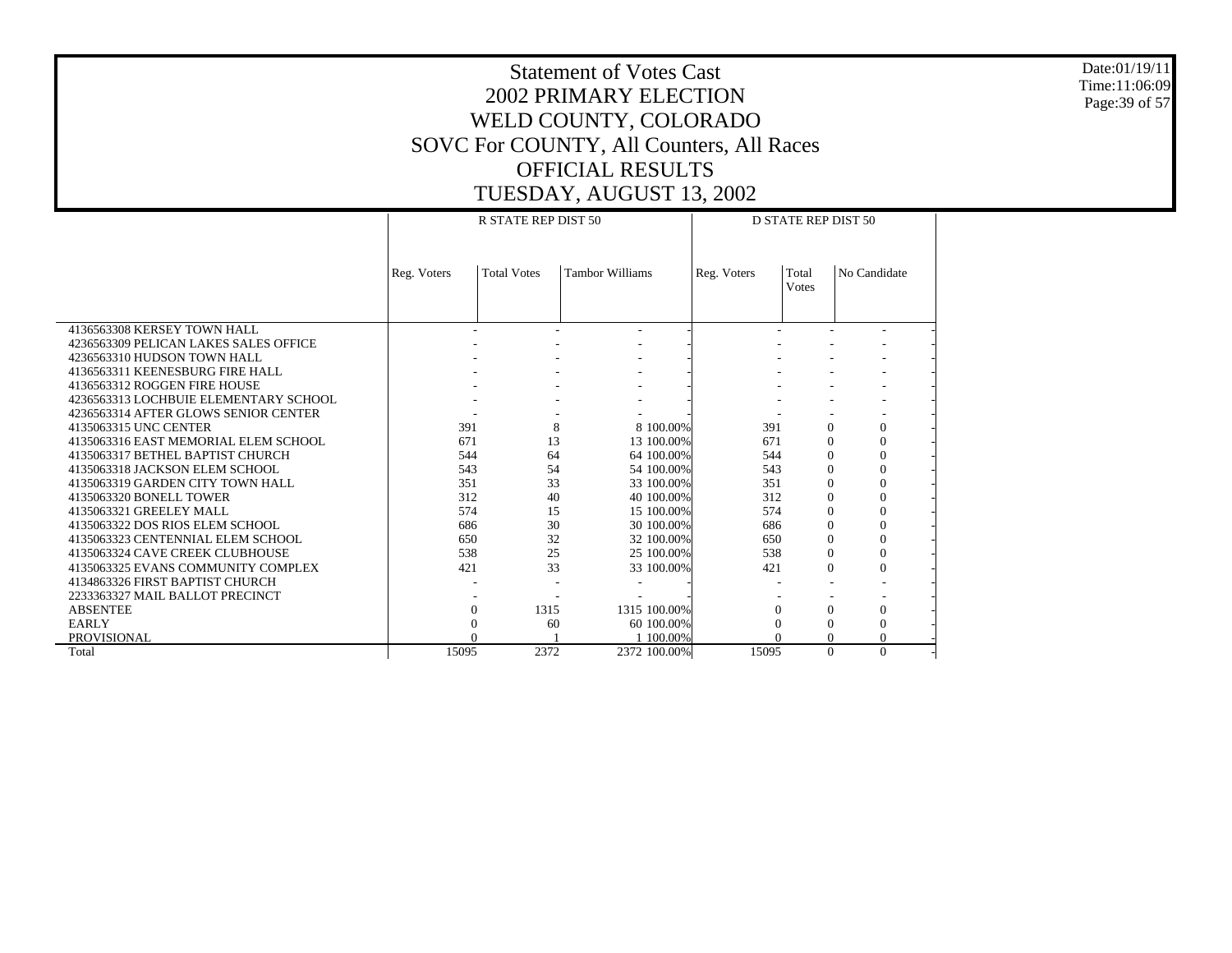Date:01/19/11 Time:11:06:09 Page:40 of 57

|                                             |             | R STATE REP DIST 65 |             |            | <b>D STATE REP DIST 65</b> |                    |           |            |
|---------------------------------------------|-------------|---------------------|-------------|------------|----------------------------|--------------------|-----------|------------|
|                                             | Reg. Voters | <b>Total Votes</b>  | Diane Hoppe |            | Reg. Voters                | <b>Total Votes</b> | Ken Clark |            |
|                                             |             |                     |             |            |                            |                    |           |            |
| Jurisdiction Wide                           |             |                     |             |            |                            |                    |           |            |
| 4136563100 NUNN COMMUNITY BUILDING          | 445         | 34                  |             | 34 100.00% | 445                        | 5                  |           | 5 100,00%  |
| 4136563101 GROVER FIRE HALL                 | 262         | 47                  |             | 47 100.00% | 262                        | 11                 |           | 11 100.00% |
| 4136563102 PRAIRIE HIGH SCHOOL              | 209         | 39                  |             | 39 100.00% | 209                        | $\overline{7}$     |           | 7 100.00%  |
| 4136563103 BRIGGSDALE HIGH SCHOOL           | 202         | 38                  |             | 38 100.00% | 202                        | 5                  |           | 5 100.00%  |
| 4136563104 GILL LIONS COMMUNITY BUILDING    | 872         | 87                  |             | 87 100.00% | 872                        | 13                 |           | 13 100.00% |
| 4136563105 KERSEY SENIOR CITIZENS HALL      | 186         | 17                  |             | 17 100.00% | 186                        | 3                  |           | 3 100.00%  |
| 4135063106 FRIENDLY VILLAGE CLUBHOUSE       |             |                     |             |            |                            |                    |           |            |
| 4135063107 GREELEY REC CENTER               |             |                     |             |            |                            |                    |           |            |
| 4135063108 MADISON ELEM SCHOOL              |             |                     |             |            |                            |                    |           |            |
| 4135063109 GLORIA CHRISTI LUTHERAN CHURCH   |             |                     |             |            |                            |                    |           |            |
| 4135063110 FIRST UNITED METHODIST CHURCH    |             |                     |             |            |                            |                    |           |            |
| 4135063111 FIRST CHRISTIAN CHURCH           |             |                     |             |            |                            |                    |           |            |
| 4135063112 CAMERON ELEM SCHOOL              |             |                     |             |            |                            |                    |           |            |
| 4134863113 WESTERN HILLS FIRE STATION       |             |                     |             |            |                            |                    |           |            |
| 4135063114 OUR SAVIORS LUTHERAN CHURCH      |             |                     |             |            |                            |                    |           |            |
| 4134963115 WINDSOR HIGH SCHOOL COMMONS      |             |                     |             |            |                            |                    |           |            |
| 4134963116 FAITH UNITED CHURCH OF CHRIST    |             |                     |             |            |                            |                    |           |            |
| 4136563117 SEVERANCE FIRE STATIONS          | 804         | 54                  |             | 54 100.00% | 804                        | 12                 |           | 12 100.00% |
| 4136563118 EATON MIDDLE SCHOOL              | 788         | 76                  |             | 76 100.00% | 788                        | $\tau$             |           | 7 100.00%  |
| 4136563119 EVANGELICAL FREE CHURCH OF EATON | 410         | 43                  |             | 43 100.00% | 410                        | 5                  |           | 5 100.00%  |
| 4134863120 NORTH WELD CO WATER DIST         |             |                     |             |            |                            |                    |           |            |
| 4134963121 COVENANT BIBLE COLLEGE           |             |                     |             |            |                            |                    |           |            |
| 4134963122 PARK BUILDING WINDSOR TOWN HALL  |             |                     |             |            |                            |                    |           |            |
| 4134963123 CORNERSTONE BAPTIST CHURCH       |             |                     |             |            |                            |                    |           |            |
| 4134863124 VICTORY CHRISTIAN FELLOWSHIP     |             |                     |             |            |                            |                    |           |            |
| 4134863125 NORTHRIDGE HIGH SCHOOL           |             |                     |             |            |                            |                    |           |            |
| 4136563126 PIERCE TOWN HALL                 | 521         | 40                  |             | 40 100.00% | 521                        | 15                 |           | 15 100.00% |
| 4136563127 AULT TOWN HALL                   | 531         | 44                  |             | 44 100.00% | 531                        | 8                  |           | 8 100,00%  |
| 4136563128 EATON TOWN HALL                  | 676         | 85                  |             | 85 100.00% | 676                        | 7                  |           | 7 100.00%  |
| 4134863129 WINDSOR SEVERANCE PUBLIC LIBRARY |             |                     |             |            |                            |                    |           |            |
| 4134963130 TOZER ELEM SCHOOL                |             |                     |             |            |                            |                    |           |            |
| 4234863200 MEAD TOWN HALL                   |             |                     |             |            |                            |                    |           |            |
| 4234863201 PLATTEVILLE TOWN HALL            |             |                     |             |            |                            |                    |           |            |
| 4234863202 PLATTEVILLE BAPTIST CHURCH       |             |                     |             |            |                            |                    |           |            |
| 2234863203 FIRESTONE TOWN HALL              |             |                     |             |            |                            |                    |           |            |
| 2234863204 TRI TOWN BAPTIST                 |             |                     |             |            |                            |                    |           |            |
| 2234863205 FREDERICK TOWN HALL              |             |                     |             |            |                            |                    |           |            |
| 2234863206 RINN UNITED METHODIST CHURCH     |             |                     |             |            |                            |                    |           |            |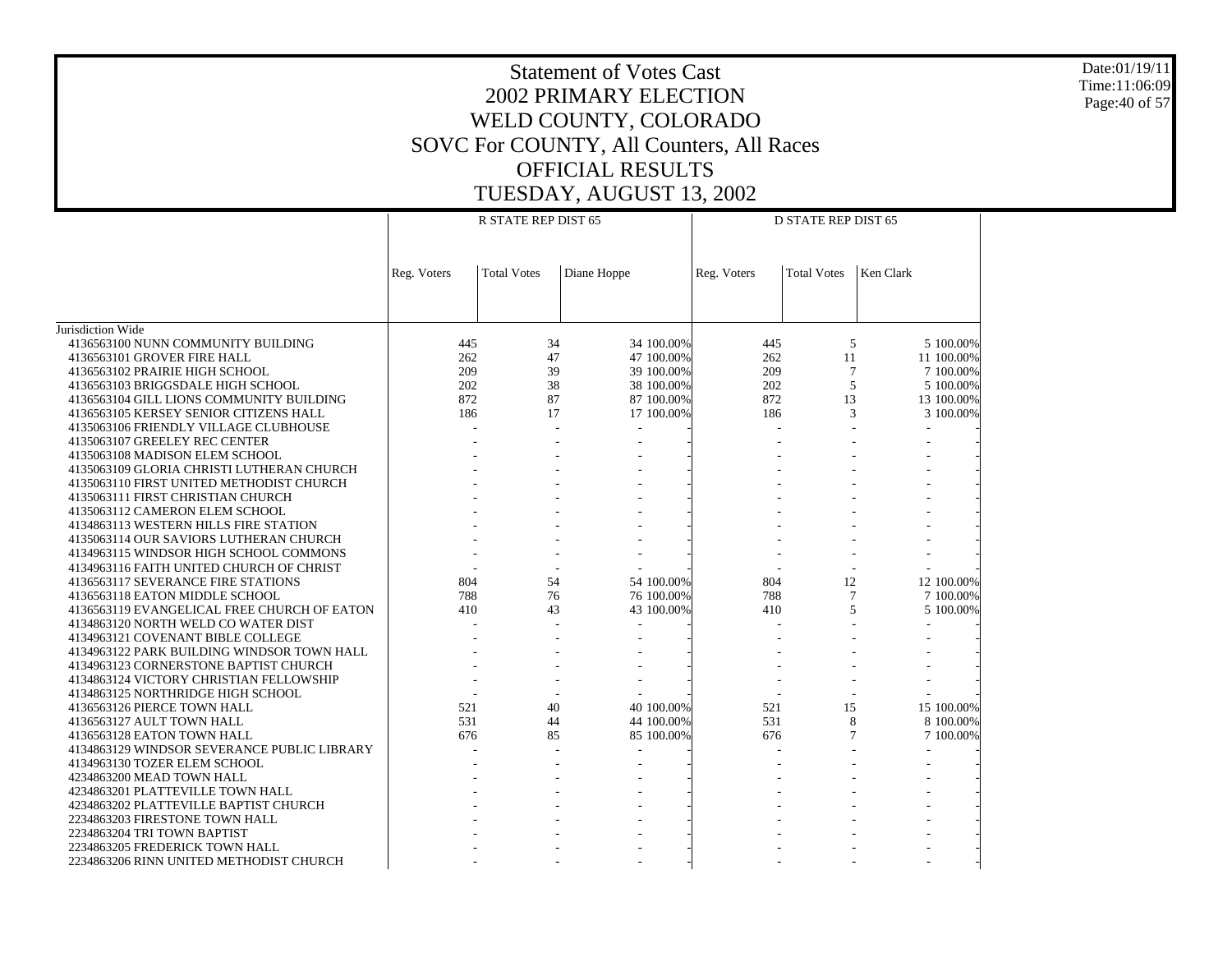Date:01/19/11 Time:11:06:09 Page:41 of 57

|                                                                   |             |                     |             | <b>D STATE REP DIST 65</b> |             |                    |           |            |  |
|-------------------------------------------------------------------|-------------|---------------------|-------------|----------------------------|-------------|--------------------|-----------|------------|--|
|                                                                   |             | R STATE REP DIST 65 |             |                            |             |                    |           |            |  |
|                                                                   |             |                     |             |                            |             |                    |           |            |  |
|                                                                   |             |                     |             |                            |             |                    |           |            |  |
|                                                                   | Reg. Voters | <b>Total Votes</b>  | Diane Hoppe |                            | Reg. Voters | <b>Total Votes</b> | Ken Clark |            |  |
|                                                                   |             |                     |             |                            |             |                    |           |            |  |
|                                                                   |             |                     |             |                            |             |                    |           |            |  |
|                                                                   |             |                     |             |                            |             |                    |           |            |  |
| 2234863207 DEL CAMINO FIRE STATION                                |             |                     |             |                            |             |                    |           |            |  |
| 4234863208 MEAD ELEM SCHOOL                                       |             |                     |             |                            |             |                    |           |            |  |
| 4134863209 SHEPHERD OF THE HILLS LUTHERAN                         |             |                     |             |                            |             |                    |           |            |  |
| 4134863210 SHAWSHEEN ELEMENTARY SCHOOL                            |             |                     |             |                            |             |                    |           |            |  |
| 4134863211 ASSEMBLY OF GOD CHURCH                                 |             |                     |             |                            |             |                    |           |            |  |
| 4134863212 AIMS COLLEGE CENTER                                    |             |                     |             |                            |             |                    |           |            |  |
| 4134863213 MOUNTAIN VIEW ACADEMY                                  |             |                     |             |                            |             |                    |           |            |  |
| 4134863214 ST PAULS CONGREGATIONAL CHURCH                         |             |                     |             |                            |             |                    |           |            |  |
| 4134863215 ST JOHNS UNITED CHURCH<br>4135063216 SCOTT ELEM SCHOOL |             |                     |             |                            |             |                    |           |            |  |
| 4135063217 FIRST ASSEMBLY OF GOD                                  |             |                     |             |                            |             |                    |           |            |  |
| 4135063218 TWO RIVERS FELLOWSHIP                                  |             |                     |             |                            |             |                    |           |            |  |
| 4135063219 WEST GREELEY BAPTIST CHURCH                            |             |                     |             |                            |             |                    |           |            |  |
| 4135063220 CALVARY CHAPEL                                         |             |                     |             |                            |             |                    |           |            |  |
| 4135063221 MEEKER ELEM SCHOOL                                     |             |                     |             |                            |             |                    |           |            |  |
| 4134863222 TRINITY EPISCOPAL CHURCH                               |             |                     |             |                            |             |                    |           |            |  |
| 4134863223 MONFORT ELEMENTARY SCHOOL                              |             |                     |             |                            |             |                    |           |            |  |
| 4234863224 MILLIKEN FIRE STATION                                  |             |                     |             |                            |             |                    |           |            |  |
| 4135063225 TRINITY LUTHERAN CHURCH                                |             |                     |             |                            |             |                    |           |            |  |
| 4134863226 GATEWAY PLACE APT CLUBHOUSE                            |             |                     |             |                            |             |                    |           |            |  |
| 4234863227 RE-1 EDUCATION SERVICE CENTER                          |             |                     |             |                            |             |                    |           |            |  |
| 4234863228 MILLIKEN COMMUNITY COMPLEX                             |             |                     |             |                            |             |                    |           |            |  |
| 4234863229 JOHNSTOWN FIRE HALL                                    |             |                     |             |                            |             |                    |           |            |  |
| 4234863230 MEMORIAL LIBRARY                                       |             |                     |             |                            |             |                    |           |            |  |
| 4234863231 HILL-N-PARK SENIOR CENTER                              |             |                     |             |                            |             |                    |           |            |  |
| 4234863232 JOHNSTOWN TOWN HALL                                    |             |                     |             |                            |             |                    |           |            |  |
| 4134863233 NEW LIFE COMMUNITY CHURCH                              |             |                     |             |                            |             |                    |           |            |  |
| 4134863234 CHRISTA MCAULIFFE ELEM SCHOOL                          |             |                     |             |                            |             |                    |           |            |  |
| 4134863235 GRACE BAPTIST CHURCH                                   |             |                     |             |                            |             |                    |           |            |  |
| 4235063236 MTN VIEW EVANGELICAL CHURCH                            |             |                     |             |                            |             |                    |           |            |  |
| 4234863237 LONGVIEW CLUBHOUSE                                     |             |                     |             |                            |             |                    |           |            |  |
| 4234863300 FT LUPTON FIRE STATION                                 |             |                     |             |                            |             |                    |           |            |  |
| 4236563301 ST WILLIAMS CATHOLIC CHURCH                            | 547         | 25                  |             | 25 100,00%                 | 547         | 10                 |           | 10 100,00% |  |
| 4236563302 FORT LUPTON CITY HALL                                  | 622         | 17                  |             | 17 100.00%                 | 622         | 8                  |           | 8 100.00%  |  |
| 4236563303 CRANE COURT COMMUNITY BLDG                             | 518         | 22                  |             | 22 100.00%                 | 518         | 12                 |           | 12 100.00% |  |
| 4236563304 BUTLER ELEMENTARY SCHOOL                               | 619         | 26                  |             | 26 100.00%                 | 619         |                    | 6         | 6 100.00%  |  |
| 2234863305 DACONO TOWN HALL<br>2234863306 ERIE TOWN HALL          |             |                     |             |                            |             |                    |           |            |  |
|                                                                   |             |                     |             |                            |             |                    |           |            |  |
| 2234863307 ERIE JR/SR HIGH SCHOOL                                 |             |                     |             |                            |             |                    |           |            |  |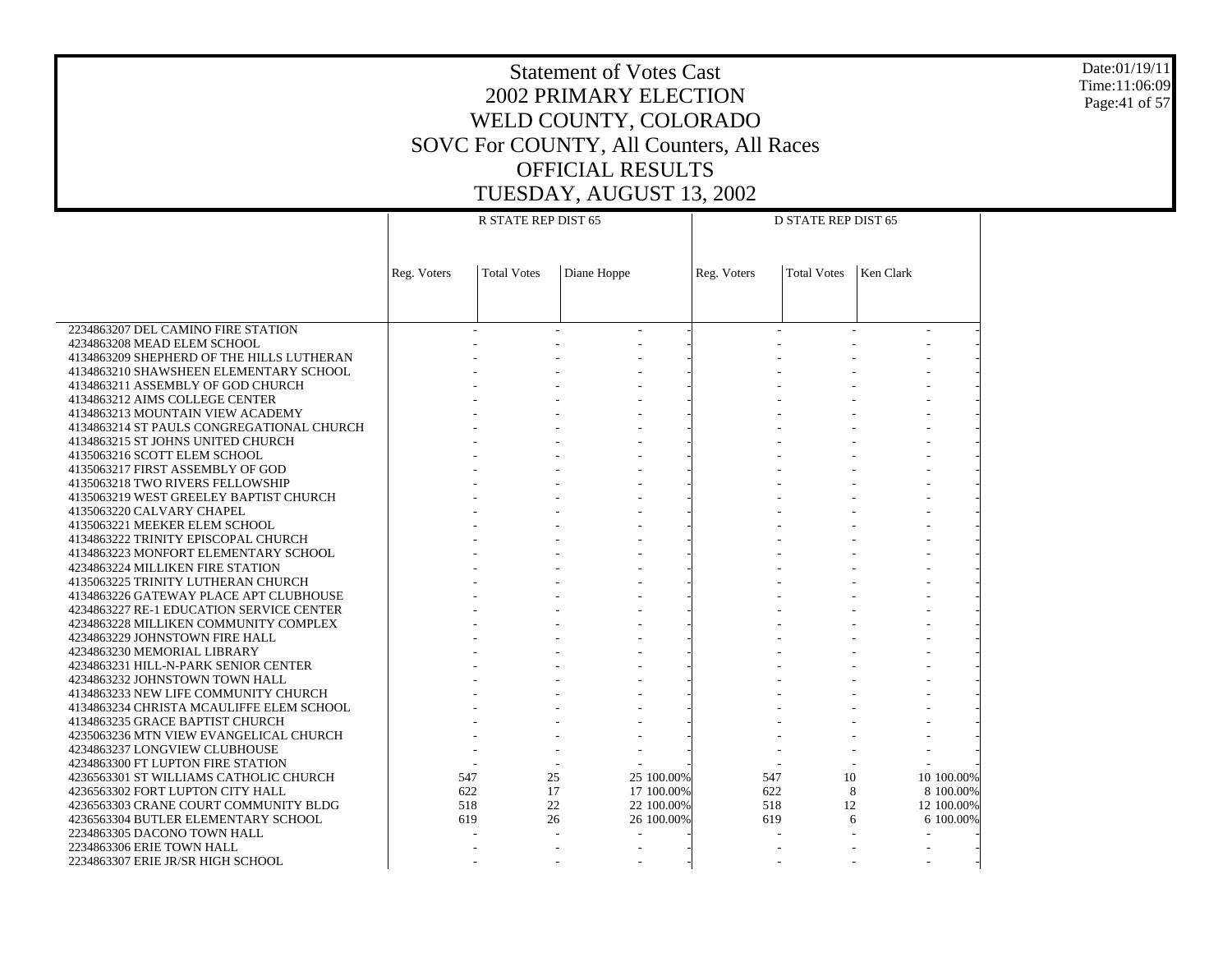Date:01/19/11 Time:11:06:09 Page:42 of 57

|                                       |             | R STATE REP DIST 65 |              |             | D STATE REP DIST 65 |             |
|---------------------------------------|-------------|---------------------|--------------|-------------|---------------------|-------------|
|                                       |             |                     |              |             |                     |             |
|                                       | Reg. Voters | <b>Total Votes</b>  | Diane Hoppe  | Reg. Voters | <b>Total Votes</b>  | Ken Clark   |
|                                       |             |                     |              |             |                     |             |
|                                       |             |                     |              |             |                     |             |
| 4136563308 KERSEY TOWN HALL           | 700         | 86                  | 86 100,00%   | 700         | $\overline{4}$      | 4 100,00%   |
| 4236563309 PELICAN LAKES SALES OFFICE | 255         | 14                  | 14 100.00%   | 255         |                     | 2 100.00%   |
| 4236563310 HUDSON TOWN HALL           | 622         | 34                  | 34 100.00%   | 622         | 5                   | 5 100,00%   |
| 4136563311 KEENESBURG FIRE HALL       | 737         | 52                  | 52 100.00%   | 737         | 11                  | 11 100.00%  |
| 4136563312 ROGGEN FIRE HOUSE          | 242         | 33                  | 33 100.00%   | 242         | 8                   | 8 100.00%   |
| 4236563313 LOCHBUIE ELEMENTARY SCHOOL | 333         | 18                  | 18 100.00%   | 333         | 6                   | 6 100.00%   |
| 4236563314 AFTER GLOWS SENIOR CENTER  | 599         | 12                  | 12 100.00%   | 599         | 26                  | 26 100.00%  |
| 4135063315 UNC CENTER                 |             |                     |              |             |                     |             |
| 4135063316 EAST MEMORIAL ELEM SCHOOL  |             |                     |              |             |                     |             |
| 4135063317 BETHEL BAPTIST CHURCH      |             |                     |              |             |                     |             |
| 4135063318 JACKSON ELEM SCHOOL        |             |                     |              |             |                     |             |
| 4135063319 GARDEN CITY TOWN HALL      |             |                     |              |             |                     |             |
| 4135063320 BONELL TOWER               |             |                     |              |             |                     |             |
| 4135063321 GREELEY MALL               |             |                     |              |             |                     |             |
| 4135063322 DOS RIOS ELEM SCHOOL       |             |                     |              |             |                     |             |
| 4135063323 CENTENNIAL ELEM SCHOOL     |             |                     |              |             |                     |             |
| 4135063324 CAVE CREEK CLUBHOUSE       |             |                     |              |             |                     |             |
| 4135063325 EVANS COMMUNITY COMPLEX    |             |                     |              |             |                     |             |
| 4134863326 FIRST BAPTIST CHURCH       |             |                     |              |             |                     |             |
| 2233363327 MAIL BALLOT PRECINCT       |             |                     |              |             |                     |             |
| <b>ABSENTEE</b>                       |             | 960                 | 960 100.00%  | 0           | 383                 | 383 100.00% |
| <b>EARLY</b>                          |             | 25                  | 25 100,00%   | $\Omega$    | 4                   | 4 100.00%   |
| <b>PROVISIONAL</b>                    |             |                     | 1 100,00%    | $\Omega$    | $\Omega$            |             |
| Total                                 | 11700       | 1929                | 1929 100.00% | 11700       | 583                 | 583 100.00% |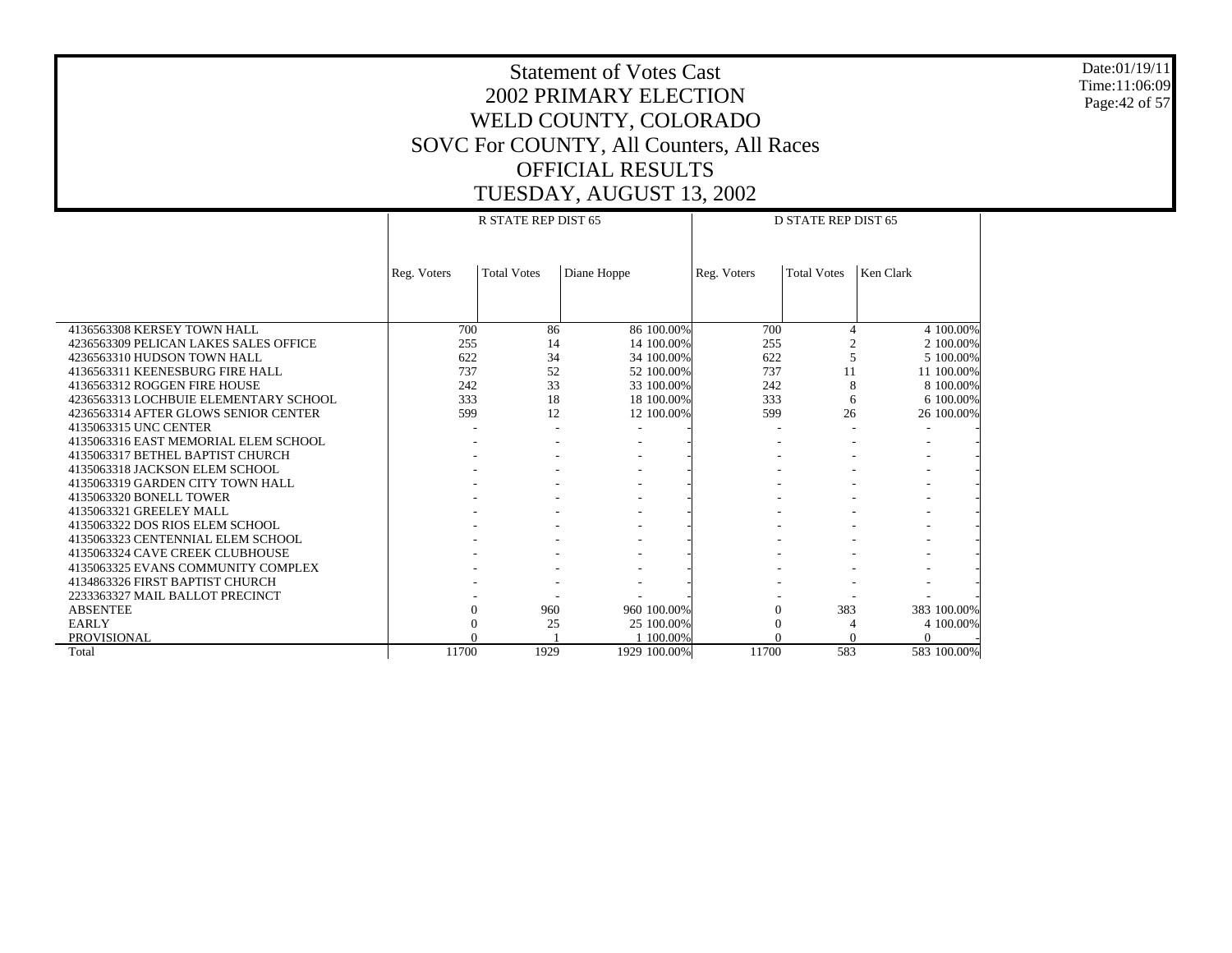Date:01/19/11 Time:11:06:09 Page:43 of 57

|                                             |             | R COUNTY COMM ATLARGE |                  | D COUNTY COMM ATLARGE |                |                  |  |
|---------------------------------------------|-------------|-----------------------|------------------|-----------------------|----------------|------------------|--|
|                                             | Reg. Voters | <b>Total Votes</b>    | Michael J. Geile | Reg. Voters           | Total<br>Votes | No Candidate     |  |
| Jurisdiction Wide                           |             |                       |                  |                       |                |                  |  |
| 4136563100 NUNN COMMUNITY BUILDING          | 445         | 38                    | 38 100.00%       | 445                   | $\mathbf{0}$   | $\mathbf{0}$     |  |
| 4136563101 GROVER FIRE HALL                 | 262         | 48                    | 48 100.00%       | 262                   | $\mathbf{0}$   | $\Omega$         |  |
| 4136563102 PRAIRIE HIGH SCHOOL              | 209         | 37                    | 37 100.00%       | 209                   | $\Omega$       | $\mathbf{0}$     |  |
| 4136563103 BRIGGSDALE HIGH SCHOOL           | 202         | 40                    | 40 100.00%       | 202                   | $\Omega$       | $\overline{0}$   |  |
| 4136563104 GILL LIONS COMMUNITY BUILDING    | 872         | 87                    | 87 100.00%       | 872                   | $\Omega$       | $\overline{0}$   |  |
| 4136563105 KERSEY SENIOR CITIZENS HALL      | 186         | 17                    | 17 100.00%       | 186                   | $\Omega$       | $\Omega$         |  |
| 4135063106 FRIENDLY VILLAGE CLUBHOUSE       | 605         | 30                    | 30 100.00%       | 605                   | $\Omega$       | $\mathbf{0}$     |  |
| 4135063107 GREELEY REC CENTER               | 801         | 39                    | 39 100.00%       | 801                   | $\theta$       | $\mathbf{0}$     |  |
| 4135063108 MADISON ELEM SCHOOL              | 710         | 32                    | 32 100.00%       | 710                   | $\Omega$       | $\overline{0}$   |  |
| 4135063109 GLORIA CHRISTI LUTHERAN CHURCH   | 563         | 34                    | 34 100.00%       | 563                   | $\theta$       | $\theta$         |  |
| 4135063110 FIRST UNITED METHODIST CHURCH    | 604         | 16                    | 16 100.00%       | 604                   | $\Omega$       | $\theta$         |  |
| 4135063111 FIRST CHRISTIAN CHURCH           | 853         | 71                    | 71 100.00%       | 853                   | $\mathbf{0}$   | $\mathbf{0}$     |  |
| 4135063112 CAMERON ELEM SCHOOL              | 655         | 52                    | 52 100.00%       | 655                   | $\Omega$       | $\mathbf{0}$     |  |
| 4134863113 WESTERN HILLS FIRE STATION       | 527         | 47                    | 47 100.00%       | 527                   | $\mathbf{0}$   | $\overline{0}$   |  |
| 4135063114 OUR SAVIORS LUTHERAN CHURCH      | 733         | 93                    | 93 100.00%       | 733                   | $\Omega$       | $\Omega$         |  |
| 4134963115 WINDSOR HIGH SCHOOL COMMONS      | 694         | 57                    | 57 100.00%       | 694                   | $\Omega$       | $\Omega$         |  |
| 4134963116 FAITH UNITED CHURCH OF CHRIST    | 574         | 45                    | 45 100.00%       | 574                   | $\theta$       | $\overline{0}$   |  |
| 4136563117 SEVERANCE FIRE STATIONS          | 804         | 53                    | 53 100.00%       | 804                   | $\Omega$       | $\theta$         |  |
| 4136563118 EATON MIDDLE SCHOOL              | 788         | 76                    | 76 100.00%       | 788                   | $\mathbf{0}$   | $\boldsymbol{0}$ |  |
| 4136563119 EVANGELICAL FREE CHURCH OF EATON | 410         | 43                    | 43 100.00%       | 410                   | $\Omega$       | $\Omega$         |  |
| 4134863120 NORTH WELD CO WATER DIST         | 293         | 51                    | 51 100.00%       | 293                   | $\Omega$       | $\overline{0}$   |  |
| 4134963121 COVENANT BIBLE COLLEGE           | 799         | 43                    | 43 100.00%       | 799                   | $\Omega$       | $\overline{0}$   |  |
| 4134963122 PARK BUILDING WINDSOR TOWN HALL  | 759         | 55                    | 55 100.00%       | 759                   | $\Omega$       | $\Omega$         |  |
| 4134963123 CORNERSTONE BAPTIST CHURCH       | 694         | 35                    | 35 100.00%       | 694                   | $\Omega$       | $\boldsymbol{0}$ |  |
| 4134863124 VICTORY CHRISTIAN FELLOWSHIP     | 667         | 45                    | 45 100,00%       | 667                   | $\Omega$       | $\Omega$         |  |
| 4134863125 NORTHRIDGE HIGH SCHOOL           | 436         | 43                    | 43 100.00%       | 436                   | $\Omega$       | $\overline{0}$   |  |
| 4136563126 PIERCE TOWN HALL                 | 521         | 39                    | 39 100.00%       | 521                   | $\theta$       | $\mathbf{0}$     |  |
| 4136563127 AULT TOWN HALL                   | 531         | 45                    | 45 100.00%       | 531                   | $\Omega$       | $\overline{0}$   |  |
| 4136563128 EATON TOWN HALL                  | 676         | 86                    | 86 100.00%       | 676                   | $\theta$       | $\overline{0}$   |  |
| 4134863129 WINDSOR SEVERANCE PUBLIC LIBRARY | 211         | 10                    | 10 100.00%       | 211                   | $\Omega$       | $\Omega$         |  |
| 4134963130 TOZER ELEM SCHOOL                | 489         | 39                    | 39 100.00%       | 489                   | $\Omega$       | $\overline{0}$   |  |
| 4234863200 MEAD TOWN HALL                   | 748         | 38                    | 38 100.00%       | 748                   | $\Omega$       | $\Omega$         |  |
| 4234863201 PLATTEVILLE TOWN HALL            | 620         | 44                    | 44 100.00%       | 620                   | $\Omega$       | $\mathbf{0}$     |  |
| 4234863202 PLATTEVILLE BAPTIST CHURCH       | 392         | 23                    | 23 100.00%       | 392                   | $\theta$       | $\overline{0}$   |  |
| 2234863203 FIRESTONE TOWN HALL              | 585         | 26                    | 26 100.00%       | 585                   | $\Omega$       | $\Omega$         |  |
| 2234863204 TRI TOWN BAPTIST                 | 717         | 17                    | 17 100.00%       | 717                   | $\Omega$       | $\mathbf{0}$     |  |
| 2234863205 FREDERICK TOWN HALL              | 754         | 16                    | 16 100.00%       | 754                   | $\Omega$       | $\theta$         |  |
| 2234863206 RINN UNITED METHODIST CHURCH     | 289         | 16                    | 16 100.00%       | 289                   | $\Omega$       | $\overline{0}$   |  |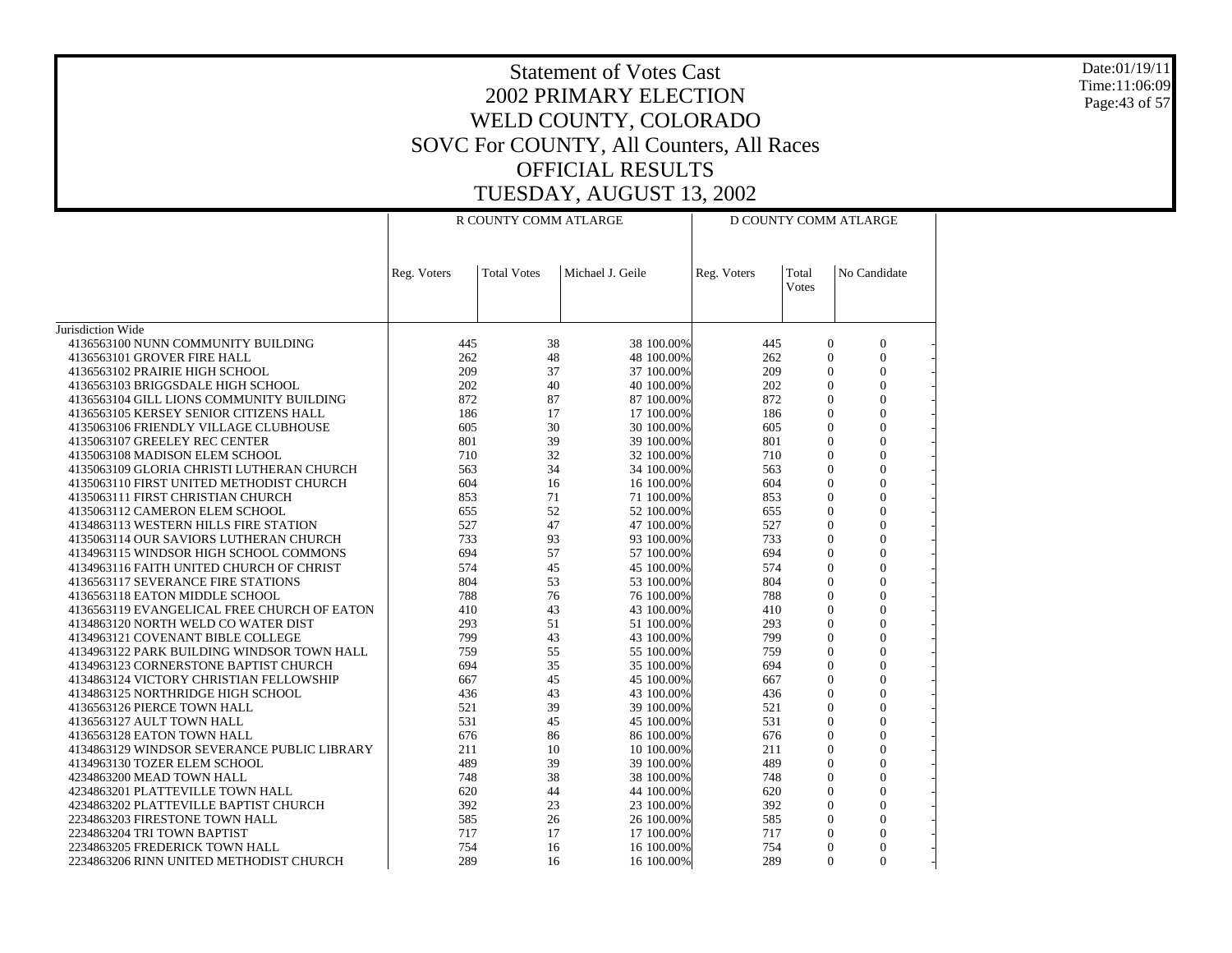Date:01/19/11 Time:11:06:09 Page:44 of 57

|                                                                           |             | R COUNTY COMM ATLARGE |                  |                          |             |                                | D COUNTY COMM ATLARGE              |  |
|---------------------------------------------------------------------------|-------------|-----------------------|------------------|--------------------------|-------------|--------------------------------|------------------------------------|--|
|                                                                           |             |                       |                  |                          |             |                                |                                    |  |
|                                                                           | Reg. Voters | <b>Total Votes</b>    | Michael J. Geile |                          | Reg. Voters | Total<br>Votes                 | No Candidate                       |  |
|                                                                           |             |                       |                  |                          |             |                                |                                    |  |
| 2234863207 DEL CAMINO FIRE STATION                                        | 1289        | 25                    | 25 100.00%       |                          | 1289        | $\Omega$                       | $\boldsymbol{0}$                   |  |
| 4234863208 MEAD ELEM SCHOOL                                               | 437         | 20                    |                  | 20 100.00%               | 437         | $\mathbf{0}$                   | $\overline{0}$                     |  |
| 4134863209 SHEPHERD OF THE HILLS LUTHERAN                                 | 576         | 30                    |                  | 30 100.00%               | 576         | $\overline{0}$                 | $\overline{0}$                     |  |
| 4134863210 SHAWSHEEN ELEMENTARY SCHOOL                                    | 462         | 24                    |                  | 24 100.00%               | 462         | $\overline{0}$                 | $\mathbf{0}$                       |  |
| 4134863211 ASSEMBLY OF GOD CHURCH                                         | 747         | 48                    |                  | 48 100.00%               | 747         | $\overline{0}$                 | $\overline{0}$                     |  |
| 4134863212 AIMS COLLEGE CENTER                                            | 776         | 64                    |                  | 64 100.00%               | 776         | $\overline{0}$                 | $\overline{0}$                     |  |
| 4134863213 MOUNTAIN VIEW ACADEMY                                          | 583         | 33                    |                  | 33 100.00%               | 583         | $\theta$                       | $\Omega$                           |  |
| 4134863214 ST PAULS CONGREGATIONAL CHURCH                                 | 1034        | 160                   | 160 100.00%      |                          | 1034        | $\overline{0}$                 | $\overline{0}$                     |  |
| 4134863215 ST JOHNS UNITED CHURCH                                         | 778         | 116                   | 116 100.00%      |                          | 778         | $\overline{0}$                 | $\overline{0}$                     |  |
| 4135063216 SCOTT ELEM SCHOOL                                              | 280         | 20                    |                  | 20 100.00%               | 280         | $\overline{0}$                 | $\boldsymbol{0}$                   |  |
| 4135063217 FIRST ASSEMBLY OF GOD                                          | 644         | 55                    |                  | 55 100.00%               | 644         | $\theta$                       | $\overline{0}$                     |  |
| 4135063218 TWO RIVERS FELLOWSHIP                                          | 588         | 62                    |                  | 62 100.00%               | 588         | $\theta$                       | $\theta$                           |  |
| 4135063219 WEST GREELEY BAPTIST CHURCH<br>4135063220 CALVARY CHAPEL       | 341<br>506  | 26<br>28              |                  | 26 100.00%<br>28 100.00% | 341<br>506  | $\mathbf{0}$<br>$\overline{0}$ | $\overline{0}$<br>$\theta$         |  |
| 4135063221 MEEKER ELEM SCHOOL                                             | 782         | 69                    |                  | 69 100.00%               | 782         | $\overline{0}$                 | $\overline{0}$                     |  |
| 4134863222 TRINITY EPISCOPAL CHURCH                                       | 876         | 95                    |                  | 95 100.00%               | 876         | $\theta$                       | $\overline{0}$                     |  |
| 4134863223 MONFORT ELEMENTARY SCHOOL                                      | 890         | 87                    |                  | 87 100.00%               | 890         | $\mathbf{0}$                   | $\overline{0}$                     |  |
| 4234863224 MILLIKEN FIRE STATION                                          | 387         | 17                    |                  | 17 100,00%               | 387         | $\theta$                       | $\overline{0}$                     |  |
| 4135063225 TRINITY LUTHERAN CHURCH                                        | 476         | 19                    |                  | 19 100.00%               | 476         | $\theta$                       | $\theta$                           |  |
| 4134863226 GATEWAY PLACE APT CLUBHOUSE                                    | 785         | 32                    |                  | 32 100.00%               | 785         | $\mathbf{0}$                   | $\overline{0}$                     |  |
| 4234863227 RE-1 EDUCATION SERVICE CENTER                                  | 762         | 54                    |                  | 54 100.00%               | 762         | $\overline{0}$                 | $\overline{0}$                     |  |
| 4234863228 MILLIKEN COMMUNITY COMPLEX                                     | 485         | 30                    |                  | 30 100.00%               | 485         | $\overline{0}$                 | $\overline{0}$                     |  |
| 4234863229 JOHNSTOWN FIRE HALL                                            | 590         | 22                    |                  | 22 100.00%               | 590         | $\theta$                       | $\overline{0}$                     |  |
| 4234863230 MEMORIAL LIBRARY                                               | 729         | 48                    |                  | 48 100.00%               | 729         | $\overline{0}$                 | $\overline{0}$                     |  |
| 4234863231 HILL-N-PARK SENIOR CENTER                                      | 444         | 35                    |                  | 35 100.00%               | 444         | $\overline{0}$                 | $\overline{0}$                     |  |
| 4234863232 JOHNSTOWN TOWN HALL                                            | 696         | 44                    | 44 100.00%       |                          | 696         | $\Omega$                       | $\Omega$                           |  |
| 4134863233 NEW LIFE COMMUNITY CHURCH                                      | 339         | 22                    |                  | 22 100.00%               | 339         | $\overline{0}$                 | $\overline{0}$                     |  |
| 4134863234 CHRISTA MCAULIFFE ELEM SCHOOL                                  | 720         | 59                    |                  | 59 100.00%               | 720         | $\overline{0}$                 | $\overline{0}$                     |  |
| 4134863235 GRACE BAPTIST CHURCH<br>4235063236 MTN VIEW EVANGELICAL CHURCH | 624<br>273  | 63<br>10              |                  | 63 100.00%               | 624<br>273  | $\overline{0}$<br>$\theta$     | $\boldsymbol{0}$<br>$\overline{0}$ |  |
| 4234863237 LONGVIEW CLUBHOUSE                                             | 530         | 30                    |                  | 10 100.00%<br>30 100.00% | 530         | $\overline{0}$                 | $\overline{0}$                     |  |
| 4234863300 FT LUPTON FIRE STATION                                         | 598         | 35                    |                  | 35 100.00%               | 598         | $\mathbf{0}$                   | $\overline{0}$                     |  |
| 4236563301 ST WILLIAMS CATHOLIC CHURCH                                    | 547         | 25                    |                  | 25 100.00%               | 547         | $\theta$                       | $\theta$                           |  |
| 4236563302 FORT LUPTON CITY HALL                                          | 622         | 18                    |                  | 18 100.00%               | 622         | $\overline{0}$                 | $\overline{0}$                     |  |
| 4236563303 CRANE COURT COMMUNITY BLDG                                     | 518         | 22                    |                  | 22 100.00%               | 518         | $\Omega$                       | $\theta$                           |  |
| 4236563304 BUTLER ELEMENTARY SCHOOL                                       | 619         | 27                    |                  | 27 100.00%               | 619         | $\mathbf{0}$                   | $\boldsymbol{0}$                   |  |
| 2234863305 DACONO TOWN HALL                                               | 449         | 21                    |                  | 21 100.00%               | 449         | $\theta$                       | $\overline{0}$                     |  |
| 2234863306 ERIE TOWN HALL                                                 | 526         | 19                    |                  | 19 100.00%               | 526         | $\Omega$                       | $\theta$                           |  |
| 2234863307 ERIE JR/SR HIGH SCHOOL                                         | 667         | 22                    |                  | 22 100.00%               | 667         | $\Omega$                       | $\theta$                           |  |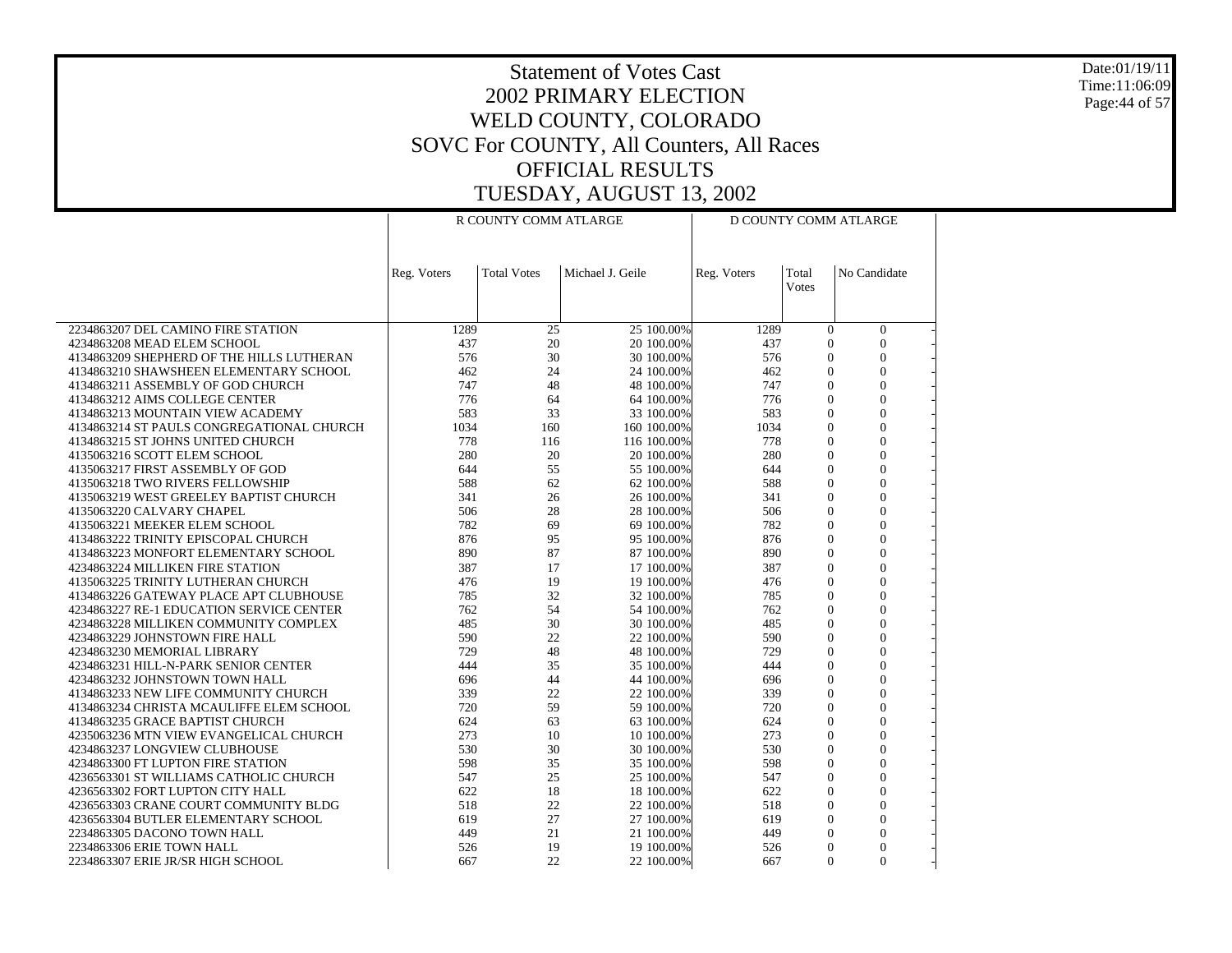Date:01/19/11 Time:11:06:09 Page:45 of 57

|                                       |             | R COUNTY COMM ATLARGE |                  | D COUNTY COMM ATLARGE |              |              |  |  |
|---------------------------------------|-------------|-----------------------|------------------|-----------------------|--------------|--------------|--|--|
|                                       |             |                       |                  |                       |              |              |  |  |
|                                       | Reg. Voters | <b>Total Votes</b>    | Michael J. Geile | Reg. Voters           | Total        | No Candidate |  |  |
|                                       |             |                       |                  |                       | <b>Votes</b> |              |  |  |
|                                       |             |                       |                  |                       |              |              |  |  |
| 4136563308 KERSEY TOWN HALL           | 700         | 85                    | 85 100.00%       | 700                   | $\Omega$     | $\mathbf{0}$ |  |  |
| 4236563309 PELICAN LAKES SALES OFFICE | 255         | 14                    | 14 100.00%       | 255                   | $\Omega$     |              |  |  |
| 4236563310 HUDSON TOWN HALL           | 622         | 35                    | 35 100.00%       | 622                   | $\Omega$     | $\theta$     |  |  |
| 4136563311 KEENESBURG FIRE HALL       | 737         | 50                    | 50 100,00%       | 737                   | $\Omega$     | $\Omega$     |  |  |
| 4136563312 ROGGEN FIRE HOUSE          | 242         | 32                    | 32 100.00%       | 242                   | $\Omega$     | $\Omega$     |  |  |
| 4236563313 LOCHBUIE ELEMENTARY SCHOOL | 333         | 19                    | 19 100.00%       | 333                   | $\Omega$     | $\Omega$     |  |  |
| 4236563314 AFTER GLOWS SENIOR CENTER  | 599         | 15                    | 15 100.00%       | 599                   | $\Omega$     | $\Omega$     |  |  |
| 4135063315 UNC CENTER                 | 391         | 8                     | 8 100,00%        | 391                   | $\Omega$     | $\Omega$     |  |  |
| 4135063316 EAST MEMORIAL ELEM SCHOOL  | 671         | 15                    | 15 100.00%       | 671                   | $\Omega$     | $\Omega$     |  |  |
| 4135063317 BETHEL BAPTIST CHURCH      | 544         | 61                    | 61 100.00%       | 544                   | $\Omega$     | $\Omega$     |  |  |
| 4135063318 JACKSON ELEM SCHOOL        | 543         | 55                    | 55 100,00%       | 543                   | $\Omega$     | $\Omega$     |  |  |
| 4135063319 GARDEN CITY TOWN HALL      | 351         | 32                    | 32 100.00%       | 351                   | $\Omega$     | $\mathbf{0}$ |  |  |
| 4135063320 BONELL TOWER               | 312         | 42                    | 42 100.00%       | 312                   | $\Omega$     | $\Omega$     |  |  |
| 4135063321 GREELEY MALL               | 574         | 16                    | 16 100.00%       | 574                   | $\Omega$     | $\Omega$     |  |  |
| 4135063322 DOS RIOS ELEM SCHOOL       | 686         | 27                    | 27 100.00%       | 686                   | $\Omega$     | $\mathbf{0}$ |  |  |
| 4135063323 CENTENNIAL ELEM SCHOOL     | 650         | 35                    | 35 100.00%       | 650                   | $\Omega$     | $\Omega$     |  |  |
| 4135063324 CAVE CREEK CLUBHOUSE       | 538         | 24                    | 24 100.00%       | 538                   | $\Omega$     | $\Omega$     |  |  |
| 4135063325 EVANS COMMUNITY COMPLEX    | 421         | 37                    | 37 100.00%       | 421                   | $\Omega$     | $\Omega$     |  |  |
| 4134863326 FIRST BAPTIST CHURCH       | 677         | 33                    | 33 100.00%       | 677                   | $\Omega$     | $\Omega$     |  |  |
| 2233363327 MAIL BALLOT PRECINCT       | 28          | $\overline{c}$        | 2 100,00%        | 28                    | $\Omega$     | $\Omega$     |  |  |
| <b>ABSENTEE</b>                       | $\Omega$    | 5198                  | 5198 100.00%     |                       | $\Omega$     | $\Omega$     |  |  |
| <b>EARLY</b>                          | $\Omega$    | 166                   | 166 100.00%      |                       | $\Omega$     | $\Omega$     |  |  |
| <b>PROVISIONAL</b>                    | $\Omega$    | 8                     | 8 100,00%        |                       | $\Omega$     | $\Omega$     |  |  |
| Total                                 | 55527       | 9271                  | 9271 100.00%     | 55527                 | $\Omega$     | $\Omega$     |  |  |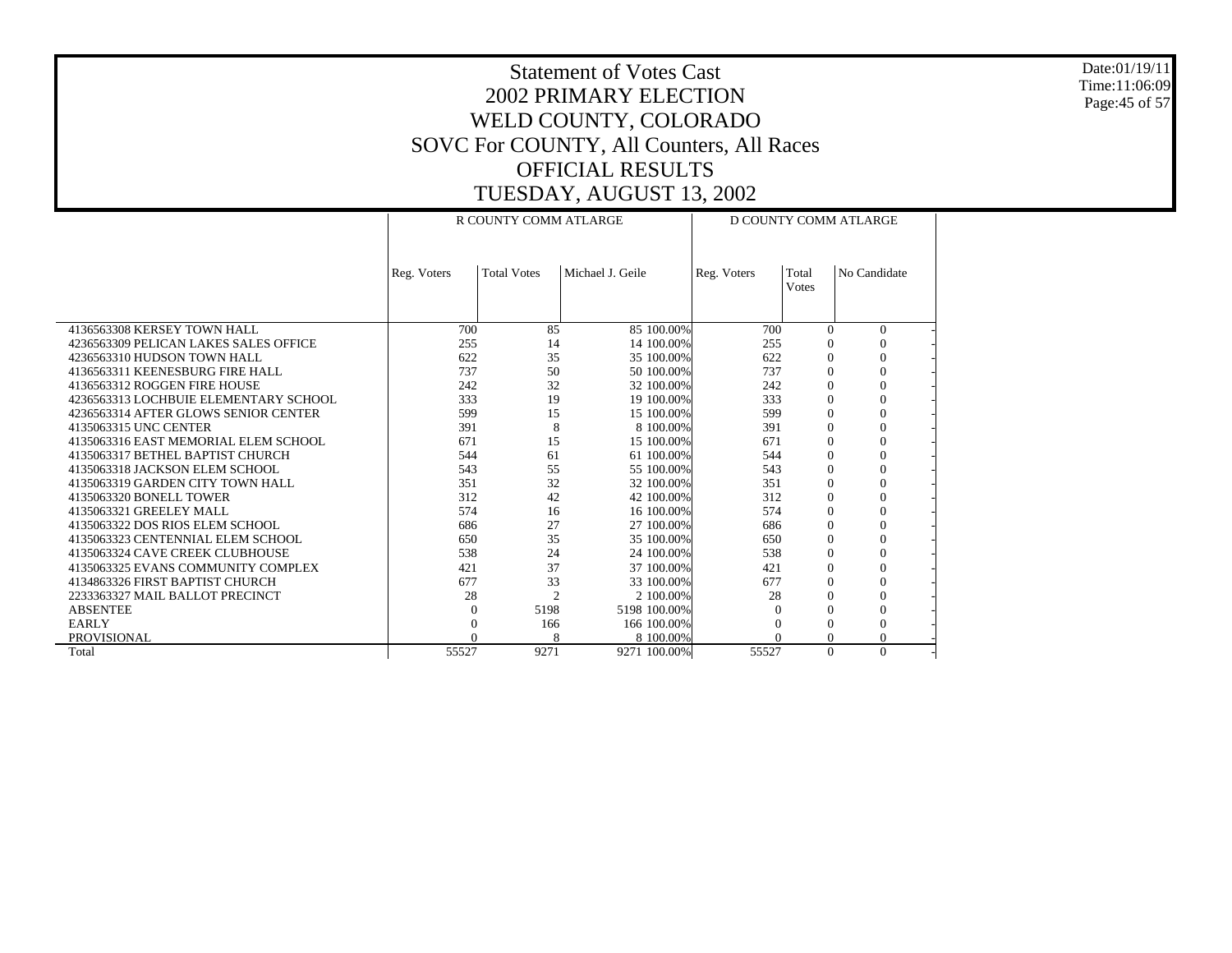Date:01/19/11 Time:11:06:09 Page:46 of 57

|                                                                              |             | R COUNTY COMM DIST 2 |            |            | D COUNTY COMM DIST 2 |                       |                                |  |
|------------------------------------------------------------------------------|-------------|----------------------|------------|------------|----------------------|-----------------------|--------------------------------|--|
|                                                                              | Reg. Voters | <b>Total Votes</b>   | Glenn Vaad |            | Reg. Voters          | Total<br><b>Votes</b> | No Candidate                   |  |
| Jurisdiction Wide                                                            |             |                      |            |            |                      |                       |                                |  |
| 4136563100 NUNN COMMUNITY BUILDING                                           |             |                      |            |            |                      |                       |                                |  |
| 4136563101 GROVER FIRE HALL                                                  |             |                      |            |            |                      |                       |                                |  |
| 4136563102 PRAIRIE HIGH SCHOOL                                               |             |                      |            |            |                      |                       |                                |  |
| 4136563103 BRIGGSDALE HIGH SCHOOL                                            |             |                      |            |            |                      |                       |                                |  |
| 4136563104 GILL LIONS COMMUNITY BUILDING                                     |             |                      |            |            |                      |                       |                                |  |
| 4136563105 KERSEY SENIOR CITIZENS HALL                                       |             |                      |            |            |                      |                       |                                |  |
| 4135063106 FRIENDLY VILLAGE CLUBHOUSE                                        |             |                      |            |            |                      |                       |                                |  |
| 4135063107 GREELEY REC CENTER                                                |             |                      |            |            |                      |                       |                                |  |
| 4135063108 MADISON ELEM SCHOOL                                               |             |                      |            |            |                      |                       |                                |  |
| 4135063109 GLORIA CHRISTI LUTHERAN CHURCH                                    |             |                      |            |            |                      |                       |                                |  |
| 4135063110 FIRST UNITED METHODIST CHURCH                                     |             |                      |            |            |                      |                       |                                |  |
| 4135063111 FIRST CHRISTIAN CHURCH<br>4135063112 CAMERON ELEM SCHOOL          |             |                      |            |            |                      |                       |                                |  |
| 4134863113 WESTERN HILLS FIRE STATION                                        |             |                      |            |            |                      |                       |                                |  |
| 4135063114 OUR SAVIORS LUTHERAN CHURCH                                       |             |                      |            |            |                      |                       |                                |  |
| 4134963115 WINDSOR HIGH SCHOOL COMMONS                                       |             |                      |            |            |                      |                       |                                |  |
| 4134963116 FAITH UNITED CHURCH OF CHRIST                                     |             |                      |            |            |                      |                       |                                |  |
| 4136563117 SEVERANCE FIRE STATIONS                                           |             |                      |            |            |                      |                       |                                |  |
| 4136563118 EATON MIDDLE SCHOOL                                               |             |                      |            |            |                      |                       |                                |  |
| 4136563119 EVANGELICAL FREE CHURCH OF EATON                                  |             |                      |            |            |                      |                       |                                |  |
| 4134863120 NORTH WELD CO WATER DIST                                          |             |                      |            |            |                      |                       |                                |  |
| 4134963121 COVENANT BIBLE COLLEGE                                            |             |                      |            |            |                      |                       |                                |  |
| 4134963122 PARK BUILDING WINDSOR TOWN HALL                                   |             |                      |            |            |                      |                       |                                |  |
| 4134963123 CORNERSTONE BAPTIST CHURCH                                        |             |                      |            |            |                      |                       |                                |  |
| 4134863124 VICTORY CHRISTIAN FELLOWSHIP<br>4134863125 NORTHRIDGE HIGH SCHOOL |             |                      |            |            |                      |                       |                                |  |
| 4136563126 PIERCE TOWN HALL                                                  |             |                      |            |            |                      |                       |                                |  |
| 4136563127 AULT TOWN HALL                                                    |             |                      |            |            |                      |                       |                                |  |
| 4136563128 EATON TOWN HALL                                                   |             |                      |            |            |                      |                       |                                |  |
| 4134863129 WINDSOR SEVERANCE PUBLIC LIBRARY                                  |             |                      |            |            |                      |                       |                                |  |
| 4134963130 TOZER ELEM SCHOOL                                                 |             |                      |            |            |                      |                       |                                |  |
| 4234863200 MEAD TOWN HALL                                                    |             | 748                  | 41         | 41 100.00% | 748                  |                       | $\theta$<br>$\theta$           |  |
| 4234863201 PLATTEVILLE TOWN HALL                                             |             | 620                  | 43         | 43 100.00% | 620                  |                       | $\mathbf{0}$<br>$\overline{0}$ |  |
| 4234863202 PLATTEVILLE BAPTIST CHURCH                                        |             | 392                  | 23         | 23 100.00% | 392                  |                       | $\Omega$<br>$\theta$           |  |
| 2234863203 FIRESTONE TOWN HALL                                               |             | 585                  | 26         | 26 100.00% | 585                  |                       | $\Omega$<br>$\Omega$           |  |
| 2234863204 TRI TOWN BAPTIST                                                  |             | 717                  | 17         | 17 100.00% | 717                  |                       | $\Omega$<br>$\theta$           |  |
| 2234863205 FREDERICK TOWN HALL                                               |             | 754                  | 15         | 15 100.00% | 754                  |                       | $\Omega$<br>$\Omega$           |  |
| 2234863206 RINN UNITED METHODIST CHURCH                                      |             | 289                  | 15         | 15 100.00% | 289                  |                       | $\theta$<br>$\Omega$           |  |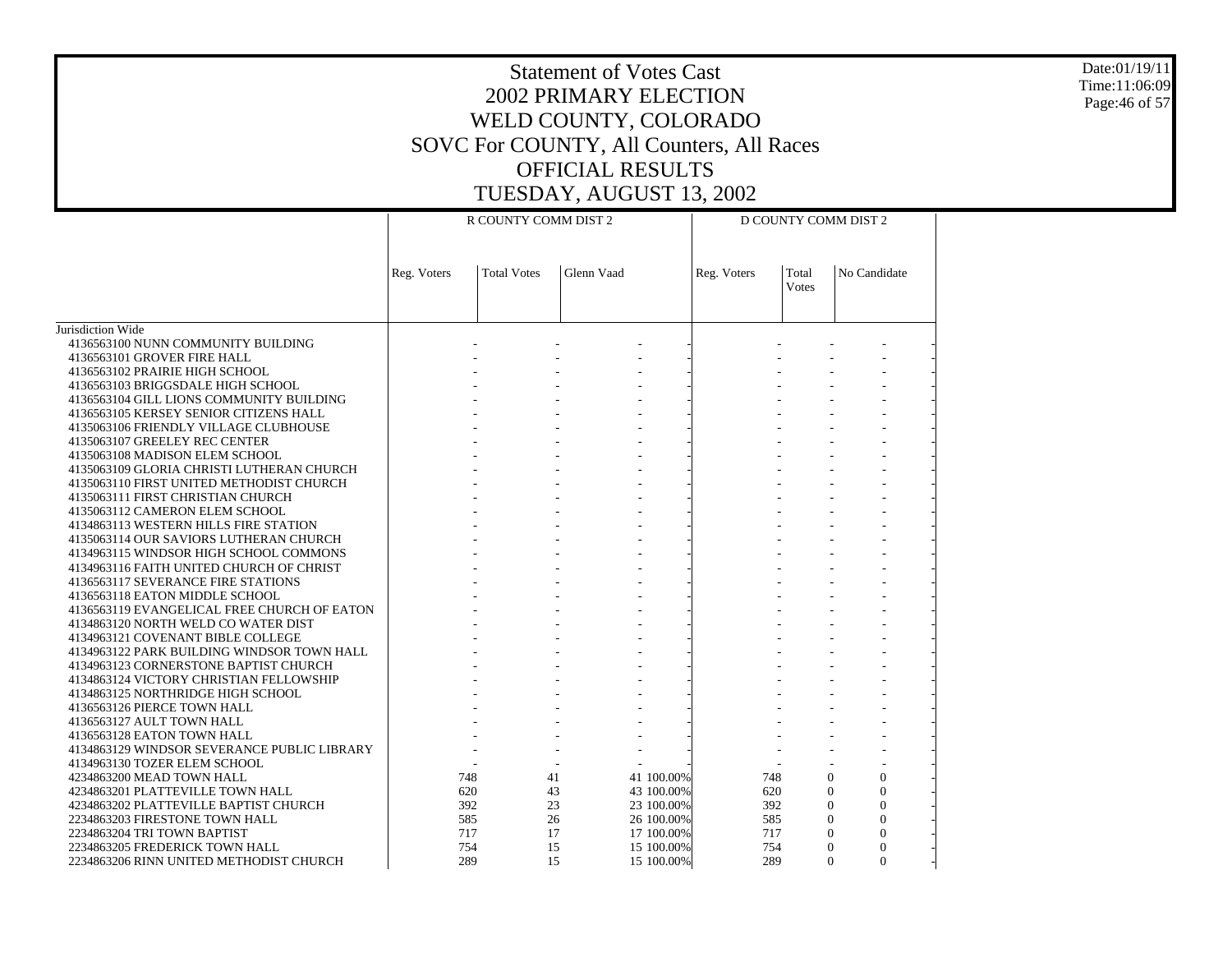Date:01/19/11 Time:11:06:09 Page:47 of 57

|                                                                             |             | R COUNTY COMM DIST 2 |            |                          |             |                                | D COUNTY COMM DIST 2           |  |
|-----------------------------------------------------------------------------|-------------|----------------------|------------|--------------------------|-------------|--------------------------------|--------------------------------|--|
|                                                                             |             |                      |            |                          |             |                                |                                |  |
|                                                                             | Reg. Voters | <b>Total Votes</b>   | Glenn Vaad |                          | Reg. Voters | Total                          | No Candidate                   |  |
|                                                                             |             |                      |            |                          |             | Votes                          |                                |  |
|                                                                             |             |                      |            |                          |             |                                |                                |  |
| 2234863207 DEL CAMINO FIRE STATION<br>4234863208 MEAD ELEM SCHOOL           | 1289<br>437 | 25<br>20             |            | 25 100.00%<br>20 100.00% | 1289<br>437 | $\overline{0}$<br>$\mathbf{0}$ | $\mathbf{0}$<br>$\overline{0}$ |  |
| 4134863209 SHEPHERD OF THE HILLS LUTHERAN                                   | 576         | 30                   |            | 30 100.00%               | 576         | $\theta$                       | $\theta$                       |  |
| 4134863210 SHAWSHEEN ELEMENTARY SCHOOL                                      | 462         | 24                   |            | 24 100.00%               | 462         | $\Omega$                       | $\overline{0}$                 |  |
| 4134863211 ASSEMBLY OF GOD CHURCH                                           | 747         | 46                   |            | 46 100.00%               | 747         | $\theta$                       | $\theta$                       |  |
| 4134863212 AIMS COLLEGE CENTER                                              | 776         | 58                   |            | 58 100.00%               | 776         | $\overline{0}$                 | $\mathbf{0}$                   |  |
| 4134863213 MOUNTAIN VIEW ACADEMY                                            | 583         | 31                   |            | 31 100.00%               | 583         | $\theta$                       | $\theta$                       |  |
| 4134863214 ST PAULS CONGREGATIONAL CHURCH                                   | 1034        | 154                  |            | 154 100.00%              | 1034        | $\overline{0}$                 | $\overline{0}$                 |  |
| 4134863215 ST JOHNS UNITED CHURCH                                           | 778         | 114                  |            | 114 100.00%              | 778         | $\overline{0}$                 | $\overline{0}$                 |  |
| 4135063216 SCOTT ELEM SCHOOL                                                | 280         | 20                   |            | 20 100.00%               | 280         | $\Omega$                       | $\theta$                       |  |
| 4135063217 FIRST ASSEMBLY OF GOD                                            | 644         | 53                   |            | 53 100.00%               | 644         | $\overline{0}$                 | $\overline{0}$                 |  |
| 4135063218 TWO RIVERS FELLOWSHIP                                            | 588         | 61                   |            | 61 100.00%               | 588         | $\theta$                       | $\theta$                       |  |
| 4135063219 WEST GREELEY BAPTIST CHURCH                                      | 341         | 24                   |            | 24 100.00%               | 341         | $\overline{0}$                 | $\overline{0}$                 |  |
| 4135063220 CALVARY CHAPEL                                                   | 506         | 28                   |            | 28 100.00%               | 506         | $\theta$                       | $\mathbf{0}$                   |  |
| 4135063221 MEEKER ELEM SCHOOL                                               | 782         | 65                   |            | 65 100.00%               | 782         | $\overline{0}$                 | $\overline{0}$                 |  |
| 4134863222 TRINITY EPISCOPAL CHURCH                                         | 876         | 94                   |            | 94 100.00%               | 876         | $\theta$                       | $\theta$                       |  |
| 4134863223 MONFORT ELEMENTARY SCHOOL                                        | 890         | 85                   |            | 85 100.00%               | 890         | $\Omega$                       | $\theta$                       |  |
| 4234863224 MILLIKEN FIRE STATION                                            | 387         | 17                   |            | 17 100.00%               | 387         | $\mathbf{0}$                   | $\mathbf{0}$                   |  |
| 4135063225 TRINITY LUTHERAN CHURCH                                          | 476         | 19                   |            | 19 100.00%               | 476         | $\overline{0}$                 | $\overline{0}$                 |  |
| 4134863226 GATEWAY PLACE APT CLUBHOUSE                                      | 785         | 32                   |            | 32 100.00%               | 785         | $\theta$                       | $\overline{0}$                 |  |
| 4234863227 RE-1 EDUCATION SERVICE CENTER                                    | 762         | 51                   |            | 51 100.00%               | 762         | $\theta$                       | $\overline{0}$                 |  |
| 4234863228 MILLIKEN COMMUNITY COMPLEX                                       | 485         | 29                   |            | 29 100.00%               | 485         | $\theta$                       | $\theta$                       |  |
| 4234863229 JOHNSTOWN FIRE HALL                                              | 590         | 21                   |            | 21 100.00%               | 590         | $\overline{0}$                 | $\overline{0}$                 |  |
| 4234863230 MEMORIAL LIBRARY                                                 | 729         | 48                   |            | 48 100.00%               | 729         | $\Omega$                       | $\Omega$                       |  |
| 4234863231 HILL-N-PARK SENIOR CENTER                                        | 444         | 34                   |            | 34 100.00%               | 444         | $\overline{0}$                 | $\overline{0}$                 |  |
| 4234863232 JOHNSTOWN TOWN HALL                                              | 696         | 44                   |            | 44 100.00%               | 696         | $\theta$<br>$\overline{0}$     | $\mathbf{0}$<br>$\overline{0}$ |  |
| 4134863233 NEW LIFE COMMUNITY CHURCH                                        | 339<br>720  | 20<br>57             |            | 20 100.00%<br>57 100.00% | 339<br>720  | $\theta$                       | $\overline{0}$                 |  |
| 4134863234 CHRISTA MCAULIFFE ELEM SCHOOL<br>4134863235 GRACE BAPTIST CHURCH | 624         | 63                   |            | 63 100.00%               | 624         | $\Omega$                       | $\theta$                       |  |
| 4235063236 MTN VIEW EVANGELICAL CHURCH                                      | 273         | 10                   |            | 10 100.00%               | 273         | $\Omega$                       | $\mathbf{0}$                   |  |
| 4234863237 LONGVIEW CLUBHOUSE                                               | 530         | 31                   |            | 31 100.00%               | 530         | $\Omega$                       | $\overline{0}$                 |  |
| 4234863300 FT LUPTON FIRE STATION                                           |             |                      |            |                          |             |                                |                                |  |
| 4236563301 ST WILLIAMS CATHOLIC CHURCH                                      |             |                      |            |                          |             |                                |                                |  |
| 4236563302 FORT LUPTON CITY HALL                                            |             |                      |            |                          |             |                                |                                |  |
| 4236563303 CRANE COURT COMMUNITY BLDG                                       |             |                      |            |                          |             |                                | L,                             |  |
| 4236563304 BUTLER ELEMENTARY SCHOOL                                         |             |                      |            |                          |             |                                |                                |  |
| 2234863305 DACONO TOWN HALL                                                 |             |                      |            |                          |             |                                |                                |  |
| 2234863306 ERIE TOWN HALL                                                   |             |                      |            |                          |             |                                |                                |  |
| 2234863307 ERIE JR/SR HIGH SCHOOL                                           |             |                      |            |                          |             |                                |                                |  |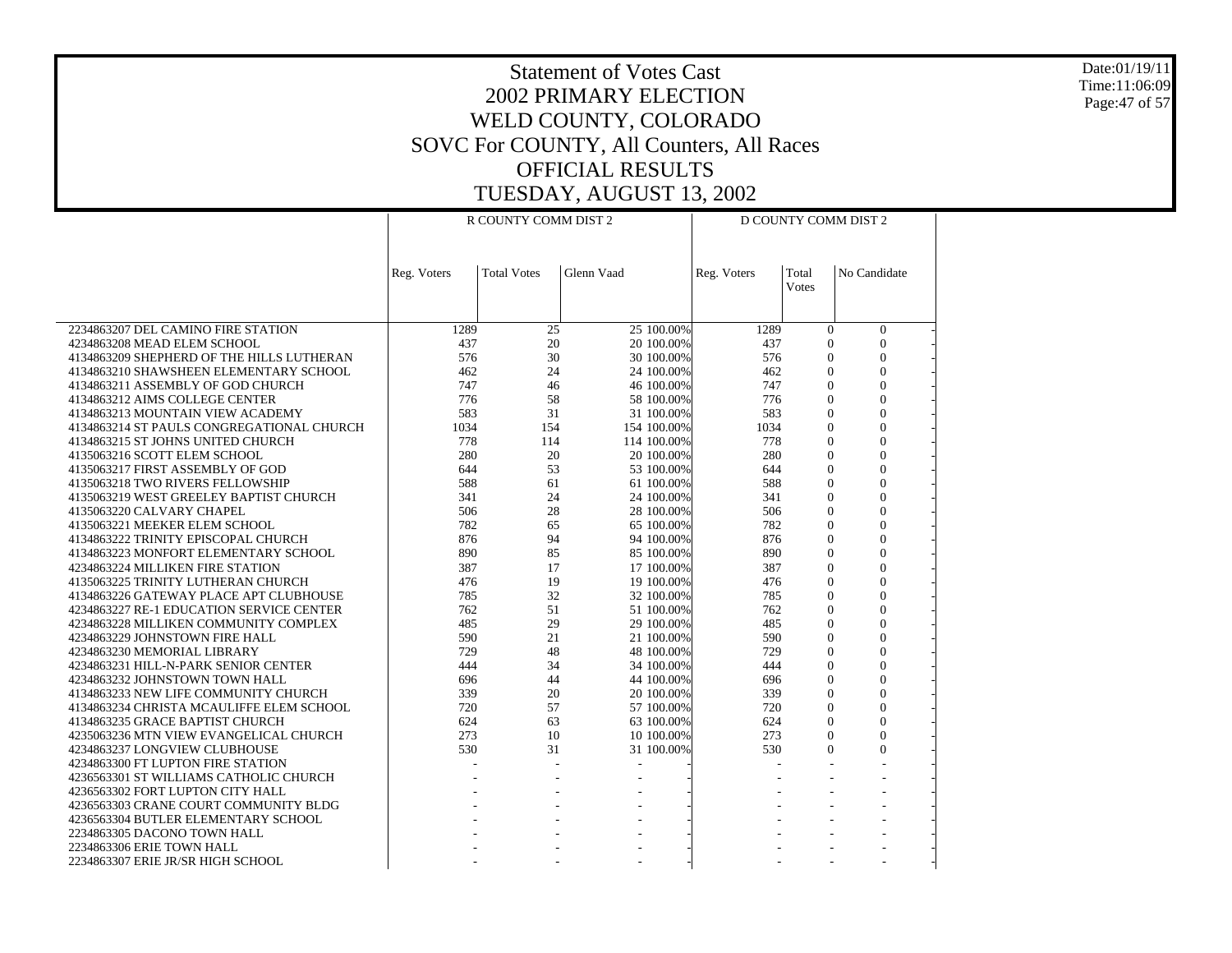Date:01/19/11 Time:11:06:09 Page:48 of 57

|                                       |             |                      |              |            | $-7$                 |              |                      |  |  |
|---------------------------------------|-------------|----------------------|--------------|------------|----------------------|--------------|----------------------|--|--|
|                                       |             | R COUNTY COMM DIST 2 |              |            | D COUNTY COMM DIST 2 |              |                      |  |  |
|                                       |             |                      |              |            |                      |              |                      |  |  |
|                                       |             |                      |              |            |                      |              |                      |  |  |
|                                       |             |                      |              |            |                      |              |                      |  |  |
|                                       | Reg. Voters | <b>Total Votes</b>   | Glenn Vaad   |            | Reg. Voters          | Total        | No Candidate         |  |  |
|                                       |             |                      |              |            |                      | <b>Votes</b> |                      |  |  |
|                                       |             |                      |              |            |                      |              |                      |  |  |
| 4136563308 KERSEY TOWN HALL           |             |                      |              |            |                      |              |                      |  |  |
|                                       |             |                      | ۰            |            |                      |              |                      |  |  |
| 4236563309 PELICAN LAKES SALES OFFICE |             |                      |              |            |                      |              |                      |  |  |
| 4236563310 HUDSON TOWN HALL           |             |                      |              |            |                      |              |                      |  |  |
| 4136563311 KEENESBURG FIRE HALL       |             |                      |              |            |                      |              |                      |  |  |
| 4136563312 ROGGEN FIRE HOUSE          |             |                      |              |            |                      |              |                      |  |  |
| 4236563313 LOCHBUIE ELEMENTARY SCHOOL |             |                      |              |            |                      |              |                      |  |  |
| 4236563314 AFTER GLOWS SENIOR CENTER  |             |                      |              |            |                      |              |                      |  |  |
| 4135063315 UNC CENTER                 |             |                      |              |            |                      |              |                      |  |  |
| 4135063316 EAST MEMORIAL ELEM SCHOOL  |             |                      |              |            |                      |              |                      |  |  |
| 4135063317 BETHEL BAPTIST CHURCH      |             |                      |              |            |                      |              |                      |  |  |
| 4135063318 JACKSON ELEM SCHOOL        |             |                      |              |            |                      |              |                      |  |  |
| 4135063319 GARDEN CITY TOWN HALL      |             |                      |              |            |                      |              |                      |  |  |
| 4135063320 BONELL TOWER               |             |                      |              |            |                      |              |                      |  |  |
| 4135063321 GREELEY MALL               |             |                      |              |            |                      |              |                      |  |  |
| 4135063322 DOS RIOS ELEM SCHOOL       |             |                      |              |            |                      |              |                      |  |  |
| 4135063323 CENTENNIAL ELEM SCHOOL     |             |                      |              |            |                      |              |                      |  |  |
| 4135063324 CAVE CREEK CLUBHOUSE       |             |                      |              |            |                      |              |                      |  |  |
| 4135063325 EVANS COMMUNITY COMPLEX    |             |                      |              |            |                      |              |                      |  |  |
| 4134863326 FIRST BAPTIST CHURCH       |             |                      |              |            |                      |              |                      |  |  |
| 2233363327 MAIL BALLOT PRECINCT       |             |                      |              |            |                      |              |                      |  |  |
| <b>ABSENTEE</b>                       | $\Omega$    | 2519                 | 2519 100.00% |            | 0                    |              | 0<br>$\Omega$        |  |  |
| EARLY                                 | $\Omega$    | 80                   |              | 80 100,00% |                      |              | $\Omega$             |  |  |
| PROVISIONAL                           |             |                      |              | 4 100,00%  |                      |              | $\Omega$             |  |  |
| Total                                 | 23534       | 4191                 | 4191 100.00% |            | 23534                |              | $\Omega$<br>$\Omega$ |  |  |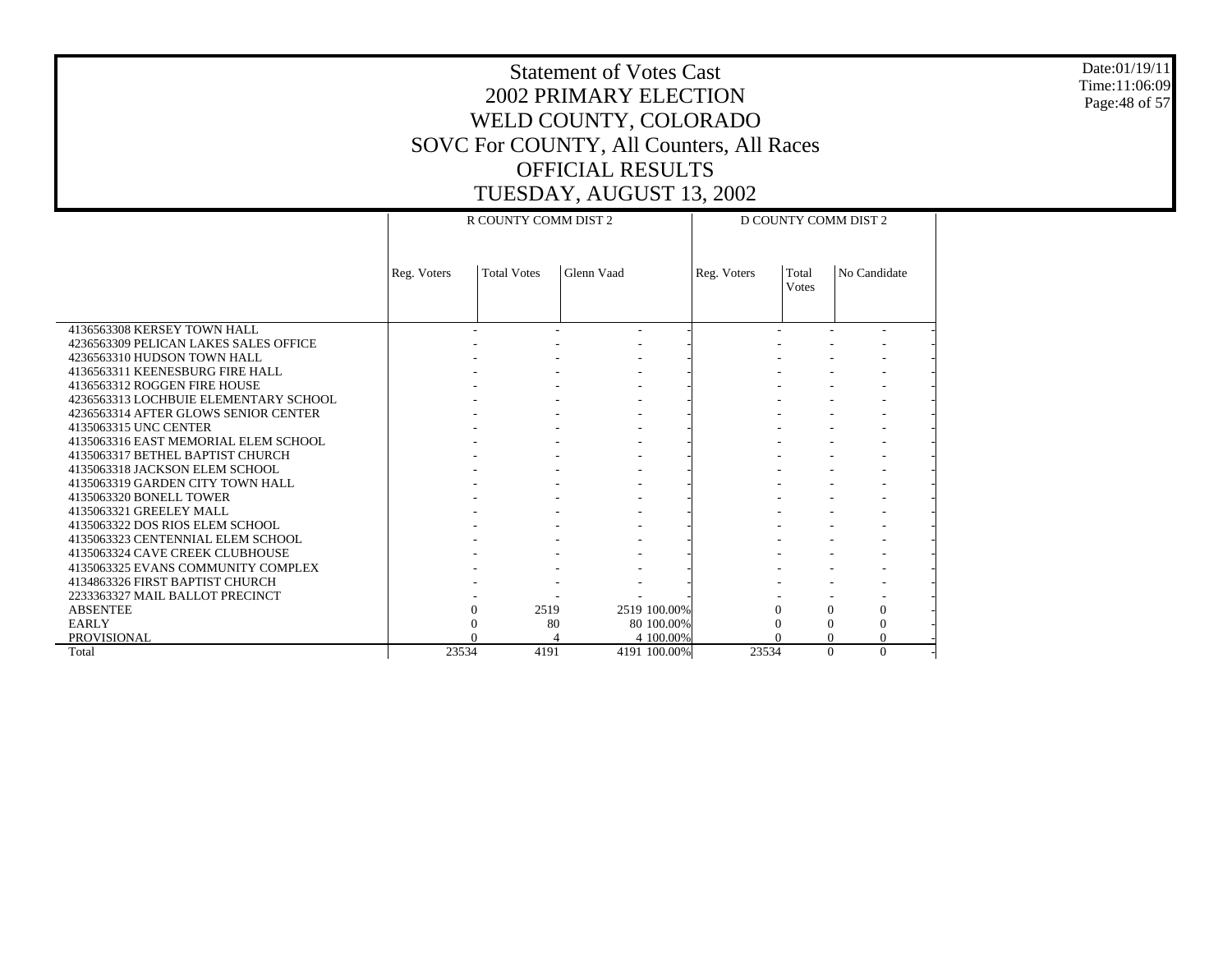Date:01/19/11 Time:11:06:09 Page:49 of 57

|                                                                          |             | R COUNTY ASSESSOR  |                          | <b>D COUNTY ASSESSOR</b> |                                  |                                |  |
|--------------------------------------------------------------------------|-------------|--------------------|--------------------------|--------------------------|----------------------------------|--------------------------------|--|
|                                                                          | Reg. Voters | <b>Total Votes</b> | Stanley F. Sessions      | Reg. Voters              | Total<br><b>Votes</b>            | No Candidate                   |  |
| Jurisdiction Wide                                                        |             |                    |                          |                          |                                  |                                |  |
| 4136563100 NUNN COMMUNITY BUILDING                                       | 445         | 36                 | 36 100.00%               | 445                      | $\mathbf{0}$                     | $\mathbf{0}$                   |  |
| 4136563101 GROVER FIRE HALL                                              | 262         | 50                 | 50 100.00%               | 262                      | $\mathbf{0}$                     | $\theta$                       |  |
| 4136563102 PRAIRIE HIGH SCHOOL                                           | 209         | 36                 | 36 100.00%               | 209                      | $\boldsymbol{0}$                 | $\mathbf{0}$                   |  |
| 4136563103 BRIGGSDALE HIGH SCHOOL                                        | 202         | 38                 | 38 100.00%               | 202                      | $\overline{0}$                   | $\overline{0}$                 |  |
| 4136563104 GILL LIONS COMMUNITY BUILDING                                 | 872         | 86                 | 86 100.00%               | 872                      | $\Omega$                         | $\theta$                       |  |
| 4136563105 KERSEY SENIOR CITIZENS HALL                                   | 186         | 17                 | 17 100,00%               | 186                      | $\Omega$                         | $\theta$                       |  |
| 4135063106 FRIENDLY VILLAGE CLUBHOUSE                                    | 605         | 31                 | 31 100.00%               | 605                      | $\Omega$                         | $\theta$                       |  |
| 4135063107 GREELEY REC CENTER                                            | 801         | 39                 | 39 100.00%               | 801                      | $\Omega$                         | $\theta$                       |  |
| 4135063108 MADISON ELEM SCHOOL                                           | 710         | 30                 | 30 100.00%               | 710                      | $\theta$                         | $\Omega$                       |  |
| 4135063109 GLORIA CHRISTI LUTHERAN CHURCH                                | 563         | 34                 | 34 100.00%               | 563                      | $\mathbf{0}$                     | $\mathbf{0}$                   |  |
| 4135063110 FIRST UNITED METHODIST CHURCH                                 | 604         | 15                 | 15 100.00%               | 604                      | $\Omega$                         | $\theta$                       |  |
| 4135063111 FIRST CHRISTIAN CHURCH                                        | 853         | 69                 | 69 100.00%               | 853                      | $\overline{0}$                   | $\overline{0}$                 |  |
| 4135063112 CAMERON ELEM SCHOOL                                           | 655         | 55                 | 55 100.00%               | 655                      | $\overline{0}$                   | $\overline{0}$                 |  |
| 4134863113 WESTERN HILLS FIRE STATION                                    | 527         | 40                 | 40 100.00%               | 527                      | $\Omega$                         | $\theta$                       |  |
| 4135063114 OUR SAVIORS LUTHERAN CHURCH                                   | 733         | 90                 | 90 100.00%               | 733                      | $\theta$                         | $\theta$                       |  |
| 4134963115 WINDSOR HIGH SCHOOL COMMONS                                   | 694         | 56                 | 56 100.00%               | 694                      | $\Omega$                         | $\Omega$                       |  |
| 4134963116 FAITH UNITED CHURCH OF CHRIST                                 | 574         | 43                 | 43 100.00%               | 574                      | $\mathbf{0}$                     | $\mathbf{0}$                   |  |
| 4136563117 SEVERANCE FIRE STATIONS                                       | 804         | 54                 | 54 100.00%               | 804                      | $\theta$                         | $\theta$                       |  |
| 4136563118 EATON MIDDLE SCHOOL                                           | 788         | 77                 | 77 100.00%               | 788                      | $\mathbf{0}$                     | $\mathbf{0}$                   |  |
| 4136563119 EVANGELICAL FREE CHURCH OF EATON                              | 410<br>293  | 43<br>51           | 43 100.00%               | 410<br>293               | $\overline{0}$<br>$\overline{0}$ | $\mathbf{0}$<br>$\overline{0}$ |  |
| 4134863120 NORTH WELD CO WATER DIST<br>4134963121 COVENANT BIBLE COLLEGE | 799         | 42                 | 51 100.00%<br>42 100.00% | 799                      | $\overline{0}$                   | $\overline{0}$                 |  |
| 4134963122 PARK BUILDING WINDSOR TOWN HALL                               | 759         | 56                 | 56 100.00%               | 759                      | $\theta$                         | $\theta$                       |  |
| 4134963123 CORNERSTONE BAPTIST CHURCH                                    | 694         | 35                 | 35 100.00%               | 694                      | $\overline{0}$                   | $\theta$                       |  |
| 4134863124 VICTORY CHRISTIAN FELLOWSHIP                                  | 667         | 47                 | 47 100.00%               | 667                      | $\Omega$                         | $\theta$                       |  |
| 4134863125 NORTHRIDGE HIGH SCHOOL                                        | 436         | 42                 | 42 100.00%               | 436                      | $\mathbf{0}$                     | $\mathbf{0}$                   |  |
| 4136563126 PIERCE TOWN HALL                                              | 521         | 39                 | 39 100.00%               | 521                      | $\Omega$                         | $\theta$                       |  |
| 4136563127 AULT TOWN HALL                                                | 531         | 47                 | 47 100.00%               | 531                      | $\mathbf{0}$                     | $\overline{0}$                 |  |
| 4136563128 EATON TOWN HALL                                               | 676         | 87                 | 87 100.00%               | 676                      | $\mathbf{0}$                     | $\mathbf{0}$                   |  |
| 4134863129 WINDSOR SEVERANCE PUBLIC LIBRARY                              | 211         | 9                  | 9 100.00%                | 211                      | $\Omega$                         | $\theta$                       |  |
| 4134963130 TOZER ELEM SCHOOL                                             | 489         | 39                 | 39 100.00%               | 489                      | $\boldsymbol{0}$                 | $\overline{0}$                 |  |
| 4234863200 MEAD TOWN HALL                                                | 748         | 40                 | 40 100.00%               | 748                      | $\overline{0}$                   | $\theta$                       |  |
| 4234863201 PLATTEVILLE TOWN HALL                                         | 620         | 45                 | 45 100.00%               | 620                      | $\mathbf{0}$                     | $\overline{0}$                 |  |
| 4234863202 PLATTEVILLE BAPTIST CHURCH                                    | 392         | 23                 | 23 100.00%               | 392                      | $\Omega$                         | $\theta$                       |  |
| 2234863203 FIRESTONE TOWN HALL                                           | 585         | 26                 | 26 100.00%               | 585                      | $\mathbf{0}$                     | $\overline{0}$                 |  |
| 2234863204 TRI TOWN BAPTIST                                              | 717         | 16                 | 16 100.00%               | 717                      | $\Omega$                         | $\overline{0}$                 |  |
| 2234863205 FREDERICK TOWN HALL                                           | 754         | 15                 | 15 100.00%               | 754                      | $\Omega$                         | $\theta$                       |  |
| 2234863206 RINN UNITED METHODIST CHURCH                                  | 289         | 17                 | 17 100.00%               | 289                      | $\Omega$                         | $\theta$                       |  |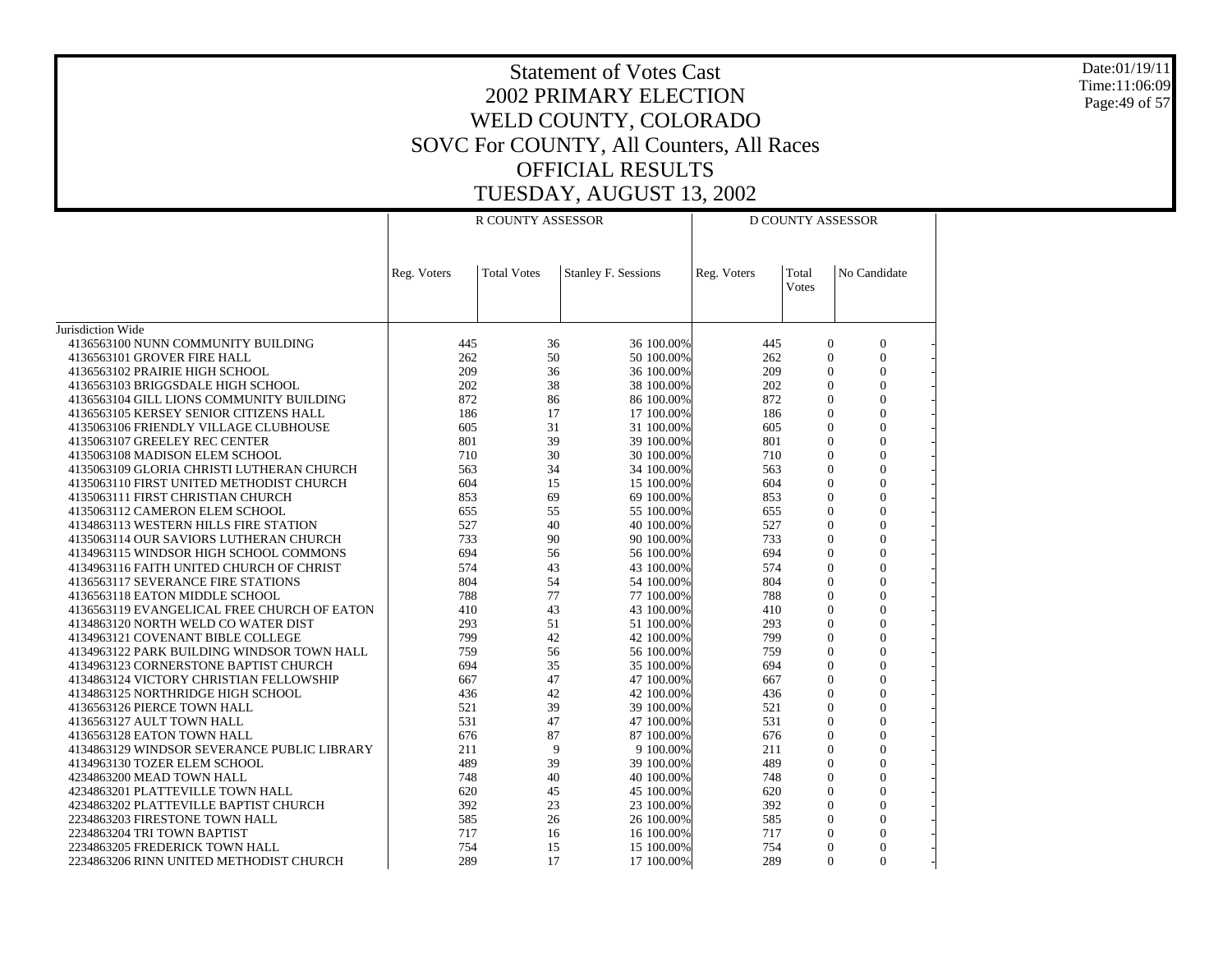Date:01/19/11 Time:11:06:09 Page:50 of 57

|                                                                                   |             | R COUNTY ASSESSOR  |                          |             | <b>D COUNTY ASSESSOR</b>   |                                  |  |  |
|-----------------------------------------------------------------------------------|-------------|--------------------|--------------------------|-------------|----------------------------|----------------------------------|--|--|
|                                                                                   |             |                    |                          |             |                            |                                  |  |  |
|                                                                                   | Reg. Voters | <b>Total Votes</b> | Stanley F. Sessions      | Reg. Voters | Total                      | No Candidate                     |  |  |
|                                                                                   |             |                    |                          |             | Votes                      |                                  |  |  |
|                                                                                   |             |                    |                          |             |                            |                                  |  |  |
| 2234863207 DEL CAMINO FIRE STATION                                                | 1289        | 25                 | 25 100.00%               | 1289        | $\overline{0}$             | $\mathbf{0}$                     |  |  |
| 4234863208 MEAD ELEM SCHOOL                                                       | 437         | 20<br>32           | 20 100.00%               | 437         | $\theta$<br>$\overline{0}$ | $\overline{0}$<br>$\theta$       |  |  |
| 4134863209 SHEPHERD OF THE HILLS LUTHERAN                                         | 576<br>462  | 24                 | 32 100.00%               | 576<br>462  | $\mathbf{0}$               | $\overline{0}$                   |  |  |
| 4134863210 SHAWSHEEN ELEMENTARY SCHOOL<br>4134863211 ASSEMBLY OF GOD CHURCH       | 747         | 46                 | 24 100.00%<br>46 100.00% | 747         | $\Omega$                   | $\theta$                         |  |  |
| 4134863212 AIMS COLLEGE CENTER                                                    | 776         | 61                 | 61 100.00%               | 776         | $\overline{0}$             | $\mathbf{0}$                     |  |  |
| 4134863213 MOUNTAIN VIEW ACADEMY                                                  | 583         | 32                 | 32 100.00%               | 583         | $\theta$                   | $\theta$                         |  |  |
| 4134863214 ST PAULS CONGREGATIONAL CHURCH                                         | 1034        | 157                | 157 100.00%              | 1034        | $\theta$                   | $\overline{0}$                   |  |  |
| 4134863215 ST JOHNS UNITED CHURCH                                                 | 778         | 115                | 115 100.00%              | 778         | $\overline{0}$             | $\overline{0}$                   |  |  |
| 4135063216 SCOTT ELEM SCHOOL                                                      | 280         | 21                 | 21 100.00%               | 280         | $\overline{0}$             | $\overline{0}$                   |  |  |
| 4135063217 FIRST ASSEMBLY OF GOD                                                  | 644         | 54                 | 54 100.00%               | 644         | $\theta$                   | $\overline{0}$                   |  |  |
| 4135063218 TWO RIVERS FELLOWSHIP                                                  | 588         | 62                 | 62 100.00%               | 588         | $\theta$                   | $\theta$                         |  |  |
| 4135063219 WEST GREELEY BAPTIST CHURCH                                            | 341         | 24                 | 24 100.00%               | 341         | $\overline{0}$             | $\overline{0}$                   |  |  |
| 4135063220 CALVARY CHAPEL                                                         | 506         | 28                 | 28 100.00%               | 506         | $\theta$                   | $\theta$                         |  |  |
| 4135063221 MEEKER ELEM SCHOOL                                                     | 782         | 68                 | 68 100.00%               | 782         | $\overline{0}$             | $\overline{0}$                   |  |  |
| 4134863222 TRINITY EPISCOPAL CHURCH                                               | 876         | 94                 | 94 100.00%               | 876         | $\overline{0}$             | $\overline{0}$                   |  |  |
| 4134863223 MONFORT ELEMENTARY SCHOOL                                              | 890         | 84                 | 84 100.00%               | 890         | $\overline{0}$             | $\overline{0}$                   |  |  |
| 4234863224 MILLIKEN FIRE STATION                                                  | 387         | 17                 | 17 100.00%               | 387         | $\overline{0}$             | $\overline{0}$                   |  |  |
| 4135063225 TRINITY LUTHERAN CHURCH                                                | 476         | 19                 | 19 100.00%               | 476         | $\theta$                   | $\theta$                         |  |  |
| 4134863226 GATEWAY PLACE APT CLUBHOUSE                                            | 785         | 33                 | 33 100.00%               | 785         | $\overline{0}$<br>$\Omega$ | $\overline{0}$<br>$\overline{0}$ |  |  |
| 4234863227 RE-1 EDUCATION SERVICE CENTER<br>4234863228 MILLIKEN COMMUNITY COMPLEX | 762<br>485  | 52<br>29           | 52 100.00%<br>29 100.00% | 762<br>485  | $\mathbf{0}$               | $\overline{0}$                   |  |  |
| 4234863229 JOHNSTOWN FIRE HALL                                                    | 590         | 22                 | 22 100.00%               | 590         | $\overline{0}$             | $\overline{0}$                   |  |  |
| 4234863230 MEMORIAL LIBRARY                                                       | 729         | 47                 | 47 100.00%               | 729         | $\overline{0}$             | $\overline{0}$                   |  |  |
| 4234863231 HILL-N-PARK SENIOR CENTER                                              | 444         | 33                 | 33 100.00%               | 444         | $\theta$                   | $\overline{0}$                   |  |  |
| 4234863232 JOHNSTOWN TOWN HALL                                                    | 696         | 44                 | 44 100.00%               | 696         | $\theta$                   | $\theta$                         |  |  |
| 4134863233 NEW LIFE COMMUNITY CHURCH                                              | 339         | 20                 | 20 100.00%               | 339         | $\overline{0}$             | $\overline{0}$                   |  |  |
| 4134863234 CHRISTA MCAULIFFE ELEM SCHOOL                                          | 720         | 58                 | 58 100.00%               | 720         | $\overline{0}$             | $\overline{0}$                   |  |  |
| 4134863235 GRACE BAPTIST CHURCH                                                   | 624         | 62                 | 62 100.00%               | 624         | $\overline{0}$             | $\boldsymbol{0}$                 |  |  |
| 4235063236 MTN VIEW EVANGELICAL CHURCH                                            | 273         | 10                 | 10 100,00%               | 273         | $\theta$                   | $\overline{0}$                   |  |  |
| 4234863237 LONGVIEW CLUBHOUSE                                                     | 530         | 30                 | 30 100.00%               | 530         | $\theta$                   | $\theta$                         |  |  |
| 4234863300 FT LUPTON FIRE STATION                                                 | 598         | 33                 | 33 100.00%               | 598         | $\mathbf{0}$               | $\overline{0}$                   |  |  |
| 4236563301 ST WILLIAMS CATHOLIC CHURCH                                            | 547         | 25                 | 25 100.00%               | 547         | $\theta$                   | $\theta$                         |  |  |
| 4236563302 FORT LUPTON CITY HALL                                                  | 622         | 17                 | 17 100.00%               | 622         | $\mathbf{0}$               | $\boldsymbol{0}$                 |  |  |
| 4236563303 CRANE COURT COMMUNITY BLDG                                             | 518         | 22                 | 22 100.00%               | 518         | $\theta$                   | $\overline{0}$                   |  |  |
| 4236563304 BUTLER ELEMENTARY SCHOOL                                               | 619         | 26                 | 26 100.00%               | 619         | $\theta$                   | $\overline{0}$                   |  |  |
| 2234863305 DACONO TOWN HALL                                                       | 449         | 20                 | 20 100,00%               | 449         | $\theta$                   | $\overline{0}$                   |  |  |
| 2234863306 ERIE TOWN HALL                                                         | 526         | 19                 | 19 100.00%               | 526         | $\Omega$                   | $\theta$                         |  |  |
| 2234863307 ERIE JR/SR HIGH SCHOOL                                                 | 667         | 22                 | 22 100.00%               | 667         | $\Omega$                   | $\overline{0}$                   |  |  |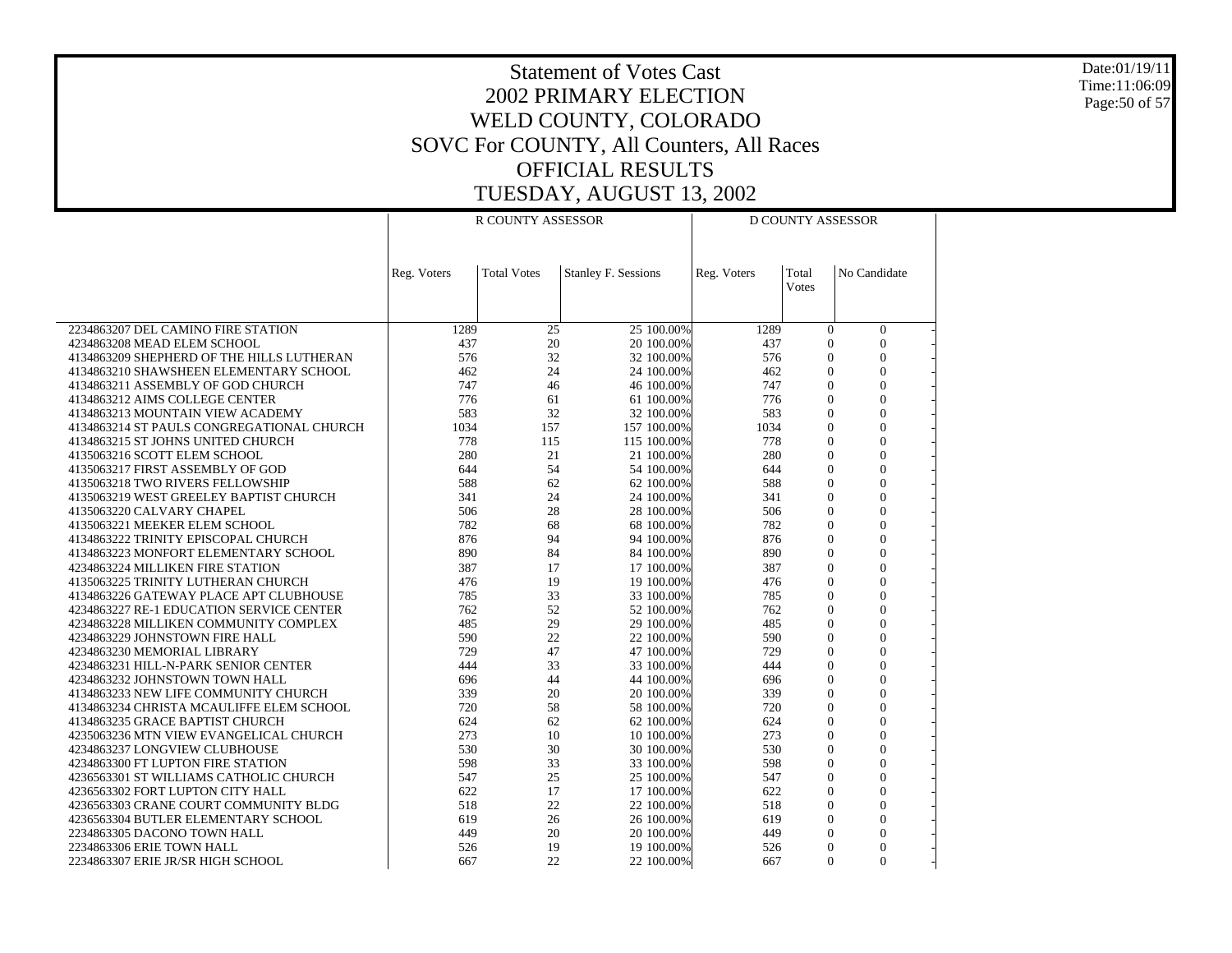Date:01/19/11 Time:11:06:09 Page:51 of 57

|                                       | <b>R COUNTY ASSESSOR</b> |                    |                            | <b>D COUNTY ASSESSOR</b> |                |                |  |
|---------------------------------------|--------------------------|--------------------|----------------------------|--------------------------|----------------|----------------|--|
|                                       | Reg. Voters              | <b>Total Votes</b> | <b>Stanley F. Sessions</b> | Reg. Voters              | Total<br>Votes | No Candidate   |  |
| 4136563308 KERSEY TOWN HALL           | 700                      | 88                 | 88 100,00%                 | 700                      | $\Omega$       | $\mathbf{0}$   |  |
| 4236563309 PELICAN LAKES SALES OFFICE | 255                      | 14                 | 14 100.00%                 | 255                      | $\theta$       |                |  |
| 4236563310 HUDSON TOWN HALL           | 622                      | 33                 | 33 100.00%                 | 622                      | $\Omega$       | $\Omega$       |  |
| 4136563311 KEENESBURG FIRE HALL       | 737                      | 50                 | 50 100.00%                 | 737                      | $\Omega$       | $\theta$       |  |
| 4136563312 ROGGEN FIRE HOUSE          | 242                      | 31                 | 31 100.00%                 | 242                      | $\Omega$       | $\Omega$       |  |
| 4236563313 LOCHBUIE ELEMENTARY SCHOOL | 333                      | 19                 | 19 100.00%                 | 333                      | $\Omega$       | $\Omega$       |  |
| 4236563314 AFTER GLOWS SENIOR CENTER  | 599                      | 14                 | 14 100.00%                 | 599                      | $\Omega$       | $\Omega$       |  |
| 4135063315 UNC CENTER                 | 391                      | 8                  | 8 100,00%                  | 391                      | $\Omega$       | $\Omega$       |  |
| 4135063316 EAST MEMORIAL ELEM SCHOOL  | 671                      | 12                 | 12 100.00%                 | 671                      | $\Omega$       | $\Omega$       |  |
| 4135063317 BETHEL BAPTIST CHURCH      | 544                      | 63                 | 63 100.00%                 | 544                      | $\Omega$       | $\Omega$       |  |
| 4135063318 JACKSON ELEM SCHOOL        | 543                      | 55                 | 55 100,00%                 | 543                      | $\Omega$       | $\theta$       |  |
| 4135063319 GARDEN CITY TOWN HALL      | 351                      | 31                 | 31 100.00%                 | 351                      | $\Omega$       | $\overline{0}$ |  |
| 4135063320 BONELL TOWER               | 312                      | 40                 | 40 100.00%                 | 312                      | $\Omega$       | $\Omega$       |  |
| 4135063321 GREELEY MALL               | 574                      | 14                 | 14 100.00%                 | 574                      | $\Omega$       | $\Omega$       |  |
| 4135063322 DOS RIOS ELEM SCHOOL       | 686                      | 27                 | 27 100.00%                 | 686                      | $\Omega$       | $\Omega$       |  |
| 4135063323 CENTENNIAL ELEM SCHOOL     | 650                      | 35                 | 35 100.00%                 | 650                      | $\Omega$       | $\Omega$       |  |
| 4135063324 CAVE CREEK CLUBHOUSE       | 538                      | 24                 | 24 100.00%                 | 538                      | $\Omega$       | $\theta$       |  |
| 4135063325 EVANS COMMUNITY COMPLEX    | 421                      | 34                 | 34 100.00%                 | 421                      | $\Omega$       | $\Omega$       |  |
| 4134863326 FIRST BAPTIST CHURCH       | 677                      | 35                 | 35 100.00%                 | 677                      | $\Omega$       | $\Omega$       |  |
| 2233363327 MAIL BALLOT PRECINCT       | 28                       | $\overline{c}$     | 2 100,00%                  | 28                       | $\Omega$       | $\Omega$       |  |
| <b>ABSENTEE</b>                       | 0                        | 5163               | 5163 100.00%               |                          | 0              | $\Omega$       |  |
| <b>EARLY</b>                          |                          | 169                | 169 100.00%                |                          | $\Omega$       | $\theta$       |  |
| <b>PROVISIONAL</b>                    |                          | 8                  | 8 100,00%                  |                          | 0              | $\Omega$       |  |
| Total                                 | 55527                    | 9191               | 9191 100.00%               | 55527                    | $\Omega$       | $\theta$       |  |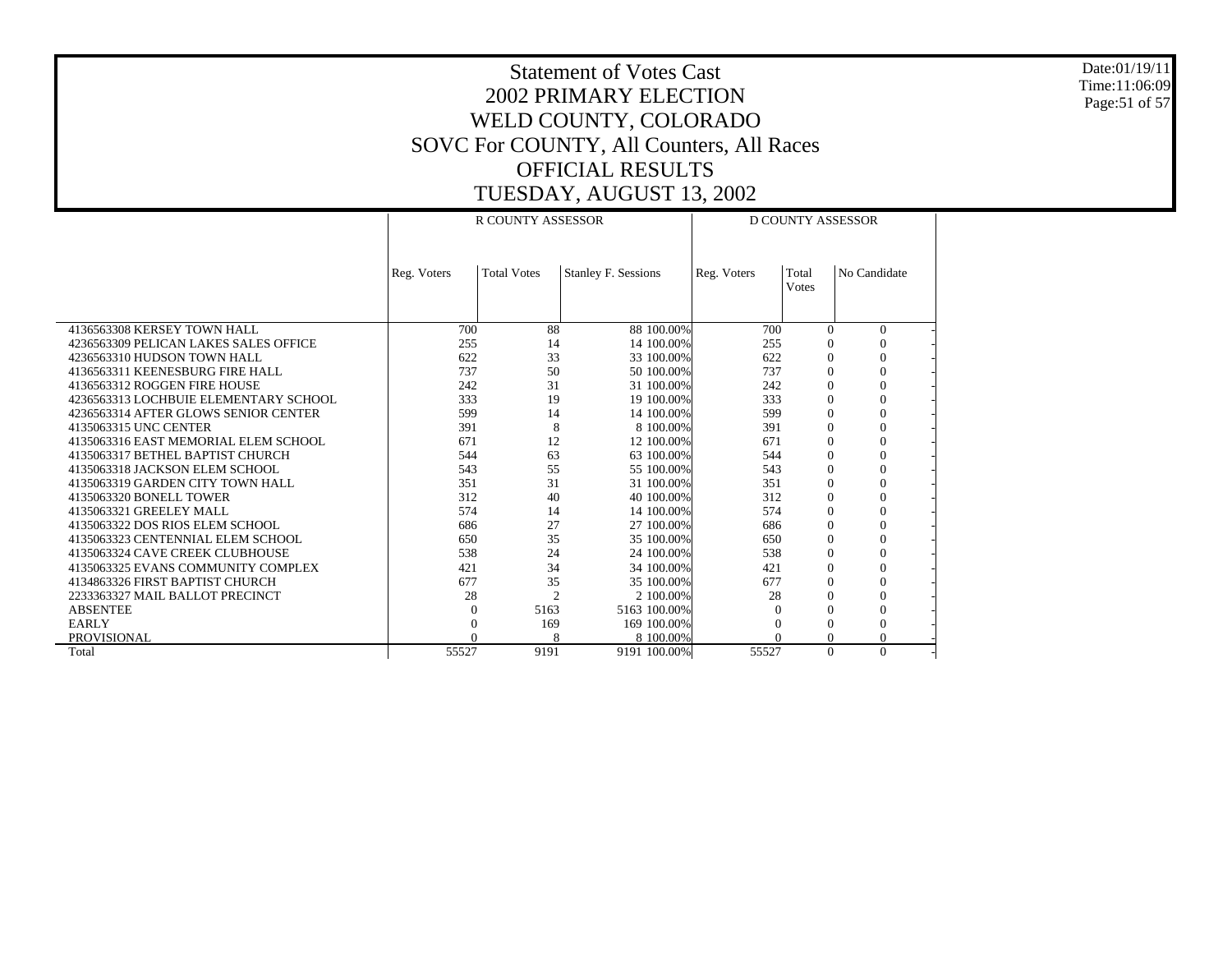Date:01/19/11 Time:11:06:09 Page:52 of 57

|                                                                                     | R COUNTY CLERK AND RECORDER |                    |                          | D COUNTY CLERK AND RECORDER |                            |                                |  |
|-------------------------------------------------------------------------------------|-----------------------------|--------------------|--------------------------|-----------------------------|----------------------------|--------------------------------|--|
|                                                                                     | Reg. Voters                 | <b>Total Votes</b> | <b>Steve Moreno</b>      | Reg. Voters                 | Total<br>Votes             | No Candidate                   |  |
| Jurisdiction Wide                                                                   |                             |                    |                          |                             |                            |                                |  |
| 4136563100 NUNN COMMUNITY BUILDING                                                  | 445                         | 36                 | 36 100.00%               | 445                         | $\mathbf{0}$               | $\mathbf{0}$                   |  |
| 4136563101 GROVER FIRE HALL                                                         | 262                         | 47                 | 47 100.00%               | 262                         | $\boldsymbol{0}$           | $\boldsymbol{0}$               |  |
| 4136563102 PRAIRIE HIGH SCHOOL                                                      | 209                         | 37                 | 37 100.00%               | 209                         | $\theta$                   | $\overline{0}$                 |  |
| 4136563103 BRIGGSDALE HIGH SCHOOL                                                   | 202                         | 39                 | 39 100.00%               | 202                         | $\theta$                   | $\Omega$                       |  |
| 4136563104 GILL LIONS COMMUNITY BUILDING                                            | 872                         | 85                 | 85 100.00%               | 872                         | $\theta$                   | $\mathbf{0}$                   |  |
| 4136563105 KERSEY SENIOR CITIZENS HALL                                              | 186                         | 17                 | 17 100.00%               | 186                         | $\theta$                   | $\theta$                       |  |
| 4135063106 FRIENDLY VILLAGE CLUBHOUSE                                               | 605                         | 31                 | 31 100.00%               | 605                         | $\overline{0}$             | $\overline{0}$                 |  |
| 4135063107 GREELEY REC CENTER                                                       | 801                         | 39                 | 39 100.00%               | 801                         | $\theta$                   | $\Omega$                       |  |
| 4135063108 MADISON ELEM SCHOOL                                                      | 710                         | 32                 | 32 100.00%               | 710                         | $\overline{0}$             | $\mathbf{0}$                   |  |
| 4135063109 GLORIA CHRISTI LUTHERAN CHURCH                                           | 563                         | 33                 | 33 100.00%               | 563                         | $\overline{0}$             | $\overline{0}$                 |  |
| 4135063110 FIRST UNITED METHODIST CHURCH                                            | 604                         | 16                 | 16 100.00%               | 604                         | $\theta$                   | $\theta$                       |  |
| 4135063111 FIRST CHRISTIAN CHURCH                                                   | 853                         | 68                 | 68 100.00%               | 853                         | $\theta$                   | $\Omega$                       |  |
| 4135063112 CAMERON ELEM SCHOOL                                                      | 655                         | 54                 | 54 100.00%               | 655                         | $\theta$                   | $\Omega$                       |  |
| 4134863113 WESTERN HILLS FIRE STATION                                               | 527                         | 46                 | 46 100.00%               | 527                         | $\mathbf{0}$               | $\mathbf{0}$                   |  |
| 4135063114 OUR SAVIORS LUTHERAN CHURCH                                              | 733                         | 90                 | 90 100.00%               | 733                         | $\theta$                   | $\theta$                       |  |
| 4134963115 WINDSOR HIGH SCHOOL COMMONS                                              | 694                         | 57                 | 57 100.00%               | 694                         | $\theta$                   | $\theta$                       |  |
| 4134963116 FAITH UNITED CHURCH OF CHRIST                                            | 574                         | 45                 | 45 100.00%               | 574                         | $\theta$                   | $\mathbf{0}$                   |  |
| 4136563117 SEVERANCE FIRE STATIONS                                                  | 804                         | 54                 | 54 100.00%               | 804                         | $\theta$                   | $\Omega$                       |  |
| 4136563118 EATON MIDDLE SCHOOL                                                      | 788                         | 77                 | 77 100.00%               | 788                         | $\theta$                   | $\theta$                       |  |
| 4136563119 EVANGELICAL FREE CHURCH OF EATON                                         | 410                         | 43                 | 43 100.00%               | 410                         | $\theta$                   | $\theta$                       |  |
| 4134863120 NORTH WELD CO WATER DIST                                                 | 293                         | 49                 | 49 100.00%               | 293                         | $\overline{0}$<br>$\theta$ | $\mathbf{0}$                   |  |
| 4134963121 COVENANT BIBLE COLLEGE                                                   | 799<br>759                  | 44<br>56           | 44 100.00%               | 799<br>759                  | $\overline{0}$             | $\mathbf{0}$<br>$\overline{0}$ |  |
| 4134963122 PARK BUILDING WINDSOR TOWN HALL<br>4134963123 CORNERSTONE BAPTIST CHURCH | 694                         | 36                 | 56 100.00%<br>36 100.00% | 694                         | $\theta$                   | $\Omega$                       |  |
| 4134863124 VICTORY CHRISTIAN FELLOWSHIP                                             | 667                         | 48                 | 48 100.00%               | 667                         | $\theta$                   | $\Omega$                       |  |
| 4134863125 NORTHRIDGE HIGH SCHOOL                                                   | 436                         | 44                 | 44 100.00%               | 436                         | $\overline{0}$             | $\mathbf{0}$                   |  |
| 4136563126 PIERCE TOWN HALL                                                         | 521                         | 40                 | 40 100.00%               | 521                         | $\overline{0}$             | $\overline{0}$                 |  |
| 4136563127 AULT TOWN HALL                                                           | 531                         | 48                 | 48 100.00%               | 531                         | $\theta$                   | $\theta$                       |  |
| 4136563128 EATON TOWN HALL                                                          | 676                         | 87                 | 87 100.00%               | 676                         | $\theta$                   | $\overline{0}$                 |  |
| 4134863129 WINDSOR SEVERANCE PUBLIC LIBRARY                                         | 211                         | 10                 | 10 100.00%               | 211                         | $\overline{0}$             | $\Omega$                       |  |
| 4134963130 TOZER ELEM SCHOOL                                                        | 489                         | 39                 | 39 100.00%               | 489                         | $\overline{0}$             | $\overline{0}$                 |  |
| 4234863200 MEAD TOWN HALL                                                           | 748                         | 41                 | 41 100.00%               | 748                         | $\Omega$                   | $\Omega$                       |  |
| 4234863201 PLATTEVILLE TOWN HALL                                                    | 620                         | 46                 | 46 100.00%               | 620                         | $\overline{0}$             | $\mathbf{0}$                   |  |
| 4234863202 PLATTEVILLE BAPTIST CHURCH                                               | 392                         | 23                 | 23 100.00%               | 392                         | $\theta$                   | $\Omega$                       |  |
| 2234863203 FIRESTONE TOWN HALL                                                      | 585                         | 26                 | 26 100.00%               | 585                         | $\overline{0}$             | $\overline{0}$                 |  |
| 2234863204 TRI TOWN BAPTIST                                                         | 717                         | 16                 | 16 100.00%               | 717                         | $\theta$                   | $\mathbf{0}$                   |  |
| 2234863205 FREDERICK TOWN HALL                                                      | 754                         | 16                 | 16 100.00%               | 754                         | $\theta$                   | $\Omega$                       |  |
| 2234863206 RINN UNITED METHODIST CHURCH                                             | 289                         | 16                 | 16 100.00%               | 289                         | $\theta$                   | $\Omega$                       |  |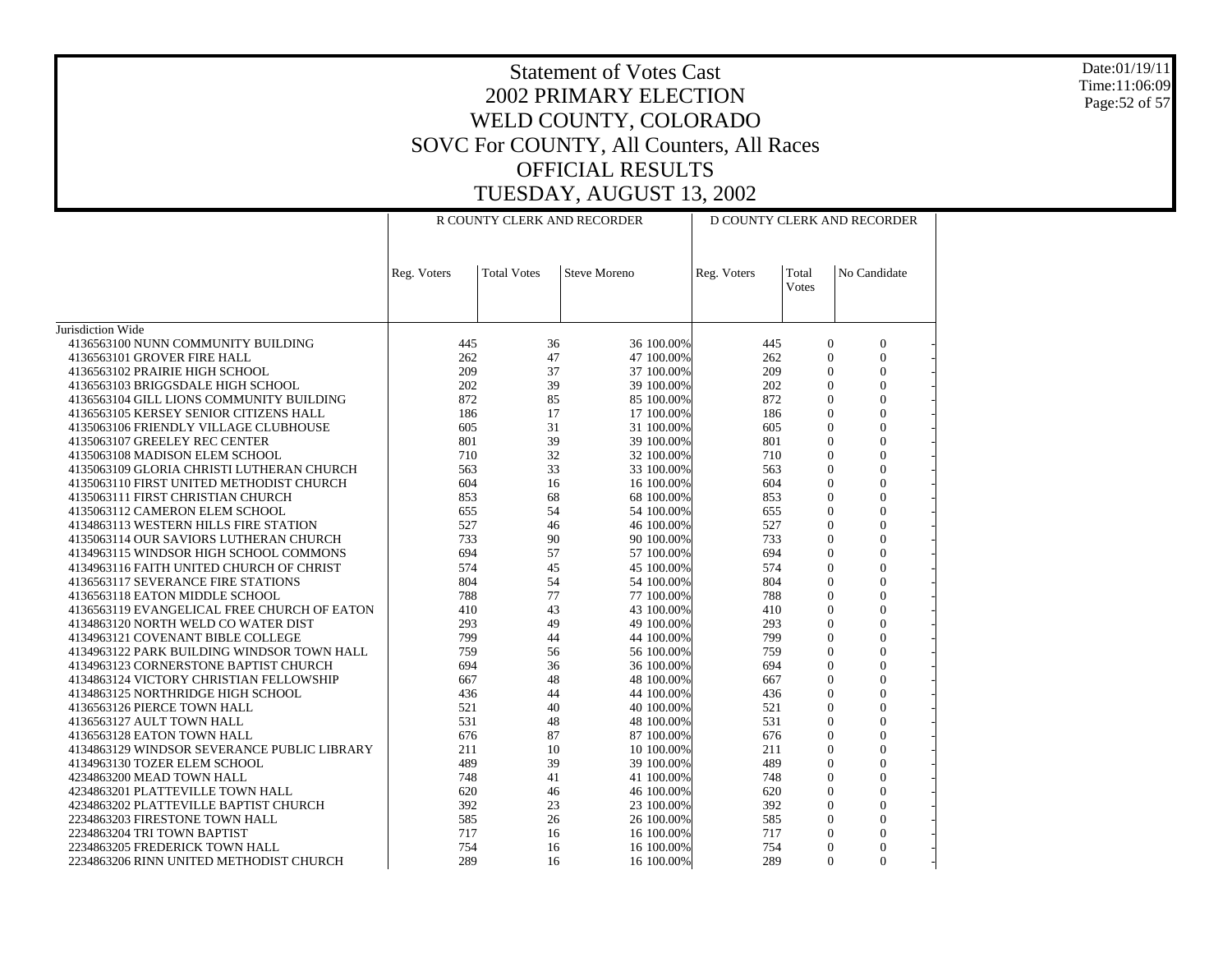Date:01/19/11 Time:11:06:09 Page:53 of 57

|                                                                      |             |                    | R COUNTY CLERK AND RECORDER |             |                            | D COUNTY CLERK AND RECORDER |
|----------------------------------------------------------------------|-------------|--------------------|-----------------------------|-------------|----------------------------|-----------------------------|
|                                                                      |             |                    |                             |             |                            |                             |
|                                                                      | Reg. Voters | <b>Total Votes</b> | <b>Steve Moreno</b>         | Reg. Voters | Total                      | No Candidate                |
|                                                                      |             |                    |                             |             | <b>Votes</b>               |                             |
|                                                                      |             |                    |                             |             |                            |                             |
| 2234863207 DEL CAMINO FIRE STATION                                   | 1289        | 26                 | 26 100.00%                  | 1289        | $\mathbf{0}$               | $\boldsymbol{0}$            |
| 4234863208 MEAD ELEM SCHOOL                                          | 437         | 20                 | 20 100.00%                  | 437         | $\Omega$                   | $\Omega$                    |
| 4134863209 SHEPHERD OF THE HILLS LUTHERAN                            | 576         | 32                 | 32 100.00%                  | 576         | $\overline{0}$             | $\mathbf{0}$                |
| 4134863210 SHAWSHEEN ELEMENTARY SCHOOL                               | 462         | 24                 | 24 100.00%                  | 462         | $\mathbf{0}$               | $\mathbf{0}$                |
| 4134863211 ASSEMBLY OF GOD CHURCH                                    | 747         | 46                 | 46 100.00%                  | 747         | $\Omega$                   | $\Omega$                    |
| 4134863212 AIMS COLLEGE CENTER                                       | 776         | 64                 | 64 100.00%                  | 776         | $\overline{0}$             | $\overline{0}$              |
| 4134863213 MOUNTAIN VIEW ACADEMY                                     | 583         | 30                 | 30 100.00%                  | 583         | $\mathbf{0}$               | $\Omega$                    |
| 4134863214 ST PAULS CONGREGATIONAL CHURCH                            | 1034        | 155                | 155 100.00%                 | 1034        | $\Omega$                   | $\theta$                    |
| 4134863215 ST JOHNS UNITED CHURCH                                    | 778         | 117                | 117 100.00%                 | 778         | $\Omega$                   | $\Omega$                    |
| 4135063216 SCOTT ELEM SCHOOL                                         | 280         | 20                 | 20 100.00%                  | 280         | $\overline{0}$             | $\overline{0}$              |
| 4135063217 FIRST ASSEMBLY OF GOD                                     | 644         | 53                 | 53 100.00%                  | 644         | $\overline{0}$             | $\overline{0}$              |
| 4135063218 TWO RIVERS FELLOWSHIP                                     | 588         | 60                 | 60 100.00%                  | 588         | $\overline{0}$             | $\Omega$                    |
| 4135063219 WEST GREELEY BAPTIST CHURCH                               | 341         | 26                 | 26 100.00%                  | 341         | $\mathbf{0}$               | $\mathbf{0}$<br>$\theta$    |
| 4135063220 CALVARY CHAPEL                                            | 506<br>782  | 31<br>66           | 31 100.00%<br>66 100.00%    | 506<br>782  | $\Omega$<br>$\overline{0}$ | $\overline{0}$              |
| 4135063221 MEEKER ELEM SCHOOL<br>4134863222 TRINITY EPISCOPAL CHURCH | 876         | 91                 | 91 100.00%                  | 876         | $\mathbf{0}$               | $\Omega$                    |
| 4134863223 MONFORT ELEMENTARY SCHOOL                                 | 890         | 85                 | 85 100.00%                  | 890         | $\mathbf{0}$               | $\mathbf{0}$                |
| 4234863224 MILLIKEN FIRE STATION                                     | 387         | 17                 | 17 100.00%                  | 387         | $\overline{0}$             | $\theta$                    |
| 4135063225 TRINITY LUTHERAN CHURCH                                   | 476         | 19                 | 19 100.00%                  | 476         | $\mathbf{0}$               | $\Omega$                    |
| 4134863226 GATEWAY PLACE APT CLUBHOUSE                               | 785         | 32                 | 32 100.00%                  | 785         | $\Omega$                   | $\Omega$                    |
| 4234863227 RE-1 EDUCATION SERVICE CENTER                             | 762         | 50                 | 50 100,00%                  | 762         | $\Omega$                   | $\Omega$                    |
| 4234863228 MILLIKEN COMMUNITY COMPLEX                                | 485         | 31                 | 31 100.00%                  | 485         | $\overline{0}$             | $\overline{0}$              |
| 4234863229 JOHNSTOWN FIRE HALL                                       | 590         | 22                 | 22 100.00%                  | 590         | $\mathbf{0}$               | $\theta$                    |
| 4234863230 MEMORIAL LIBRARY                                          | 729         | 49                 | 49 100.00%                  | 729         | $\overline{0}$             | $\overline{0}$              |
| 4234863231 HILL-N-PARK SENIOR CENTER                                 | 444         | 33                 | 33 100.00%                  | 444         | $\Omega$                   | $\Omega$                    |
| 4234863232 JOHNSTOWN TOWN HALL                                       | 696         | 48                 | 48 100.00%                  | 696         | $\Omega$                   | $\Omega$                    |
| 4134863233 NEW LIFE COMMUNITY CHURCH                                 | 339         | 22                 | 22 100.00%                  | 339         | $\overline{0}$             | $\overline{0}$              |
| 4134863234 CHRISTA MCAULIFFE ELEM SCHOOL                             | 720         | 65                 | 65 100.00%                  | 720         | $\Omega$                   | $\Omega$                    |
| 4134863235 GRACE BAPTIST CHURCH                                      | 624         | 65                 | 65 100.00%                  | 624         | $\mathbf{0}$               | $\overline{0}$              |
| 4235063236 MTN VIEW EVANGELICAL CHURCH                               | 273         | 10<br>31           | 10 100.00%                  | 273         | $\mathbf{0}$<br>$\Omega$   | $\overline{0}$<br>$\Omega$  |
| 4234863237 LONGVIEW CLUBHOUSE<br>4234863300 FT LUPTON FIRE STATION   | 530<br>598  | 35                 | 31 100.00%<br>35 100.00%    | 530<br>598  | $\Omega$                   | $\Omega$                    |
| 4236563301 ST WILLIAMS CATHOLIC CHURCH                               | 547         | 25                 | 25 100.00%                  | 547         | $\Omega$                   | $\theta$                    |
| 4236563302 FORT LUPTON CITY HALL                                     | 622         | 17                 | 17 100.00%                  | 622         | $\Omega$                   | $\overline{0}$              |
| 4236563303 CRANE COURT COMMUNITY BLDG                                | 518         | 23                 | 23 100.00%                  | 518         | $\mathbf{0}$               | $\Omega$                    |
| 4236563304 BUTLER ELEMENTARY SCHOOL                                  | 619         | 27                 | 27 100.00%                  | 619         | $\mathbf{0}$               | $\mathbf{0}$                |
| 2234863305 DACONO TOWN HALL                                          | 449         | 22                 | 22 100.00%                  | 449         | $\overline{0}$             | $\overline{0}$              |
| 2234863306 ERIE TOWN HALL                                            | 526         | 19                 | 19 100.00%                  | 526         | $\Omega$                   | $\Omega$                    |
| 2234863307 ERIE JR/SR HIGH SCHOOL                                    | 667         | 22                 | 22 100.00%                  | 667         | $\Omega$                   | $\Omega$                    |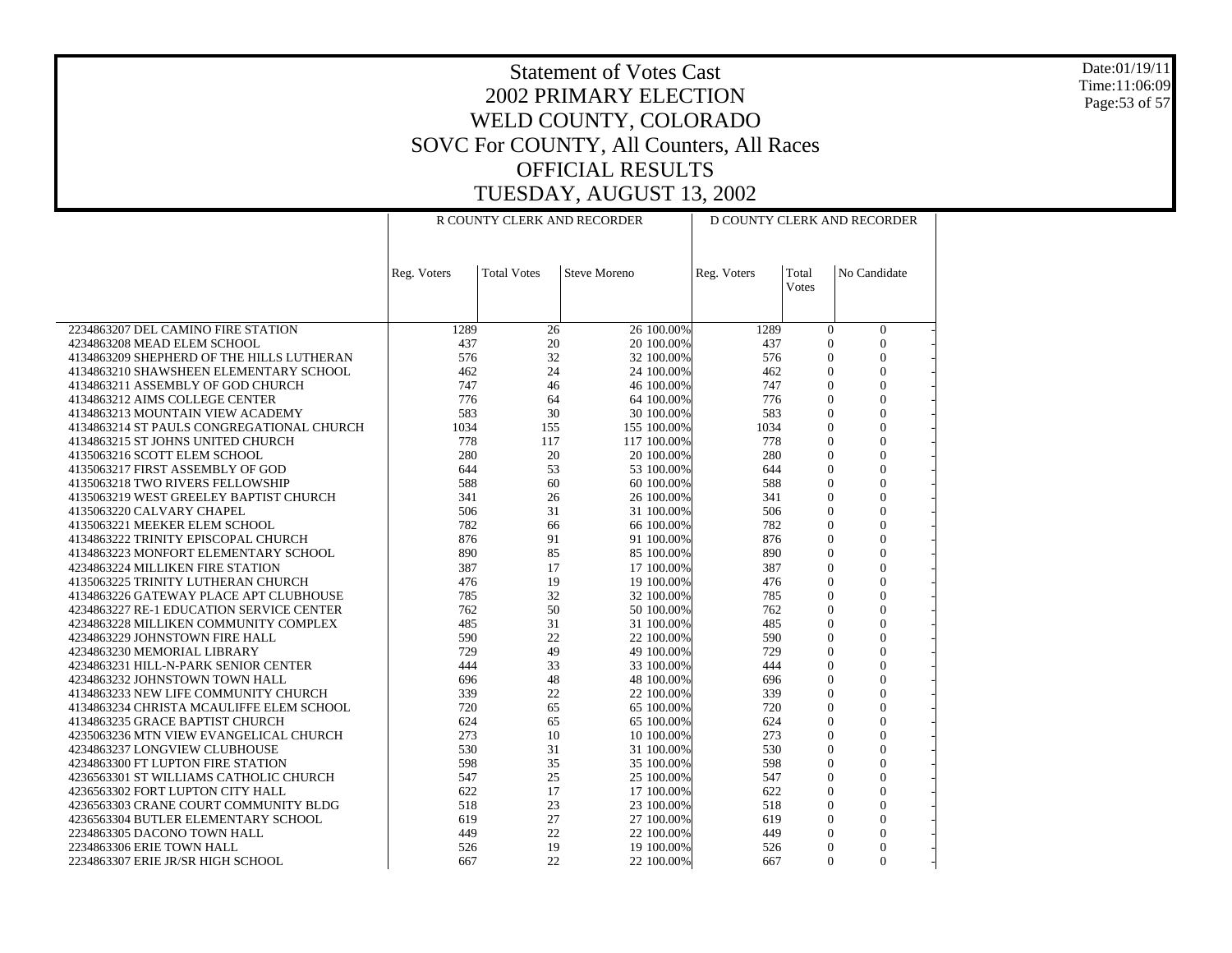Date:01/19/11 Time:11:06:09 Page:54 of 57

|                                       | R COUNTY CLERK AND RECORDER |                    |                     | D COUNTY CLERK AND RECORDER |              |              |  |
|---------------------------------------|-----------------------------|--------------------|---------------------|-----------------------------|--------------|--------------|--|
|                                       |                             |                    |                     |                             |              |              |  |
|                                       |                             |                    |                     |                             |              |              |  |
|                                       | Reg. Voters                 | <b>Total Votes</b> | <b>Steve Moreno</b> | Reg. Voters                 | Total        | No Candidate |  |
|                                       |                             |                    |                     |                             | <b>Votes</b> |              |  |
|                                       |                             |                    |                     |                             |              |              |  |
|                                       |                             |                    |                     |                             |              |              |  |
| 4136563308 KERSEY TOWN HALL           | 700                         | 85                 | 85 100,00%          | 700                         | $\Omega$     | $\Omega$     |  |
| 4236563309 PELICAN LAKES SALES OFFICE | 255                         | 14                 | 14 100.00%          | 255                         | $\Omega$     | $\Omega$     |  |
| 4236563310 HUDSON TOWN HALL           | 622                         | 35                 | 35 100.00%          | 622                         | $\Omega$     | $\Omega$     |  |
| 4136563311 KEENESBURG FIRE HALL       | 737                         | 49                 | 49 100.00%          | 737                         | $\Omega$     | $\Omega$     |  |
| 4136563312 ROGGEN FIRE HOUSE          | 242                         | 31                 | 31 100.00%          | 242                         | $\Omega$     | $\Omega$     |  |
| 4236563313 LOCHBUIE ELEMENTARY SCHOOL | 333                         | 19                 | 19 100.00%          | 333                         | $\Omega$     | $\Omega$     |  |
| 4236563314 AFTER GLOWS SENIOR CENTER  | 599                         | 14                 | 14 100.00%          | 599                         | $\Omega$     | $\Omega$     |  |
| 4135063315 UNC CENTER                 | 391                         | 8                  | 8 100,00%           | 391                         | $\Omega$     | $\Omega$     |  |
| 4135063316 EAST MEMORIAL ELEM SCHOOL  | 671                         | 13                 | 13 100.00%          | 671                         | $\theta$     | $\Omega$     |  |
| 4135063317 BETHEL BAPTIST CHURCH      | 544                         | 59                 | 59 100.00%          | 544                         | $\Omega$     | $\Omega$     |  |
| 4135063318 JACKSON ELEM SCHOOL        | 543                         | 55                 | 55 100.00%          | 543                         | $\Omega$     | $\Omega$     |  |
| 4135063319 GARDEN CITY TOWN HALL      | 351                         | 32                 | 32 100.00%          | 351                         | $\Omega$     | $\Omega$     |  |
| 4135063320 BONELL TOWER               | 312                         | 40                 | 40 100.00%          | 312                         | $\Omega$     | $\Omega$     |  |
| 4135063321 GREELEY MALL               | 574                         | 16                 | 16 100.00%          | 574                         | $\Omega$     | $\Omega$     |  |
| 4135063322 DOS RIOS ELEM SCHOOL       | 686                         | 28                 | 28 100.00%          | 686                         | $\Omega$     | $\Omega$     |  |
| 4135063323 CENTENNIAL ELEM SCHOOL     | 650                         | 34                 | 34 100.00%          | 650                         | 0            | $\Omega$     |  |
| 4135063324 CAVE CREEK CLUBHOUSE       | 538                         | 26                 | 26 100.00%          | 538                         | $\Omega$     | $\Omega$     |  |
| 4135063325 EVANS COMMUNITY COMPLEX    | 421                         | 32                 | 32 100.00%          | 421                         | $\Omega$     | $\Omega$     |  |
| 4134863326 FIRST BAPTIST CHURCH       | 677                         | 34                 | 34 100.00%          | 677                         | $\Omega$     | $\Omega$     |  |
| 2233363327 MAIL BALLOT PRECINCT       | 28                          | $\overline{c}$     | 2 100,00%           | 28                          | 0            | $\Omega$     |  |
| <b>ABSENTEE</b>                       | $\Omega$                    | 5107               | 5107 100.00%        |                             | $\Omega$     | $\Omega$     |  |
| <b>EARLY</b>                          |                             | 175                | 175 100,00%         |                             | $\Omega$     | $\Omega$     |  |
| <b>PROVISIONAL</b>                    | $\Omega$                    | 8                  | 8 100,00%           |                             | $\Omega$     | $\Omega$     |  |
| Total                                 | 55527                       | 9177               | 9177 100.00%        | 55527                       | $\Omega$     | $\Omega$     |  |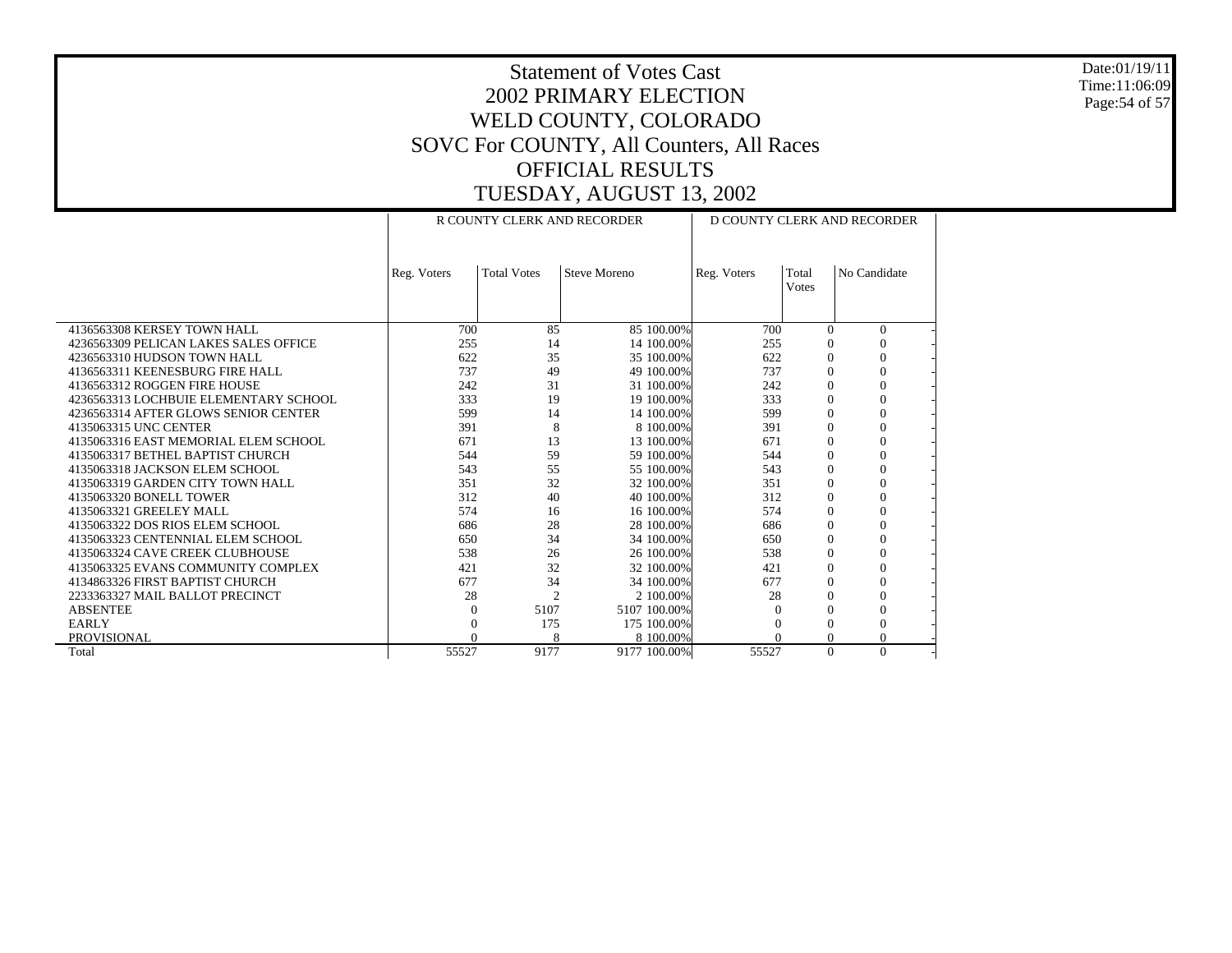Date:01/19/11 Time:11:06:09 Page:55 of 57

|                                                                                     |             | R COUNTY SHERIFF   |                          |             | D COUNTY SHERIFF      |                          |  |
|-------------------------------------------------------------------------------------|-------------|--------------------|--------------------------|-------------|-----------------------|--------------------------|--|
|                                                                                     | Reg. Voters | <b>Total Votes</b> | John B. Cooke            | Reg. Voters | Total<br><b>Votes</b> | No Candidate             |  |
| Jurisdiction Wide                                                                   |             |                    |                          |             |                       |                          |  |
| 4136563100 NUNN COMMUNITY BUILDING                                                  | 445         | 35                 | 35 100.00%               | 445         | $\mathbf{0}$          | $\mathbf{0}$             |  |
| 4136563101 GROVER FIRE HALL                                                         | 262         | 48                 | 48 100.00%               | 262         | $\Omega$              | $\Omega$                 |  |
| 4136563102 PRAIRIE HIGH SCHOOL                                                      | 209         | 37                 | 37 100.00%               | 209         | $\Omega$              | $\mathbf{0}$             |  |
| 4136563103 BRIGGSDALE HIGH SCHOOL                                                   | 202         | 40                 | 40 100,00%               | 202         | $\Omega$              | $\Omega$                 |  |
| 4136563104 GILL LIONS COMMUNITY BUILDING                                            | 872         | 88                 | 88 100.00%               | 872         | $\Omega$              | $\mathbf{0}$             |  |
| 4136563105 KERSEY SENIOR CITIZENS HALL                                              | 186         | 18                 | 18 100.00%               | 186         | $\theta$              | $\mathbf{0}$             |  |
| 4135063106 FRIENDLY VILLAGE CLUBHOUSE                                               | 605         | 32                 | 32 100.00%               | 605         | $\Omega$              | $\overline{0}$           |  |
| 4135063107 GREELEY REC CENTER                                                       | 801         | 39                 | 39 100.00%               | 801         | $\Omega$              | $\mathbf{0}$             |  |
| 4135063108 MADISON ELEM SCHOOL                                                      | 710         | 30                 | 30 100.00%               | 710         | $\theta$              | $\Omega$                 |  |
| 4135063109 GLORIA CHRISTI LUTHERAN CHURCH                                           | 563         | 36                 | 36 100.00%               | 563         | $\overline{0}$        | $\overline{0}$           |  |
| 4135063110 FIRST UNITED METHODIST CHURCH                                            | 604         | 16                 | 16 100,00%               | 604         | $\Omega$              | $\Omega$                 |  |
| 4135063111 FIRST CHRISTIAN CHURCH                                                   | 853         | 73                 | 73 100.00%               | 853         | $\Omega$              | $\overline{0}$           |  |
| 4135063112 CAMERON ELEM SCHOOL                                                      | 655         | 54                 | 54 100,00%               | 655         | $\theta$              | $\Omega$                 |  |
| 4134863113 WESTERN HILLS FIRE STATION                                               | 527         | 47                 | 47 100.00%               | 527         | $\Omega$              | $\overline{0}$           |  |
| 4135063114 OUR SAVIORS LUTHERAN CHURCH                                              | 733         | 93                 | 93 100.00%               | 733         | $\Omega$              | $\mathbf{0}$             |  |
| 4134963115 WINDSOR HIGH SCHOOL COMMONS                                              | 694         | 55                 | 55 100.00%               | 694         | $\Omega$              | $\Omega$                 |  |
| 4134963116 FAITH UNITED CHURCH OF CHRIST                                            | 574         | 45                 | 45 100.00%               | 574         | $\mathbf{0}$          | $\boldsymbol{0}$         |  |
| 4136563117 SEVERANCE FIRE STATIONS                                                  | 804         | 53                 | 53 100,00%               | 804         | $\Omega$              | $\theta$                 |  |
| 4136563118 EATON MIDDLE SCHOOL                                                      | 788         | 80                 | 80 100.00%               | 788         | $\Omega$              | $\overline{0}$           |  |
| 4136563119 EVANGELICAL FREE CHURCH OF EATON                                         | 410         | 43                 | 43 100,00%               | 410         | $\Omega$              | $\Omega$                 |  |
| 4134863120 NORTH WELD CO WATER DIST                                                 | 293         | 49                 | 49 100.00%               | 293         | $\Omega$<br>$\theta$  | $\overline{0}$           |  |
| 4134963121 COVENANT BIBLE COLLEGE                                                   | 799<br>759  | 45<br>54           | 45 100.00%               | 799         | $\Omega$              | $\mathbf{0}$<br>$\Omega$ |  |
| 4134963122 PARK BUILDING WINDSOR TOWN HALL<br>4134963123 CORNERSTONE BAPTIST CHURCH | 694         | 34                 | 54 100.00%<br>34 100.00% | 759<br>694  | $\theta$              | $\boldsymbol{0}$         |  |
| 4134863124 VICTORY CHRISTIAN FELLOWSHIP                                             | 667         | 47                 | 47 100.00%               | 667         | $\Omega$              | $\overline{0}$           |  |
| 4134863125 NORTHRIDGE HIGH SCHOOL                                                   | 436         | 43                 | 43 100.00%               | 436         | $\Omega$              | $\overline{0}$           |  |
| 4136563126 PIERCE TOWN HALL                                                         | 521         | 40                 | 40 100.00%               | 521         | $\Omega$              | $\Omega$                 |  |
| 4136563127 AULT TOWN HALL                                                           | 531         | 47                 | 47 100.00%               | 531         | $\Omega$              | $\theta$                 |  |
| 4136563128 EATON TOWN HALL                                                          | 676         | 85                 | 85 100,00%               | 676         | $\theta$              | $\mathbf{0}$             |  |
| 4134863129 WINDSOR SEVERANCE PUBLIC LIBRARY                                         | 211         | 10                 | 10 100.00%               | 211         | $\Omega$              | $\Omega$                 |  |
| 4134963130 TOZER ELEM SCHOOL                                                        | 489         | 39                 | 39 100.00%               | 489         | $\mathbf{0}$          | $\overline{0}$           |  |
| 4234863200 MEAD TOWN HALL                                                           | 748         | 43                 | 43 100.00%               | 748         | $\Omega$              | $\theta$                 |  |
| 4234863201 PLATTEVILLE TOWN HALL                                                    | 620         | 46                 | 46 100.00%               | 620         | $\mathbf{0}$          | $\overline{0}$           |  |
| 4234863202 PLATTEVILLE BAPTIST CHURCH                                               | 392         | 23                 | 23 100.00%               | 392         | $\Omega$              | $\Omega$                 |  |
| 2234863203 FIRESTONE TOWN HALL                                                      | 585         | 27                 | 27 100.00%               | 585         | $\Omega$              | $\Omega$                 |  |
| 2234863204 TRI TOWN BAPTIST                                                         | 717         | 16                 | 16 100,00%               | 717         | $\Omega$              | $\mathbf{0}$             |  |
| 2234863205 FREDERICK TOWN HALL                                                      | 754         | 16                 | 16 100.00%               | 754         | $\Omega$              | $\Omega$                 |  |
| 2234863206 RINN UNITED METHODIST CHURCH                                             | 289         | 16                 | 16 100.00%               | 289         | $\Omega$              | $\Omega$                 |  |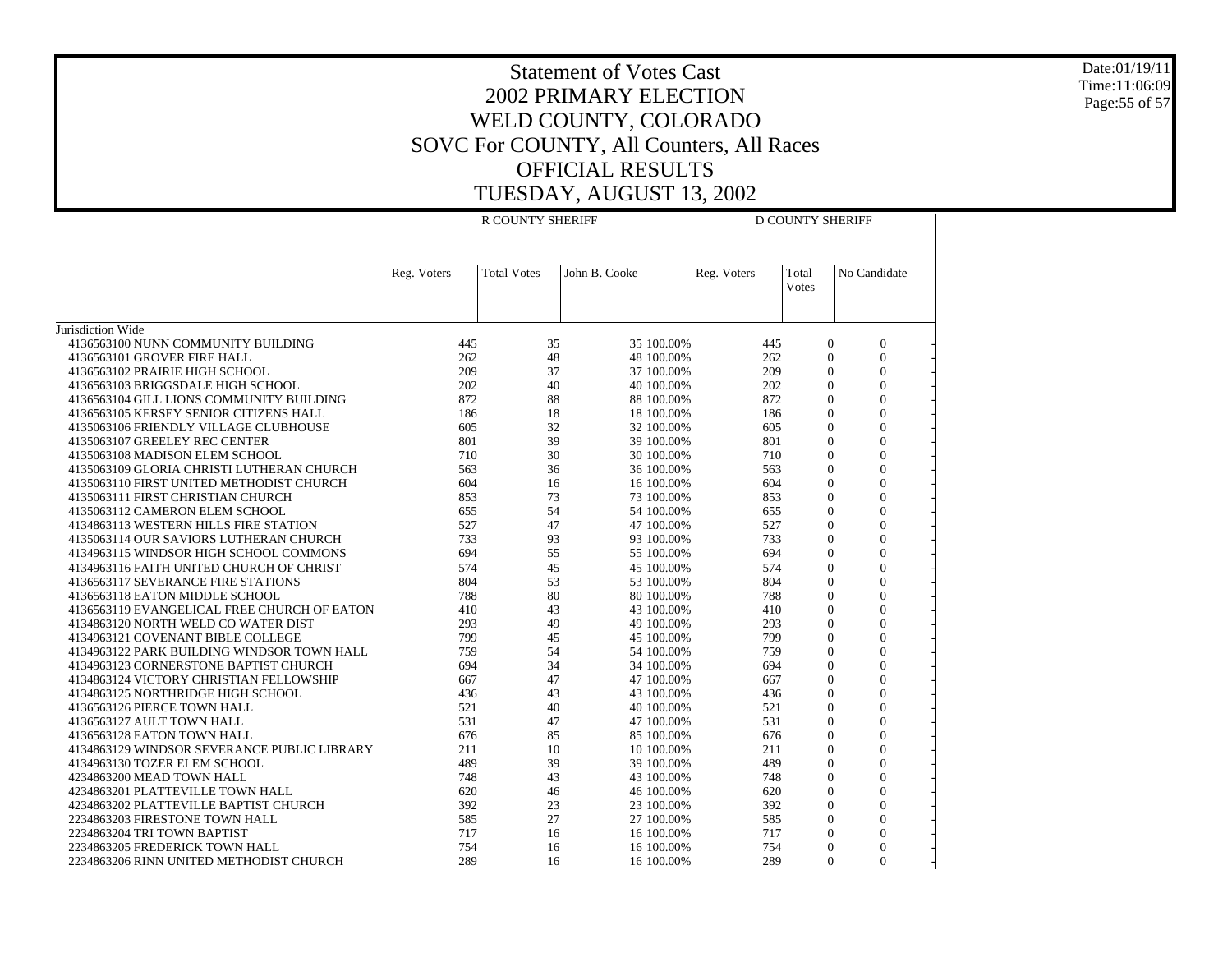Date:01/19/11 Time:11:06:09 Page:56 of 57

|                                                                           |             | R COUNTY SHERIFF   |               |                          |             | <b>D COUNTY SHERIFF</b>        |                                  |  |
|---------------------------------------------------------------------------|-------------|--------------------|---------------|--------------------------|-------------|--------------------------------|----------------------------------|--|
|                                                                           |             |                    |               |                          |             |                                |                                  |  |
|                                                                           |             |                    |               |                          |             |                                |                                  |  |
|                                                                           | Reg. Voters | <b>Total Votes</b> | John B. Cooke |                          | Reg. Voters | Total<br>Votes                 | No Candidate                     |  |
|                                                                           |             |                    |               |                          |             |                                |                                  |  |
|                                                                           |             |                    |               |                          |             |                                |                                  |  |
| 2234863207 DEL CAMINO FIRE STATION<br>4234863208 MEAD ELEM SCHOOL         | 1289<br>437 | 26<br>20           |               | 26 100.00%<br>20 100,00% | 1289<br>437 | $\overline{0}$<br>$\theta$     | $\overline{0}$<br>$\overline{0}$ |  |
| 4134863209 SHEPHERD OF THE HILLS LUTHERAN                                 | 576         | 30                 |               | 30 100.00%               | 576         | $\Omega$                       | $\theta$                         |  |
| 4134863210 SHAWSHEEN ELEMENTARY SCHOOL                                    | 462         | 25                 |               | 25 100.00%               | 462         | $\mathbf{0}$                   | $\overline{0}$                   |  |
| 4134863211 ASSEMBLY OF GOD CHURCH                                         | 747         | 46                 |               | 46 100.00%               | 747         | $\mathbf{0}$                   | $\overline{0}$                   |  |
| 4134863212 AIMS COLLEGE CENTER                                            | 776         | 62                 |               | 62 100.00%               | 776         | $\overline{0}$                 | $\mathbf{0}$                     |  |
| 4134863213 MOUNTAIN VIEW ACADEMY                                          | 583         | 30                 |               | 30 100.00%               | 583         | $\theta$                       | $\theta$                         |  |
| 4134863214 ST PAULS CONGREGATIONAL CHURCH                                 | 1034        | 161                |               | 161 100.00%              | 1034        | $\overline{0}$                 | $\overline{0}$                   |  |
| 4134863215 ST JOHNS UNITED CHURCH                                         | 778         | 117                |               | 117 100.00%              | 778         | $\overline{0}$                 | $\overline{0}$                   |  |
| 4135063216 SCOTT ELEM SCHOOL                                              | 280         | 21                 |               | 21 100.00%               | 280         | $\Omega$                       | $\theta$                         |  |
| 4135063217 FIRST ASSEMBLY OF GOD                                          | 644         | 54                 |               | 54 100.00%               | 644         | $\mathbf{0}$                   | $\mathbf{0}$                     |  |
| 4135063218 TWO RIVERS FELLOWSHIP                                          | 588         | 59                 |               | 59 100.00%               | 588         | $\overline{0}$                 | $\overline{0}$                   |  |
| 4135063219 WEST GREELEY BAPTIST CHURCH                                    | 341         | 25                 |               | 25 100.00%               | 341         | $\theta$                       | $\overline{0}$                   |  |
| 4135063220 CALVARY CHAPEL                                                 | 506         | 29                 |               | 29 100.00%               | 506         | $\theta$                       | $\overline{0}$                   |  |
| 4135063221 MEEKER ELEM SCHOOL                                             | 782         | 65                 |               | 65 100.00%               | 782         | $\overline{0}$                 | $\overline{0}$                   |  |
| 4134863222 TRINITY EPISCOPAL CHURCH                                       | 876         | 94<br>85           |               | 94 100.00%               | 876<br>890  | $\overline{0}$<br>$\theta$     | $\overline{0}$<br>$\theta$       |  |
| 4134863223 MONFORT ELEMENTARY SCHOOL<br>4234863224 MILLIKEN FIRE STATION  | 890<br>387  | 18                 |               | 85 100.00%<br>18 100.00% | 387         | $\overline{0}$                 | $\overline{0}$                   |  |
| 4135063225 TRINITY LUTHERAN CHURCH                                        | 476         | 19                 |               | 19 100.00%               | 476         | $\theta$                       | $\theta$                         |  |
| 4134863226 GATEWAY PLACE APT CLUBHOUSE                                    | 785         | 34                 |               | 34 100.00%               | 785         | $\overline{0}$                 | $\overline{0}$                   |  |
| 4234863227 RE-1 EDUCATION SERVICE CENTER                                  | 762         | 55                 |               | 55 100.00%               | 762         | $\theta$                       | $\mathbf{0}$                     |  |
| 4234863228 MILLIKEN COMMUNITY COMPLEX                                     | 485         | 30                 |               | 30 100.00%               | 485         | $\overline{0}$                 | $\overline{0}$                   |  |
| 4234863229 JOHNSTOWN FIRE HALL                                            | 590         | 22                 |               | 22 100.00%               | 590         | $\overline{0}$                 | $\overline{0}$                   |  |
| 4234863230 MEMORIAL LIBRARY                                               | 729         | 49                 |               | 49 100,00%               | 729         | $\theta$                       | $\theta$                         |  |
| 4234863231 HILL-N-PARK SENIOR CENTER                                      | 444         | 33                 |               | 33 100.00%               | 444         | $\theta$                       | $\overline{0}$                   |  |
| 4234863232 JOHNSTOWN TOWN HALL                                            | 696         | 48                 |               | 48 100.00%               | 696         | $\theta$                       | $\theta$                         |  |
| 4134863233 NEW LIFE COMMUNITY CHURCH                                      | 339         | 21                 |               | 21 100.00%               | 339         | $\overline{0}$                 | $\overline{0}$                   |  |
| 4134863234 CHRISTA MCAULIFFE ELEM SCHOOL                                  | 720         | 62                 |               | 62 100.00%               | 720         | $\mathbf{0}$                   | $\mathbf{0}$                     |  |
| 4134863235 GRACE BAPTIST CHURCH                                           | 624         | 64                 |               | 64 100.00%               | 624         | $\overline{0}$                 | $\overline{0}$                   |  |
| 4235063236 MTN VIEW EVANGELICAL CHURCH                                    | 273         | 10                 |               | 10 100.00%               | 273         | $\theta$                       | $\theta$                         |  |
| 4234863237 LONGVIEW CLUBHOUSE                                             | 530         | 32                 |               | 32 100.00%               | 530         | $\Omega$                       | $\theta$                         |  |
| 4234863300 FT LUPTON FIRE STATION                                         | 598         | 35                 |               | 35 100.00%               | 598         | $\overline{0}$                 | $\overline{0}$                   |  |
| 4236563301 ST WILLIAMS CATHOLIC CHURCH                                    | 547<br>622  | 25<br>17           |               | 25 100.00%               | 547<br>622  | $\overline{0}$<br>$\mathbf{0}$ | $\theta$<br>$\mathbf{0}$         |  |
| 4236563302 FORT LUPTON CITY HALL<br>4236563303 CRANE COURT COMMUNITY BLDG | 518         | 22                 |               | 17 100.00%<br>22 100.00% | 518         | $\overline{0}$                 | $\overline{0}$                   |  |
| 4236563304 BUTLER ELEMENTARY SCHOOL                                       | 619         | 27                 |               | 27 100.00%               | 619         | $\theta$                       | $\theta$                         |  |
| 2234863305 DACONO TOWN HALL                                               | 449         | 22                 |               | 22 100,00%               | 449         | $\theta$                       | $\mathbf{0}$                     |  |
| 2234863306 ERIE TOWN HALL                                                 | 526         | 19                 |               | 19 100.00%               | 526         | $\theta$                       | $\theta$                         |  |
| 2234863307 ERIE JR/SR HIGH SCHOOL                                         | 667         | 22                 |               | 22 100.00%               | 667         | $\mathbf{0}$                   | $\overline{0}$                   |  |